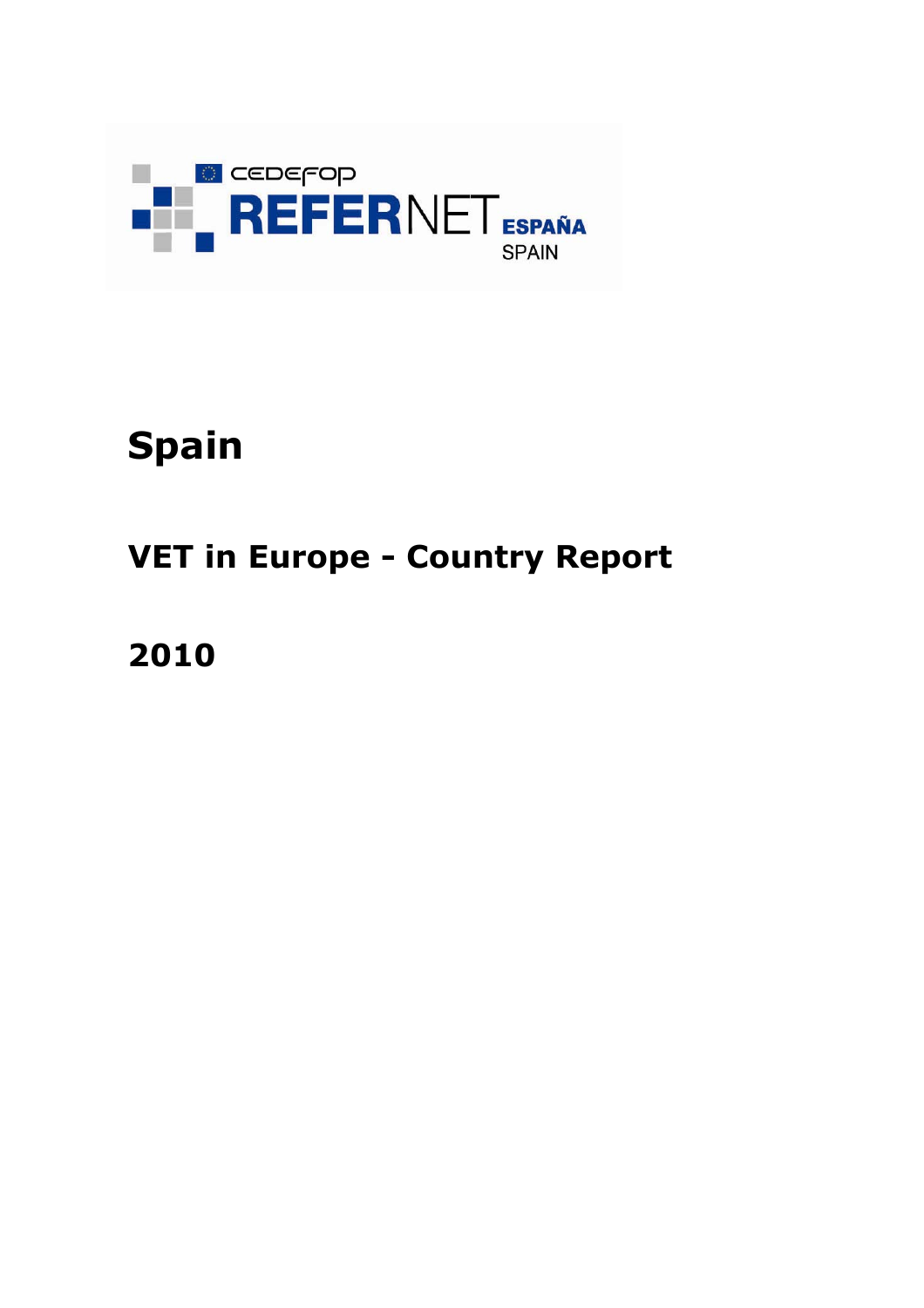This country report is part of a series of reports on vocational education and training produced for each EU Member State plus Norway and Iceland by members of ReferNet, a network established by Cedefop (European Centre for the Development of Vocational Training).

The opinions expressed in this report are not necessarily those of Cedefop.

Please note that ReferNet reports are based on a common template and are intended for use in an online database available at: [http://www.cedefop.europa.eu/etv/Information\\_resources/NationalVet/](http://www.cedefop.europa.eu/etv/Information_resources/NationalVet/)

Therefore, the reader may encounter repetitions in content.

The preparation of this report has been co-financed by the European Community.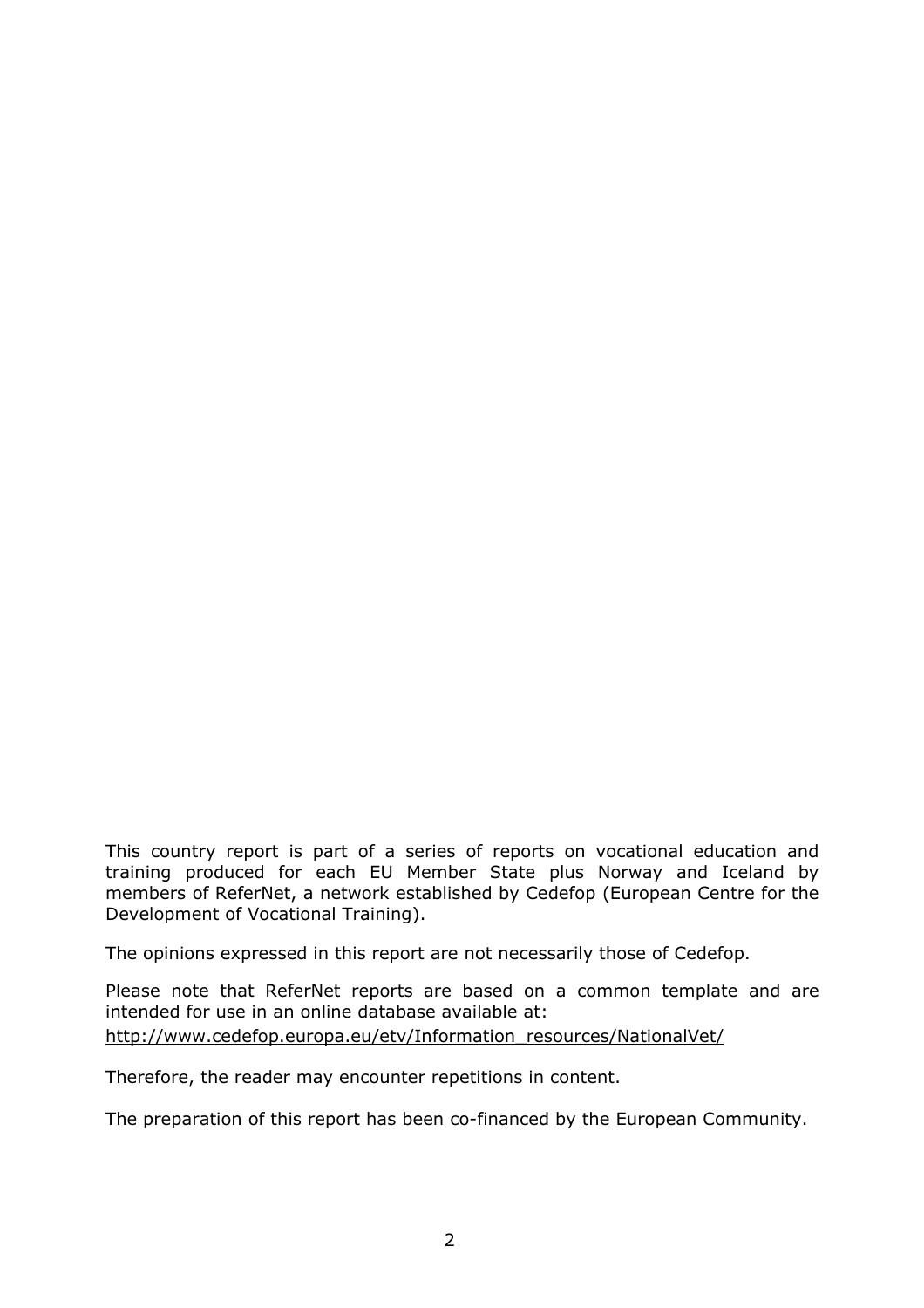Title: Spain. Vocational Training in Europe – Country Report 2010

**Author**: ReferNet Spain. National Public Employment Service.

## **Abstract**:

This is an overview of the Vocational Training (VET) system in Spain. Information is presented according to the following themes:

- 1. General context framework for the knowledge society
- 2. Policy development objectives, frameworks, mechanisms and priorities
- 3. Delivering training in times of crisis.
- 4. Background, legislative and institutional framework.
- 5. Initial vocational training.
- 6. Continuing vocational training for adults.
- 7. Training VET teachers and trainers.
- 8. Matching VET provision (skills) with labour market needs (jobs).
- 9. Counselling and guidance for learning, careers and employment.
- 10. Financing investment in human resources.
- 11. National VET statistics allocation of programmes.

This overview has been prepared in 2010 and its reference year is 2009. Similar overviews of previous years can be viewed at:

#### [http://www.cedefop.europa.eu/etv/Information\\_resources/NationalVet/Thematic/](http://www.cedefop.europa.eu/etv/Information_resources/NationalVet/Thematic)

More detailed thematic information on the VET systems of the EU can also be found at:

#### [http://www.cedefop.europa.eu/etv/Information\\_resources/NationalVet/Thematic/analysis.asp](http://www.cedefop.europa.eu/etv/Information_resources/NationalVet/Thematic/analysis.asp)

## **Keywords:**

vocational education and training (VET) systems; initial vocational training; continuing vocational training; lifelong learning; VET policy development; financial crisis and VET policies; VET legislative and institutional frameworks; validation of non-formal and informal education; teachers and trainers; anticipation of skill needs; vocational guidance and counselling; VET financing mechanisms; allocation of national VET programmes; national and international qualification systems.

## **Geographic term**:

Spain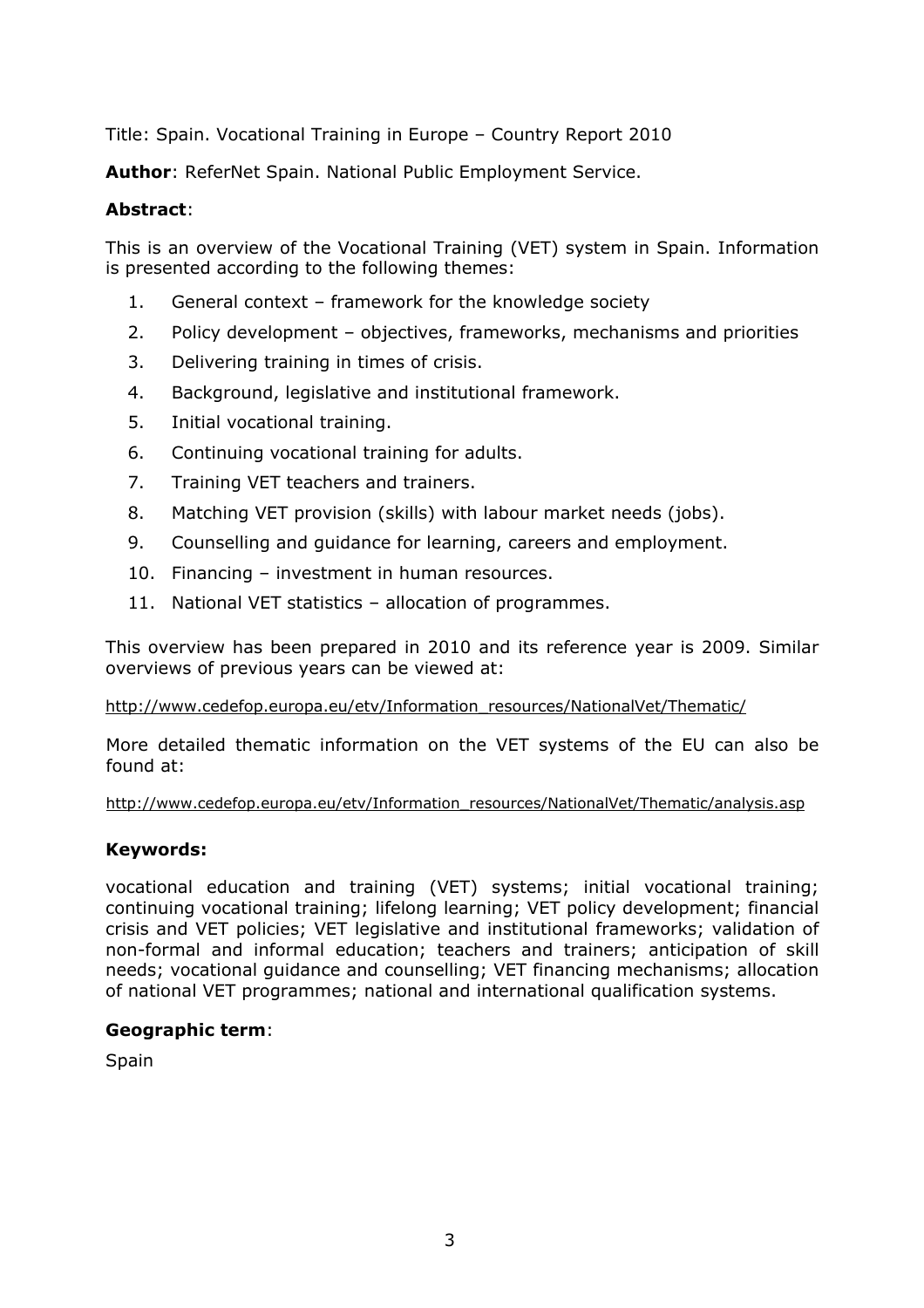# **TABLE OF CONTENTS**

| 1. GENERAL CONTEXT - FRAMEWORK FOR THE KNOWLEDGE SOCIETY  6                                                                                                                                                                                                                                      |
|--------------------------------------------------------------------------------------------------------------------------------------------------------------------------------------------------------------------------------------------------------------------------------------------------|
|                                                                                                                                                                                                                                                                                                  |
| 2. POLICY DEVELOPMENT - OBJECTIVES, FRAMEWORKS, MECHANISMS AND PRIORITIES<br>21                                                                                                                                                                                                                  |
| 2.1. Objectives and Priorities of the National Policy Development Areas of VET 21                                                                                                                                                                                                                |
|                                                                                                                                                                                                                                                                                                  |
|                                                                                                                                                                                                                                                                                                  |
| 4. BACKGROUND, LEGISLATIVE AND INSTITUTIONAL FRAMEWORK. 31                                                                                                                                                                                                                                       |
|                                                                                                                                                                                                                                                                                                  |
|                                                                                                                                                                                                                                                                                                  |
| 5.1. Background and Diagram of the Education and Training System 38<br>5.5. Other Programmes for Young People and Alternative Pathways 47<br>5.6. Vocational Education and Training at Post-Secondary (Non-Tertiary) Level 49<br>5.7. Vocational Education and Training at the Tertiary Level 46 |
| 6. CONTINUING VOCATIONAL TRAINING FOR ADULTS<br>53                                                                                                                                                                                                                                               |
| 6.3. Measures to Help Job Seekers and People Vulnerable to Exclusion from the Labour                                                                                                                                                                                                             |
|                                                                                                                                                                                                                                                                                                  |
|                                                                                                                                                                                                                                                                                                  |
| 8. MATCHING VET PROVISION (SKILLS) WITH LABOUR MARKET NEEDS (JOBS). 71                                                                                                                                                                                                                           |
| 8.1. Systems and Mechanisms for the Anticipation of Skill Needs 71<br>8.2. Practices to Match Vocational Education and Training Provision with Skill Needs 73                                                                                                                                    |
| 9. COUNSELLING AND GUIDANCE FOR LEARNING, CAREERS AND EMPLOYMENT 75                                                                                                                                                                                                                              |
|                                                                                                                                                                                                                                                                                                  |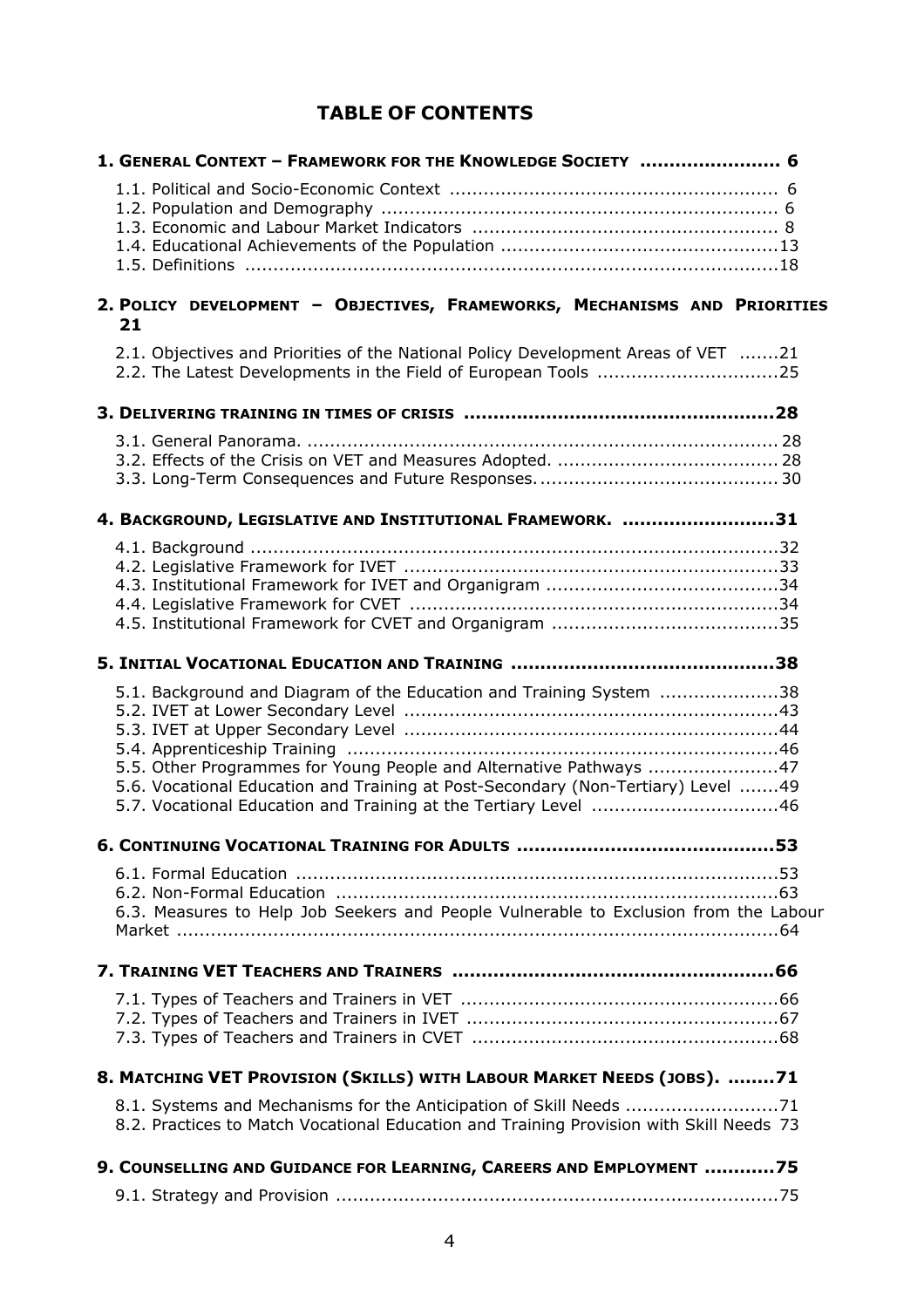| 10.2. Financing Continuing Vocational Education and Adult Education<br>10.3. Financing Training for the Unemployed and Other Groups Excluded from the Labour |                |
|--------------------------------------------------------------------------------------------------------------------------------------------------------------|----------------|
| 11. NATIONAL VET STATISTICS - ALLOCATION OF PROGRAMMES 85                                                                                                    |                |
| 11.3. Links between National Qualifications and International Qualifications or                                                                              |                |
| 12. AUTHORS, SOURCES, BIBLIOGRAPHY, ACRONYMS AND ABBREVIATIONS                                                                                               | 89             |
|                                                                                                                                                              | 89<br>89<br>99 |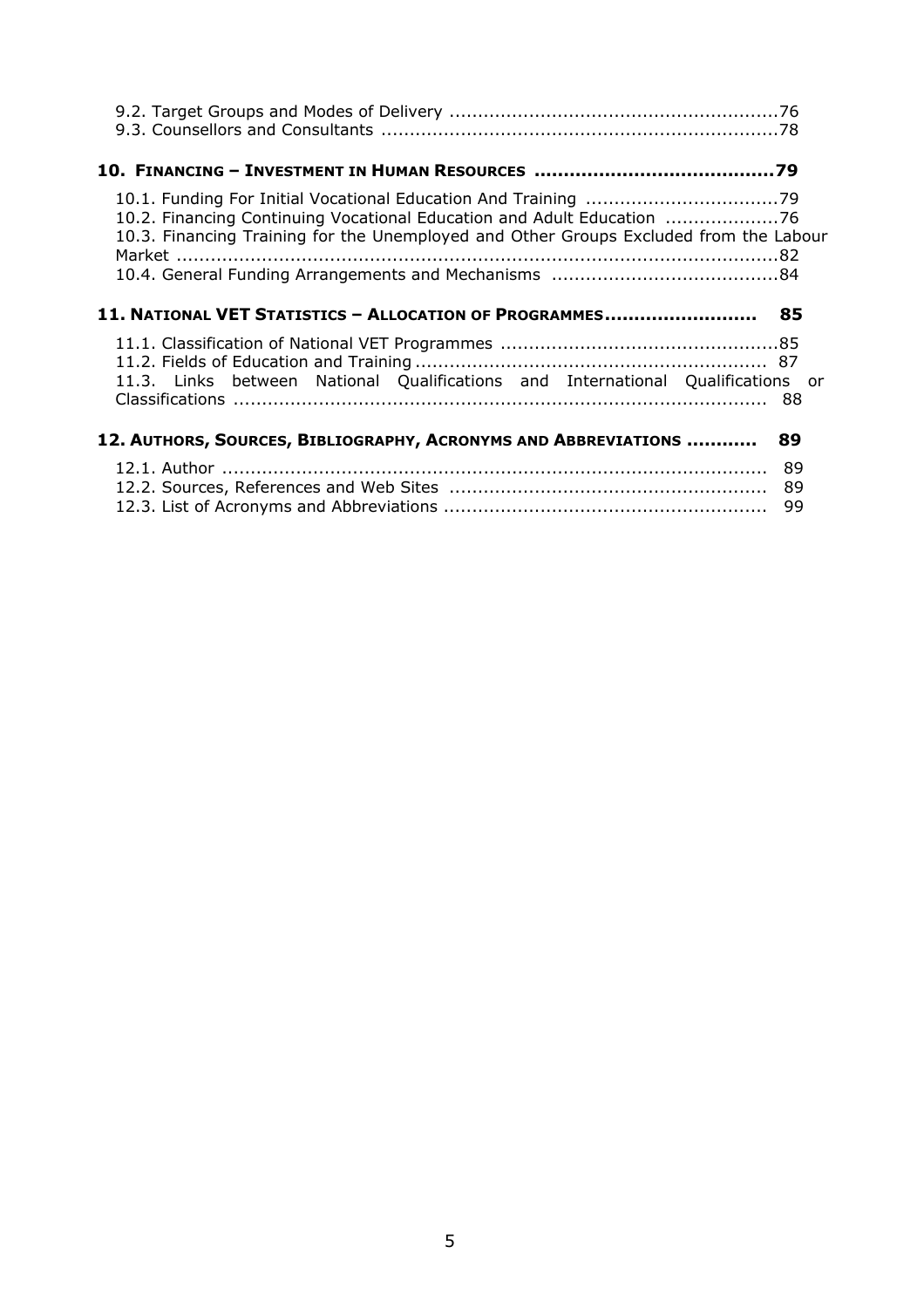# **1. GENERAL POLITICAL CONTEXT. FRAMEWORK FOR THE KNOWLEDGE SOCIETY**

## **1.1. POLITICAL AND SOCIO-ECONOMIC CONTEXT**

According to the Spanish Constitution of 27 December 1978, Spain is a parliamentary monarchy based on social values, democracy and the rule of law. The regional structure is organized into municipalities, provinces and Autonomous Communities.

<span id="page-5-1"></span>The seventeen Autonomous Communities, plus the autonomous cities of Ceuta and Melilla, have their own legal identity. The communities may take on the powers for self-governing institutions, regional and urban planning and housing, agriculture, the environment, social services and cultural promotion. Similarly, all the communities have responsibilities for education and training, which consist of the application and expansion of the basic legislation and the regulation of the nonessential aspects of education and the VET system, as well as the executive and administrative powers to manage the system within their own communities.

<span id="page-5-0"></span>Article 27 of the Constitution establishes the basic rights to education. Article 40.2 explicitly establishes the duties of the public authorities to promote training and vocational retraining. The Spanish Constitution also recognizes the right of the foreign population in Spain to education stating that foreigners will enjoy the public freedoms  $^1$ , under the terms established by treaties and the law.

## **1.2. POPULATION AND DEMOGRAPHICS**

Spain is located in the southwest of Europe and occupies the major part of the Iberian Peninsula. Ir also includes the archipelagos of the Balearic Islands in the Mediterranean Sea and the Canary Islands in the Atlantic Ocean. In addition, it hold territories in the North coast of Africa, the cities of Ceuta and Melilla. Its total area is 505,990 km<sup>2</sup>, 85% of which is on the Iberian Peninsula.

According to the latest census figures, on 1 January 2009, the total number of inhabitants of Spain was 46,745,807. There is a slightly larger percentage of women than of men: 50.55% as against 49.45%<sup>2</sup>. The available data show that the average population density is 91.4 people per square kilometre but this varies considerably: in general, there is greater density in the coastal areas than in the interior, except for Madrid and other large cities.

 $\overline{a}$ 

<sup>&</sup>lt;sup>1</sup> Spanish Constitution. TITLE I, articles 10 to 55, on Fundamental Rights and duties, which includes the basic rights to education.

<sup>&</sup>lt;sup>2</sup> Instituto Nacional de Estadística, INE (National Institute of Statistics).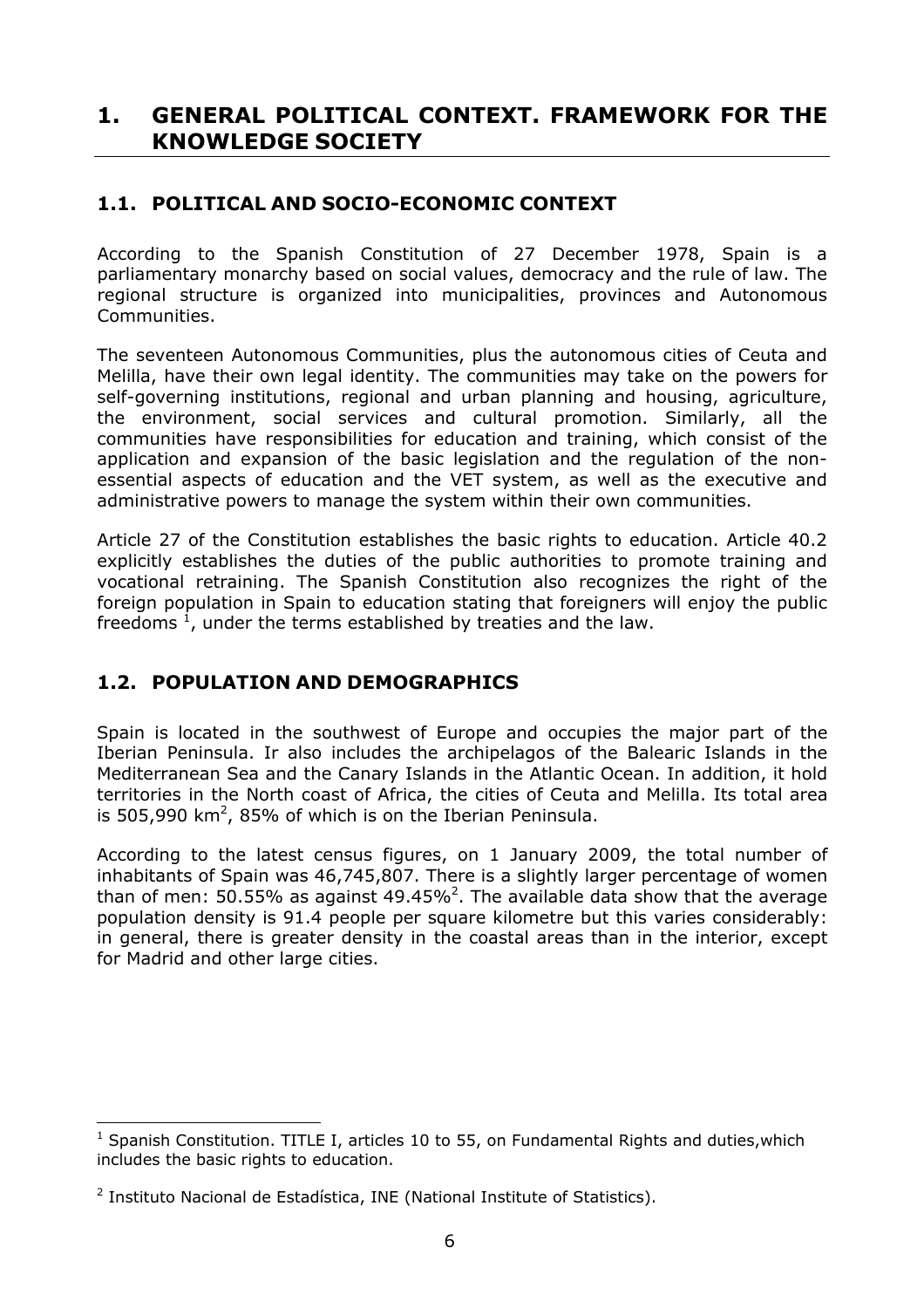| <b>TABLE 1: TOTAL ANNUAL POPULATION (ON 1 JANUARY)</b> |             |             |                 |                    |  |  |  |  |  |
|--------------------------------------------------------|-------------|-------------|-----------------|--------------------|--|--|--|--|--|
|                                                        | 2003        | 2006        | 2009            | 2010<br>(forecast) |  |  |  |  |  |
| <b>EU-27</b>                                           | 486,647,831 | 493,226,936 | 499,723,520(s): | 501,259,840        |  |  |  |  |  |
| <b>SPAIN</b>                                           | 41,663,702  | 43,758,250  | 45,828,172(s):  | 46,087,170         |  |  |  |  |  |
| $\frac{0}{0}$                                          | 8.56%       | 8.87%       | 9%              | 9%                 |  |  |  |  |  |

*Source: EUROSTAT (Demographic statistics); date of query: 2 May 2010. (s) estimated.*

The Spanish population pyramid has changed significantly in the last 30 years, although the changes have not occurred continuously. Therefore, while the population grew relatively quickly up to 1981 (an increase of 3,640,824 people in ten years) in the '80s and '90s there was more moderate rate of growth, with increases of only 1,189,913 inhabitants from 1981 to 1991 and 1,627,523 from 1991 to 2000.

This trend changed after the year 2000, and between 2002 and the forecast for 2020 there has been a rise in the number of inhabitants of 4,234,468, which means that the total population has increased by 9.91% in seven years. Part of this increase is due in great part to the phenomenon of immigration, which started in the mid 90's. In 2009, 12.20% of the resident population of Spain were foreigners; in other words, 5.7 million people, an interannual increase of 7.2%.

As far as education is concerned, during the academic year 2008-2009, a total of 755,587 foreign students were taking non-university courses, which was 10.15% of the total number of students and 8.69% more than in the previous year. The majority of these students came from South America (40.24%), mainly from Ecuador and Colombia.

| TABLE 2: FOREIGN POPULATION OF SPAIN (2002-2009) |           |           |           |           |           |  |  |  |  |  |
|--------------------------------------------------|-----------|-----------|-----------|-----------|-----------|--|--|--|--|--|
| <b>YEAR</b>                                      | 2002      | 2004      | 2006      | 2008      | 2009      |  |  |  |  |  |
| <b>TOTAL</b>                                     | 2,664,168 | 3,730,610 | 4,519,554 | 5,648,671 | 5,708,940 |  |  |  |  |  |
| $\frac{1}{2}$                                    | 6.24%     | 8.46%     | 10.00%    | 12.10%    | 12.20%    |  |  |  |  |  |

*Source: Instituto Nacional de Estadística, INE (National Institute of Statistics).*

According to the latest population estimate and forecast figures, the base of the population pyramid has shrunk, with a slight decrease in proportion of the population under the age of 25 and aged between 25 and 59, and, at the same time, a significant increase in the proportion of the population that is aged over 60 (see Table 3 below).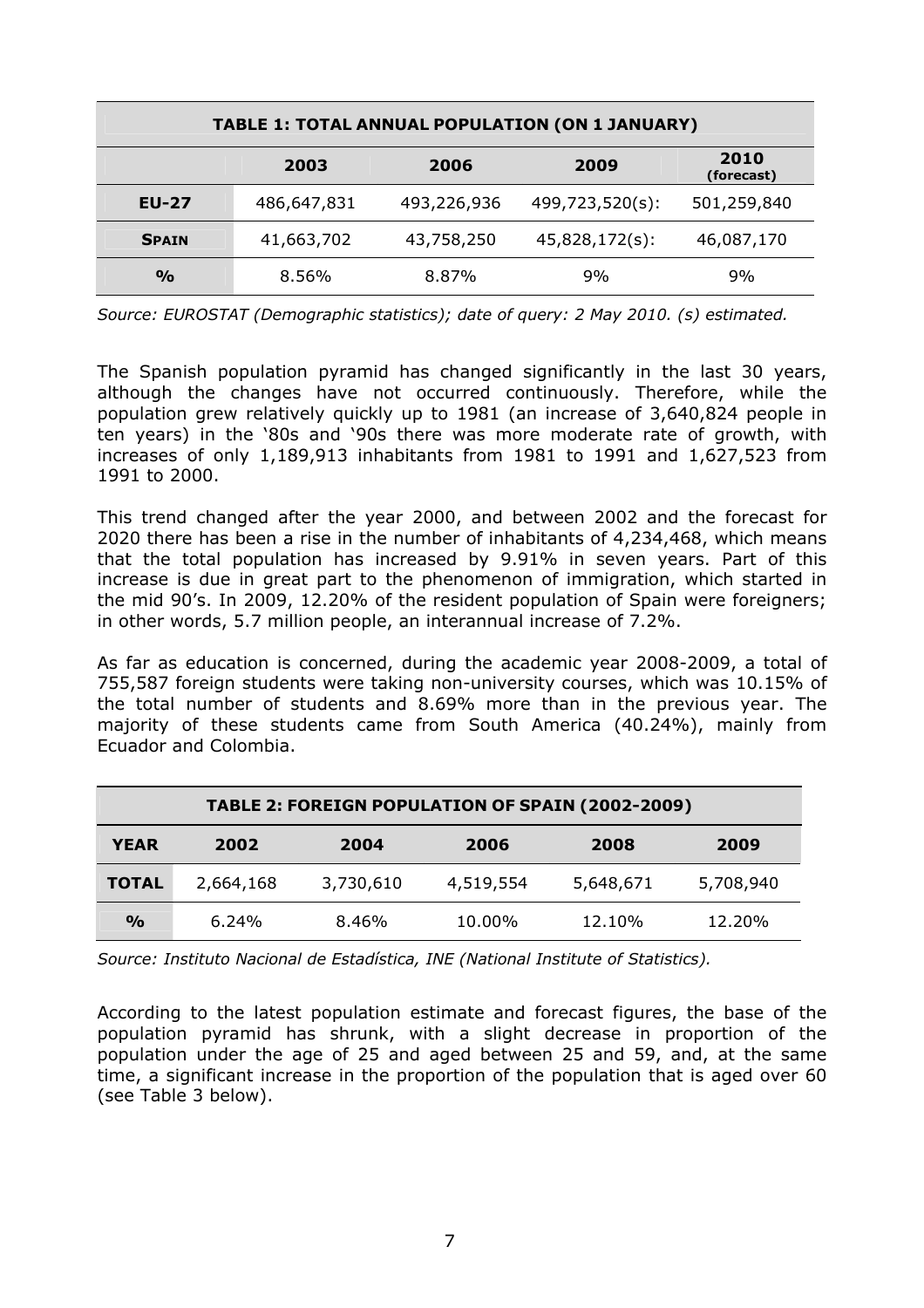| TABLE 3: ESTIMATED POPULATION BY AGE GROUP IN 2009, 2020 AND 2025 |                      |               |                      |               |            |               |  |  |  |  |
|-------------------------------------------------------------------|----------------------|---------------|----------------------|---------------|------------|---------------|--|--|--|--|
|                                                                   | 2009                 |               | 2020                 |               | 2025       |               |  |  |  |  |
| <b>AGE</b>                                                        | No.                  | $\frac{O}{O}$ | No.                  | $\frac{O}{O}$ | No.        | $\frac{0}{0}$ |  |  |  |  |
| <b>UNDER 25 YEARS</b><br><b>OLD</b>                               | 11,745,807           | 25.55%        | 11,927,432           | 25.36%        | 11,980,893 | 25.31%        |  |  |  |  |
| <b>BETWEEN 25 AND</b><br>59                                       | 24,578,206<br>52.58% |               | 23,168,391<br>49.25% |               | 22,144,045 | 46.78%        |  |  |  |  |
| OVER <sub>60</sub>                                                | 10,224,715           | 21.87%        | 11,942,117           | 25.39%        | 13,216,654 | 27.92%        |  |  |  |  |
| <b>TOTAL</b>                                                      | 46,745,807           | 100%          | 47,037,942           | 100%          | 47,341,590 | 100%          |  |  |  |  |

*Source: Instituto Nacional de Estadística, INE (National Institute of Statistics).*

Table 4 shows that, according to the demographic forecasts, the increase in dependent elderly people in Spain will more than double in the next 40 years, to become 59.07% of the total population in 2060, which is almost 6 points more than the forecast average of 53.47% for the 27 countries of the European Union.

| <b>TABLE 4: PROJECTION OF THE PERCENTAGE OF DEPENDENT ELDERLY PEOPLE</b><br><b>COMPARED TO THE TOTAL POPULATION, 2010-2060</b> |        |        |        |        |        |           |        |  |  |  |
|--------------------------------------------------------------------------------------------------------------------------------|--------|--------|--------|--------|--------|-----------|--------|--|--|--|
|                                                                                                                                | 2010   | 2015   | 2020   | 2030   | 2040   | 2050      | 2060   |  |  |  |
| <b>EU-27</b>                                                                                                                   | 25.9%  | 28.26% | 31.05% | 38.04% | 45.36% | $50.42\%$ | 53.47% |  |  |  |
| <b>SPAIN</b>                                                                                                                   | 24.43% | 25.82% | 27.42% | 34.32% | 46.39% | 58.69%    | 59.07% |  |  |  |

*Source: EUROSTAT.(EUROPOP2008 –Convergence Scenario, national level –proj\_08c). Date of query: 30 April 2010.*

## <span id="page-7-0"></span>**1.3. ECONOMIC AND LABOUR MARKET INDICATORS**

#### **FRAMEWORK FOR THE ECONOMY AND GDP**

During 2006 and the early months of 2007, the Spanish economy was still in the phase of significant growth that it had been registering for a little over a decade, in an international context that was characterized by great vitality. However, due to the international financial crisis, this trend changed in the fourth quarter of 2009 and the Spanish economy shrank by 2.4% compared with the same period in 2008. The annual growth rate for 2009 was -3.6%, as compared to 0.9 in 2008. As far as employment is concerned, during this same period it decreased by 3.9%.

| <b>TABLE 5: GDP. ANNUAL GROWTH IN VOLUME TERMS</b> |             |  |  |  |  |  |  |  |  |
|----------------------------------------------------|-------------|--|--|--|--|--|--|--|--|
| 2005<br>3.6                                        |             |  |  |  |  |  |  |  |  |
| 2006                                               |             |  |  |  |  |  |  |  |  |
| 2007                                               | 3.6(p)      |  |  |  |  |  |  |  |  |
| 2008                                               | 0.9(a)      |  |  |  |  |  |  |  |  |
| 2009                                               | $-3.6$ (ie) |  |  |  |  |  |  |  |  |

*Source: Instituto Nacional de Estadística, INE* (National Institute of Statistics)*. (p) provisional; (a) advance; (ie) initial estimate.*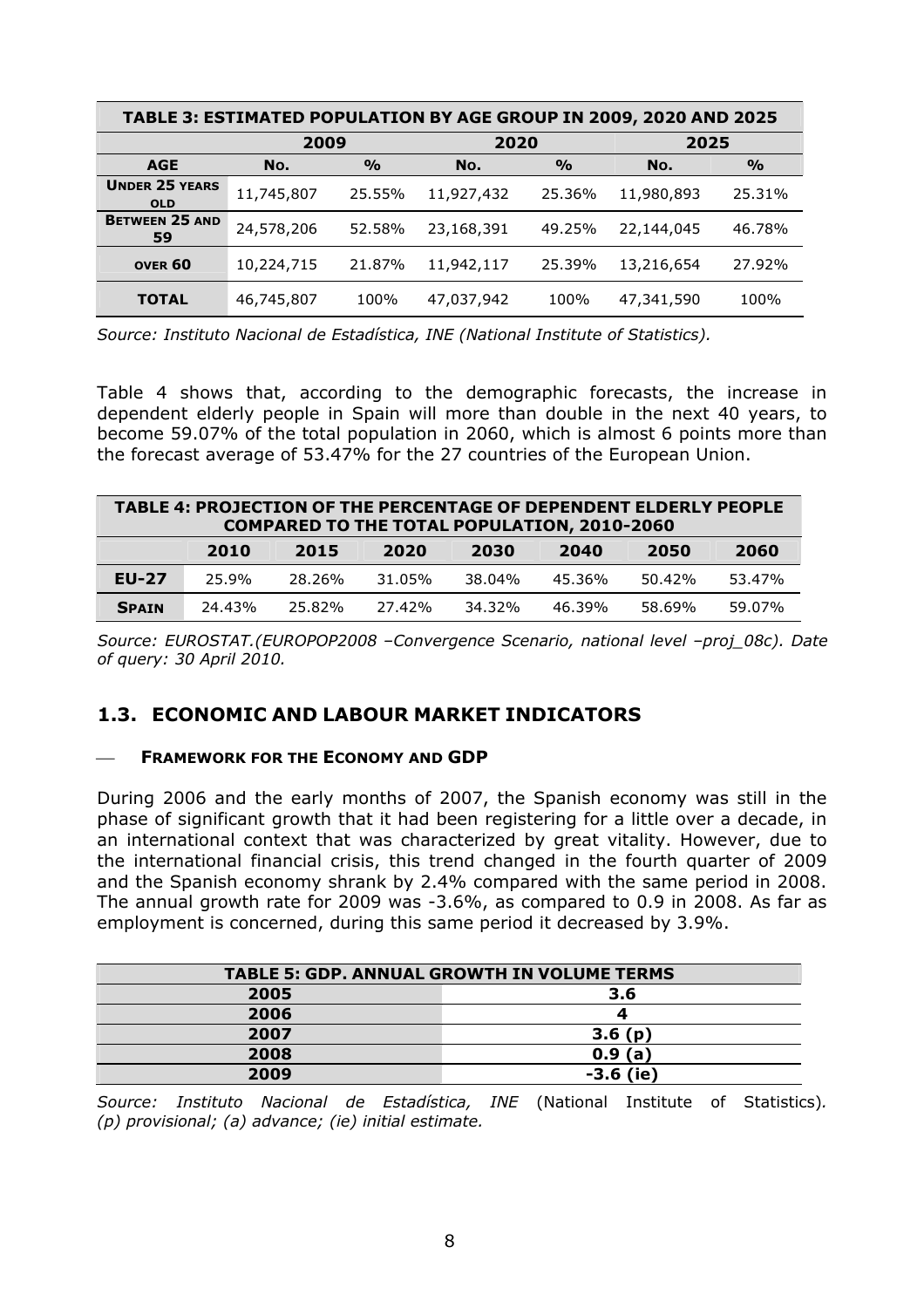#### ⎯ **THE LABOUR MARKET**

In the last decade, there has been an increase in the number of people who are part of and have joined the labour market, mainly due to the approval of a series of labour market reforms.

- In 1984, the first reform of the Workers' Statute took place. It promoted temporary hiring, with the aim of reducing the high level of unemployment.
- The second reform was carried out in 1994 due to the precarious labour situation in Spain at the time and the need to compete with the countries of the European Union. The reform had as one of its main objectives the task of lowering unemployment and, at the same time, promoting hiring people on temporary contracts. However, this reform did not produce the expected results. Its great successes were in labour flexibility, as it laid the bases for later developments.
- The aim of the third reform, in 1997, was to reduce temporary hiring and promote permanent hiring. As a result, contracts for starting a new activity were ended and a new type of contract was introduced, the permanent hiring promotion contract, which gave less compensation for unfair dismissal for objective reasons. Although this reform did not meet the objective of reducing temporary hiring, it did slow down its rate of growth and reduce the unemployment rate.
- The aims of the fourth reform, in 2001, were to extend the time allotted to applying the measures set out in the previous reform, to continue to promote permanent hiring and to reduce the number of people unemployed. This reform succeeded in significantly increasing the number of people who were employed and, at the same time, in reducing the unemployment rate by 2.35%.
- The fifth reform, which was the last one to date, was carried out in May 2006, when the government and the social interlocutors arrived at an agreement to reduce temporary hiring. This reform aimed to promote permanent hiring, change the labour legislation so as to optimize the use of temporary contracts, and improve unemployment protection for specific groups.

These reforms succeeded in reducing the gap between Spain and the EU in terms of the long-term unemployment rate and the rate of employment among older workers, mainly in certain areas (according to data from EUROSTAT, in 2000, Spain's long-term unemployment rate was 4.6%, while in 2009 it was 4,3%), although it still remained considerably far below the key objectives of the Lisbon Strategy.

Reforms targeted at improving the employment rate for women, had positive results. Their participation in the labour market has been growing at a constant rate since reforms were made, mainly due to the increase in flexibility, the incorporation of measures such as the possibility of half-day working, the establishment of tax incentives for creating child-care centres in workplaces and the granting of tax rebates to working mothers. Notable changes can be seen in the pattern of activity rates for women over the last few decades (Table 6).

This positive evolutionary pattern is due also to the growing level of education among women.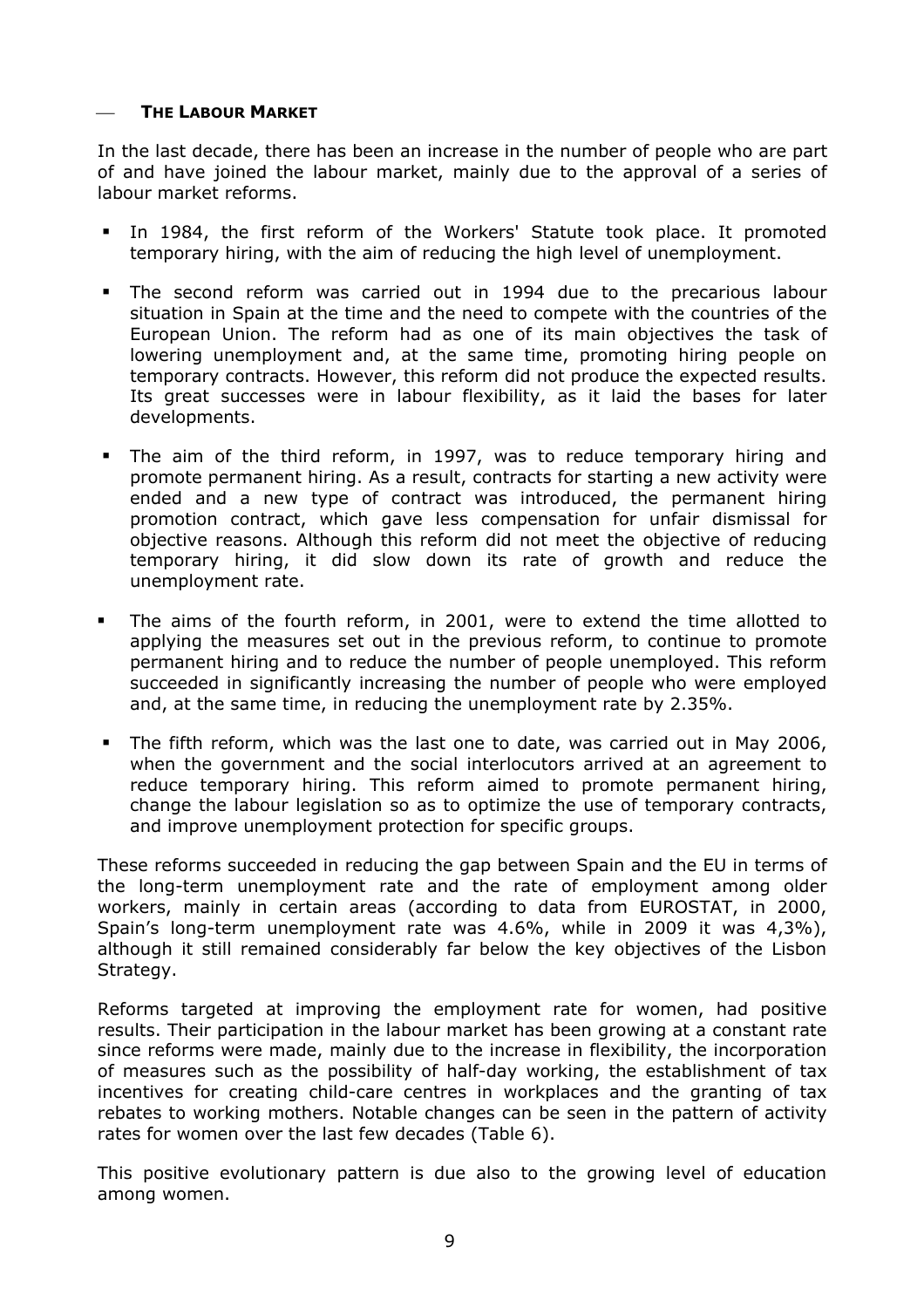| TABLE 6: EMPLOYMENT RATE (ANNUAL AVERAGE, POPULATION AGED OVER 16) |       |       |       |       |       |       |       |  |  |
|--------------------------------------------------------------------|-------|-------|-------|-------|-------|-------|-------|--|--|
| <b>YEAR</b>                                                        | 2001  | 2003  | 2005  | 2006  | 2007  | 2008  | 2009  |  |  |
| <b>TOTAL</b>                                                       | 47.40 | 49.11 | 52.10 | 53.36 | 54.05 | 53.02 | 49.15 |  |  |
| <b>MEN</b>                                                         | 61.23 | 62.03 | 63.94 | 64.76 | 64.86 | 62.50 | 56.49 |  |  |
| <b>WOMEN</b>                                                       | 34.28 | 36.82 | 40.77 | 42.41 | 43.63 | 43.88 | 42.08 |  |  |

*Source: EPA, Encuesta de Población Activa* (Survey of the Active Population).

The EUROSTAT data (see Table 7 below) show that the economic activities that have the greatest significance for employment in Spain are concentrated in the following sectors: *Distribution and Transport*; *Non-commercial services*; and *Trade and other businesses*, as they account for 71% of the total. This trend runs parallel to the figures for the EU-27, with one difference, the fact that the construction sector has great importance in Spain, as opposed to the industrial sector, which is more highly developed in Europe.

|           | TABLE 7: EMPLOYMENT BY ECONOMIC ACTIVITY, AGE 15+ (% OF TOTAL<br><b>EMPLOYED) 2009</b> |                   |                     |                                             |                                                       |                                              |  |  |  |  |
|-----------|----------------------------------------------------------------------------------------|-------------------|---------------------|---------------------------------------------|-------------------------------------------------------|----------------------------------------------|--|--|--|--|
|           | <b>PRIMARY</b><br><b>SECTOR</b>                                                        | <b>PRODUCTION</b> | <b>CONSTRUCTION</b> | <b>DISTRIBUTION</b><br><b>AND TRANSPORT</b> | <b>TRADE AND</b><br><b>OTHER</b><br><b>BUSINESSES</b> | NON-<br><b>COMMERCIAL</b><br><b>SERVICES</b> |  |  |  |  |
|           | $A$ $B$ $C$ $E$                                                                        | D                 | F                   | $G$ $H$ <sup>I</sup>                        | <b>J_K_O_P_</b>                                       | $L$ $M$ $N$                                  |  |  |  |  |
| EU-<br>27 | 7.0%                                                                                   | 16.1%             | 7.9%                | 26.4%                                       | 17.7%                                                 | 24.4%                                        |  |  |  |  |
| <b>ES</b> | 5.5%                                                                                   | 13.3%             | 10%                 | 30.8%                                       | 19.9%                                                 | 20.4%                                        |  |  |  |  |

*Source: EUROSTAT (Workforce Survey). Date of query: 30 April 2010.*

According to table 8 below, higher employment rates, as well as higher wages, could be found among those aged between 25 and 64 years old who have a higher level of training. The higher the level of education, the higher the employment rates for men and women and the smaller the difference between the two rates. The unemployment rate fell in Spain, the OECD and the EU as the level of education increased, particularly in the case of women: 14% for women with a primary school education or less and 7% for women with higher education.

The highest rate of employment in Spain in 2009 was for the intermediate age group (25 to 49 years old), at 71.4%. However, we should note that since 2003 employment has increased as the workers attained higher levels of education and training, reaching 85% in 2006 for those with university degrees or advanced level vocational training, a situation that is similar to the average for the member states of the European Union.

However, in 2009, because of the crisis, there was a drop in employment in Spain of 2.5 points, distancing the country from the average for the EU-27 countries.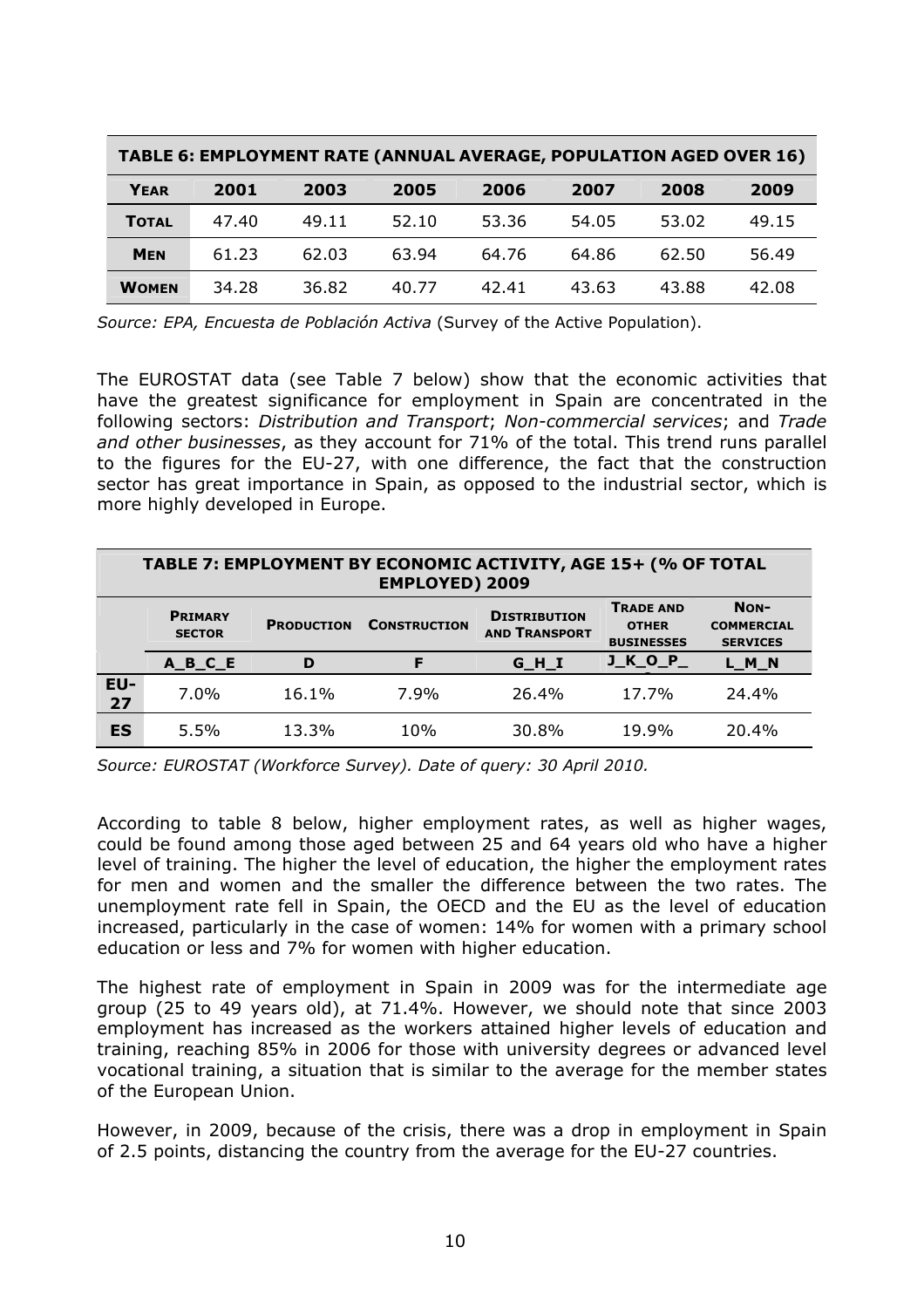|           | KEALNED (70) ZUUS, ZUUG, ZUUY. |           |           |           |           |           |           |           |           |           |  |
|-----------|--------------------------------|-----------|-----------|-----------|-----------|-----------|-----------|-----------|-----------|-----------|--|
|           | <b>YEAR</b>                    |           | 2003      |           |           | 2006      |           |           | 2009      |           |  |
|           | <b>AGE GROUPS</b>              | $15 - 24$ | $25 - 49$ | $50 - 64$ | $15 - 24$ | $25 - 49$ | $50 - 64$ | $15 - 24$ | $25 - 49$ | $50 - 64$ |  |
|           | <b>TOTAL</b>                   | 36.0(i)   | 77.4(i)   | 51.5(i)   | 36.6      | 79.1      | 54.4      | 35.2      | 78.8      | 56.5      |  |
| EU-<br>27 | <b>ISCED</b><br>$0 - 2$        | 25.1(i)   | 66.1(i)   | 41.9(i)   | 24.8      | 66.9      | 43.5      | 22.8      | 64.1      | 43.3      |  |
|           | <b>ISCED</b><br>$3 - 4$        | 47.2(i)   | 79.1(i)   | 54.9(i)   | 48.1      | 80.5      | 57.9      | 46.3      | 80.5      | 59.5      |  |
|           | <b>ISCED</b><br>$5 - 6$        | 62(i)     | 88(i)     | 72.4(i)   | 60.5      | 88.5      | 74.2      | 58.4      | 88.2      | 74.5      |  |
|           | <b>No</b><br><b>ANSWER</b>     | 14.9(i)   | 72.6(i)   | 39.1(i)   | 5.1       | 76.0      | 5.6       | 5.5       | 75.6      | 63.9      |  |
|           | <b>TOTAL</b>                   | 34.2      | 72.8      | 48.5      | 39.5      | 77.2      | 52.4      | 28.0      | 71.4      | 52.3      |  |
| <b>ES</b> | <b>ISCED</b><br>$0 - 2$        | 38.6      | 65.9      | 43.1      | 42.1      | 69.8      | 44.9      | 27.2      | 61.0      | 43.6      |  |
|           | <b>ISCED</b><br>$3 - 4$        | 29.3      | 75.1      | 57.3      | 39.3      | 79.2      | 62.8      | 30.5      | 73.1      | 62.1      |  |
|           | <b>ISCED</b><br>5-6            | 51.6      | 82.5      | 74.6      | 57.6      | 85.3      | 74.6      | 48.5      | 82.8      | 74.0      |  |

#### **TABLE 8: EMPLOYMENT RATE BY AGE GROUP AND HIGHEST LEVEL OF TRAINING REACHED (%) 2003, 2006, 2009.**

In the countries that make up the EU-27, as shown in Table 9 below, higher unemployment rates are concentrated in the youngest groups with the least education, while in Spain they can be found among the younger members of the population, regardless of their level of education. This fact emphasizes the serious youth unemployment situation. This is a problem that increased in 2009, due to the general level of unemployment among all age groups and all levels of education, when unemployment among young people in Spain grew to very high percentages, reaching almost 40%.

*Source: EUROSTAT (Workforce Survey). Date of query: 30 April 2010. (i): See data on web site.*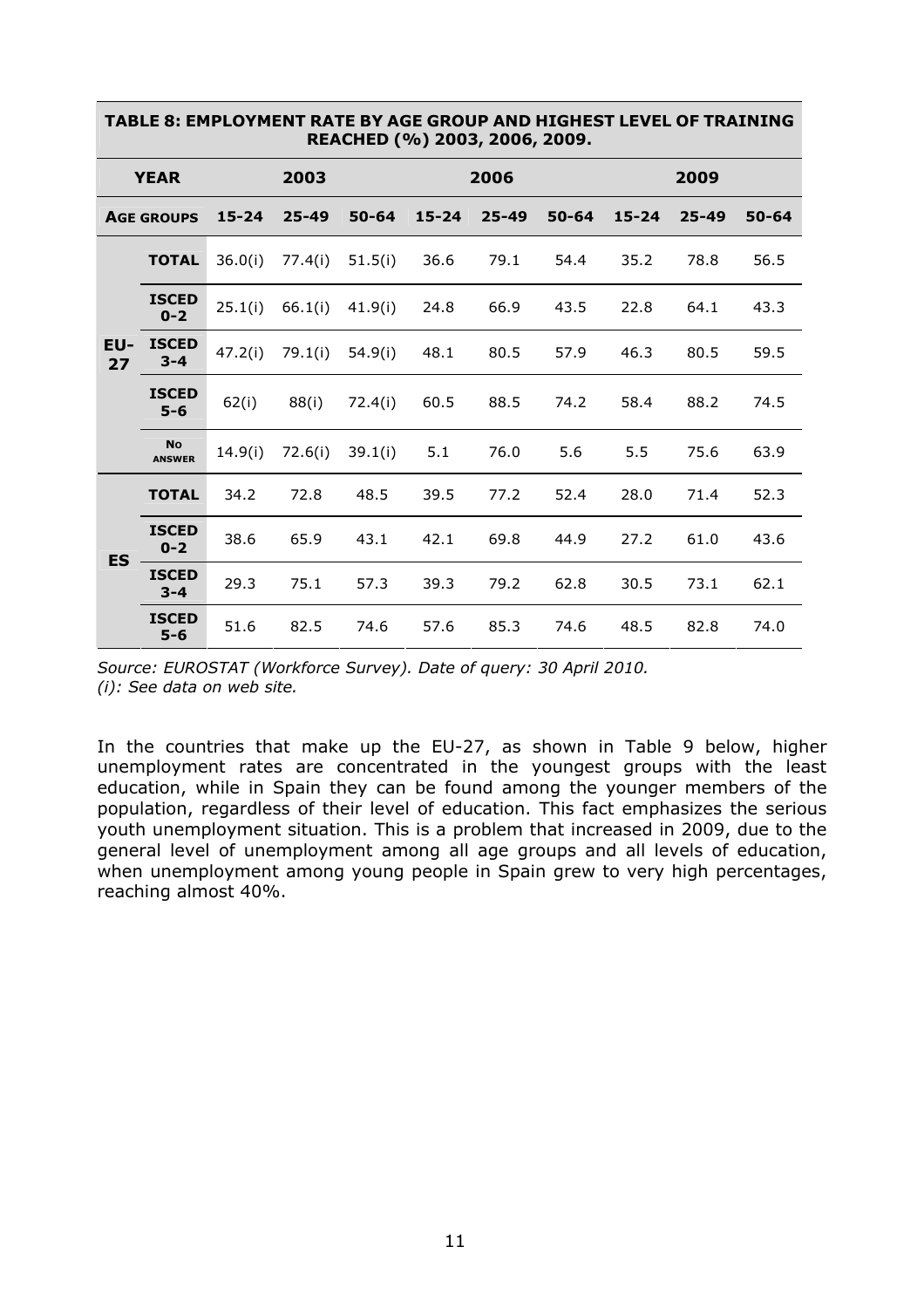|                                            | בטו בבאבב טו וולמבוזנוזט<br>REACHED (%) 2003, 2006, 2009. |           |           |           |           |                |       |           |           |       |  |
|--------------------------------------------|-----------------------------------------------------------|-----------|-----------|-----------|-----------|----------------|-------|-----------|-----------|-------|--|
|                                            | <b>YEAR</b>                                               |           | 2003      |           |           | 2006           |       |           | 2009      |       |  |
|                                            | <b>AGE GROUPS</b>                                         | $15 - 24$ | $25 - 49$ | $50 - 64$ | $15 - 24$ | $25 - 49$      | 50-64 | $15 - 24$ | $25 - 49$ | 50-64 |  |
|                                            | <b>TOTAL</b>                                              | 18(i)     | 8.3(i)    | 6.6(i)    | 17.2      | 7.3            | 6.3   | 19.7      | 8.2       | 6.3   |  |
|                                            | <b>ISCED</b><br>$0 - 2$                                   | 20.2(i)   | 11.6(i)   | 7.2(i)    | 21.2      | 11.2           | 7.5   | 25.9      | 14.8      | 9.1   |  |
| EU <sub>2</sub><br>$\overline{\mathbf{z}}$ | <b>ISCED</b><br>$3 - 4$                                   | 17.7(i)   | 8.4(i)    | 7.7(i)    | 15.4      | 7.3            | 6.9   | 16.9      | 7.5       | $6.2$ |  |
|                                            | <b>ISCED</b><br>$5 - 6$                                   | 12.0(i)   | 4.8(i)    | 3.7(i)    | 13.4      | 4.3            | 3.6   | 15.4      | 4.8       | 3.4   |  |
|                                            | <b>No</b><br><b>ANSWER</b>                                | 13.9(i)   | 7.8(i)    | 7.4(i)    | 20.1      | ÷              | ÷     | 22.0      | 7.5       | ÷     |  |
|                                            | <b>TOTAL</b>                                              | 22.3      | 10.5      | 6.8       | 17.9      | 7.7            | 5.9   | 37.8      | 17.1      | 12.3  |  |
|                                            | <b>ISCED</b><br>$0 - 2$                                   | 23.3      | 12.5      | 8.0       | 19.8      | 9.9            | 7.1   | 44.7      | 24.5      | 16.1  |  |
| <b>ES</b>                                  | <b>ISCED</b><br>$3 - 4$                                   | 22.0      | 10.1      | 6.5       | 16.1      | $\overline{7}$ | 5.6   | 31.1      | 16.4      | 10.1  |  |
|                                            | <b>ISCED</b><br>$5 - 6$                                   | 19.6      | 8.1       | 2.5       | 15.2      | 5.9            | 3.1   | 26.0      | 9.7       | 5.5   |  |

**TABLE 9: EMPLOYMENT RATE BY AGE GROUP AND HIGHEST LEVEL OF TRAINING**

*Source: EUROSTAT (LFS). Date of query: 30 April 2010. (i): See data on web site.*

#### **EXPENDITURE ON EDUCATION**

Between 1997 and 2007, the resources spent on education in Spain increased in absolute terms from 22.8 thousand million euros to 46.5 thousand million euros; in other words, more than 100%, as can be seen in Table 10 below. However, in relative terms, according to the data in Table 11, the percentage of GDP spent on education remained stable, around 4%, with some slight decreases, both in public spending, which was 4.41% in 2007 as opposed to 4.52% in 1997, and in spending by families, which was 0.8% in 2007.

| <b>TABLE 10: PUBLIC AND FAMILY SPENDING ON EDUCATION IN SPAIN</b><br><b>RELATIVE TO GDP (IN THOUSANDS OF MILLIONS OF EUROS)</b> |     |  |  |  |  |                                                        |  |  |  |     |     |
|---------------------------------------------------------------------------------------------------------------------------------|-----|--|--|--|--|--------------------------------------------------------|--|--|--|-----|-----|
|                                                                                                                                 |     |  |  |  |  | 1997 1998 1999 2000 2001 2002 2003 2004 2005 2006 2007 |  |  |  |     |     |
| <b>PUBLIC</b><br><b>SPENDING</b>                                                                                                |     |  |  |  |  | 22.8 24.0 25.7 27.4 29.2 31.4 33.9 37.0 39.0 42.4 46.5 |  |  |  |     |     |
| <b>SPENDING</b><br><b>BY FAMILIES</b>                                                                                           | 5.5 |  |  |  |  | 5.9 6.2 6.2 6.5 6.9 7.2 7.5 8.0                        |  |  |  | 8.4 | 8.6 |

*Source: Institute of Evaluation. Ministry of Education3 .* 

 $\overline{a}$  $3$  The information on family spending refers to payments for educational services by households to schools, academies and private classes and does not include spending on supplementary services or goods related to education, textbooks or school supplies, since this information is currently not available.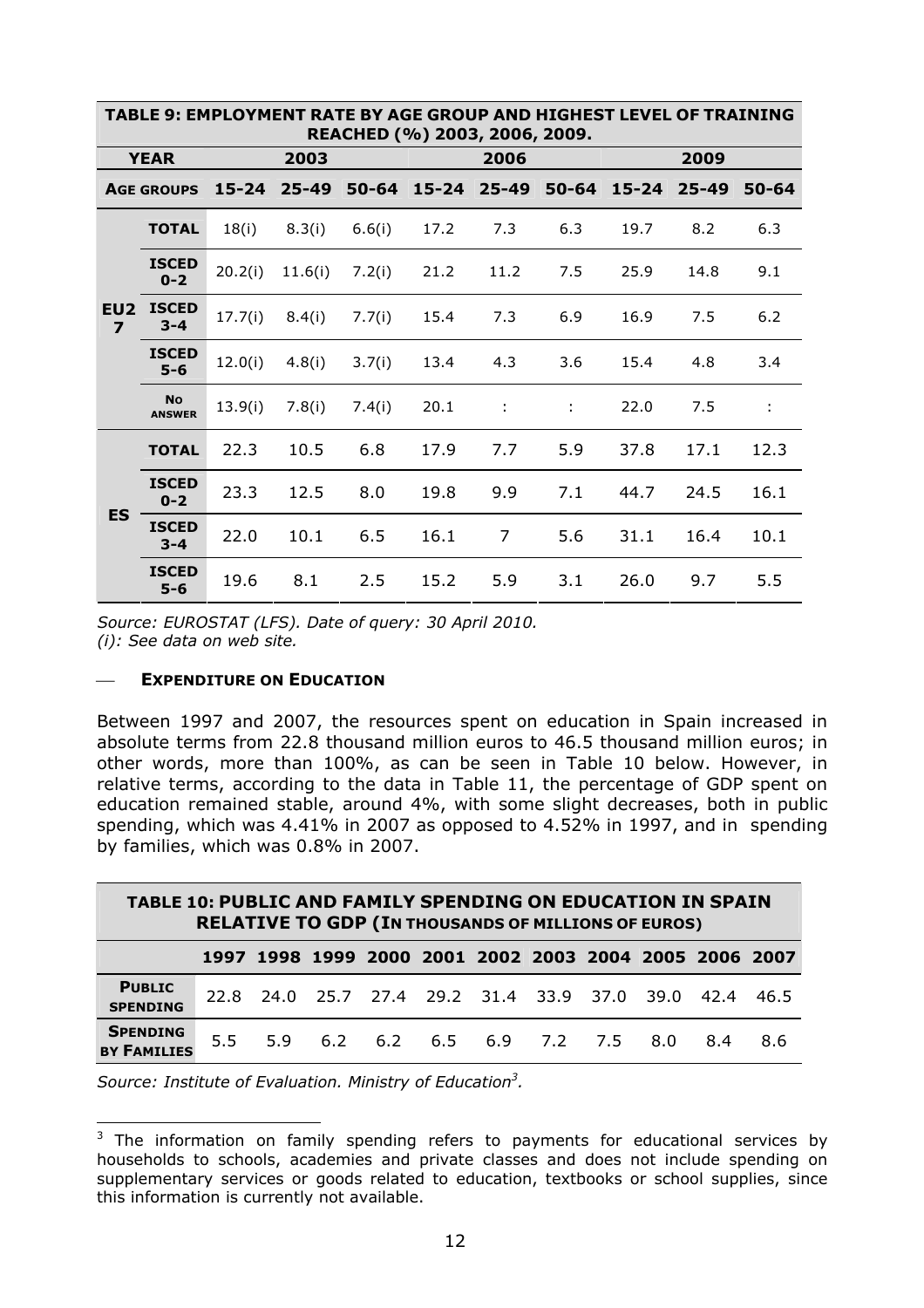Spanish public spending on education, although about 4.5%, is less than the European average, which is around 5%.

| <b>TABLE 11: SPENDING ON EDUCATION IN SPAIN/GDP</b>    |       |       |  |  |  |  |  |  |
|--------------------------------------------------------|-------|-------|--|--|--|--|--|--|
| <b>SPENDING BY FAMILIES</b><br>% of GDP<br><b>YEAR</b> |       |       |  |  |  |  |  |  |
| 1997                                                   | 4.52% | 1.1%  |  |  |  |  |  |  |
| 2003                                                   | 4.33% | 0.91% |  |  |  |  |  |  |
| 2005                                                   | 4.29% | 088%  |  |  |  |  |  |  |
| 2006                                                   | 4.31% | 0.85% |  |  |  |  |  |  |
| 2007                                                   | 4.41% | 0.80% |  |  |  |  |  |  |

*Source: INE, Instituto Nacional de Estadística (*National Institute of Statistics*) – Ministry of Economy.*

With regard to public spending on secondary education, there has been a downward trend that was interrupted by a slight rise in 2006. If we look at what has occurred in the EU-27, it can be seen that there too the trend is a downward one, and it continued up to 2007, the reference year.

In Spain, due to the high rate of failure at school and dropping out of the education system, it is necessary to increase the resources earmarked for this education level, above all for the compulsory stage, which would make it possible for there to be progress and for more positive data to be recorded in this area.

| <b>TABLE 12: PUBLIC SPENDING ON EDUCATION AS A PERCENTAGE OF GDP,</b><br><b>SECONDARY LEVEL (ISCED 2-4), 2001-2006</b> |             |             |             |          |             |             |  |
|------------------------------------------------------------------------------------------------------------------------|-------------|-------------|-------------|----------|-------------|-------------|--|
|                                                                                                                        | 2001        | 2002        | 2003        | 2004     | 2005        | 2006        |  |
| <b>EU-27</b>                                                                                                           | $2.27(s)$ : | $2.32(s)$ : | $2.35(s)$ : | 2.29(s): | $2.25(s)$ : | $2.23(s)$ : |  |
| <b>SPAIN</b>                                                                                                           | 1.77        | 1.76        | 1.72        | 1.69     | 1.67        | 1.68        |  |

*Source: EUROSTAT (UOE); Date of query: 30 April 2010. (s) Estimate.*

## **1.4. EDUCATIONAL ATTAINMENT OF THE POPULATION**

In Spain, the percentage of young people between the ages of 18 and 24 who had only taken Compulsory Secondary Education was double the average for the EU-27 but, while this figure has fallen in the last five years in the EU, in Spain it has remained stable.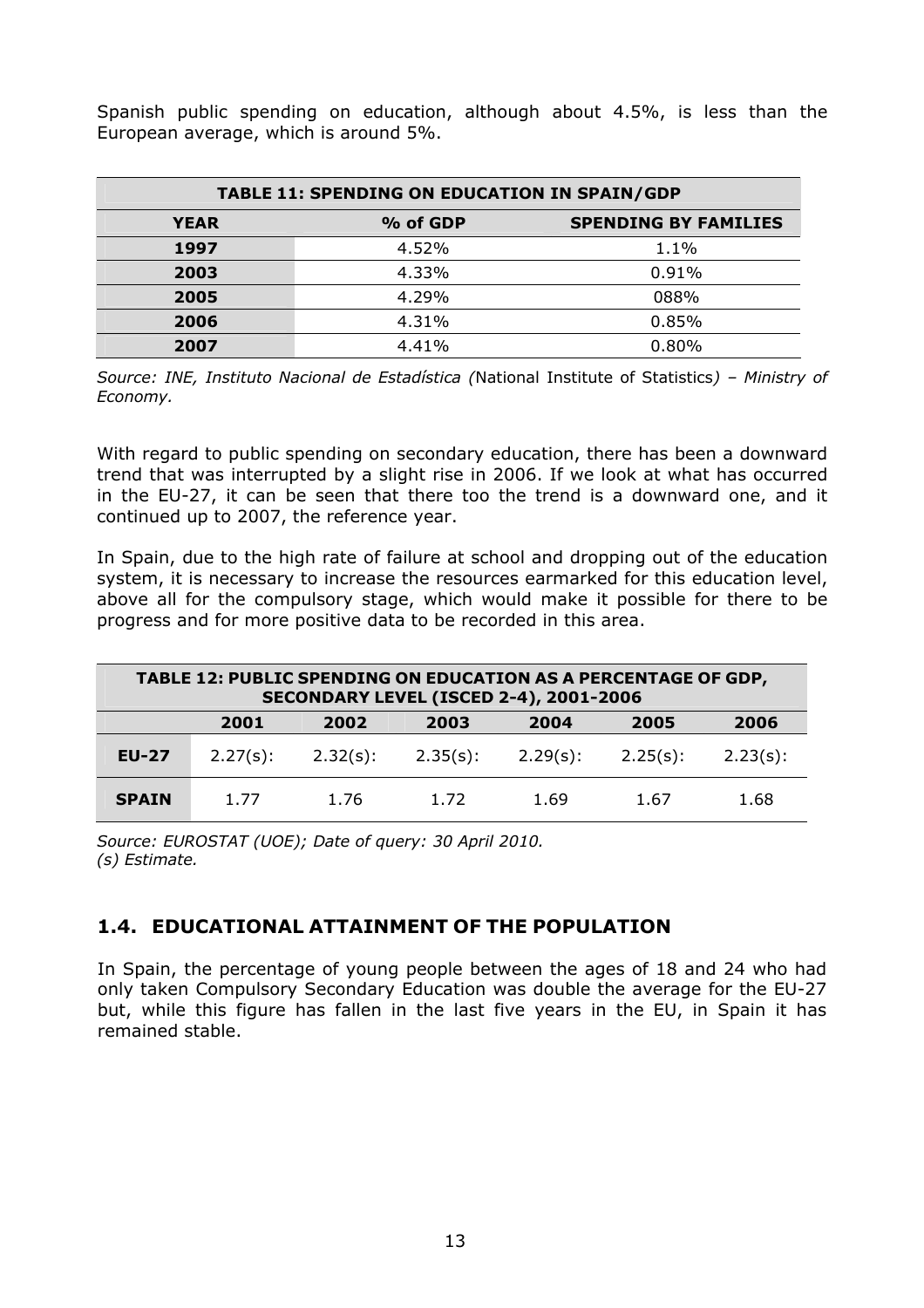| <b>TABLE 13: EARLY SCHOOL LEAVERS (%) 2002-2008</b> |      |         |      |         |      |      |      |  |
|-----------------------------------------------------|------|---------|------|---------|------|------|------|--|
|                                                     | 2002 | 2003    | 2004 | 2005    | 2006 | 2007 | 2008 |  |
| <b>EU27</b>                                         | 17.0 | 16.6(b) | 16.1 | 15.8    | 15.5 | 15.1 | 14.9 |  |
| <b>SPAIN</b>                                        | 30.7 | 31.6    | 32.0 | 30.8(b) | 30.5 | 31.0 | 31.9 |  |

*Source: EUROSTAT (LFS); Date of query: 30 April 2010 4 .*

Similarly, the number of young people in Spain who have completed upper secondary education has continued to show an upward trend where VET programmes are concerned, but a slight downward trend for *Bachillerato*. This situation is very different from what has occurred in the EU-27 (as shown below in Table 14). Here there have been very significant increases in all education programmes at upper secondary level, both in vocational training and academic courses.

| TABLE 14: ISCED LEVELS 3 AND 4, BY EDUCATION LEVEL, TYPE OF PROGRAMME |
|-----------------------------------------------------------------------|
| <b>AND SEX 2005 AND 2007</b>                                          |

|                            |   |           |         | 2005      |        |      |         |           |         | 2007      |        |             |         |
|----------------------------|---|-----------|---------|-----------|--------|------|---------|-----------|---------|-----------|--------|-------------|---------|
|                            |   | 3 GEN     | 3 PV    | 3 VOC     | 4 GEN  | 4 PV | 4 VOC   | 3 GEN     | 3 PV    | 3 VOC     | 4 GEN  | <b>4 PV</b> | 4 VOC   |
| N                          | F | 1,015,169 | 108,071 | 984,823   | 22,749 | 0    | 215,435 | 1,298,881 | 98,757  | 1,176,169 | 25,386 | 0           | 212,113 |
| $\mathbf{\mathsf{N}}$<br>∍ | M | 743,694   | 157,951 | 1,157,304 | 22,432 | 0    | 189,312 | 965,600   | 134,924 | 1,374,844 | 23,488 | 0           | 177,657 |
| ш                          | т | 1,758,863 | 266,122 | 2,142,128 | 45,182 | 0    | 404,747 | 2,264,481 | 233,681 | 2,551,014 | 48,874 | $\mathbf 0$ | 389,770 |
|                            | F | 118,019   | ÷.      | 88,100    | ÷.     | ÷    | ÷       | 116,497   | ÷       | 91,823    | ÷      | ÷           | ÷       |
| PAIN                       | M | 86,303    | ÷       | 79,477    | п.     | ÷    | ÷.      | 86,518    | ÷       | 86,115    | ÷      | ÷           | ÷       |
| <b>5</b>                   | т | 204,322   | ÷       | 167,577   | ÷.     | ÷    | ÷       | 203,015   | ÷       | 177,938   | ÷.     | ÷           | ÷.      |

*Source: EUROSTAT (UOE); Date of query: 1 May 2010. \* Total available – calculated by Cedefop. S=sex; M= male; F= female; T= total; GEN= general; PV= pre-vocational; VOC= vocational*.

The number of graduates from higher education in both Spain and the EU-27 has shown a tendency to stabilize or slightly fall (Table 15).

 $\overline{a}$ 

<sup>&</sup>lt;sup>4</sup> Early school leavers are young people aged between 18 and 24 who fit the following two conditions: a) maximum education level reached is ISCED 0, 1, 2, or 3c reduced and b) those surveyed stated that they has not received any training in the four weeks prior to the survey (numerator). The denominator comprises the total population of this same age group, but does not include those who did not answer the questions about the "maximum education level reached" and "participation in education and training". Both the numerators and denominators come from the EU Labour Force Survey*.*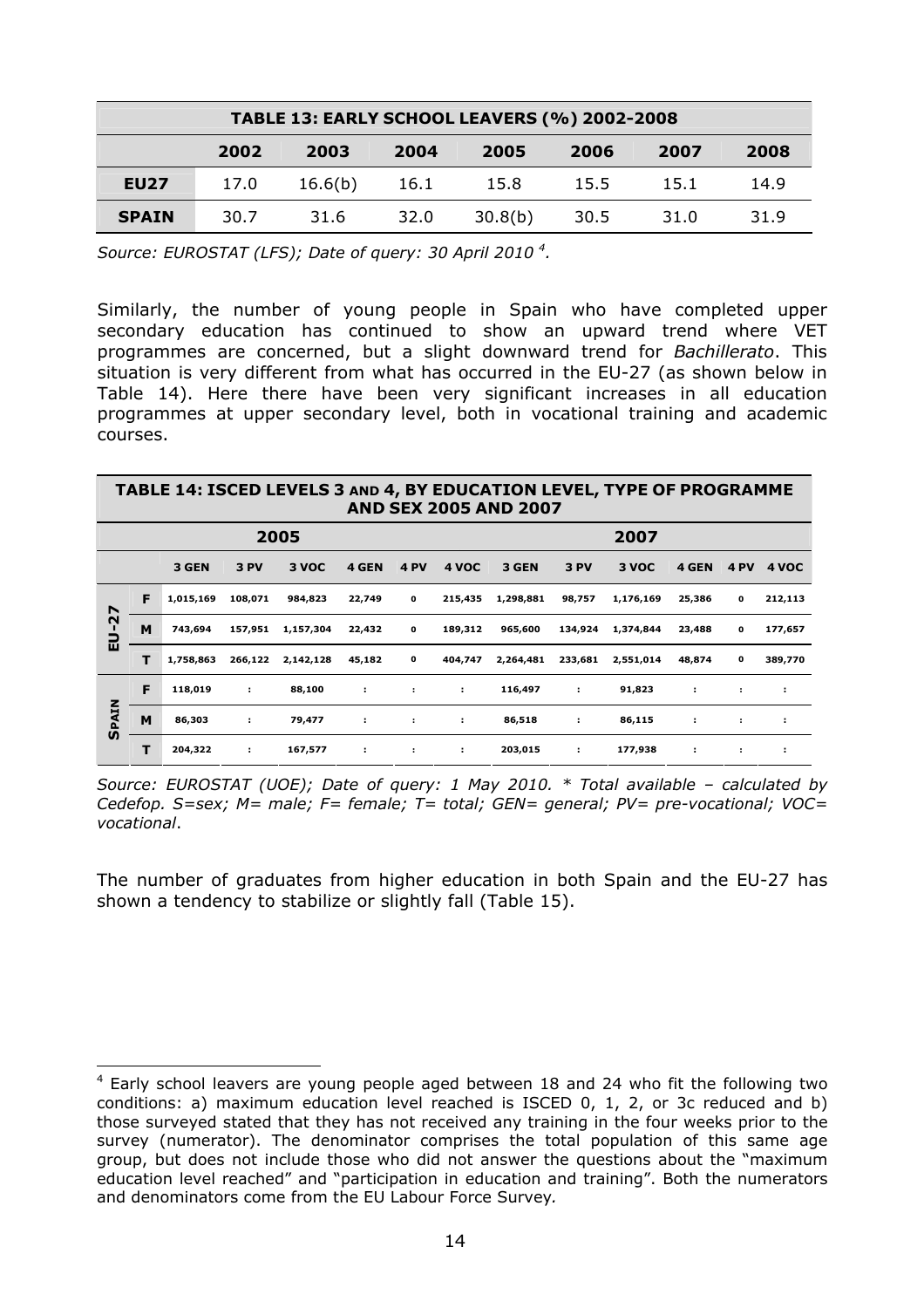#### **TABLE 15: GRADUATES OF ISCED LEVELS 5 AND 6, BY EDUCATION LEVEL, TYPE OF PROGRAMME AND SEX 2005 AND 2007**

|              | 2005 |           |            |            |                 |        |           | 2007      |            |            |                 |        |           |
|--------------|------|-----------|------------|------------|-----------------|--------|-----------|-----------|------------|------------|-----------------|--------|-----------|
|              |      | 5A1       | <b>5A2</b> | <b>5B1</b> | 5B <sub>2</sub> | 6      | $5 - 6$   | 5A1       | <b>5A2</b> | <b>5B1</b> | 5B <sub>2</sub> | 6      | $5 - 6$   |
|              | F    | 1,189,646 | 87,526     | 403,026    | 7,709           | 39,068 | 1,993,899 | 1,114,803 | 397,431    | 332,154    | 4,448           | 40,736 | 1,891,803 |
| <b>EU27</b>  | M    | 876,113   | 69,567     | 270,994    | 3,441           | 50,963 | 1,439,416 | 792,381   | 249,218    | 207,117    | 3,715           | 50,700 | 1,304,118 |
|              |      | 2,113,614 | 157,093    | 677,990    | 11,150          | 92,525 | 3,494,481 | 1,960,132 | 654,480    | 545,166    | 8,163           | 93,442 | 3,264,601 |
|              | F    | 118,293   | :(i)       | 45,635     | ÷               | 3,221  | 169,380   | 112,474   | 4,753      | 42,526     | ÷               | 3,405  | 163,158   |
| <b>SPAIN</b> | M    | 77,653    | :(i)       | 39,675     | ٠.              | 3,681  | 121,996   | 72,677    | 2,713      | 37,119     | ÷               | 3,745  | 116,254   |
|              | т    | 195,946   | :(i)       | 85,310     | ÷               | 6,902  | 291,376   | 185,151   | 7,466      | 79,645     | ÷               | 7,150  | 279,412   |

*Source: EUROSTAT (UOE); Date of query: 1 May 2010.* 

*\* Total available – calculated by Cedefop. S=sex; M= male; F= female; T= total; GEN= general; PV= pre-vocational; VOC= vocational.*

The percentage of the population between the ages of 25 and 34 who had completed at least upper secondary education (*Bachillerato*, intermediate level training courses or other types of secondary education) was 65% in 2008, 15 points below the OECD level of 80% and 17 points below the EU level of 82% (see Table 16). However, the progress registered in the last 30 years is noteworthy: 29% of Spanish citizens who are now between the ages of 55 and 64 (i.e., those who belonged to the 25-34 age group thirty years ago) hold this diploma, as compared to the OECD and EU averages of 59% and 29% respectively. From 29%, the number has grown to 65%; in other words, the changes that have taken place in education in Spain have permitted an improvement of 36 points in the number of people between 25 and 34 years of age taking post-compulsory secondary education.

#### **TABLE 16: ADULT POPULATION (AGED 25-64) WITH BACHILLERATO, INTERMEDIATE LEVEL TRAINING COURSES AND OTHER SECONDARY STUDIES (ISCED 3-4), 2008**

|              | <b>25-34 YEARS OLD</b> | 55-64 YEARS OLD |
|--------------|------------------------|-----------------|
| $EU-19$      | 82                     | 59              |
| <b>OECD</b>  | 80                     | 58              |
| <b>SPAIN</b> | 65                     | 29              |

*Source: Ministry of Education. Panorama of education: OECD Indicators 2010. Spanish report.*

The 2009-2010 academic year began with a forecast drop in the number of students in Compulsory secondary education (Spanish initials, ESO) with a variation of  $-1.1\%$ from the previous academic year. However, for the other education levels, there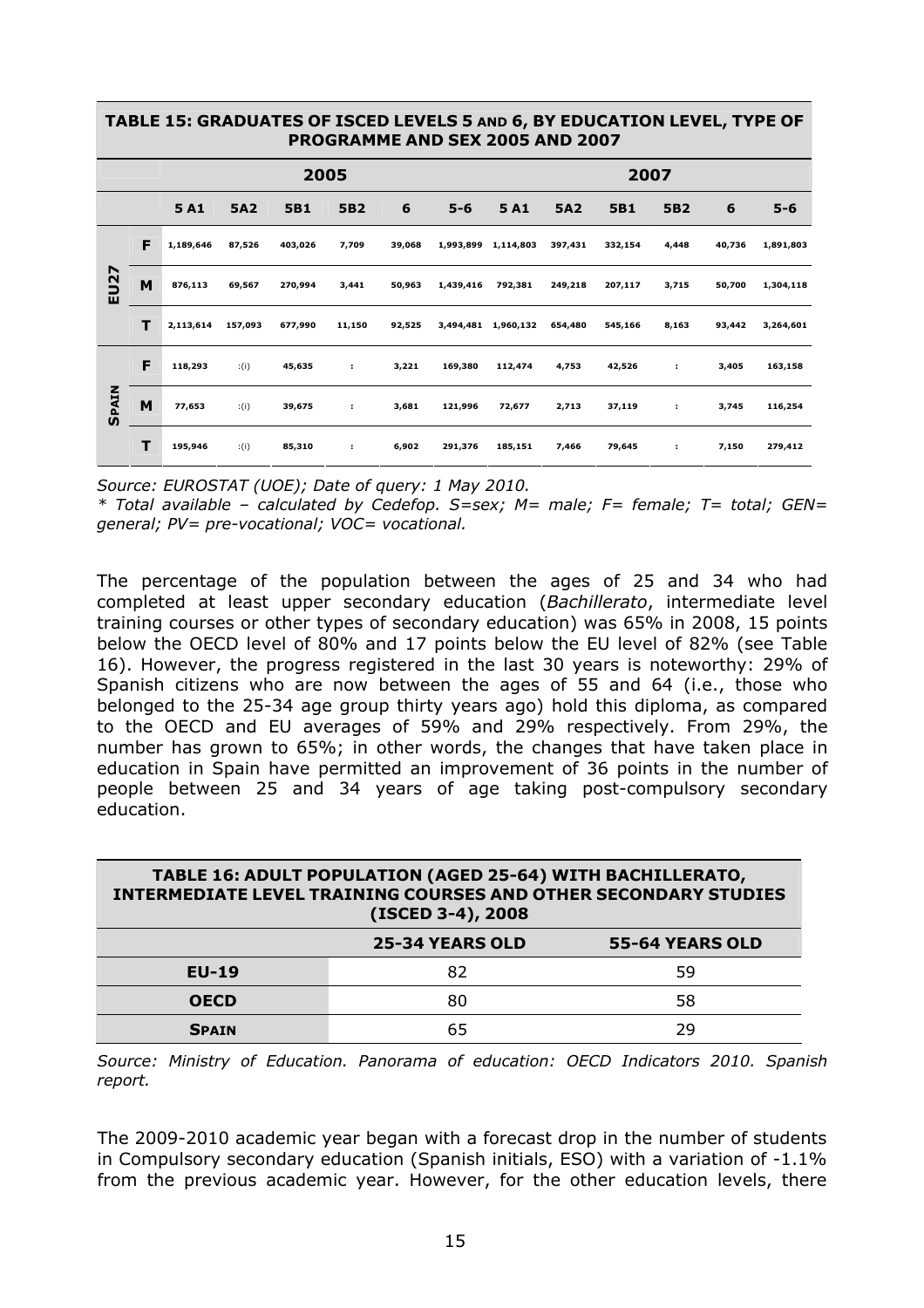were increases in enrolment of 3.19% in *Bachillerato* and 13% in vocational training, in spite of the fact that the population in the corresponding age groups remained stable or had slightly decreased. Therefore, it may be possible to forecast a gradual increase in this type of study.

| TABLE 17: PREDICTED NUMBER OF STUDENTS IN GENERAL NON-UNIVERSITY<br><b>EDUCATION, ACADEMIC YEAR 2009-10</b> |           |           |                  |               |  |  |  |  |
|-------------------------------------------------------------------------------------------------------------|-----------|-----------|------------------|---------------|--|--|--|--|
|                                                                                                             | 2009-10   | 2008-09   | <b>VARIATION</b> | $\frac{0}{0}$ |  |  |  |  |
| <b>TOTAL</b>                                                                                                | 7,606,517 | 7,443,625 | 162,892          | 2.2%          |  |  |  |  |
| <b>PRE-SCHOOL</b><br><b>EDUCATION</b><br>(TOTAL)                                                            | 1,822,142 | 1,763,019 | 59,123           | 3.35%         |  |  |  |  |
| PRE-SCHOOL, STAGE 1                                                                                         | 401,582   | 361,826   | 39,756           | 11.0%         |  |  |  |  |
| <b>PRE-SCHOOL, STAGE 2</b>                                                                                  | 1,420,560 | 1,401,193 | 19,367           | 1.4%          |  |  |  |  |
| <b>PRIMARY EDUCATION</b>                                                                                    | 2,702,415 | 2,665,161 | 37,254           | 1.4%          |  |  |  |  |
| <b>SPECIAL EDUCATION</b>                                                                                    | 30,616    | 30,819    | $-203$           | $-0.7%$       |  |  |  |  |
| <b>COMPULSORY SECONDARY</b><br><b>EDUCATION</b>                                                             | 1,793,205 | 1,813,572 | $-20,367$        | $-1.1%$       |  |  |  |  |
| <b>BACHILLERATO (TOTAL)</b>                                                                                 | 649,343   | 629,247   | 20,096           | 3.19%         |  |  |  |  |
| <b>BACHILLERATO</b><br>(IN-CLASS)                                                                           | 608,428   | 589,473   | 18,955           | 3.2%          |  |  |  |  |
| <b>BACHILLERATO</b><br>(DISTANCE)                                                                           | 40,915    | 39,774    | 1,141            | 2.9%          |  |  |  |  |
| <b>VOCATIONAL</b><br>TRAINING<br>(TOTAL)                                                                    | 608,590   | 538,552   | 70,038           | 13.0%         |  |  |  |  |
| <b>INTERMEDIATE LEVEL</b><br><b>TRAINING COURSES (IN-</b><br><b>CLASS</b> )                                 | 271,330   | 249,506   | 21,824           | 8.7%          |  |  |  |  |
| <b>ADVANCED LEVEL TRAINING</b><br><b>COURSES (IN-CLASS)</b>                                                 | 245,179   | 223,098   | 22,081           | 9.9%          |  |  |  |  |
| <b>DISTANCE EDUCATION</b><br><b>COURSES</b>                                                                 | 18,001    | 14,289    | 3,712            | 25.98%        |  |  |  |  |
| <b>INITIAL PROFESSIONAL</b><br><b>QUALIFICATION PROGRAMMES</b>                                              | 74,080    | 51,659    | 22,421           | $43.4% -$     |  |  |  |  |
| <b>SOCIAL</b><br><b>GUARANTEE</b><br><b>PROGRAMMES</b>                                                      | 206       | 3,255     | $-3,049$         | $-93.7\%$     |  |  |  |  |

*Source: Information and figures. Academic Year 2009/2010, Ministry of Education.*

In Spain, vocational training has not been considered to be a real option for students who are finishing their lower secondary education, but this trend is now changing due to a number of factors, among them the current economic crisis, the number of women taking this type of training and the increased social value placed on this pathway.

The public agencies are therefore promoting a policy of education and training that focuses on: a) the development of lifelong learning; b) the promotion of vocation training, both in education and as vocational training for employment; c) the granting of recognition to learning acquired through work experience; d) the development of the National Qualifications and Vocational Training System<sup>5</sup>; and e)

 $\overline{a}$ <sup>5</sup> *Ley Orgánica, 5/2002, de 19 de junio, de las cualificaciones y de la formación profesional* (Organic Law 5/2002 of 19 June on qualifications and vocational training).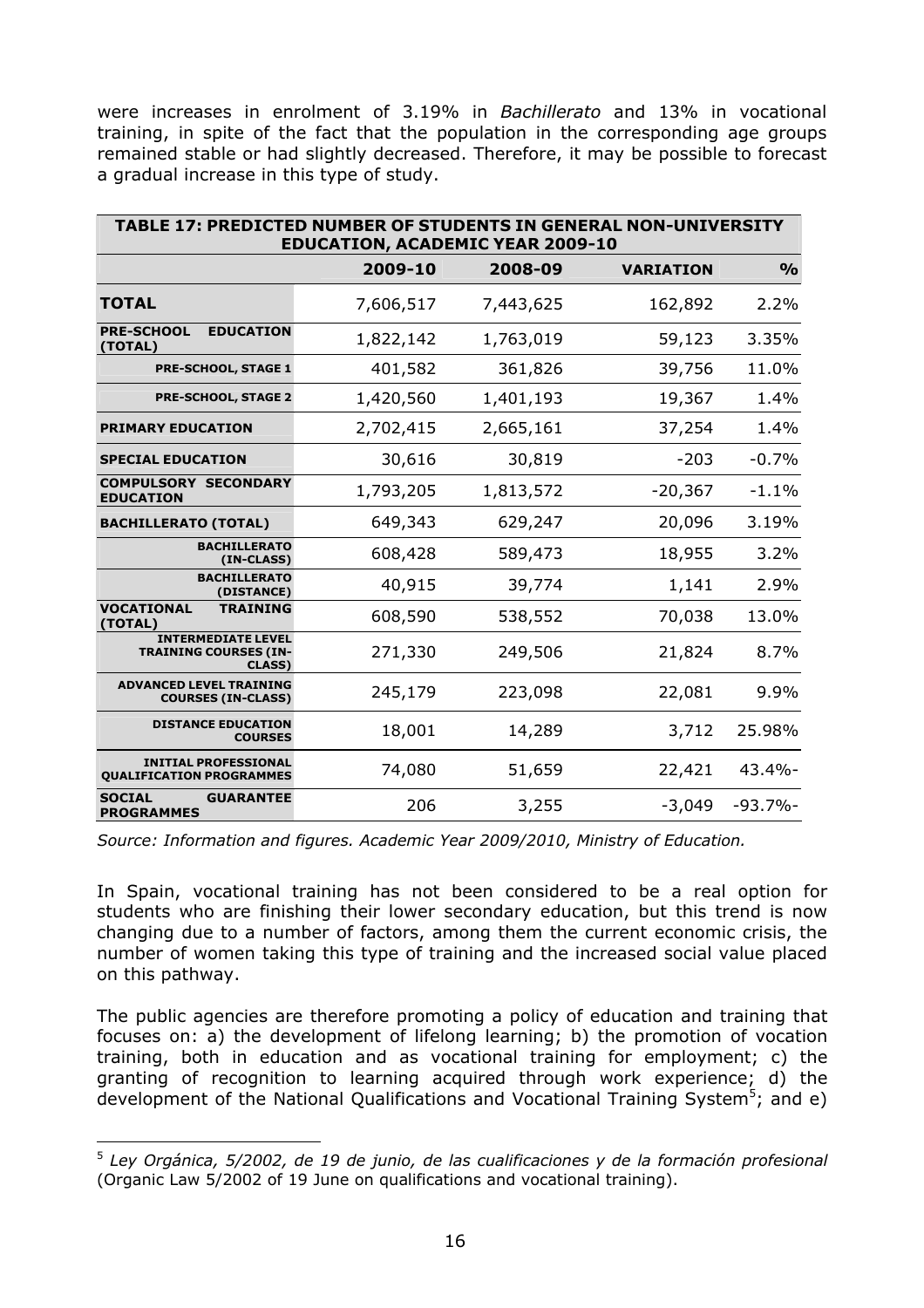the implementation of new vocational training diplomas and certificates of professionalism<sup>6</sup>.

Another of the objectives that is currently being tackled by the education authorities is to substantially reduce the number of young people who abandon the system before obtaining a basic qualification, given the high failure and drop-out rate of young people between 18 and 24 years of age.

| TABLE 18: LEVEL REACHED BY YOUNG PEOPLE (%) |              |              |            |              |              |            |              |              |            |
|---------------------------------------------|--------------|--------------|------------|--------------|--------------|------------|--------------|--------------|------------|
|                                             |              | 2002         |            |              | 2005         |            |              | 2008         |            |
|                                             | <b>TOTAL</b> | <b>WOMEN</b> | <b>MEN</b> | <b>TOTAL</b> | <b>WOMEN</b> | <b>MEN</b> | <b>TOTAL</b> | <b>WOMEN</b> | <b>MEN</b> |
| <b>EU-27</b>                                | 76.7         | 79.3         | 74.0       | 77.5         | 80.2         | 74.8       | 78.5         | 81.3         | 75.6       |
| <b>SPAIN</b>                                | 63.7         | 70.3         | 57.4       | 61.8         | 68.5         | 55.4       | 60.0         | 67.6         | 52.7       |

*Source: EUROSTAT (LFS); Date of query: 30 April 2010.* 

29% of Spaniards between the ages of 25 and 64 has completed higher education courses in 2008. This is an increase compared to the figures for earlier years and puts Spain above the OECD average of 28% and the EU average of 27%.

#### **TABLE 19: ADULT POPULATION (25-64 YEARS OF AGE) WITH HIGHER EDUCATION (ISCED 5-6), 2007**

|              | .<br><b>25-64 YEARS OLD</b> |
|--------------|-----------------------------|
| <b>EU-19</b> | 27%                         |
| <b>OECD</b>  | 28%                         |
| <b>SPAIN</b> | 29%                         |

*Source: Ministry of Education. Panorama of education: OECD Indicators 2010. Spanish report.*

Adult lifelong learning has grown significantly in recent years, putting Spain above the average for the EU-27; with an especially notable rise in the case of women.

| TABLE 20: PARTICIPATION OF ADULTS IN LIFELONG LEARNING, BY SEX (%),<br>2002, 2005, 2008 |              |              |            |         |              |            |              |              |            |
|-----------------------------------------------------------------------------------------|--------------|--------------|------------|---------|--------------|------------|--------------|--------------|------------|
|                                                                                         |              | 2002         |            |         | 2005         |            |              | 2008         |            |
|                                                                                         | <b>TOTAL</b> | <b>WOMEN</b> | <b>MEN</b> | TOTAL   | <b>WOMEN</b> | <b>MEN</b> | <b>TOTAL</b> | <b>WOMEN</b> | <b>MEN</b> |
| <b>EU-27</b>                                                                            | 7.2          | 7.8          | 6.6        | 9.8     | 10.5         | 9.0        | 9.5          | 10.4         | 8.7        |
| <b>SPAIN</b>                                                                            | 4.4          | 4.8          | 4.0        | 10.5(b) | 11.4(b)      | 9.7(b)     | 10.4         | 11.3         | 9.5        |

<span id="page-16-0"></span>*Source: EUROSTAT (LFS); Date of query: 30 April 2010. (b): Break in series.* 

## **EDUCATIONAL CHALLENGES**

One of the current challenges for the Spanish education system is to reduce the high educational drop-out rate found in the 18 to 24 age group. The percentage of

 $\overline{a}$  $6$  Real Decreto 34/2008, de 18 de enero, por el que se regulan los certificados de profesionalidad (Royal Decree 34/2008 of 18 January regulating the certificates of professionalism).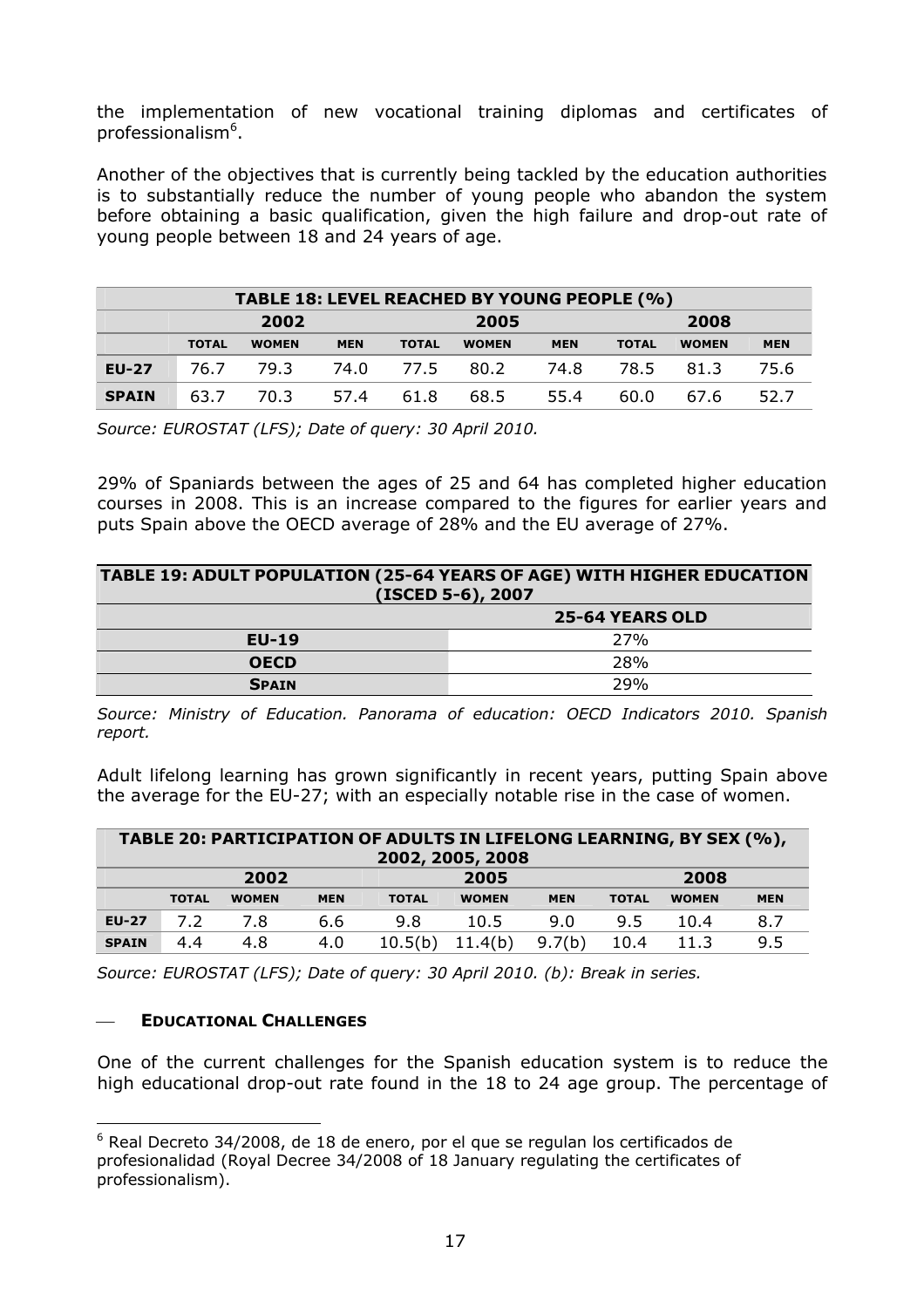the population in this age group that has not finished the second phase of secondary education and has not taken any type of study-training programme rose to 30.8% in 2005, a percentage that is considerably higher than the average for the EU27 in that same year, 15.8%. In Europe, only Portugal, with 39.4%, and Malta, with 41.1%, have higher percentages.

In 2006, the educational drop-out rate in Spain decreased slightly to 30.5% but in 2008 it increased to 31.9%, making it far higher than the average of 14.9% for the 27 members states of European Union.

## **1.5. DEFINITIONS**

- **GENERAL EDUCATION**: In Spain, this concept includes both basic education (primary and compulsory lower secondary education) taught in the education field, with the aim of providing pupils with the basic skills needed to cope with new educational levels, by giving them a preliminary knowledge of certain subjects, and also *bachillerato*, which is part of post-compulsory upper secondary education. (Source: *Ley Orgánica de Educación* (Organic Law on Education, Spanish initials, LOE), 2006.
- **PRE-VOCATIONAL EDUCATION:** In Spain, this corresponds to the Initial Professional Qualifications Programmes (Spanish initials, PCPI), intended for students over the age of sixteen who have not obtained a compulsory secondary education diploma. Its aim is for all these students to have a Level 1 qualification from the National Catalogue of Professional Qualifications, which will permit them to continue their studies. Also included are the following initiatives: Workshop Schools and Craft Centres, and the ESO and *bachillerato* subjects that are intended to provide basic vocational training. (Source: *Ley Orgánica de Educación*, LOE (Organic Law on Education); *Servicio Público de Empleo Estatal* (National Public Employment Service).
- **VOCATIONAL TRAINING:** Vocational training in Spain includes the set of training actions that prepares students to be qualified to work in a variety of professions, to have access to employment and to actively participate in social, cultural and economic life. The term includes the specific courses taught in initial vocational training (intermediate and advanced level vocational training courses that lead to diplomas as a Technician or Advanced Technician), which taught in the field of education, labour insertion and reinsertion actions for unemployed and employed workers and also in-company continuing training courses that are taught in the workplace under the framework of Vocational Training for Employment, which permit workers to acquire and keep their professional competencies and their accreditation up to date through certificates of professionalism. (Source: *Ley Orgánica de Educación,* LOE (Organic Law on Education ), 2006.
- **TERTIARY EDUCATION OR HIGHER EDUCATION:** In Spain, higher education includes university education (ISCED 5A, 6), advanced level vocational training (ISCED 5B), and special non-university advanced education in the areas of artistic education (Advanced Artistic Education) or languages (Advanced Level Language Education). Tertiary education gives students access to advanced research studies and professions with a high degree of specialization. (Source: Ley Orgánica de Educación (Organic Law on Education, Spanish initials, LOE), 2006.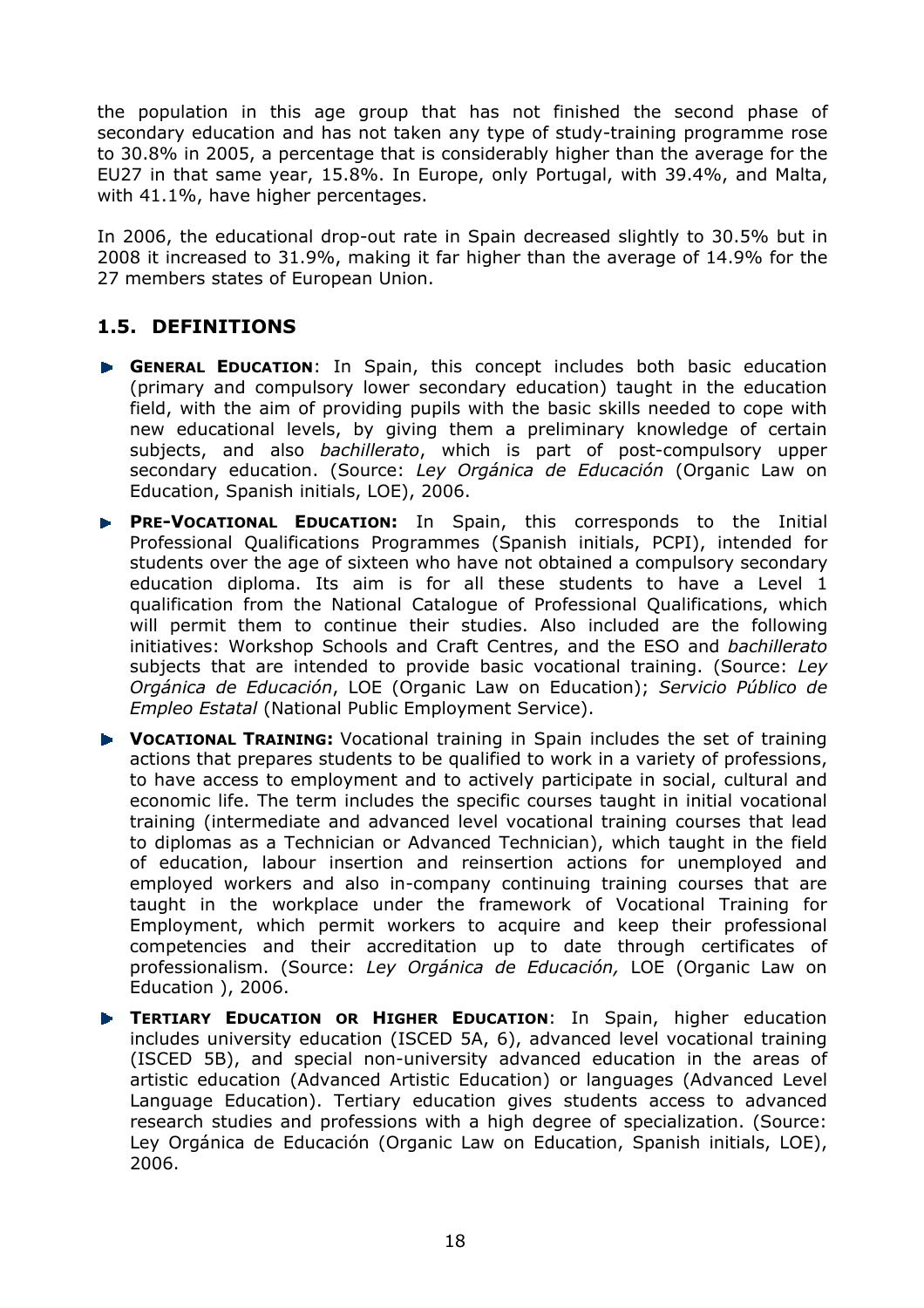- **POST-SECONDARY NON-TERTIARY EDUCATION:** In Spain, this level of education (ISCED 4) includes vocational training for employment courses that lead to level 3 certificates of professionalism. Training programmes designed to allow those over 25 years of age to enter higher education can also be included. The aim of these courses is to prepare students to pass the undergraduate University Entrance Tests (Spanish initials, PAU), which are governed by RD 1892/2008. The knowledge required for these tests is the equivalent of *Bachillerato* (postcompulsory secondary education). (Source: National Public Employment Service and Ministry of Education).
- **INITIAL VOCATIONAL TRAINING (IVET):** This is made up of specific vocational training that is taught within the education system at two different levels: Intermediate level vocational training courses that lead to the diploma of Technician; and advanced level vocational training courses that lead to the diploma of Advanced Technician. It is organized into 26 professional families. This training is organized into training modules that vary in their duration and content, and may or may not be associated with the different professional competencies defined in the National Catalogue. (Source: Ley Orgánica de Educación (Organic Law on Education, Spanish initials, LOE), 2006.
- **CONTINUING VOCATIONAL EDUCATION AND TRAINING (CVET):** With the approval of Royal Decree 395/2007 which regulated the vocational training for employment subsystem, all training intended for the active population, employed or unemployed, was incorporated into the same system managed by the labour sphere. This training, which is designed to respond directly to the needs and requirements of the productive market, includes a variety of initiatives (on-demand training; training courses on offer; and training alternating with employment) and permits certificates of professionalism to be acquired through training actions directed towards full or partial qualifications. (Source: Ministry of Labour. Public Employment Service).
- **FURTHER EDUCATION:** This level includes all the initiatives designed to improve the qualifications and vocational training of those who have not obtained these qualifications in the education system. Under the umbrella of vocational training for employment, there are initiatives that permit and help individuals to obtain these qualifications. (Source: Public Employment Service).
- **EDUCATION PROGRAMME**: This should be understood as being a series of activities, content and methods applied with the aim of reaching certain training objectives (gaining knowledge, skills and other competencies), organized in a logical sequence and over a specific period of time. The terms "*education programme*" and "*training programme*" refer to the carrying out of training activities, while the term "*curriculum*" applies to the design, organization and planning of the training.
- **ALTERNANCE TRAINING:** In Spain this is equivalent, on the one hand to the following vocational training initiatives that include a practical workplace experience module: a) on the vocational training courses provided by the education system, there is a compulsory workplace training module, which must take place in a real productive setting; and b) in the area of vocational training for employment, to obtain a certificate of professionalism a practical workplace training module must be taken. In both cases, this is compulsory nonemployment practical learning experience that takes place in a real workplace environment and can be co-validated as being sufficient work experience.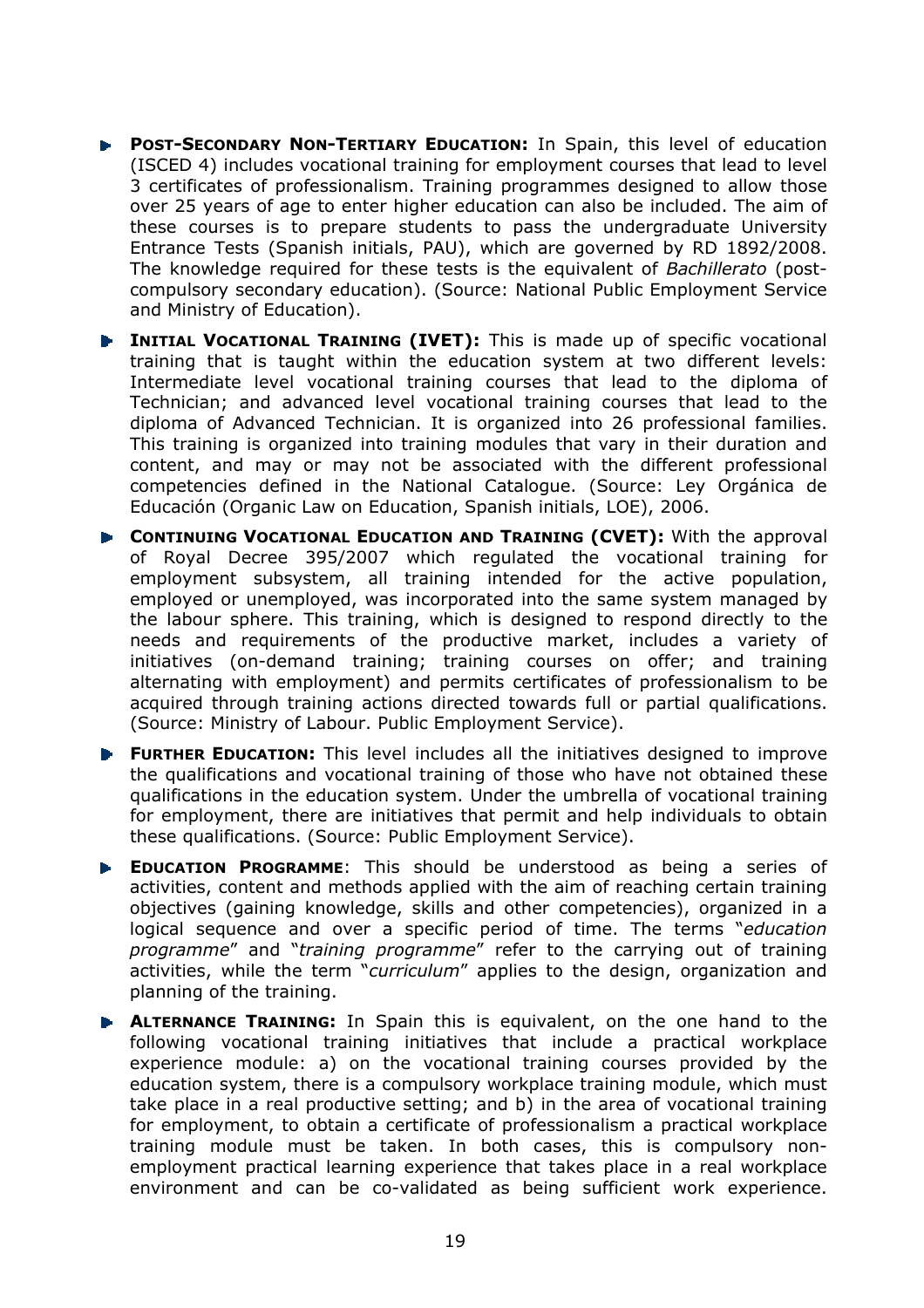Training actions on training contracts and the public training and employment programmes known as Workshop Schools, Craft Centres and Employment Workshops which include practical work experience in a real workplace setting, are also considered to be alternance training. (Source: Public Employment Service).

- **APPRENTICES:** The term "apprentice" is no longer used in Spain but the concept is the equivalent of the current training contract model. Training contracts aim to provide the theoretical and practical training needed to work competently in an occupation or job that requires a level of qualification that can be formally accredited or, alternatively, a basic level of qualification that will fit any occupation included in a company's job classification scheme. (Source: Public Employment Service).
- **PROFESSIONAL QUALIFICATION:** This is defined as "the set of professional competencies relevant to employment that can be acquired through modular training or other types of training or through work experience". (Source: *Ley Orgánica 5/2002, de 19 de junio de las Cualificaciones y de la Formación Profesional* (Organic Law 5/2002 of 19 June on Qualifications and Vocational Training).
- <span id="page-19-0"></span>**COMPETENCY:** Competency is defined as "the set of knowledge and abilities that allow a professional activity to be performed in accordance with the requirements of production and employment" and a "unit of competency" as the "minimum combination of professional competencies that can be recognized and given partial accreditation"**.** (Source: *Ley Orgánica 5/2002, de 19 de junio de las Cualificaciones y de la Formación Profesional* (Organic Law 5/2002 of 19 June on Qualifications and Vocational Training)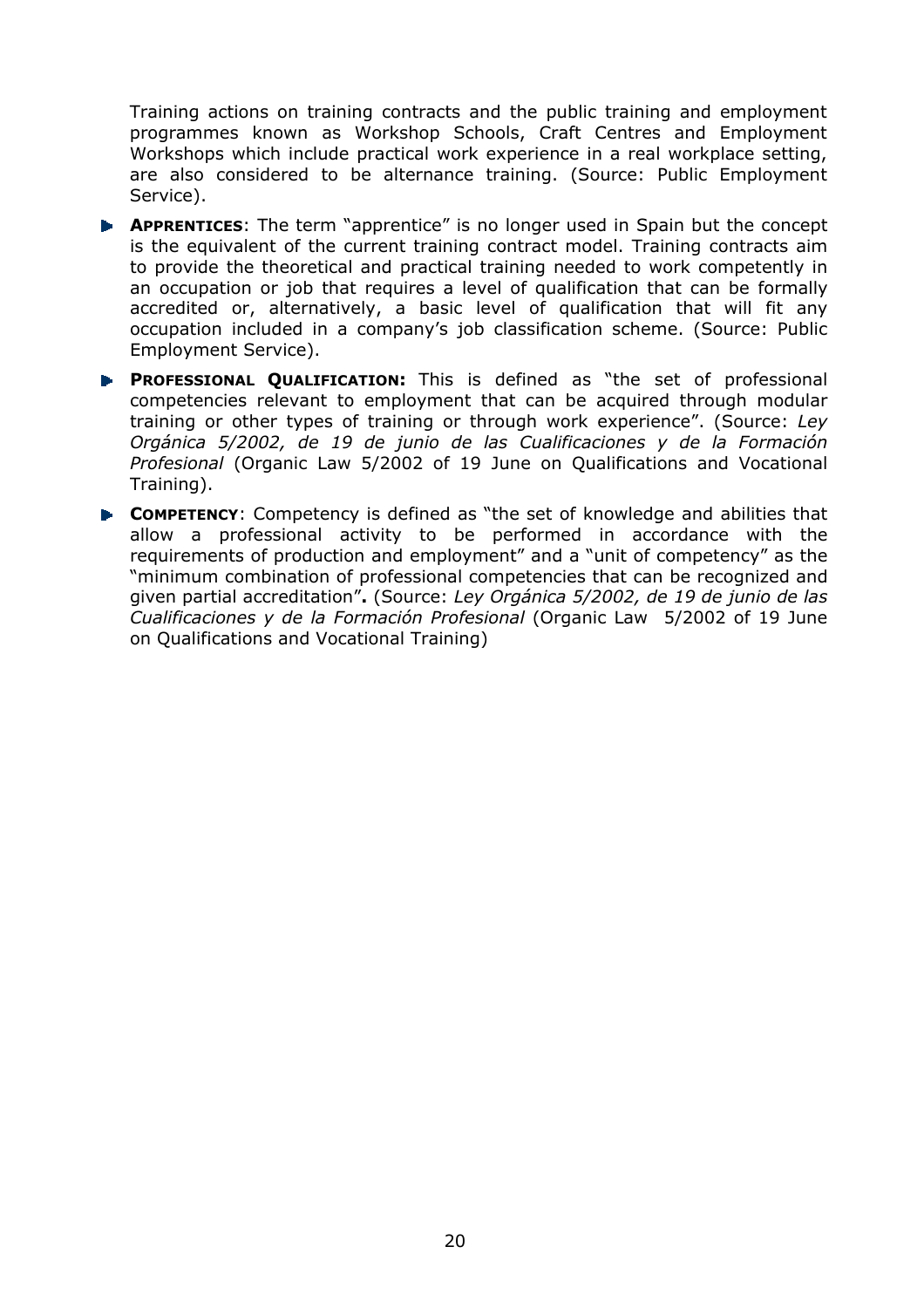# **2. POLICY DEVELOPMENT – OBJECTIVES, FRAMEWORKS, MECHANISMS AND PRIORITIES**

## **2.1. OBJECTIVES AND PRIORITIES OF THE NATIONAL POLICY DEVELOPMENT AREAS OF VET**

The 2002 Law on Qualifications and Vocational Training was approved with the aim of creating a National Qualifications and Vocational Training System that would bring unity, coherence and efficiency to the planning, organization and administration of this field, making it easier to integrate the different ways of certifying and accrediting competencies and professional qualifications.

The *Programa Nacional de Reformas 2005* (2005 National Reform Programme)**<sup>7</sup>** was a turning point for the Spanish vocational training system in that it established a set of priority objectives related to education and training that led to legislative reforms such as the approval of the *Ley Orgánica de Educación*, LOE (Organic Law on Education)<sup>8</sup>, which set the basis for Vocational Training within the education system, and the creation of a new vocational training model, vocational training for employment (CVET) $9$ , which reformed the model for vocational training in the world of work.

Vocational Training for Employment (CVET) is made up of a variety of initiatives and actions designed to promote and offer companies and workers training that fits their needs and contributes to the development of a knowledge based economy. Its aims are to:

- <span id="page-20-0"></span>1. Promote opportunities for lifelong learning for unemployed and employed workers so that they can improve their professional abilities and personal development.
- 2. Offer workers the knowledge and skills that match the professional competencies required by the job market.
- 3. Contribute to improving the productivity and competitiveness of companies.
- 4. Improve the employability of workers, especially those who have greater difficulties in remaining employed or entering the labour market.
- 5. Make the professional competencies acquired by workers both through training processes (formal and non-formal) and through work experience the object of accreditation.

At the end of 2008, in the area of education and vocational training, the Ministers of Education and Labour presented a series of measures to promote vocational training

 $\overline{a}$ <sup>7</sup> CONVERGENCE AND EMPLOYMENT: National Reform Programme. Approved by the Council of Ministers on 13 October 2005. Available on [www.la-moncloa.es](http://www.la-moncloa.es/)

 $8$  Ley 2/2006, de 3 de mayo, de Educación (Organic Law 2/2006 of 3 May on Education).

<sup>9</sup> *Real Decreto 395/2007, de 23 de marzo, por el que se regula el subsistema de formación profesional para el empleo* (Royal Decree 395/2007 of 23 March regulating the vocational training for employment subsystem).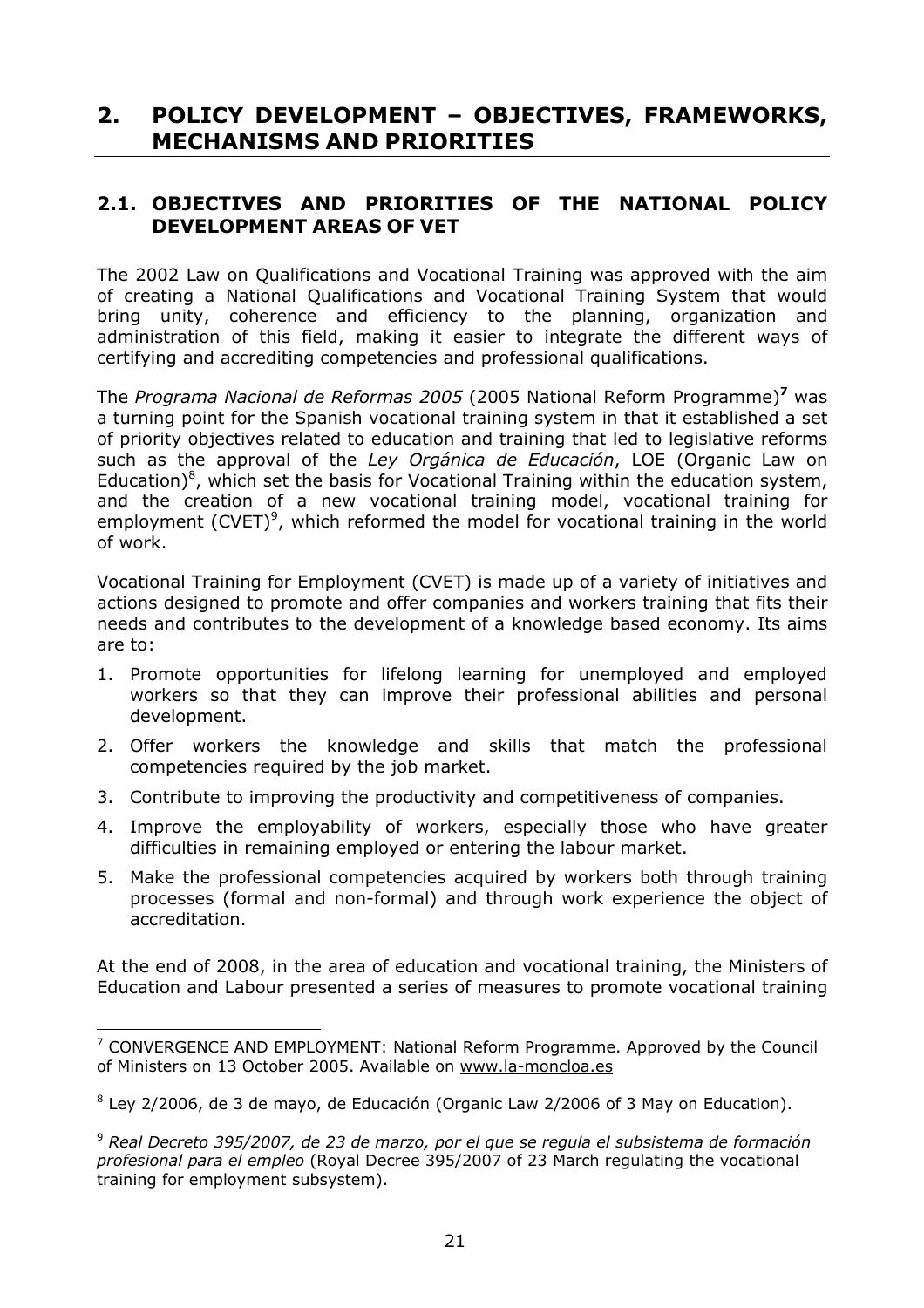and bring the number of people in Spain with vocational training diplomas up to the European average. The initiative, which was dubbed the "*road map*", seeks to increase the quality of vocational training by adapting it to the new needs of the labour market and promoting a model of economic growth based on knowledge.

The two main objectives of the roadmap are to succeed in attracting 200,000 more students to intermediate level VET and to make lifelong education effective through close cooperation between the departments of education and labour and the social interlocutors. The "road map" is based on four central themes:

- ⎯ *Excellence in vocational training*: by promoting the Network of National Reference Centres<sup>10</sup>, public centres that carry out innovative and experimental vocational training activities, specialize in different productive sectors and are linked to one of the 26 professional families. They will be located in different Autonomous Communities and their duties will be to: a) to observe and analyze the evolution of the productive sectors in order to make the training that is offered meet the needs of the labour market; b) to cooperate with the *Instituto Nacional de Cualificaciones* (National Qualifications Institute) in updating the *Catálogo Nacional de Cualificaciones Profesionales* (National Catalogue of Professional Qualifications); and c) to try out innovative training actions, emphasizing cooperation with employers' organizations and the trade unions, as well as the joint commissions formed under sectorial collective bargaining at the national level. This framework will also include the network of integrated vocational training centres $^{11}$ .
- *Recognizing Experience*: through the approval of a Royal Decree<sup>12</sup> regulating an accreditation system for competencies acquired though work experience or nonformal ways of learning.
- ⎯ *European Vocational Training:* to promote the mobility of students, have them gain practical work experience in different EU countries and improve their prospects of employment and to define a national qualifications framework that is linked to the European framework in order to guarantee the transparency of the qualifications obtained.
- ⎯ *Increasing the number of courses offered*: to speed up the creation of new VET diplomas, give priority to those that are related to emerging and economically innovative sectors, and create professional qualifications. It is also intended to set up a virtual platform that will permit professional modules to be taken in order to obtain vocational training diplomas and certificates of professionalism,

 $\overline{a}$ 

<sup>10</sup> *Real Decreto 229/2008, de 15 de febrero, por el que se regulan los Centros de Referencia Nacional en el ámbito de la formación profesional* (Royal Decree 229/2208 of 15 February regulating the National Reference Centres in the field of vocational training).

<sup>11</sup> *Real Decreto 1558/2005, de 23 de diciembre, por el que se regulan los requisitos básicos de los centros integrados formación profesional* (Royal Decree 1558/2205 of 23 December regulating the basic requirements for integrated vocational training centres).

<sup>12</sup> *Real Decreto 1224/2009, de 17 de julio, de reconocimiento de las competencias profesionales adquiridas por experiencia laboral* (Royal Decree 1224/2009 of 17 July recognizing professional competencies acquired through work experience).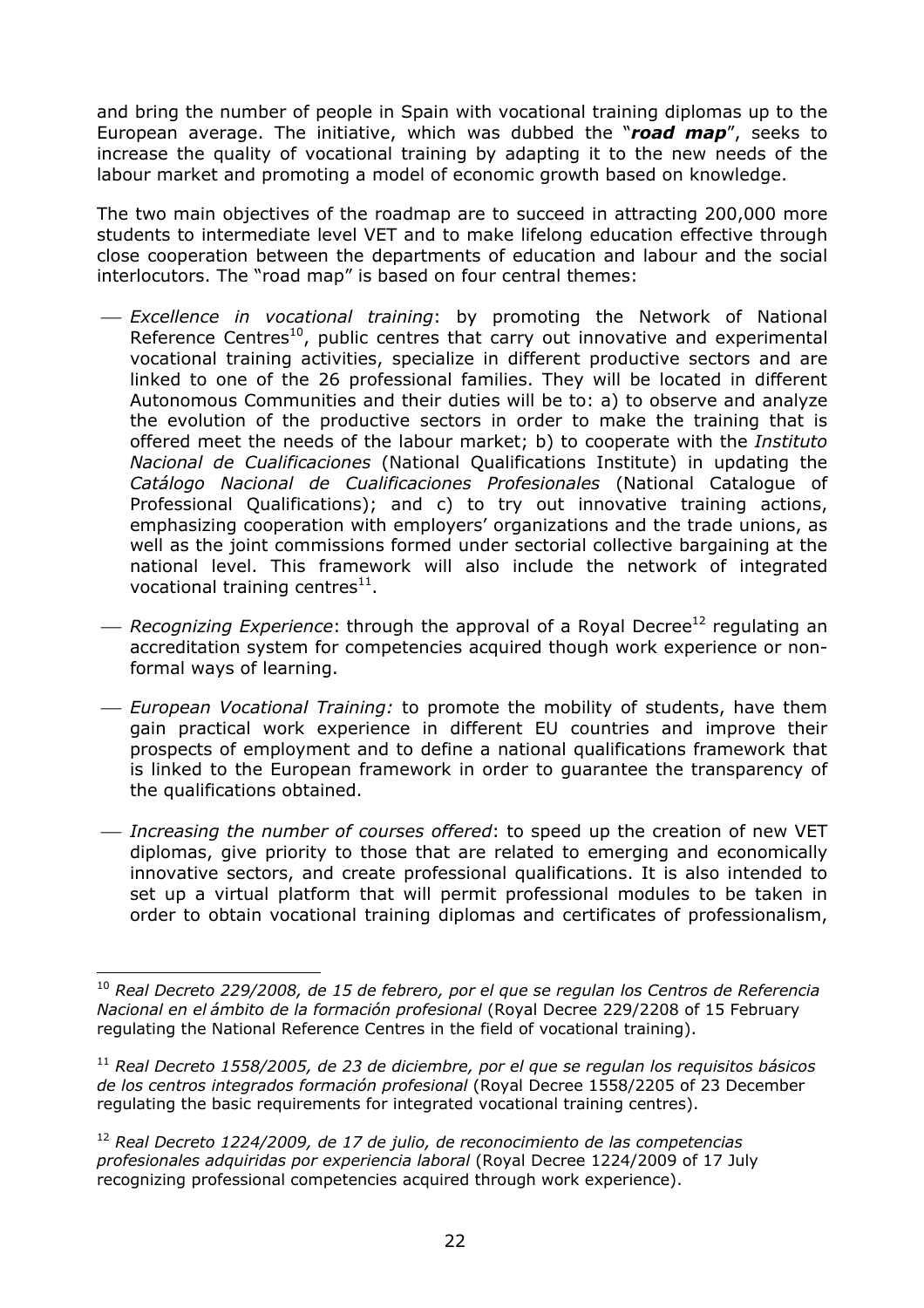as well as to create an Internet-based vocational information and counselling system.

Also, to increase the number of those with intermediate level vocational training diplomas, the roadmap includes setting up a programme of scholarships and aid for workers aged between 18 and 24 who do not have a VET diploma, so that they can combine working with training activities.

These measures have been added to the improvements introduced in 2005 with the National Reform Programme and later on with those included in the Law on Education (Spanish initials, LOE). All of these improvements have included measures designed to enhance the VET training system and to promote lifelong learning, especially the following: a) To improve the general results and decrease the numbers of students who finish their basic education without being awarded a compulsory secondary education diploma. In 2006, 29.9% of young people aged between 18 and 24 dropped out of the Spanish education system without finishing their studies. The figures for men were higher, 35.8%, than for women, 23.8% $^{13}$ ; b) To promote training as being a lifelong learning process; and c) To increase the flexibility of the education system to allow for moving between training and work, or between training and other activities, and making it easier for young people who left school early to go back to complete their studies and for adults to continue learning throughout their lives.

The LOE viewed training as being a permanent process, which should continue throughout life, and promoted it through measures designed to ensure success for students in compulsory secondary education (Spanish initials, ESO) and to reduce drop-out rates. For the period 2006-2010, a sizeable budget was allocated to applying the LOE, of which 60% was financed by the State and 40% by the Autonomous Communities. It was a budget intended to finance the government's main lines of action for education up to 2010 and meet the Lisbon objectives on education and training:

- 1. To broaden and improve the Spanish education system: To increase the number of places in the first stage of pre-school education and increase schooling in post-compulsory secondary education.
- 2. To make the second stage of pre-school education free.
- 3. To increase the amounts allocated to scholarships and aid.
- 4. To guarantee the success of all students through support programmes, with a special emphasis on diversity and the special needs of each student, so as to give them a personalized education that will facilitate learning and the acquisition of the basic skills.
- 5. To improve teacher training and the social recognition of teachers.

In this context, the Ministry of Education has implemented a series of measures designed to guarantee the quality of all stages of the education system as part of lifelong education.

Þ *Programmes to improve success at school*: with actions designed to promote

 $\overline{a}$ 13 National system of education indicators 2007, *Instituto de Evaluación* (Institute of Evaluation).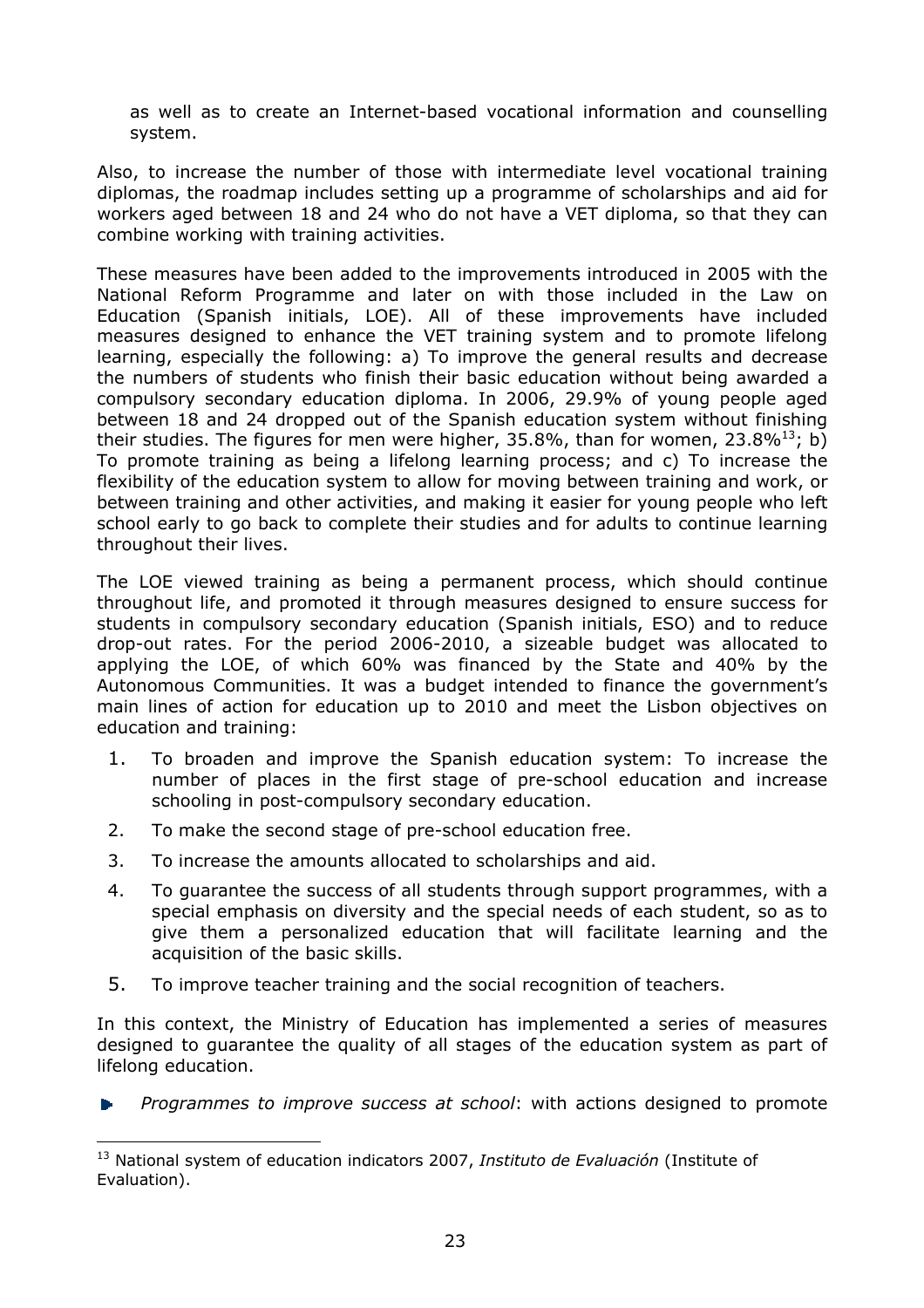training when learning difficulties have been detected, in both primary and secondary education.

- *Programmes to reduce early school leaving*: with actions designed to keep Þ students in the education system through second opportunity programmes.
- *Teacher training programmes*: with actions focusing on the general aspects of the LOE and specific programmes or areas in the curriculum.
- *Programa de apoyo al aprendizaje de lenguas extranjeras, PALE* (Foreign Language Learning Support Programme): including actions designed to train teaches who deliver content in other languages and to increase the number of students learning foreign languages.

Another of the aims of the Law on Education was the teaching of foreign languages, whereby all students would study English from the age of six and a second foreign language after the age of ten.

The 2009 Annual Progress Report<sup>14</sup> shows that in 2008 the early school leaving rate was 31.9%, which was twice the average for the EU-27 and 0.9% higher that in 2007 (i.e. 31%). However, it was lower than in 2004, when it was 32%.

On the other hand, the percentage of population aged between 20 and 24 years with at least upper secondary education has increased slightly, rising from 62% in 1995 to 66% in 2001 and 73% in 2008. Although these improvements show that we are still far from meeting the Lisbon objectives for education, it should be noted that these indicators have an upward trend, which will be seen more clearly when some years have passed.

The *Programas de Cualificación Profesional Inicial* (Initial Professional Qualification Programmes) came into force in the 2007/2008 academic year with the aim of reducing early school leaving. These programmes are intended to offer students over the age of 18 who do not have a compulsory secondary education diploma the possibility of completing their training through technical-professional education and of increasing their possibilities of continuing to study. The scholarships and aid to follow these programmes were also increased.

Two fundamental problems still remain to be solved in secondary education and training in Spain. These are: a) reducing the high drop-out rate from the second stage of secondary education; and b) increasing the number of graduates from intermediate level vocational training.

<span id="page-23-0"></span>The Ministries of Labour and Education are working together on a three-part objective: a) to increase the attractiveness of VET, b) to enhance the permeability between the education system and the different pathways to training and professional qualifications; and c) to promote lifelong learning.

It is necessary to act to improve the quality of VET and how society perceives it, and to make intermediate and advanced level VET an attractive alternative by improving its prestige and social recognition. To do this, it is essential to improve the quality of VET programmes and to adapt them to the dynamic and changing

 $\overline{a}$ 

<sup>&</sup>lt;sup>14</sup> SPANISH NATIONAL REFORM PROGRAMME. 2009 Annual Progress Report. Spanish Government. Approved by the Council of Ministers on 16 October 2009.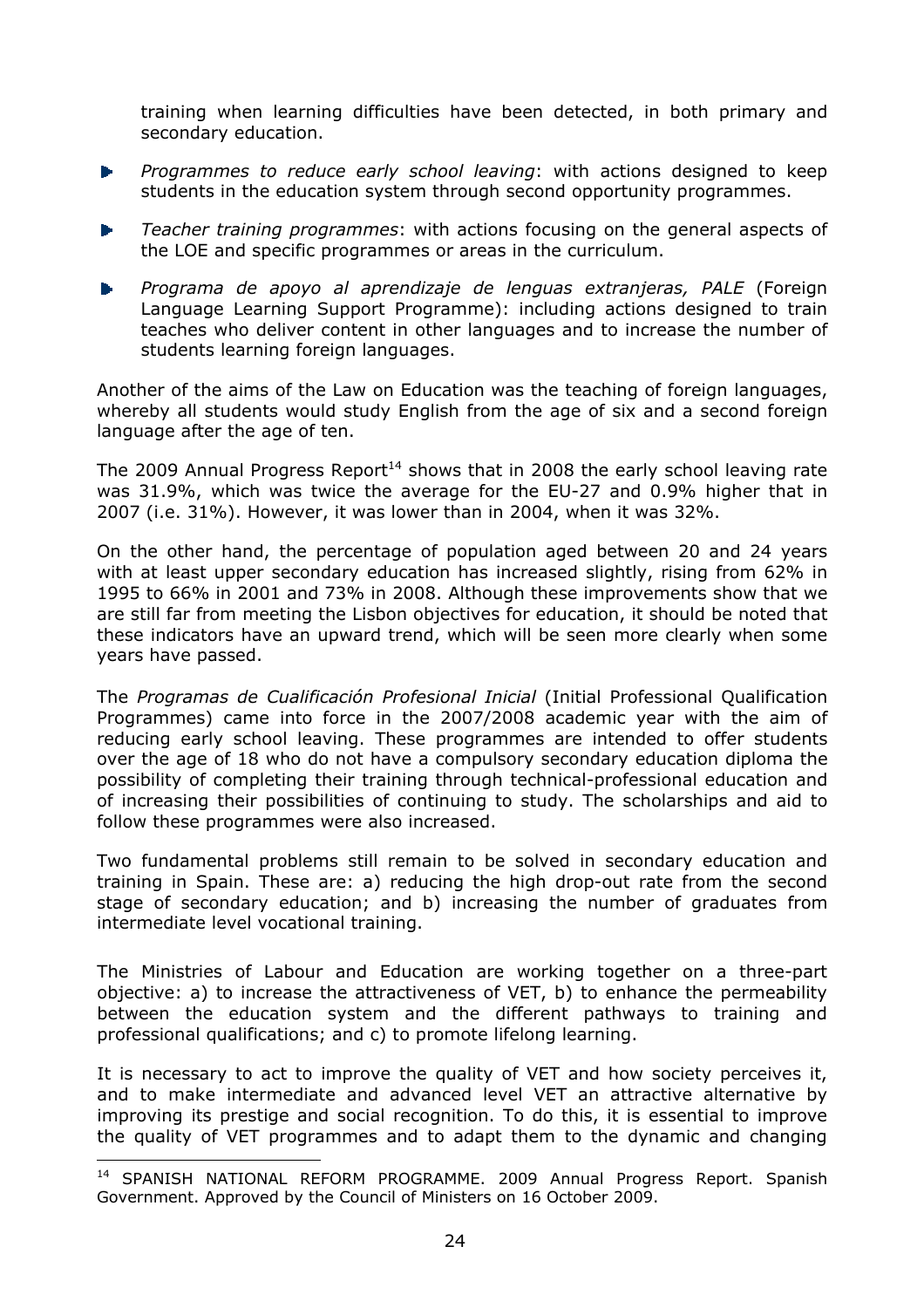needs of the production network, involving companies both in the design and the development of training.

## **2.2. THE LATEST DEVELOPMENTS IN THE FIELD OF EUROPEAN TOOLS**

#### **EUROPEAN QUALIFICATIONS FRAMEWORK**

The *Marco Nacional de Cualificaciones* (Spanish Qualifications Framework) is an effective instrument for promoting and improving access to lifelong learning for all citizens and the recognition and use of qualifications at the national and European levels. It is a framework that includes the entire qualifications spectrum: qualifications obtained from compulsory education, from post-compulsory secondary education, from higher education (university and VET) and from non-formal and informal educational processes. The levels of qualification are described in terms of the learning outcomes so as to make it easier to validate the knowledge acquired outside institutions that offer formal education programmes. An authorized body carries out the evaluation process that gives accreditation to the qualifications and issues the corresponding diploma or certificate.

The process of creating the National Qualifications Framework is founded on guaranteeing quality, as this is a key element in creating trust between the participating countries. It takes as its basis the European Common Reference Framework for Quality in VET and the Standards and Guidelines for Guaranteeing Quality in Higher Education, which, in turn, are based on the principles agreed to by the European countries as those that will be applied to the National Qualifications Frameworks. The final aim of the Spanish Qualifications Framework is to be a reference for the new diplomas and certificates issued by the competent authorities in Spain that matches the levels in the European Qualifications Framework.

The *Marco Español de Cualificaciones para la Educación Superior, MECES* (Spanish Qualifications Framework for Higher Education) aims to facilitate mobility and the international recognition of diplomas and training, and has several levels that seek to organize the different levels found in higher education. The description of each level and of the diplomas awarded at that level has changed significantly: each level can include a number of diplomas (or types of diploma) with similar "*entrance requirements*" and "*final competencies of graduates*". The descriptors for the levels must be in line with the European Qualifications Framework so that students can move between the different types and levels of study and employers can understand the relationships between the different qualifications.

## ⎯ *EUROPEAN VET CREDIT SYSTEM (ECVET)***.**

The development of recent regulations has introduced important elements of flexibility into the context of the national system that favour the formal introduction of the credit system into initial vocational training and vocational training for employment, in order to set up a process that will make it easier to accumulate credits and obtain vocational training diplomas and/or certificates of professionalism.

The training process leading to vocational training diplomas or certificates of professionalism has a modular structure and is expressed in terms of learning outcomes, for ease of transferability, accumulation and the future assignment of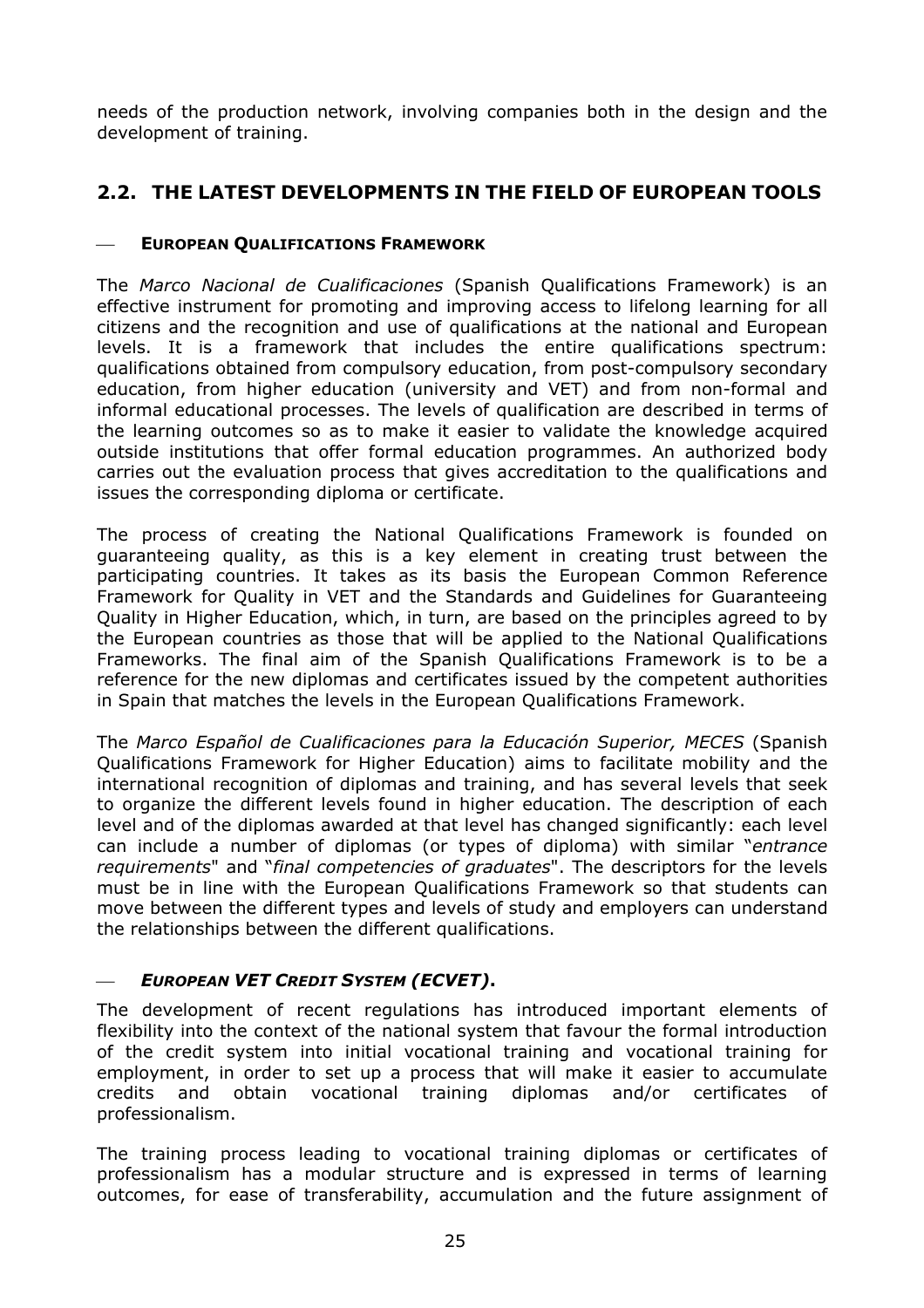credit points. The diplomas take as their reference the units of competency established by the National Catalogue of Professional Qualifications. Also, work is currently being done on the process for assessing and accrediting the professional competencies acquired through work experience and non-formal methods of education, in line with the Royal Decree.

The measures that have been introduced are: a) the introduction of a principle of flexibility in the general organization of VET, with an emphasis on recognizing partial, accumulable accreditation or competencies acquired through training or work experience and making it possible for the modules to be taken as smaller, accumulable units; and b) the structure of the diplomas and certificates is valid throughout the country, making it possible for modules to be accumulated and transferred between the regions.

#### ⎯ **PROMOTING GEOGRAPHICAL MOBILITY**

Gaining practical work experience in another European country under the aegis of VET is part of Spain's *Lifelong Learning Programme*. The aim of the programme is to contribute to creating an advanced knowledge society, with sustainable economic development, more and better jobs and greater social cohesion. Its aims are to foster interaction, cooperation and mobility between the education and training systems of the countries in the European Community. This programme is the main source of European funding for education and training for the period 2007-2013, with projects that will foster exchange, cooperation and mobility between the different European countries.

<span id="page-25-0"></span>The *Organismo Autónomo de Programas Educativos Europeos,* OAPEE (Autonomous Organization of European Educational Programmes) is the Spanish National Agency of the *Programa de Aprendizaje Permanente,* PAP (Lifelong Learning Programme). It reports to the Ministry of Education and is responsible for managing Spanish participation and for implementing the decentralized actions of the various programmes: *Comenius* for education in schools; b) *Erasmus* for higher education; c) *Leonardo da Vinci* for vocational training; and d) *Grundtvig* for adult education. To these four programmes, we should also add the Transversal Programme, which has four key activities: a) policy cooperation and innovation in lifelong learning (study visits, research projects); b) promoting language learning; c) ICT-based content, services, pedagogy and practical experience; and d) the dissemination and exploitation of its results.

The *Erasmus* and *Leonardo da Vinci* activities are the main source of support for VET student mobility at both the intermediate and advanced levels. According to the data, Spain continues to be the main recipient of Erasmus students and ranks third among the countries that send Erasmus students abroad.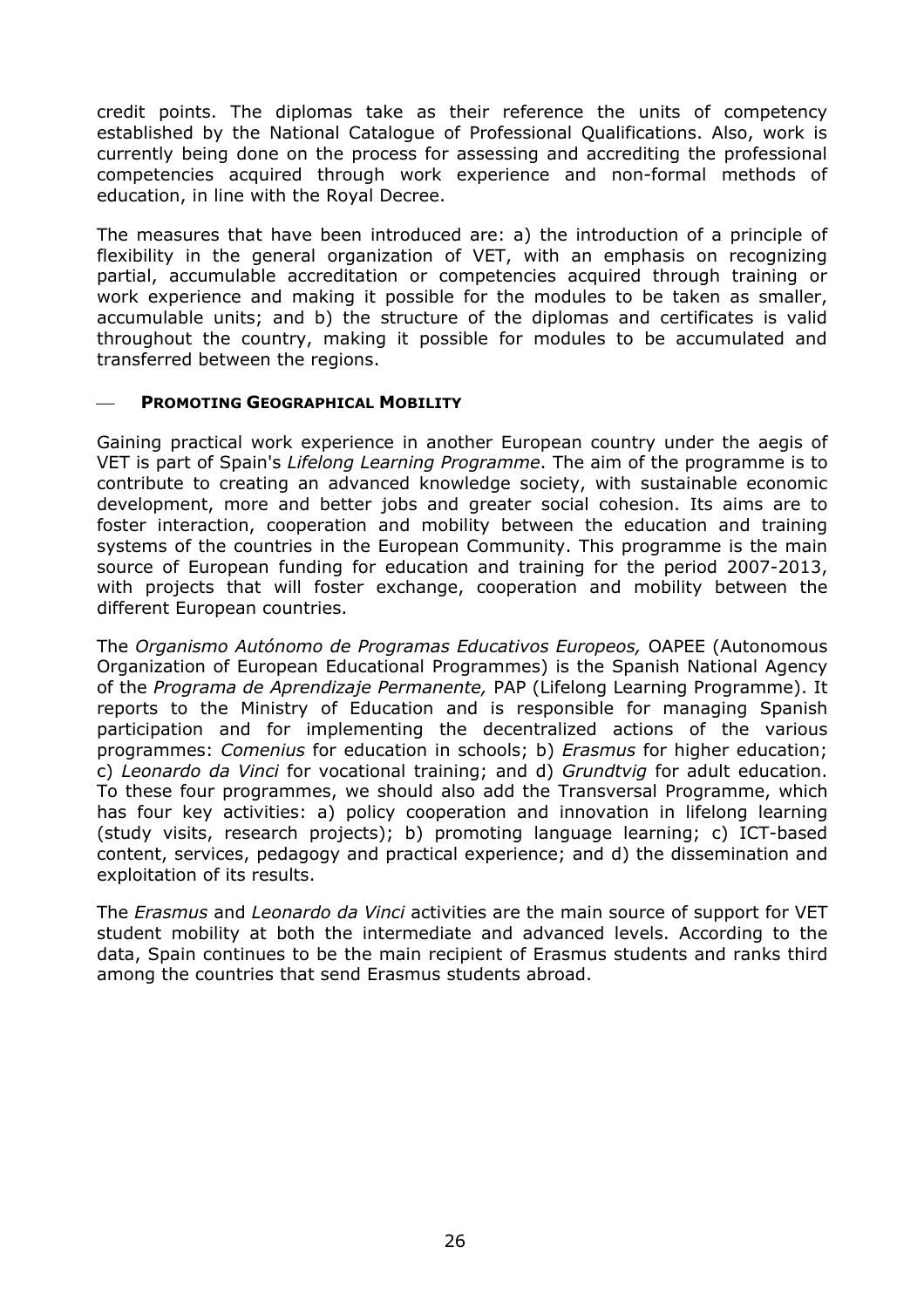# **3. VET IN TIMES OF CRISIS**

## **3.1. OVERVIEW**

After 14 years of continuous growth, the Spanish economy was very badly affected by the international financial crisis. This led to an economic crisis, starting in the second half of 2008. The residential construction sector was overheated and was responsible for more than 40% of the job losses in 2009. The figures from this period of crisis reveal a situation that required immediate action since employment was destroyed and the entrepreneurial system was weakened.

The breadth and depth of the repercussions that the world economic crisis has had on the employment situation in Spain, the increase in unemployed, the increase in public spending to be able to offer them protection and the current difficulties in getting them back to work created an extraordinary situation that required the immediate implementation of measures to prevent and mitigate these effects.

## **3.2. EFFECTS OF THE CRISIS ON VET AND CORRESPONDING MEASURES**

Because of the worsening economic situation in Spain, at the beginning of 2008, Royal Decree-Law  $2/2008$  of 21 April<sup>15</sup> on measures to promote economic activity was approved. Its aim was to stimulate household consumption and company activity, slow down the slump in the property market and lessen the negative effects on employment and it therefore included fiscal and financial measures. The *Plan extraordinario de medidas de orientación, formación profesional e inserción laboral* (Extraordinary Guidance, Vocational Training and Labour Insertion Measures Plan)<sup>16</sup> designed to increase job creation and to strengthen job stability both for the unemployed and for those who are at risk of being excluded from the labour market.

 $\overline{a}$ <sup>15</sup> *REAL DECRETO-LEY 2/2008, de 21 de abril, de medidas de impulso a la actividad económica* (ROYAL DECREE-LAW 2/2008 of 21 April on measures to promote economic activity). BOE no. 97 of 22 April 2008.

<sup>16</sup> *Real Decreto-Ley 2/2009, de 6 de marzo, de medidas urgentes para el mantenimiento y el fomento del empleo y la protección de las personas desempleadas* (Royal Decree-Law2/2009 of 6 March on urgent measures to maintain and promote employment and protection for unemployed people). Final Resolution One permits the government to prolong the extraordinary plan for guidance, vocational training and labour insertion measures approved by a Council of Ministers Agreement on 18 April 2008, so as to provide a better service to the growing number of unemployed and especially vocational guidance so as to obtain more rapid labour insertion. At the Council of Ministers' meeting of 26 February 2010, an agreement was reached, in accordance with the terms of article 86 of the General Law on Budgets, to formalize the financial commitments for the General State Administration that resulted from the approval by the Sectorial Conference on Employment and Labour Affairs at its meeting of 23 June 2009 of the criteria for distributing a credit to finance the costs, attributable to the 2010 financial year, of extending the measure to hire 1,500 counsellors to strengthen the Employment Office network, which was included in the extraordinary guidance, vocational training and labour insertion plan.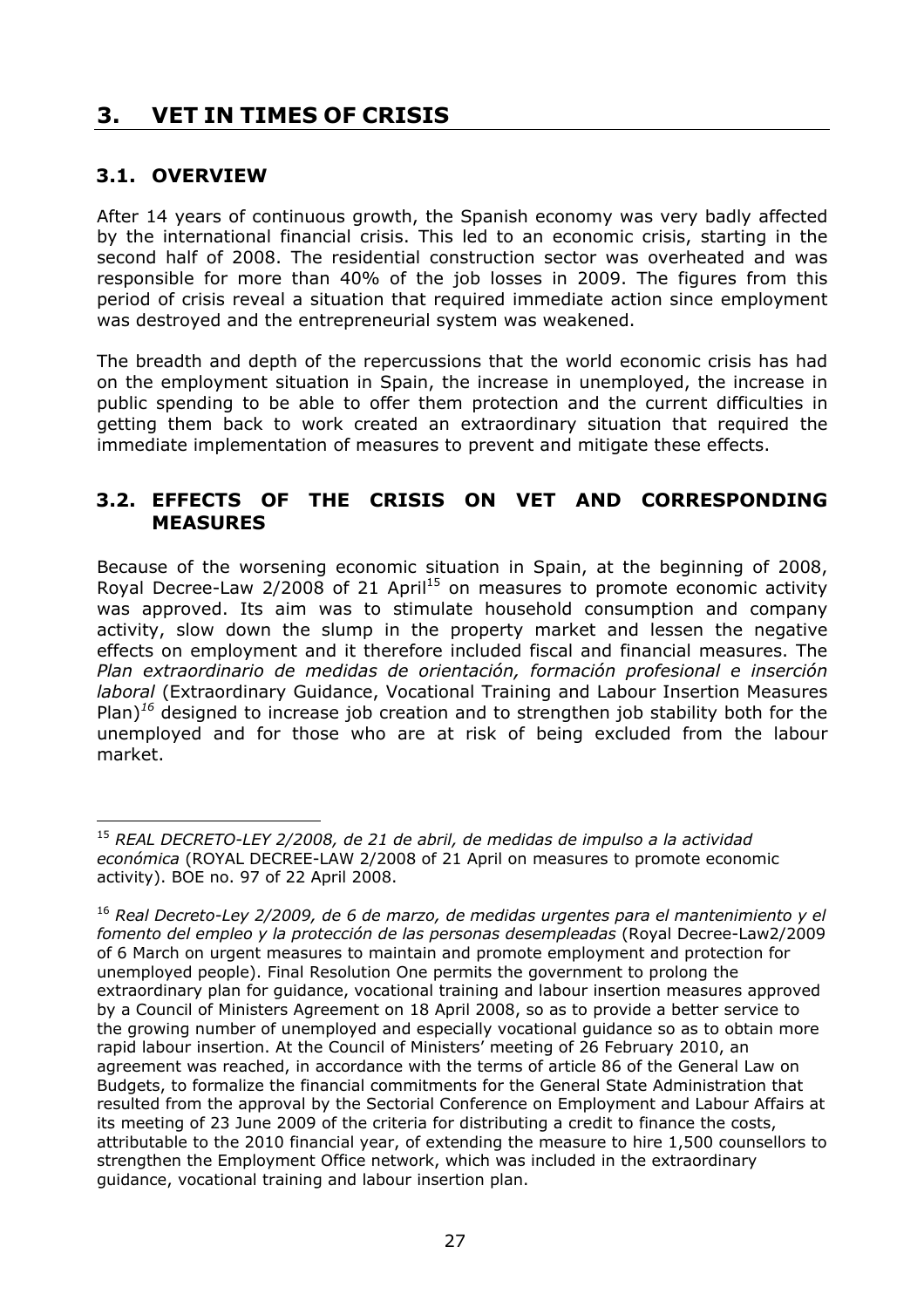The great demand for vocational guidance caused by the current economic crisis has shown up deficiencies in the system that had remained hidden in the bonanza years. The Extraordinary Guidance, Vocational Training and Labour Insertion Measures Plan "has served to strengthen the leading role played by vocational guidance as a key factor for the public employment services and a way to enter the world of work along personalized paths".

- $-$  It has led to the inclusion of 1,500 professional counsellors to reinforce the employment offices at a time when it was necessary to stop treating people *en masse* and to pay the due professional attention to numerous unemployed people. In parallel, staff was encouraged to make increased use of technology to provide tailored services.
- $-$  By providing personalized insertion routes, it has offered support at a sensitive time to people who have lost their jobs and has promoted the activity of job seeking and professional re-insertion among more than half a million unemployed people.

It has also encouraged the administration of a *Job Market Survey*, with the aim of approaching employers and offering them the services of the Public Employment Service for: personalized attention, information, access to computerized services, help with their human resources needs and setting up cooperation agreements.

More specifically, the *Plan Español para el Estímulo de la Economía y el Empleo*  (Spanish Plan for Stimulating the Economy and Employment or PlanE) has been approved. PlanE includes actions that have been coordinated with the other European Union countries and were adopted to provide the financial system with liquidity because of the current abnormally unstable situation. It consists of a wide range of measures that are all linked to four spheres of action: a) measures to support companies and families; b) measures to promote employment; c) financial and budgetary measures; and d) measures to modernize the economy.

In Spain, a measure known as the "*Roadmap*"17 was implemented, as was mentioned in the previous chapter (2.1). It was presented jointly by the Ministries of Education and Labour in October 2008 with the aim of providing vocational training that would meet the requirements of the  $21<sup>st</sup>$  century by following these strategic priority lines of action:

- The need to attract another 200,000 students into intermediate level vocational training. Spain has a lower rate of diploma holders at this level than the surrounding countries (35%, as compared to the average of 45% for the OECD).
- Achieving integrated vocational training that responds to the needs of the labour market, uses a variety of tools and involves all the civil service departments and social agents.
- Promoting a knowledge-based model of growth, together with sustainable economic development and increased welfare and social cohesion.

 $\overline{a}$ 

<sup>&</sup>lt;sup>17</sup> Available in Spanish at [www.mtin.es /](http://www.mtin.es/)/ [www.educacion.es](http://www.educacion.es/)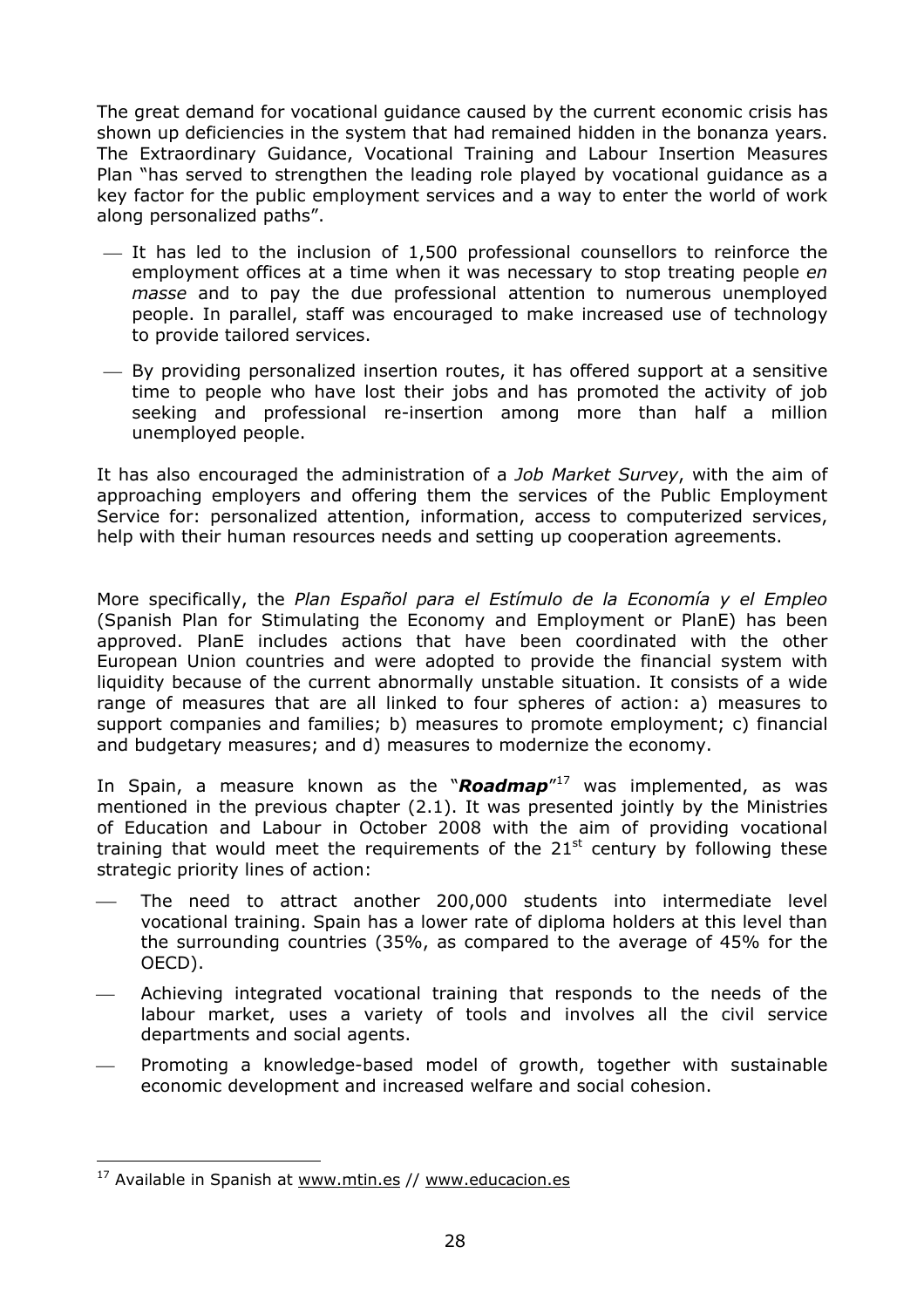## **3.3. LONG-TERM CONSEQUENCES AND FUTURE RESPONSES**

The key factor in increasing the potential for growth of the Spanish economy lies in improving the level of training of the active population. Dropping out of the job market during this crisis has occurred with greater intensity among those in 16 to 34 age group who have fewer qualifications. This is a group that must continue and complete training in order to cope with the current and future job prospects.

The structure of education and training is changing and the number of people with a higher level of training is increasing. However, it is necessary to pay urgent attention to certain aspects that will decisively influence this country's model of development and growth:

- Reducing the school dropout rate and increasing the percentage of young people who finish post-compulsory secondary education (*bachillerato* and intermediate level vocational training) by offering high quality compulsory basic education. We should highlight the following initiatives implemented by the education and labour departments: a) A plan to reduce school dropout rates, in cooperation with the Autonomous Communities; b) A Reform of vocational training with the approval of the *Roadmap*; C) Promoting excellence in the universities (*Estrategia Universidad 2015* (University Strategy 2015)); and d) Promoting equal opportunities through educational scholarships.
- ⎯ Matching workers' skills to the new needs of the job market, a market in which the service sector and occupations that require a higher level of training on the part of the human capital are gaining in importance and which is seeking workers with high levels of qualifications. Some of the estimates consider that the advances made in various sectors will create new jobs, many of them highly qualified, and emphasize that many of them will be produced in response to: a) an increase in the importance of construction and refurbishing with stricter sustainability criteria; b) an increase in the use of public transport by travellers and in the transportation of goods; c) the development of the sustainable aspect of the industrial sector (ecological vehicles, manufacturing railway equipment); and d) Implementing and expanding on the Law on Dependence.
- $-$  Increasing the budget for R&D+i and promoting the creation of a highly technological small and medium sized business sector.

The education and training system must form part of this growth process. To do so, it is necessary to incorporate measures to enhance the emerging and innovative sectors within the context of the knowledge society; fully integrate learning into the education system and into in-company training; accredit, recognize and integrate work experience and regulated training and make training and work compatible; prepare students for a society that is in a continuous process of change and innovation and fully integrate the teaching of languages and information and communication technologies; encourage lifelong learning and national and international mobility; and put the Spanish VET model wholly in the European context.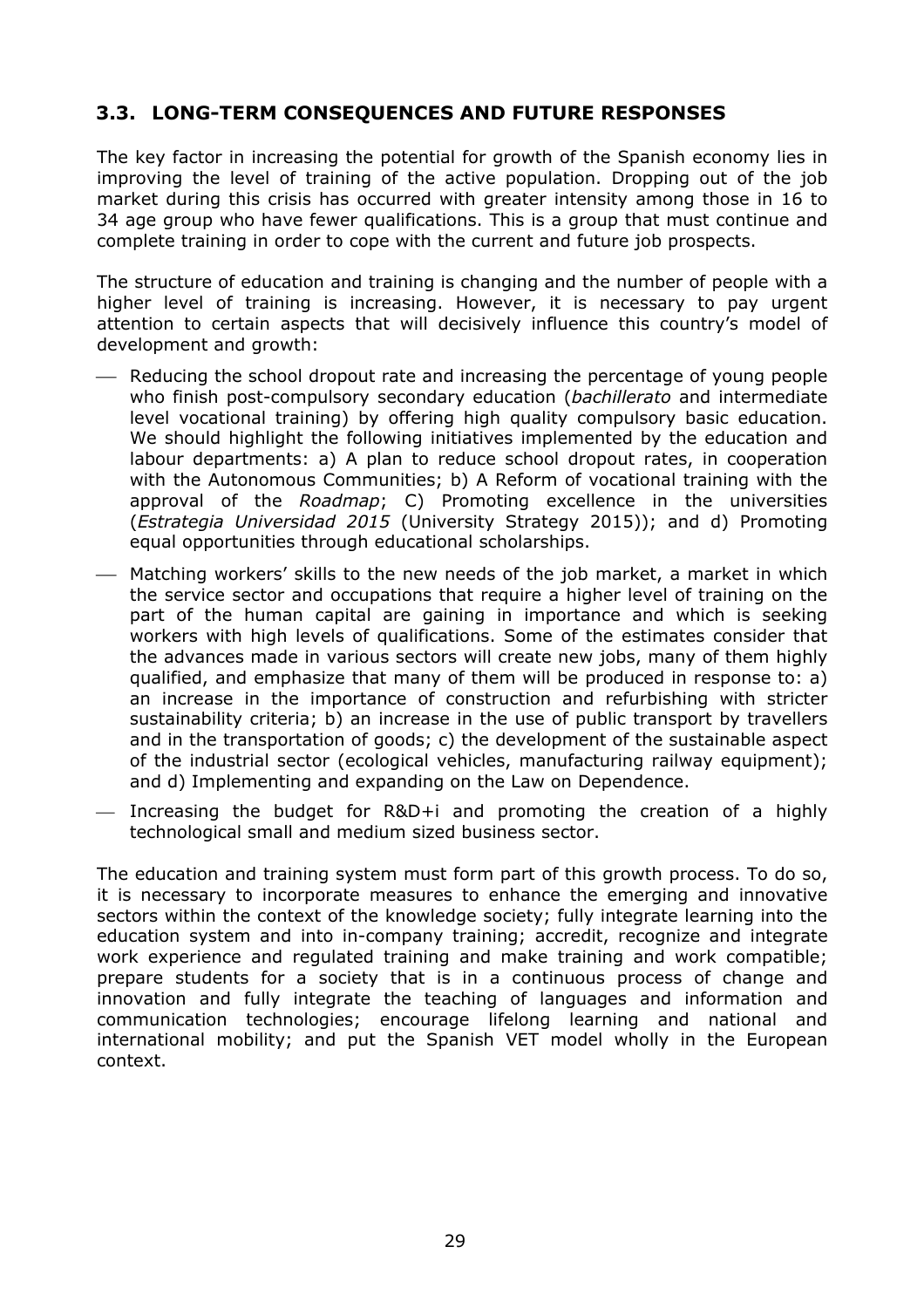# **4. BACKGROUND, LEGISLATIVE AND INSTITUTIONAL FRAMEWORK**

## **4.1. HISTORICAL BACKGROUND**

Not Available.

## **4.2. LEGISLATIVE FRAMEWORK FOR IVET**

With the approval in 2006 of the *Ley Orgánica de Educación*, LOE (Organic Law on Education), another reform of the education system took place, which, without changing the established vocational training system, significantly affected several of its aspects: a) the general organization of vocational training within the education system (IVET); b) the basic aspects of the curriculum for the special scheme for foreign language teaching; c) the basic aspects of the curriculum for professional education in Music and Dance; d) the general organization of professional Plastic Arts and Design education; and e) the general organization of the special scheme for Sports education.

<span id="page-29-0"></span>This law repealed the previous laws that had comprised the basic legal framework for the Spanish education system at the non-university levels: a) *Ley General de Educación y Financiamiento de la Reforma Educativa* (General Law on Education and the Financing of Educational Reform), 1970; b) *Ley Orgánica General de Ordenación del Sistema Educativo*, LOGSE (General Organic Law Organizing the Education System), 1990; c) *Ley Orgánica para la Participación, la Evaluación y el Gobierno de los Centros Docentes,* LOPEG (Organic Law on the Participation, Evaluation and Governance of Teaching Centres), 1995; and d) *Ley Orgánica de Calidad de la Educación*, LOCE (Organic Law on Quality in Education), 2002.

Today, LOE and the *Ley Orgánica Reguladora del Derecho a la Educación*, LODE (Organic Law on the Right to Education) of 1985, with the aspects modified by the LOE, constitute the basic legal framework for the Spanish education system. The implementation of the LOE and the Royal Decrees expanding on it have been carried out progressively in recent years. The current legislation that is in force is the following:

- ⎯ *Ley Orgánica 8/1985, de 3 de julio, Reguladora del Derecho a la Educación* (Organic Law 8/1995 of 3 July, Regulating the Right to Education).
- Ley Orgánica 5/2002, de 19 de junio, de las Cualificaciones y de la Formación *Profesional* (Organic Law 5/2002 of 19 June on Qualifications and Vocational Training).
- <span id="page-29-1"></span>Real Decreto 1128/2003, de 5 de septiembre, por el que se aprueba el *Catálogo Nacional de las Cualificaciones profesionales* (Royal Decree 1128/2003 of 5 September approving the National Catalogue of Professional Qualifications).
- ⎯ *Ley Orgánica 2/2006, de 3 de mayo, de Educación* (Organic Law 2/2006 of 3 May on Education).
- ⎯ *Real Decreto 1538/2006, de 15 de diciembre, por el que se establece la ordenación general de la formación profesional del sistema educativo* (Royal Decree 1538/2006 of 15 December establishing the general organization of vocational training in the education system).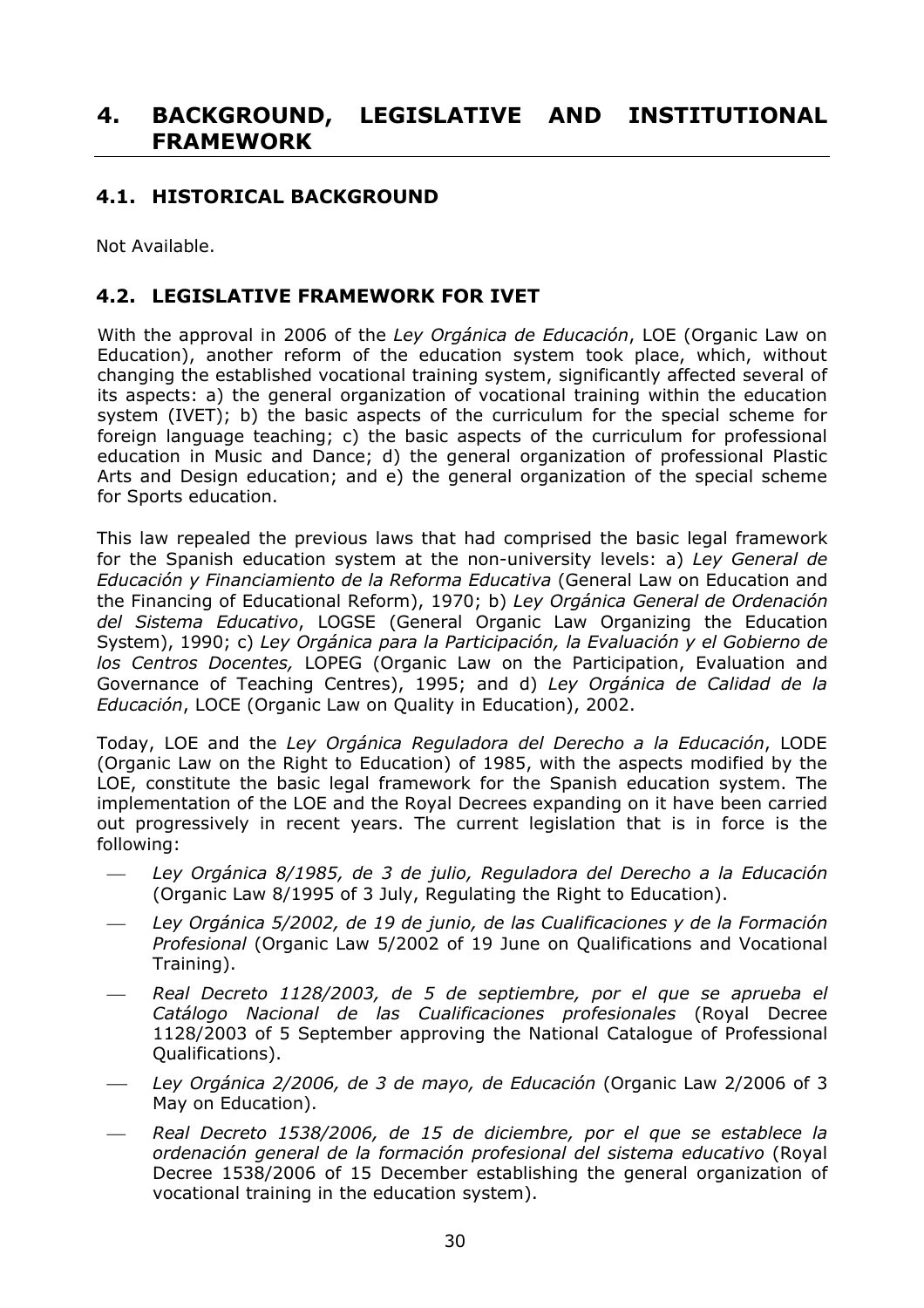## **4.3. INSTITUTIONAL FRAMEWORK FOR IVET**

In Spain, the responsibility for IVET belongs to the education departments (the Ministry of Education and those of the Autonomous Communities). The Autonomous Communities are responsible for developing regulations based on the basic national regulations, which are the responsibility of the central government, and for regulating the non-basic aspects of the education system, as well as providing the executive and administrative management of the education system in their own communities.

*Ley Orgánica* 8/1985 *sobre el Derecho a la educación* (Organic Law 8/1985 on the Right to Education) lists the basic aspects of education that are the responsibility of the state: a) the general organization of the education system; b) the general education programme; c) setting the minimum levels of education and regulating the remaining conditions for obtaining, issuing and standardizing academic and professional diplomas that are valid all over the country; and d) the High Inspectorate of Education.

All other aspects may be developed by the Autonomous Communities, bearing in mind that the *Ley Orgánica de Educación* (Organic Law on Education), with the aim of ensuring widespread training and guaranteeing the validity of diplomas, states that the state will set the basic aspects of the curriculum, which takes up 55% of the school timetable in those Autonomous Communities that have a second official language and 65% in those that do not have one.

The diplomas of Technician and Advanced Technician, which can be obtained through intermediate and advanced levels vocational training courses are regulated by the state and issued by the Autonomous Community education departments in accordance with the conditions set out in the basic and specific regulations.

## **4.4. INSTITUTIONAL FRAMEWORK FOR CVET**

For a number of years, Spain had two different vocational training subsystems in the area of employment (CVET), which were intended for the active population: a) occupational training for the unemployed; and b) continuing training for the employed. In 2007, both subsystems were brought together into one single model, vocational training for employment (CVET), which is made up of a set of instruments and initiatives designed to promote and extend training in companies and among employed and unemployed workers.

After the government and the social partners signed the *Declaración del Diálogo Social* (Declaration of the Social Dialogue) in July 2004 and the *Acuerdo de Formación Profesional para el Empleo* (Agreement on Vocational Training for Employment) in 2006, it was decided to integrate occupational and continuing training into one single system focusing on employment and in accordance with the terms of the *Ley Organica de las Cualificaciones y de la Formación Profesional*  (Organic Law on Qualifications and Vocational Training). The current legislation that has relevance for CVET is:

- *REAL DECRETO 395/2007, de 23 de marzo, por el que se regula el subsistema*  Г. *de formación profesional para el empleo* (Royal Decree 395/2007 of 23 March regulating the vocational training for employment sub-system).
- *REAL DECRETO 34/2008, de 18 de enero, por el que se regulan los certificados de profesionalidad* (Royal Decree 34/2008 of 13 January regulating the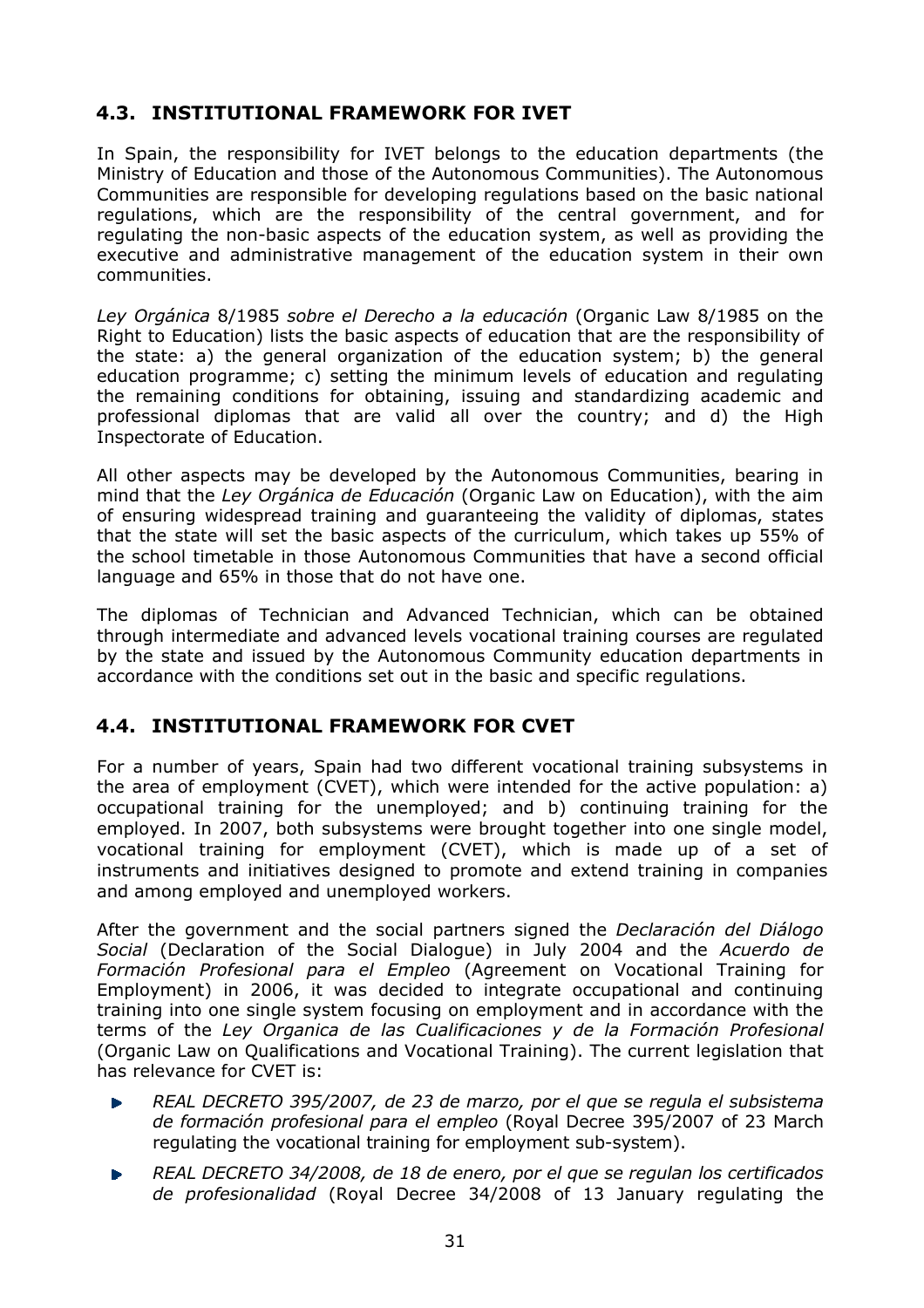certificates of professionalism).

- *REAL DECRETO 229/2008, de 15 de febrero, por el que se regulan los Centros de Referencia Nacional en el ámbito de la formación profesional* (Royal Decree 229/2208 of 15 February regulating the National Reference Centres in the field of vocational training).
- *REAL DECRETO 1224/2009, de 17 julio, de reconocimiento de las competencias profesionales adquiridas por experiencia laboral o a través de vías no formales de formación* (Royal Decree 1224/2009 of 17 July recognizing professional competencies acquired through work experience or non-formal learning).
- *REAL DECRETO 1558/2005, de 23 de diciembre, por el que se regulan los requisitos básicos de los Centros integrados de formación profesional* (Royal Decree 1558/2205 of 23 December regulating the basic requirements for integrated vocational training centres).

## **4.5. INSTITUTIONAL FRAMEWORK FOR CVET**

At the national level, the management and regulation of vocational training for employment (CVET), in regard to the actions intended mainly for the unemployed, comes under the labour departments, the Ministry of Labour (the Public Employment Service) and the departments with the appropriate powers in the Autonomous Communities. Actions intended mainly for the employed come under the labour departments and the social partners through the *Fundación Tripartita para la Formación en el Empleo* (Tripartite Foundation for Training in Employment).

The Ministry of Labour is responsible for: a) programming and managing the training plans intended primarily for employed workers; b) applying the National Plan for Workshop Schools, Craft Centres and Employment Workshops; c) programming and managing the specific programmes set up by the *Servicio Público de Empleo Estatal*  (National Public Employment Service) to train people with special training needs or who have difficulty finding employment; and d) programming and managing training actions that include hiring agreements for the unemployed and immigrant workers in their countries of origin.

At the national level, the *Servicio Público de Empleo Estatal* (National Public Employment Service) with the participation of the *Centros de Referencia Nacional*  (National Reference Centres), is responsible for: a) creating and updating the certificates of professionalism; and b) determining the priorities, general objectives and recommendations for CVET training courses.

At the regional level, the *Servicio Público de Empleo Estatal* (National Public Employment Service) and the competent bodies in the Autonomous Communities are responsible for: a) drawing up an annual plan evaluating the quality, impact, effectiveness and efficiency of CVET; and b) carrying out the activities of evaluation, monitoring and inspection of the training initiatives financed by the allowance system.

At the regional level, the Autonomous Communities have the powers to: a) programme, organize, manage, administer and inspect training for employment in their geographical area; b) authorize and validate the courses organized by partner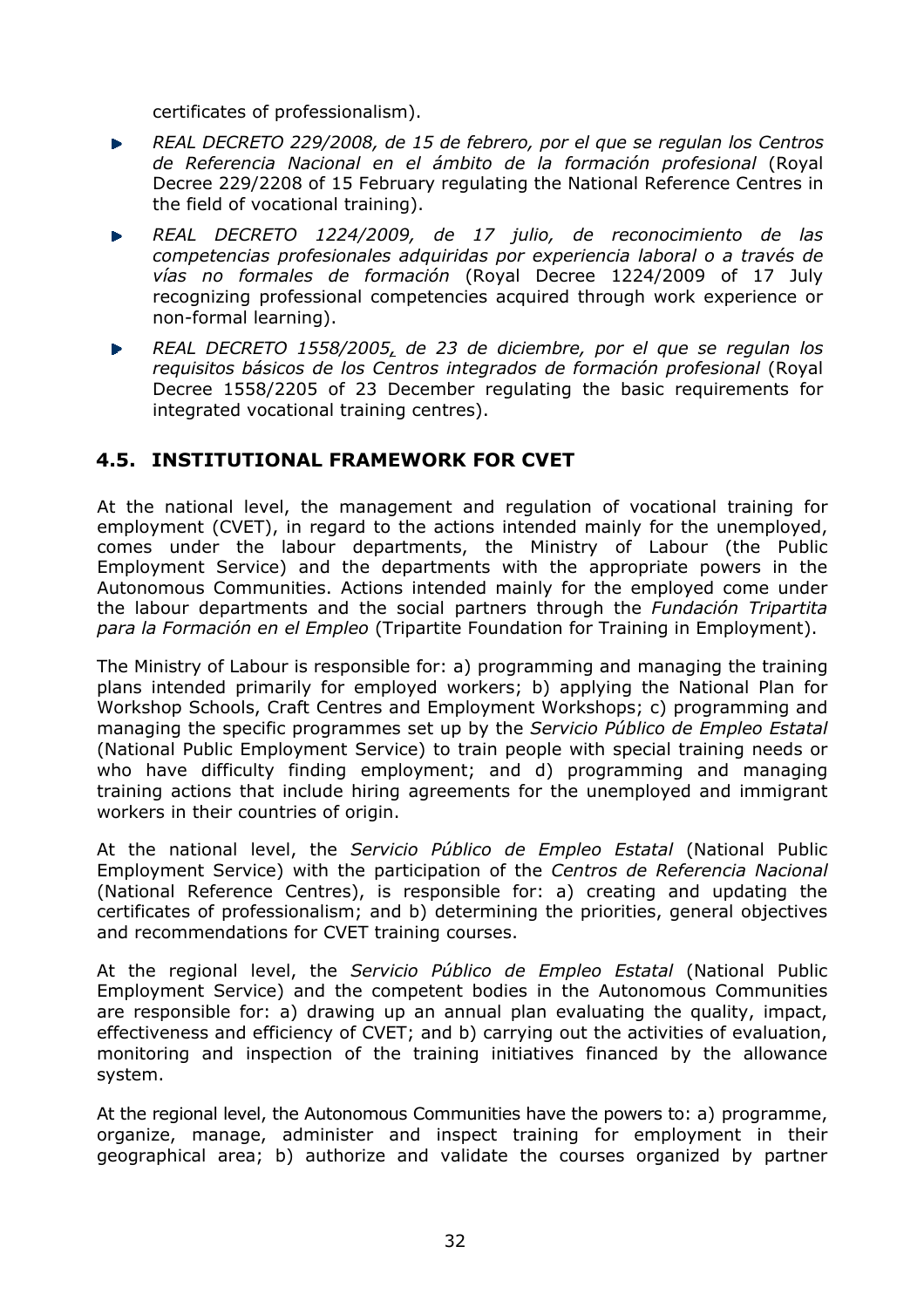centres; c) select students in accordance with the established priorities; d) register the partner centres; and e) issue certificates of professionalism.

At the local level, town and city councils have their own adult education initiatives and promote the implementation of workshop schools, craft centres and employment workshops.

Between 1983 and 2002, continuing training for employed workers was regulated through *Acuerdos Nacionales de Formación Continua* (National Continuing Training Agreements) signed by the most representative employers' organizations and trade unions, and by these bodies and the government, and managed as a bipartite body by the social partners. After the approval of Royal Decree 1046/2003, the system has been regulated by royal decree and managed as a tripartite body by the social partners and the competent administrative department. The main joint management body is the *Fundación Tripartita para la Formación en el Empleo*  (Tripartite Foundation for Training in Employment), which partners with the *Servicio Público de Empleo Estatal* (National Public Employment Service) in managing the initiatives set up under the royal decree. The Foundation, which belongs to the national public sector, is tripartite, so that its board is made up of the civil service and the major employers' organizations and trade unions.

As to the social partners, they form part of the *Consejo General para la Formación Profesional* (General Council for Vocational Training), a body that advises the government on vocational training, which was created in 1986 and since 1997 has included representatives from the Autonomous Communities. It is a consultative body with a tripartite structure. There are also *Comisiones Paritarias Sectoriales* (Joint Sectorial Committees) that act in the area of vocational training for employment that is intended mainly for the employed.

Another main consultative body in which the civil service and the social partners participate is the *Consejo General del Sistema Nacional de Empleo* (General Council of the National Employment System). It was set up to give advice and participate in training. It maintains its joint, tripartite nature both in its composition and in its methods of reaching agreements.

As has been noted above, the employer's organizations and the trade unions may create Joint Sectorial Committees at the national level in accordance with the scope of their collective bargaining agreement, with the aim of establishing their priorities for sectorial reference plans (cf 6.1).

| <b>TABLE 21: INSTITUTIONAL STRUCTURE OF THE SPANISH VOCATIONAL</b><br><b>TRAINING SYSTEM</b> |                                                 |                                                                                          |  |  |  |  |  |  |
|----------------------------------------------------------------------------------------------|-------------------------------------------------|------------------------------------------------------------------------------------------|--|--|--|--|--|--|
|                                                                                              | <b>INITIAL VOCATIONAL TRAINING</b>              | <b>VOCATIONAL TRAINING FOR</b><br><b>EMPLOYMENT</b>                                      |  |  |  |  |  |  |
| <b>REGULATION</b><br><b>AND</b><br><b>PLANNING</b>                                           | Ministry of Education                           | Ministry of Labour                                                                       |  |  |  |  |  |  |
| <b>MANAGEMENT</b>                                                                            | Ministry of Education<br>Autonomous Communities | National Public Employment<br>Service:<br>Autonomous Communities<br>Social interlocutors |  |  |  |  |  |  |

<span id="page-32-0"></span>*Source: Ministry of Education and Ministry of Labour.*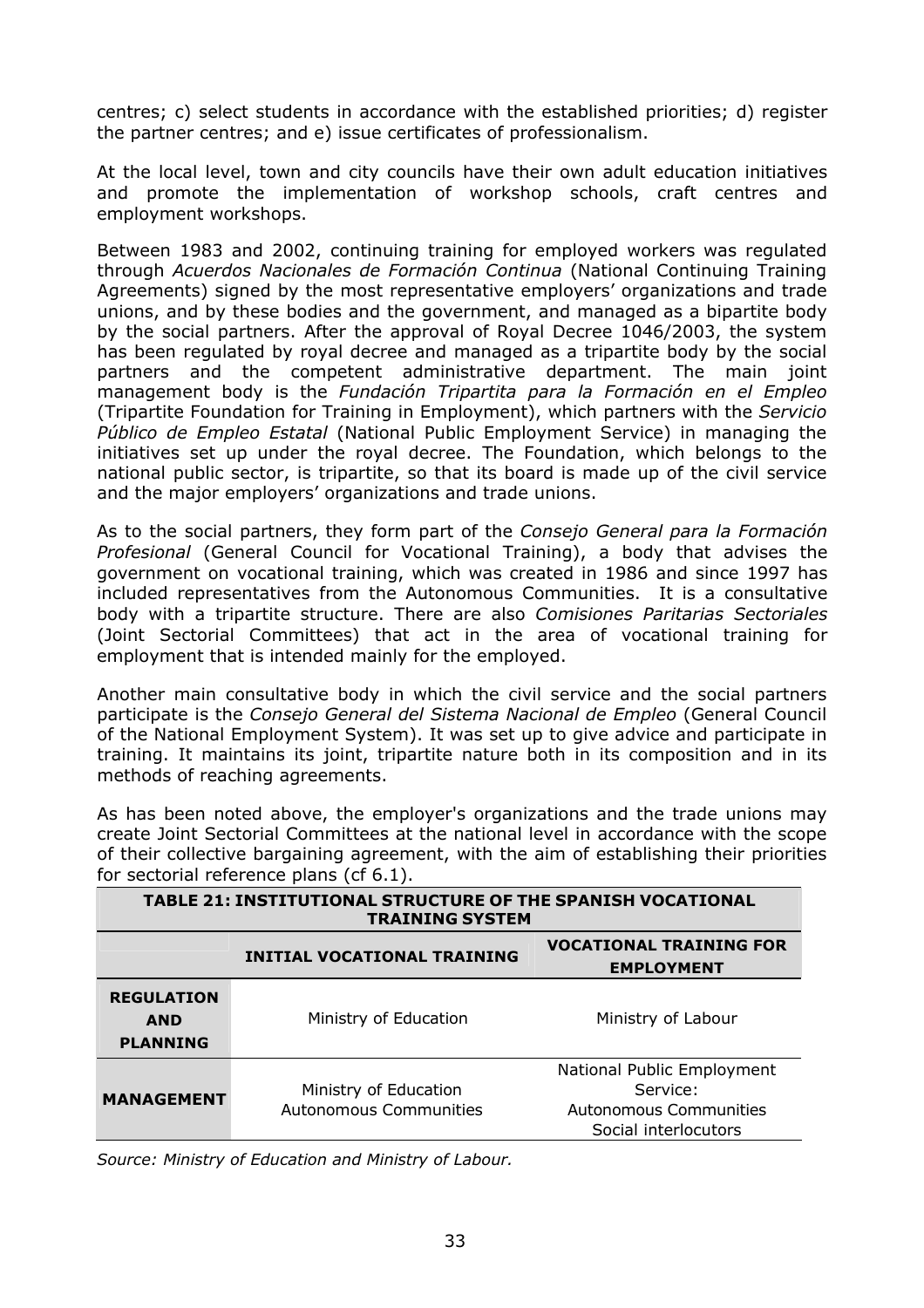# **5. INITIAL VOCATIONAL EDUCATION AND TRAINING**

## **5.1. BACKGROUND TO THE IVET SYSTEM AND DIAGRAM OF THE EDUCATION AND TRAINING SYSTEM**

The *Ley Orgánica de Educación*, LOE (Organic Law on Education) of 2006 partially changed the structure of the education system. It was implemented in stages over five years and reorganized the Spanish education system into stages, cycles, degrees, courses and levels so that transition between them is guaranteed. The levels offered are: a) *Educación Infantil* (pre-school education) (from 0 to 6 years of age), which is voluntary; b) *Educación básica* (basic education) including primary and compulsory secondary education; c) *Educación secundaria postobligatoria* (post-compulsory secondary education), including *Bachillerato*, intermediate level vocational training, intermediate level education in the plastic arts and design and intermediate level sports education; d) *Educación superior* (higher education), including university education, advanced artistic education, advanced level vocation training, advanced level education in the plastic arts and design and advanced level sports education; and e) *Enseñanzas de régimen especial* (special education scheme – cf 11.1) including foreign languages, artistic and sports education).

#### ⎯ **BASIC EDUCATION** (**6 TO 16 YEARS OLD**)

Primary education and lower secondary education together make up basic education, which comprises ten years of schooling from the age of 6 to the age of 16, and is free and compulsory for all students.

- *Primary education* (from 6 to 12 years old): also includes elementary education in music and dance intended for interested pupils aged from 8 to 12 years old. It is taught in conservatories.
- *Compulsory or lower secondary education* (from 12 to 16 years old): (in Spanish, *Educación Secundaria Obligatoria*, ESO) leads to the diploma of *Graduado en Educación Secundaria Obligatoria* (Graduate of Compulsory Secondary Education), which allows students to enter *Bachillerato* (upper secondary education), intermediate vocational training, intermediate level plastic art and design courses and intermediate sports education. Also included in this stage are professional education in music and dance. Students who do not meet the objectives can enter *Programas de Cualificación Profesional Inicial*, PCPI (Initial Professional Qualification Programmes).

## **POST-COMPULSORY UPPER SECONDARY EDUCATION**

*Post-compulsory upper secondary education:* The second, non-compulsory stage of secondary education includes *Bachillerato*, which takes two years and leads to the diploma of *bachiller* (graduate of upper secondary education), intermediate level vocational training courses, intermediate level education in the plastic arts and design and intermediate level sports education, which lead to a diploma as a *Técnico* (technician). Also included in this stage are professional education in music and dance, which leads to a professional diploma, and basic level foreign language education.

#### **HIGHER EDUCATION**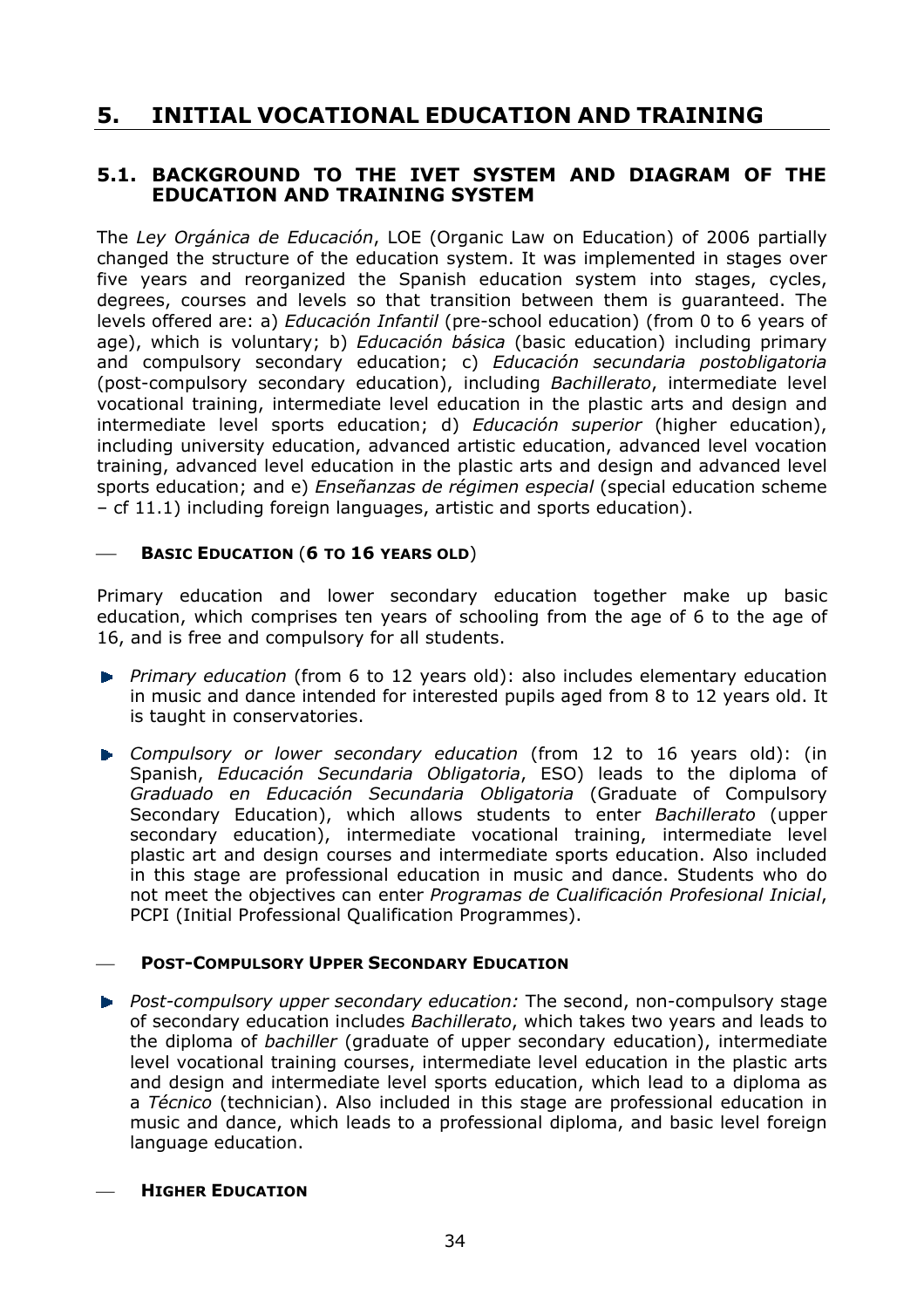Higher education includes the following types of education:

- *University Education,* with three stages: studies for a *Grado* (undergraduate degree) with a diploma of *Grado*; studies for a *Posgrado* (post-graduate degree) with a diploma of *Máster* (Master); and studies for a *Doctorado* (doctorate degree) with a diploma of *Doctor*.
- *Advanced artistic education*, which leads to an advanced diploma in Design, Plastic Arts, Preservation and Restoration of Cultural Artefacts and Music and Dance.
- *Vocational Education*, which includes advanced vocational training courses, advanced plastic arts and design education and advanced sports education and lead to a diploma as an Advanced Technician (*Técnico Superior*).
- Advanced foreign language education, which is taught in the official language schools (*escuelas oficiales de idiomas*) and leads to an official diploma.

#### **VOCATIONAL TRAINING**

 $\overline{a}$ 

Vocational training within the education system aims to prepare students for an activity in a professional field and to help them adapt to the changes in employment that could occur during their lifetime, as well as to contribute to their personal development, their exercising democratic citizenship and lifelong learning. This type of vocational training comprises a set of training courses that are organized as modules and have varying durations and theoretical/practical content suited to the different professional fields. The courses can be either at intermediate or advanced level and are referenced in the National Catalogue of Professional Qualifications.

Passing the vocational training courses leads to a diploma as a Technician (*Técnico*) at intermediate level and Advanced Technician (*Técnico Superior*) at advanced level. The diplomas are organized around the 26 professional families established in the Roval Decree<sup>18</sup> requlating the National Catalogue of Professional Qualifications (*Catálogo Nacional de Cualificaciones Profesionales*) and make up the *Catálogo de Títulos de Formación Profesional* (Catalogue of Vocational Training Diplomas) for the education system.

| PROFESSIONAL FAMILIES IN THE NATIONAL CATALOGUE OF QUALIFICATIONS |                                        |  |  |  |  |  |  |
|-------------------------------------------------------------------|----------------------------------------|--|--|--|--|--|--|
| AGRICULTURE                                                       | MARITIME AND FISHING                   |  |  |  |  |  |  |
| 3.<br><b>FOOD INDUSTRIES</b>                                      | 4. CHEMICALS                           |  |  |  |  |  |  |
| 5.<br>PERSONAL IMAGE                                              | HEALTH<br>6.                           |  |  |  |  |  |  |
| SAFETY AND THE ENVIRONMENT                                        | 8.<br>MECHANICAL MANUFACTURING         |  |  |  |  |  |  |
| 9.<br>INSTALLATION AND MAINTENANCE                                | 10. ELECTRICITY AND ELECTRONICS        |  |  |  |  |  |  |
| 11. ENERGY AND WATER                                              | 12. TRANSPORT AND VEHICLE MAINTENANCE  |  |  |  |  |  |  |
| 13. EXTRACTIVE INDUSTRIES                                         | 14. CONSTRUCTION AND CIVIL ENGINEERING |  |  |  |  |  |  |
| 15. GLASS AND CERAMICS                                            | 16. WOOD, FURNITURE AND CORK           |  |  |  |  |  |  |
| 17. TEXTILES, CLOTHING AND LEATHER                                | 18. GRAPHIC ARTS                       |  |  |  |  |  |  |
| 19. IMAGE AND SOUND                                               | 20. COMPUTING AND COMMUNICATIONS       |  |  |  |  |  |  |
| 21. ADMINISTRATION AND MANAGEMENT                                 | 22. SALES AND MARKETING                |  |  |  |  |  |  |
| 23. SOCIOCULTURAL AND COMMUNITY SERVICES                          | 24. HOTELS AND TOURISM                 |  |  |  |  |  |  |
| 25. PHYSICAL AND SPORTING ACTIVITIES                              | 26. HANDICRAFTS                        |  |  |  |  |  |  |

Title IV of the LOE regulates teaching centres, their legal system, classification, programming and entrance requirements, as well as their nomenclature, material

<sup>18</sup> *Real Decreto 1128/2003, de 5 de septiembre, por el que se aprueba el Catálogo Nacional de las Cualificaciones profesionales* (Royal Decree 1128/2003 of 5 September approving the National Catalogue of Professional Qualifications).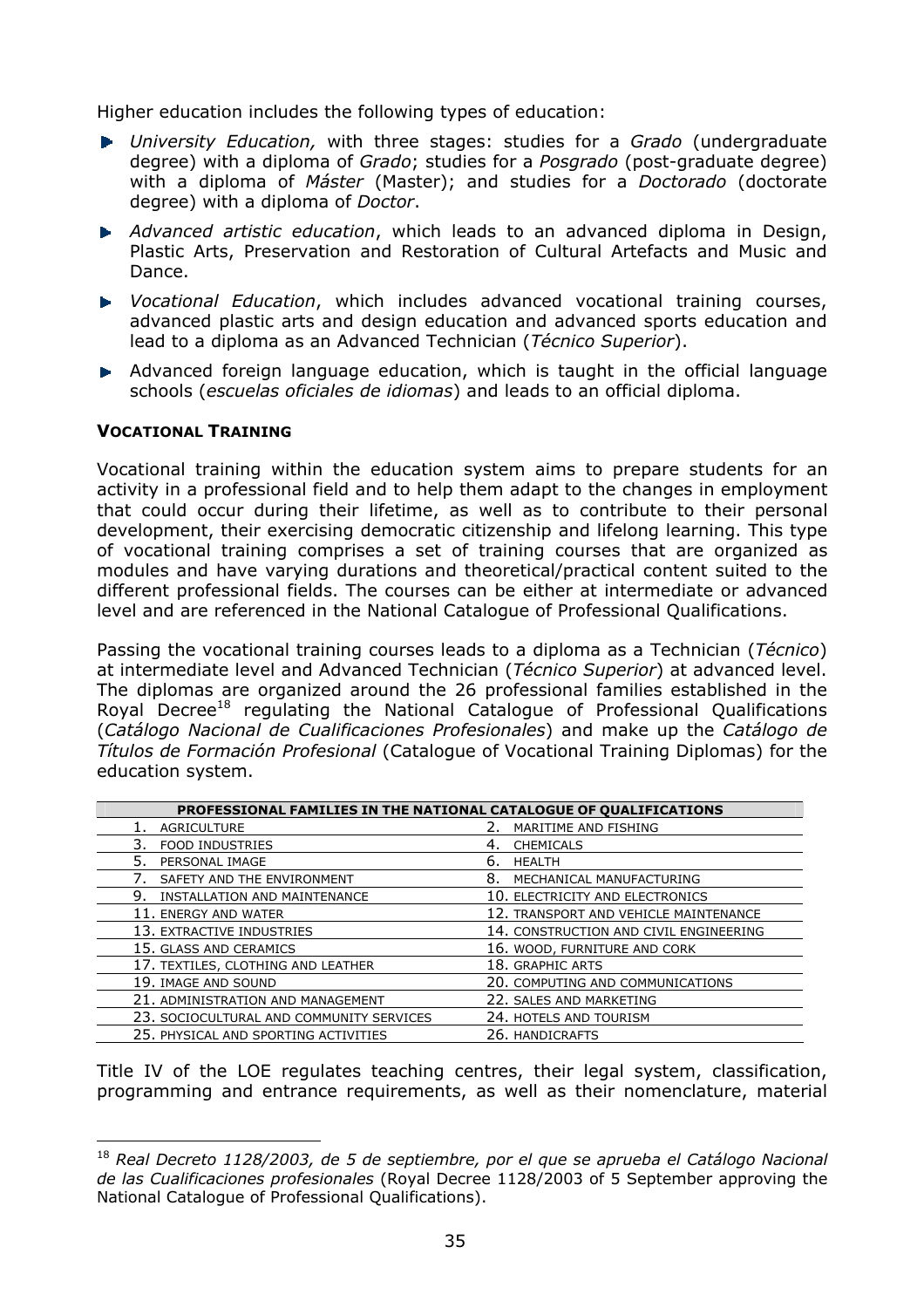and human resources and matters related to private and state-funded private education centres.

The LOE also pays particular attention to the autonomy of teaching centres, both in regard to the teaching, as they may draw up their own educational projects, and the financial management of their resources, organization and operation. This law gives greater involvement to the collective bodies that govern the centres: in other words, the school council, the teaching staff and the bodies coordinating teaching.

| <b>TABLE 22 - TYPES OF CENTRES</b>                                                       |                                                                                                                                                                                   |  |  |  |  |
|------------------------------------------------------------------------------------------|-----------------------------------------------------------------------------------------------------------------------------------------------------------------------------------|--|--|--|--|
| <b>TYPE OF EDUCATION AND TRAINING</b>                                                    | <b>CENTRES</b>                                                                                                                                                                    |  |  |  |  |
| <b>PRIMARY EDUCATION</b>                                                                 | <b>COLEGIOS DE EDUCACIÓN PRIMARIA (PRIMARY</b><br>SCHOOLS)                                                                                                                        |  |  |  |  |
| <b>SECONDARY EDUCATION</b>                                                               | <b>INSTITUTOS DE EDUCACION SECUNDARIA</b><br>(SECONDARY SCHOOLS)                                                                                                                  |  |  |  |  |
| <b>INTERMEDIATE AND ADVANCED LEVEL VOCATIONAL TRAINING</b>                               | <b>INSTITUTOS DE EDUCACION SECUNDARIA</b><br>(SECONDARY SCHOOLS)                                                                                                                  |  |  |  |  |
| <b>INTERMEDIATE AND ADVANCED LEVEL VOCATIONAL TRAINING</b><br>IN PLASTIC ARTS AND DESIGN | <b>ESCUELAS DE ARTE (ART SCHOOLS)</b>                                                                                                                                             |  |  |  |  |
| <b>ELEMENTARY AND PROFESSIONAL EDUCATION IN MUSIC AND</b><br><b>DANCE</b>                | <b>CONSERVATORIOS (CONSERVATORIES)</b>                                                                                                                                            |  |  |  |  |
| <b>ADVANCED LEVEL EDUCATION IN DANCE</b>                                                 | <b>ESCUELAS SUPERIORES DE MÚSICA Y DANZA</b><br>(ADVANCED MUSIC AND DANCE SCHOOLS)                                                                                                |  |  |  |  |
| <b>ADVANCED LEVEL EDUCATION IN DRAMATIC ARTS</b>                                         | <b>ESCUELAS SUPERIORES DE ARTE DRAMÁTICO</b><br>(ADVANCED LEVEL DRAMA SCHOOLS)                                                                                                    |  |  |  |  |
| ADVANCED LEVEL EDUCATION IN PRESERVATION AND<br><b>RESTORATION OF CULTURAL ARTEFACTS</b> | <b>ESCUELAS SUPERIORES DE CONSERVACIÓN Y</b><br><b>RESTAURACIÓN DE BIENES CULTURALES</b><br>(ADVANCED LEVEL PRESERVATION AND RESTORATION OF<br><b>CULTURAL ARTEFACTS SCHOOLS)</b> |  |  |  |  |
| ADVANCED LEVEL EDUCATION IN PLASTIC ARTS                                                 | <b>ESCUELAS SUPERIORES DE ARTES PLÁSTICAS</b><br>(ADVANCED LEVEL PLASTIC ARTS SCHOOLS)                                                                                            |  |  |  |  |
| ADVANCED LEVEL EDUCATION IN DESIGN                                                       | <b>ESCUELAS SUPERIORES DE DISEÑO (ADVANCED</b><br>LEVEL DESIGN SCHOOLS)                                                                                                           |  |  |  |  |
| <b>SPORTS EDUCATION</b>                                                                  | <b>CENTROS DE FORMACIÓN PROFESIONAL</b><br>(VOCATIONAL TRAINING CENTRES)                                                                                                          |  |  |  |  |
| <b>FOREIGN LANGUAGE EDUCATION</b>                                                        | <b>ESCUELAS OFICIALES DE IDIOMAS (OFFICIAL</b><br><b>LANGUAGE SCHOOLS</b>                                                                                                         |  |  |  |  |

*Source: Ministry of Education*

The statistics show that about 66% of the students in compulsory secondary education in Spain are in government schools, and the percentage is higher for post-compulsory upper secondary education: in the case of *bachillerato,* this figure rises to 73.2% and for vocational training to 76.49%.

| <b>TABLE 23: NUMBER OF STUDENTS IN SECONDARY EDUCATION AND</b><br><b>PERCENTAGE IN PUBLIC CENTRES</b><br>2006/2007/2008/2009 |                           |                                                  |                           |                                                  |                           |                                                  |  |  |
|------------------------------------------------------------------------------------------------------------------------------|---------------------------|--------------------------------------------------|---------------------------|--------------------------------------------------|---------------------------|--------------------------------------------------|--|--|
|                                                                                                                              | 2006/2007                 |                                                  | 2007/2008                 |                                                  | 2008/2009                 |                                                  |  |  |
|                                                                                                                              | No. OF<br><b>STUDENTS</b> | % STUDENTS<br><b>IN PUBLIC</b><br><b>CENTRES</b> | No. OF<br><b>STUDENTS</b> | % STUDENTS<br><b>IN PUBLIC</b><br><b>CENTRES</b> | No. OF<br><b>STUDENTS</b> | % STUDENTS<br><b>IN PUBLIC</b><br><b>CENTRES</b> |  |  |
| <b>COMPULSORY</b><br><b>SECONDARY</b><br><b>EDUCATION</b>                                                                    | 1,834,685                 | 66.30%                                           | 1,829,874                 | 66.14%                                           | 1,813,572                 | 65.89%                                           |  |  |
| <b>STUDENTS IN</b><br><b>BACHILLERATO</b>                                                                                    | 630,349                   | 74.56%                                           | 622,133                   | 73.79%                                           | 629,247                   | 73.83%                                           |  |  |
| <b>STUDENTS IN</b><br><b>VOCATIONAL</b><br><b>TRAINING</b>                                                                   | 499,467                   | 75.28%                                           | 509,465                   | 75.55%                                           | 541,807                   | 76.49%                                           |  |  |

*Source: Statistics on non-university education. Ministry of Education.*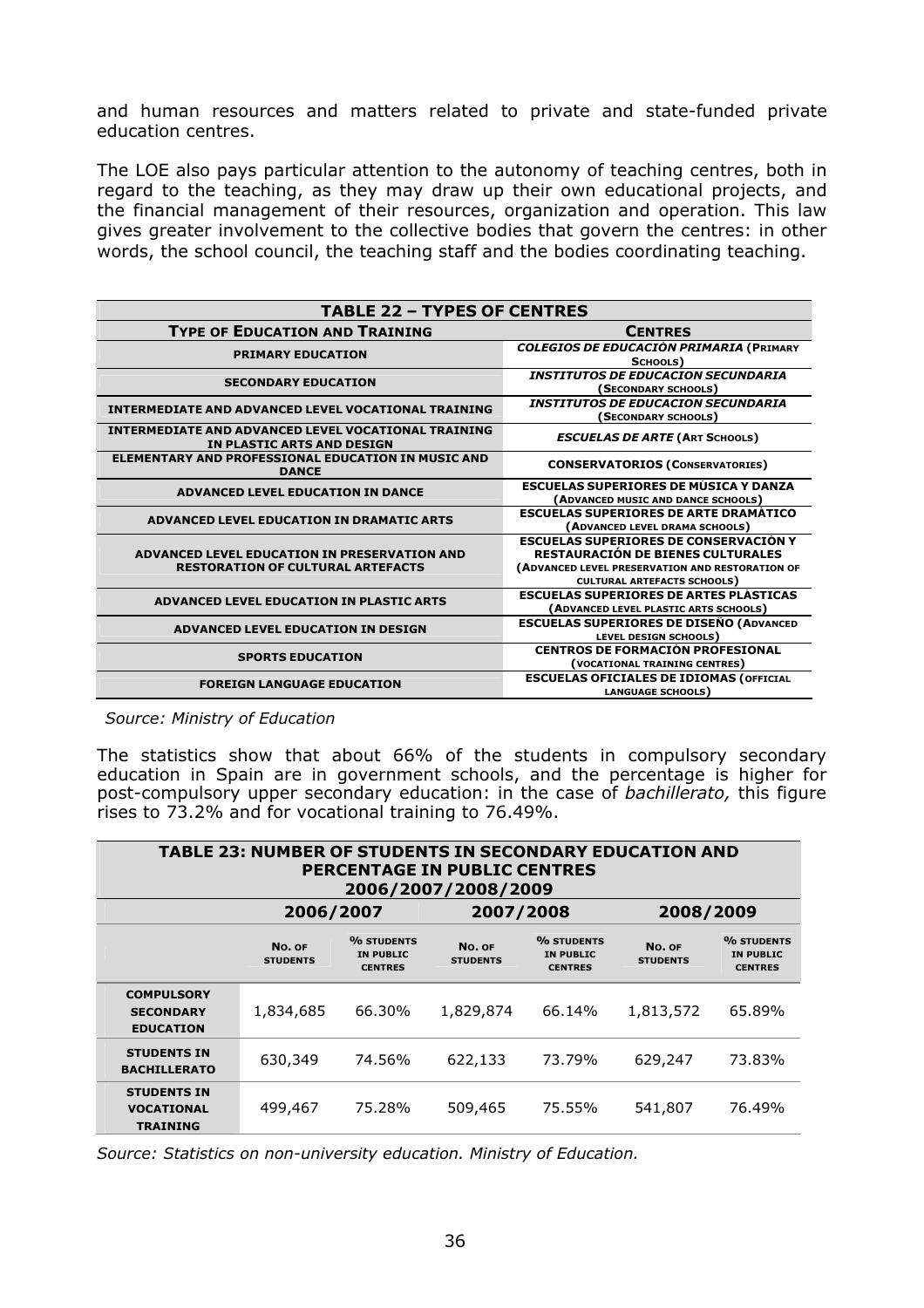### **DIAGRAM OF THE SPANISH VOCATIONAL TRAINING SYSTEM**

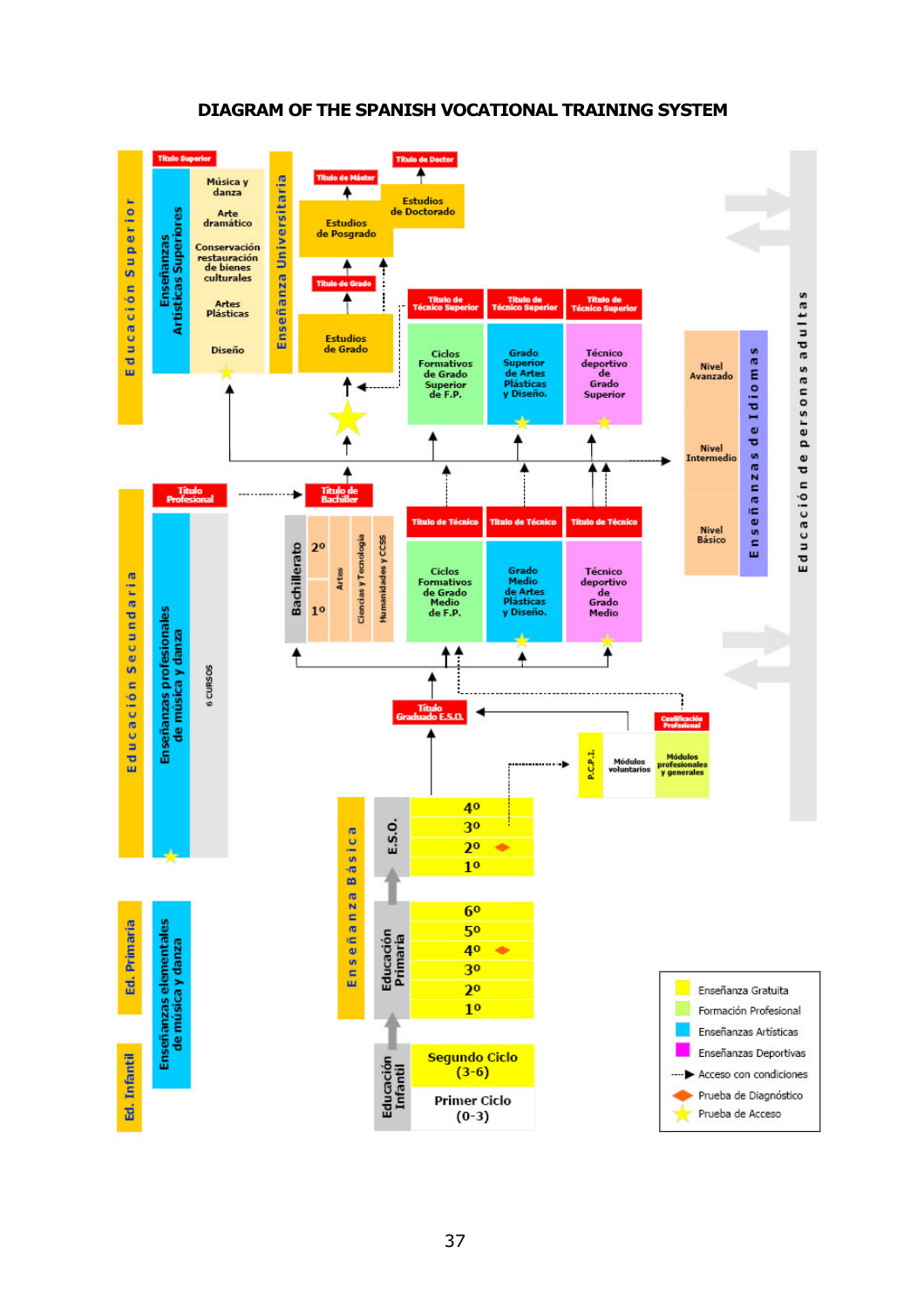# **5.2. INITIAL VOCATIONAL TRAINING AT LOWER SECONDARY LEVEL**

One of the purposes of compulsory secondary education (Spanish initials, ESO) is to prepare students to enter further studies with the aim of facilitating their entry into the labour market. At this level, special attention is paid to giving the students educational and vocational guidance. Measures are also taken that focus on diversity, organization and the adaptation of the curriculum so as to meet the proposed objectives of compulsory ed ucation (ESO).

Included in these measures are curriculum diversification programmes (*programas de diversificación curricular)* which are intended for students who have taken the second year of ESO and repeated one or more subjects and are therefore not able to go on to the third year. The objectives for this stage are reached through a specific methodology that organizes the content and practical activities differently from the general methodology. These programmes are designed to give students a diploma in compulsory secondary education (*Graduado en Educación Secundaria Obligatoria*).

Another initiative included in this stage, which is intended to provide students with the professional competencies they need to have a greater possibility of social insertion and labour market entry and to broaden the basic competencies that the students need to be able to continue their studies in different areas, is the *Programas de Cualificación Profesional Inicial*, *PCPI* (Initial Professional Qualification Programmes*)*. These are aimed at students over the age of sixteen (with some exceptions) who have not obtained a lower secondary education diploma. These programmes are the responsibility of the education departments and include three types of module: a) Specific modules related to the units of competency that correspond to level 1 qualifications; b) General training modules that build basic competencies; and c) Modules chosen voluntarily by the students that lead to the Graduate of Compulsory Secondary Education diploma (ESO).

The courses in the initial professional qualification programmes (PCPI) can be of different types, and education centres, local councils, professional associations, non-governmental organizations and other employers' organizations and trade unions can take part in them. They are coordinated by the education departments, which are responsible for regulating the programmes, and are taught in both public and private centres.

| <b>Type of</b><br>education<br>programme                      | Main economic<br>sectors       | <b>ISCED Level</b>                                 | <b>Balance</b><br>between<br>general and<br>vocational<br>subjects | <b>Balance</b><br>between<br>school and<br>workplace | Average<br>duration of<br>studies | <b>Transfer to</b><br>other tracks  |
|---------------------------------------------------------------|--------------------------------|----------------------------------------------------|--------------------------------------------------------------------|------------------------------------------------------|-----------------------------------|-------------------------------------|
| <b>Initial</b><br>professional<br>qualification<br>programmes | 26<br>professional<br>families | <b>ISCED levels</b><br>$2$ or $3$<br>(provisional) | Academic<br>and<br>profesional<br>orientation                      | All teaching<br>theoretical<br>and practical         | $1-2$ years                       | Secondary<br>Vocational<br>training |

Table 24 shows that the percentage of students in Spain who take part in some vocational training initiative at this stage of secondary education is lower that for students in the general track. This proportion is similar to the average for the EU member states.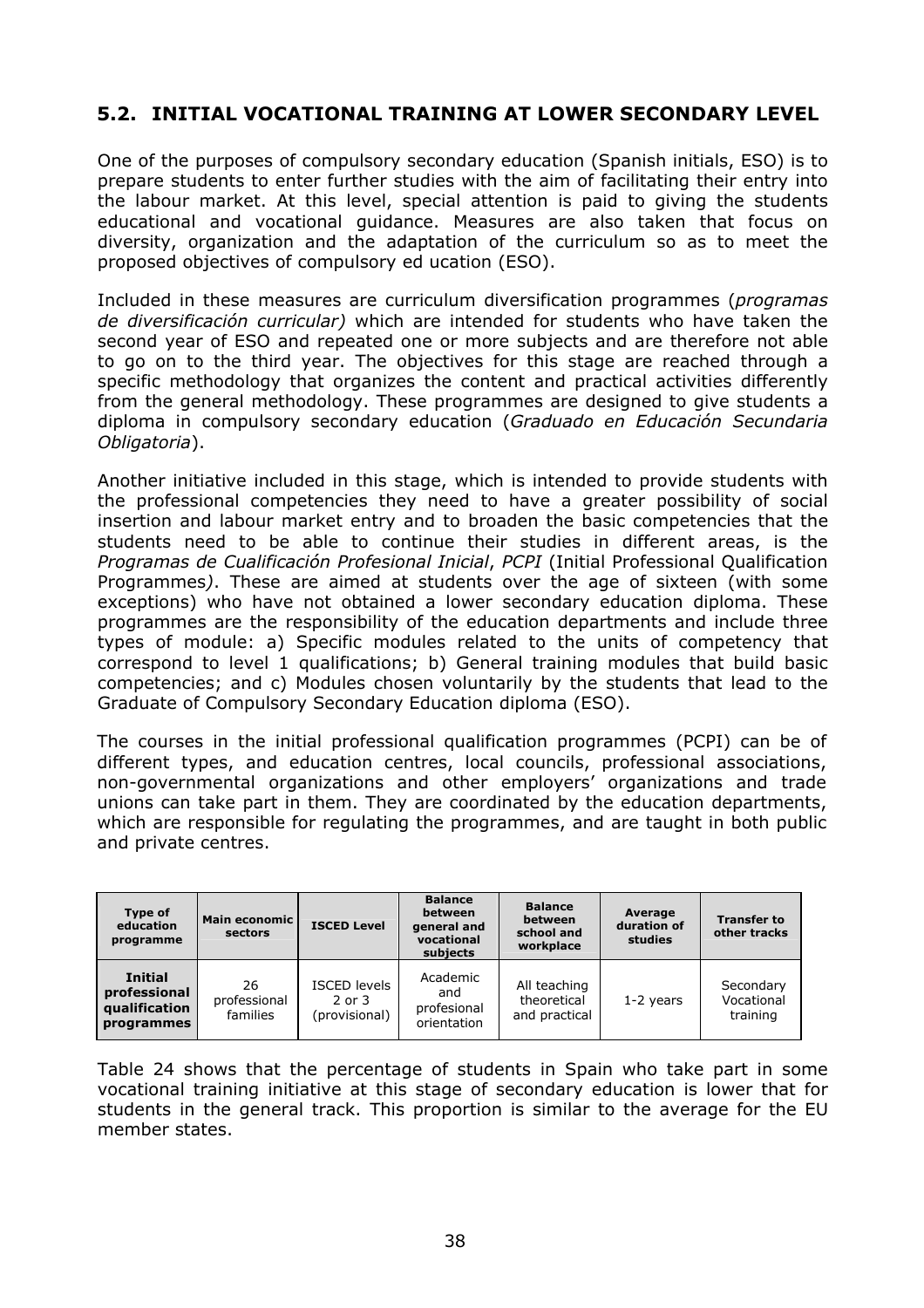| TABLE 24 - STUDENTS REGISTERED IN COMPULSORY SECONDARY EDUCATION<br>2007 |                                    |                                        |               |                                     |               |                                             |               |  |  |
|--------------------------------------------------------------------------|------------------------------------|----------------------------------------|---------------|-------------------------------------|---------------|---------------------------------------------|---------------|--|--|
|                                                                          | <b>TOTAL</b><br>ISCED <sub>2</sub> | ISCED <sub>2</sub> ,<br><b>GENERAL</b> | $\frac{0}{0}$ | ISCED2, PRE-<br><b>PROFESSIONAL</b> | $\frac{0}{0}$ | ISCED <sub>2</sub> ,<br><b>PROFESSIONAL</b> | $\frac{O}{O}$ |  |  |
| <b>EU-27</b>                                                             | 22,283,865                         | 21,716,207                             | 97.5%         | 291,250                             | 1.3%          | 276,408                                     | 1.2%          |  |  |
| <b>SPAIN</b>                                                             | 1,966,155                          | 1,957,401                              | 99.6%         | 0                                   | $0\%$         | 8,754                                       | 0.4%          |  |  |

 *Source: EUROSTAT (UOE); Date of query: 30 April 2010.* 

# **5.3. INITIAL VOCATIONAL TRAINING AT UPPER SECONDARY LEVEL**

This stage of secondary education includes *Bachillerato*, vocational training tracks and intermediate level professional education in the plastic arts and design and intermediate level sports education. Also included in this stage are professional education in music and dance, which leads to a professional diploma, and basic level foreign language education.

| <b>TABLE 25 - MAIN EDUCATION PROGRAMMES</b>                                  |                                          |                    |                                                   |  |  |  |  |  |  |
|------------------------------------------------------------------------------|------------------------------------------|--------------------|---------------------------------------------------|--|--|--|--|--|--|
| <b>TYPE OF EDUCATION</b>                                                     | <b>MAIN ECONOMIC SECTOR</b>              | <b>ISCED LEVEL</b> | <b>TRANSFER TO OTHER TRACKS</b>                   |  |  |  |  |  |  |
| <b>INTERMEDIATE LEVEL</b><br><b>VOCATIONAL TRAINING</b>                      | 26 professional<br>families              | ISCED <sub>3</sub> | Bachillerato (upper secondary<br>education)       |  |  |  |  |  |  |
| <b>PROFESSIONAL</b><br><b>EDUCATION IN MUSIC</b><br><b>AND DANCE</b>         | Service Sector<br>(leisure and teaching) | ISCED <sub>3</sub> | Entry to advanced education in<br>music and dance |  |  |  |  |  |  |
| <b>PROFESSIONAL</b><br><b>EDUCATION IN PLASTIC</b><br><b>ARTS AND DESIGN</b> | Service Sector<br>(leisure and teaching) | ISCED <sub>3</sub> | Bachillerato (upper secondary<br>education)       |  |  |  |  |  |  |
| <b>INTERMEDIATE LEVEL</b><br><b>SPORTS EDUCATION</b>                         | Tertiary sector<br>leisure and teaching) | ISCED <sub>3</sub> | Bachillerato (upper secondary<br>education)       |  |  |  |  |  |  |

*Source: Ministry of Education.*

### ⎯ **INTERMEDIATE LEVEL VOCATIONAL TRAINING COURSES**

Post-compulsory upper secondary education includes intermediate level vocational training courses. These are aimed at students over the age of 16 who have obtained a diploma of graduate of compulsory secondary education (those who are working will also be able to enter after taking a test). Each of the courses includes general objectives and professional modules. Depending on their nature, some, but not all, of these modules are associated with units of competency that are listed in the National Catalogue of Professional Qualifications.

If the professional profile for a training course requires it, specific professional modules are included that provide training in information and communication technologies, foreign languages and workplace risk prevention. In the remaining training courses, this type of training is included transversally.

The curriculum for the training courses includes a module of workplace training (*Formación en Centros de Trabajo, FCT*), which is not employment, but those who can prove that they have work experience related to their professional studies can be exempted from it.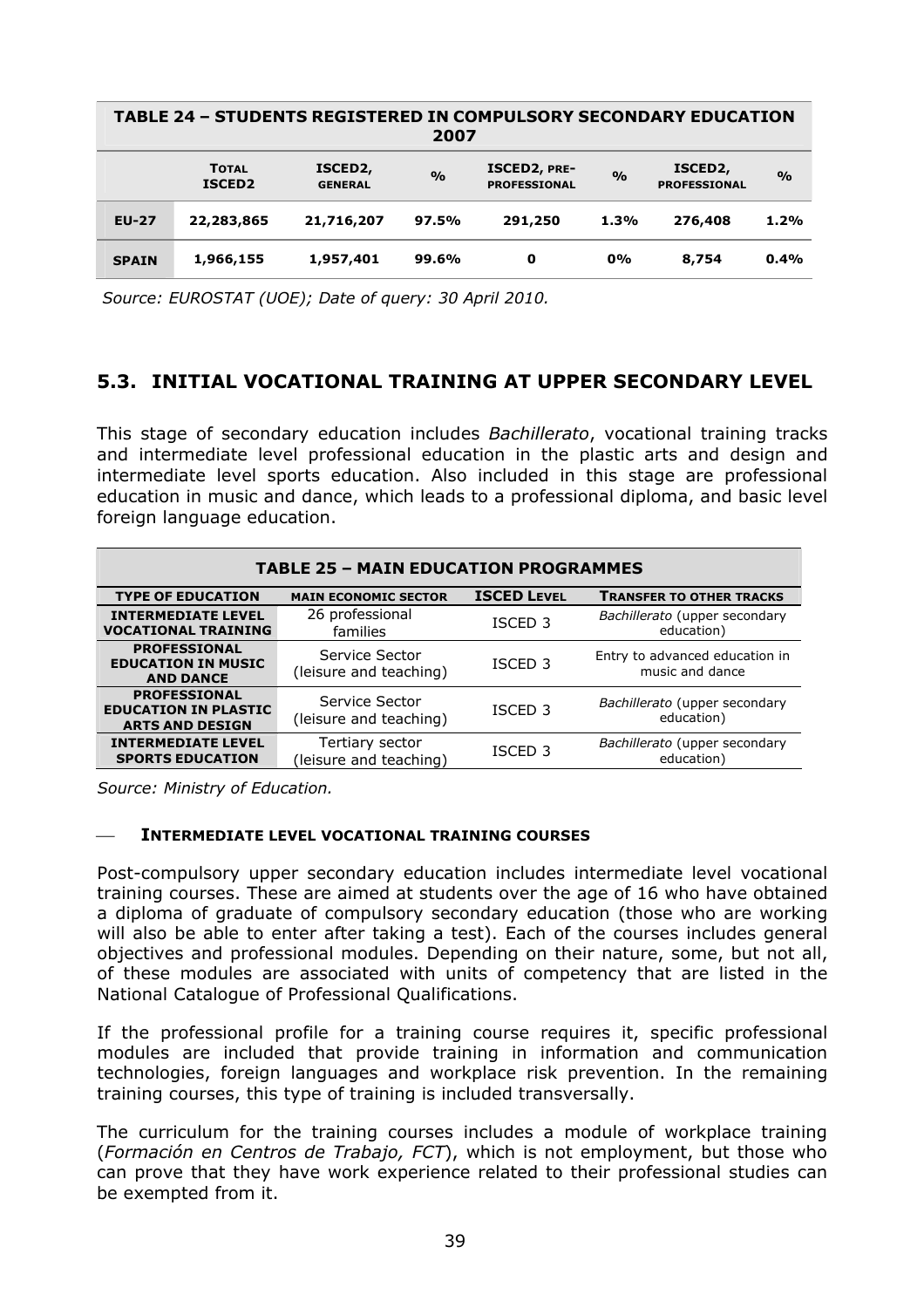The training courses are evaluated by professional module and the objectives and the criteria for evaluation of each of the professional modules and the general objectives of the training course must be taken into account. For the evaluation of the workplace training module, the tutor from the educational centre works in cooperation with the tutor appointed by the company. When the training course has ended, the diploma of *Técnico* (Technician) is awarded.

| <b>TABLE 26: INTERMEDIATE LEVEL TRAINING COURSES</b> |                                                                                                     |  |  |  |  |  |  |  |
|------------------------------------------------------|-----------------------------------------------------------------------------------------------------|--|--|--|--|--|--|--|
| <b>PLACE IN THE SYSTEM</b>                           | Upper Secondary Educación (post-compulsory)<br><b>Vocational Training</b>                           |  |  |  |  |  |  |  |
| <b>DIPLOMA RECEIVED</b>                              | Technician in the corresponding profession                                                          |  |  |  |  |  |  |  |
| <b>PLACE WHERE TRAINED</b>                           | Education centres and workplace                                                                     |  |  |  |  |  |  |  |
| <b>DURATION</b>                                      | The new diplomas are 2,000 hours.<br>Between 300 and 700 hours are dedicated to in company training |  |  |  |  |  |  |  |
| <b>GROUP AIMED AT AND</b><br><b>AGE</b>              | 16 years and over                                                                                   |  |  |  |  |  |  |  |
|                                                      | Public and private vocational training centres                                                      |  |  |  |  |  |  |  |
| <b>CENTRES</b>                                       | Specialized centres                                                                                 |  |  |  |  |  |  |  |
|                                                      | Institutos de educación secundaria (Secondary schools)                                              |  |  |  |  |  |  |  |
|                                                      | Compulsory Secondary Education Diploma                                                              |  |  |  |  |  |  |  |
| <b>ENTRY REQUIREMENTS</b>                            | Vocational Training Technician Diploma                                                              |  |  |  |  |  |  |  |
|                                                      | Entrance test                                                                                       |  |  |  |  |  |  |  |
|                                                      | Bachillerato (higher secondary education)                                                           |  |  |  |  |  |  |  |
| <b>TRANSITION TO OTHER</b>                           | Advanced level training courses                                                                     |  |  |  |  |  |  |  |
| <b>STUDIES</b>                                       | Entry to specialized studies, such as special education courses (Art and Foreign<br>Languages)      |  |  |  |  |  |  |  |

*Source: Ministry of Education.*

The objectives of the vocational training curriculum focus on the students acquiring the professional aptitudes that characterize each qualification and understanding the organization and features of the corresponding economic sector and the mechanisms for entering the world of work. They are also directed toward the students knowing the basic regulations, their rights and obligations in their fields; acquiring the knowledge and skills needed to work safely and avoid risks; and having the attitude and professional maturity needed to continue learning and to adapt to future changes in the skills demanded by the productive environment.

### ⎯ **EDUCATION IN PLASTIC ARTS AND DESIGN AND MUSIC AND DANCE, AND INTERMEDIATE LEVEL SPORTS EDUCATION.**

This type of education includes in-company practical experience that is not employment. To enter, it is necessary to hold the diploma of Graduate in Compulsory Secondary Education and to pass an entrance test. Alternatively, those without the necessary academic certification only need to take the entrance test. The diploma awarded is as a technician (*Técnico*) in the speciality chosen.

It can be seen from table 27 that, in Spain, the studies leading to the diploma of *Bachiller* have more weight at upper secondary level than vocational training courses, in contrast to what happens on average in the 27 member states of the European Union.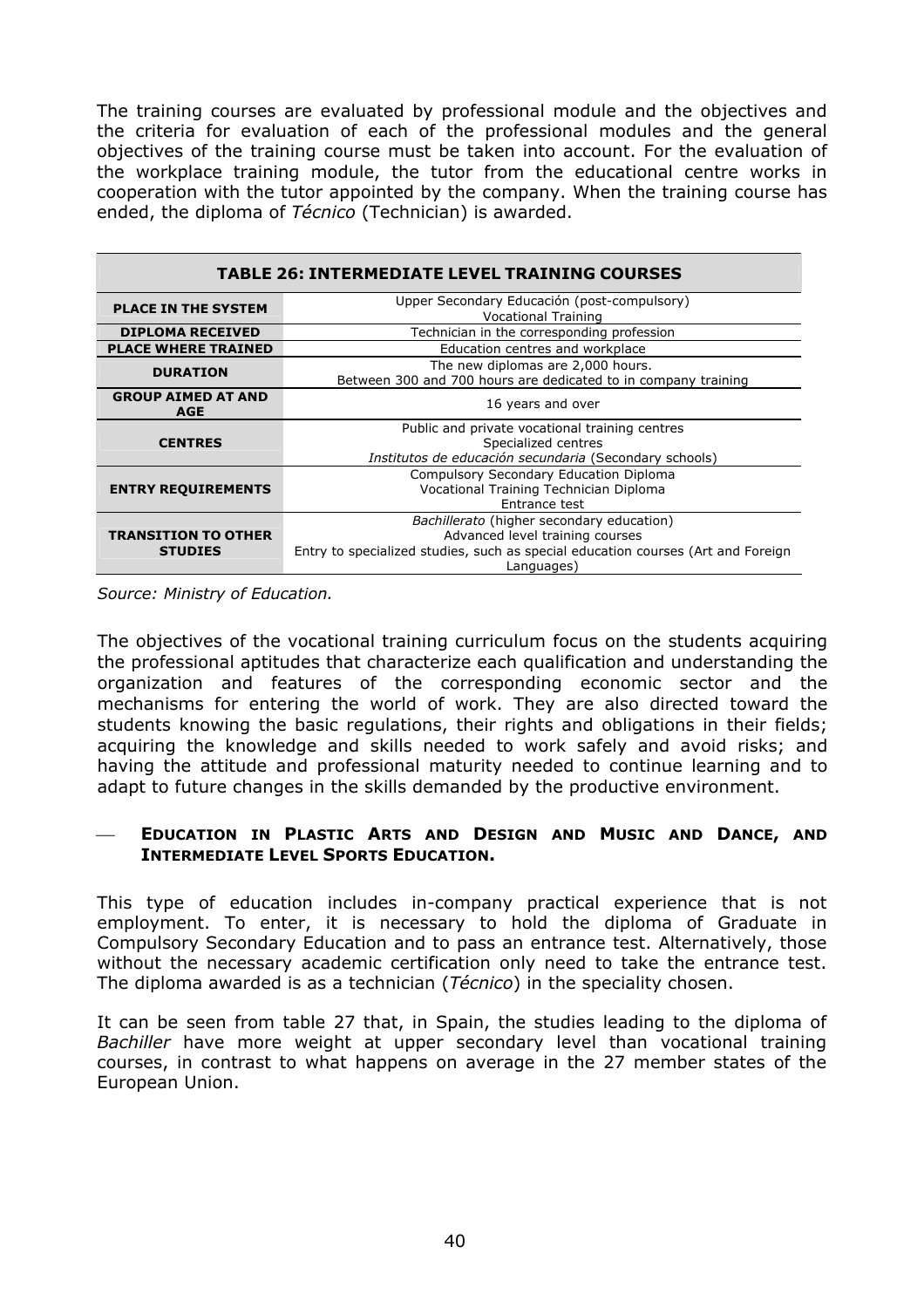| <b>TABLE 27: STUDENTS REGISTERED IN POST-COMPULSORY SECONDARY</b><br><b>EDUCATION 2007</b> |                        |                          |               |                                           |               |                                      |               |  |  |
|--------------------------------------------------------------------------------------------|------------------------|--------------------------|---------------|-------------------------------------------|---------------|--------------------------------------|---------------|--|--|
|                                                                                            | <b>TOTAL</b><br>ISCED3 | ISCED3<br><b>GENERAL</b> | $\frac{0}{0}$ | <b>ISCED3 PRE-</b><br><b>PROFESSIONAL</b> | $\frac{0}{0}$ | <b>ISCED3</b><br><b>PROFESSIONAL</b> | $\frac{0}{0}$ |  |  |
| <b>EU-27</b>                                                                               | 22,085,482             | 10,719,847               | 48%           | 1,130,868                                 | $5.1\%$       | 10,234,767                           | 46.3%         |  |  |
| <b>SPAIN</b>                                                                               | 1,114,006              | 630,349                  | 56.6%         | 0                                         | $0\%$         | 483,657                              | 43.4%         |  |  |

*Source: EUROSTAT (UOE); Date of query: 30 April 2010.*

# **5.4. APPRENTICESHIP TRAINING**

| Type of<br>education<br>programme | Main economic<br>sectors | <b>Proposed ISCED</b> | <b>Balance</b><br>between<br>general and<br>vocational<br>subjects | <b>Balance</b><br>between school<br>and workplace           | Average<br>duration of<br>studies         | <b>Transfer to</b><br>other tracks        |
|-----------------------------------|--------------------------|-----------------------|--------------------------------------------------------------------|-------------------------------------------------------------|-------------------------------------------|-------------------------------------------|
| <b>Training</b><br>contracts      | All sectors              | Level 2 or 3          | <b>Finish ESO</b><br>Level 1<br><b>gualification</b>               | Theory 15%<br><b>Practical</b><br>work<br>experience<br>85% | <b>Between 6</b><br>months and 2<br>years | <b>Certificates of</b><br>professionalism |

### ⎯ **TRAINING CONTRACTS**

With the organization in 2007 of the vocational training for employment subsystem - CVET, which established a common framework of training for both the employed and the unemployed, various training initiatives were developed. These regulated *formación en alternancia con el empleo* (training alternating with employment or alternance training) that comprize:

- *acciones formativas de los contratos para la formación* (training actions for training contracts); and
- *programas públicos de empleo-formación* (public employment/training programmes).

The above aim to contribute to the workers acquiring professional competencies through a mixed process of training and employment, thereby permitting them to combine informal learning and practical, on the job experience.

*Training actions* for *training contracts (acciones formativas de los contratos para la formación)* include theoretical training that is linked to the courses for the certificates of professionalism for that particular occupation or, if there is no certificate, to the training listed in the file of training specialities. If the trainees have not reached the objectives of Compulsory Secondary Education (Spanish initials, ESO), the training will also seek to fulfil them. The training cannot last for more than 15% of the maximum working day, is supplemented by help from tutors and is the object of accreditation. It can be financed through a system of allowances (for *on-demand training*).

Training contracts aim to provide the theoretical and practical training needed to work competently in an occupation or job that requires a level of qualification that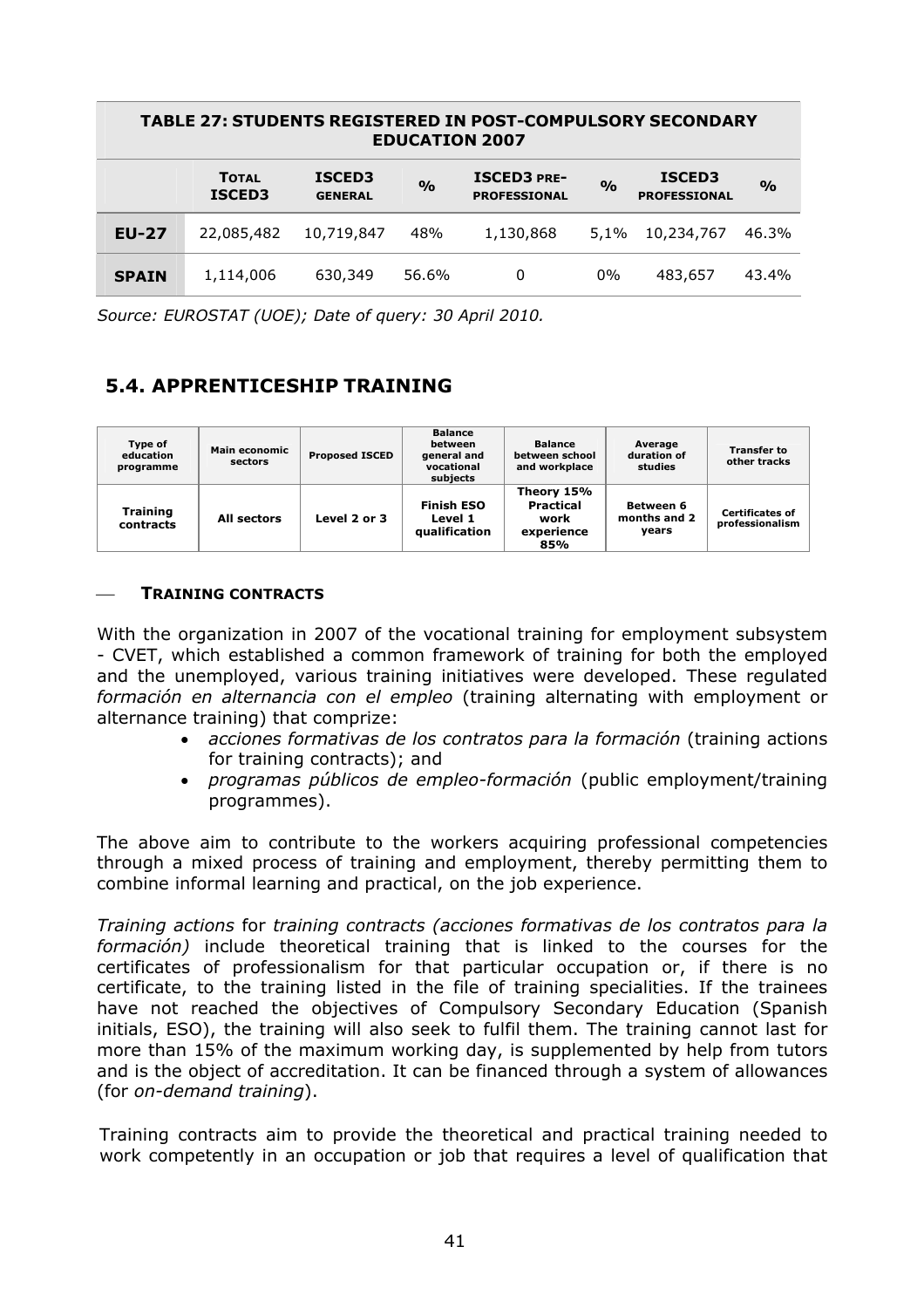can be formally accredited or, alternatively, to provide a basic level of qualification that will fit any occupation included in a company's job classification scheme.

The basic requirement is that training contracts may only be signed with workers between the ages of 16 and 21 who do not have the qualifications needed to get a work experience contract for a particular occupation or job. The duration of the contract can be from six months to two years, unless different time periods are established in the sectorial Collective Agreement, but in no case can it be more than three years. The working day must be full time.

There can be a probationary period of no longer than two months. When the training contract reaches the maximum time limit, the worker cannot be hired by the same company, or any other, with the same type of contract. The practical training, which takes place when the actual work that is the object of the contract is done, must be carried out under the supervision of the employer or of a worker who is qualified or has the appropriate professional experience. No tutor may be assigned more than three workers who were hired on training contracts, unless the Collective Agreement states otherwise.

Distance training can be offered through distance education centres, if the area where the workplace is located does not have any in-class training courses that fit that particular training contract.

The employer must issue a certificate indicating the duration and level of the training within one month after the end of the practical training period. Also, the centre where the theoretical training was delivered must issue a certificate describing the course and the progress made by the participant within fifteen days after the end of the studies.

The employer receives a monthly allowance for the cost of the hours of theoretical training that were taught in the previous month for each and every one of the training contracts that are in effect at the time. This allowance is in the form of a reduction in that month's Social Security contributions for workers with training contracts, as long as the contributions are paid within the regulation time limit.

### **5.5. OTHER PROGRAMMES FOR YOUNG PEOPLE AND ALTERNATIVE PATHWAYS**

| <b>Type of education</b><br>programme                                              | Main<br>economic<br>sectors | <b>Proposed ISCED</b> | <b>Balance</b><br>between<br>general and<br>vocational<br>subjects | <b>Balance</b><br>between<br>general and<br>vocational<br>subjects | Average<br>duration of<br>studies | <b>Transfer to</b><br>other tracks        |
|------------------------------------------------------------------------------------|-----------------------------|-----------------------|--------------------------------------------------------------------|--------------------------------------------------------------------|-----------------------------------|-------------------------------------------|
| Workshop<br>schools, Craft<br><b>Centres and</b><br><b>Employment</b><br>Workshops | All sectors                 | Level 2 or 3          | <b>Finish ESO</b><br>Level 1<br>qualification                      | Theory 15%<br><b>Practical</b><br>work<br>experience<br>85%        | 2                                 | <b>Certificates of</b><br>professionalism |

### ⎯ **WORKSHOP SCHOOLS, CRAFT CENTRES AND EMPLOYMENT WORKSHOPS**

The public employment/training programmes (Workshop Schools, Craft Centres and Employment Workshops (*Escuelas Taller*, *Casas de Oficios*, *Talleres de Empleo*) aim to improve the qualifications and employment possibilities of particular groups of unemployed people. The workers who take part receive occupational vocational training that alternates with work and practical professional experience.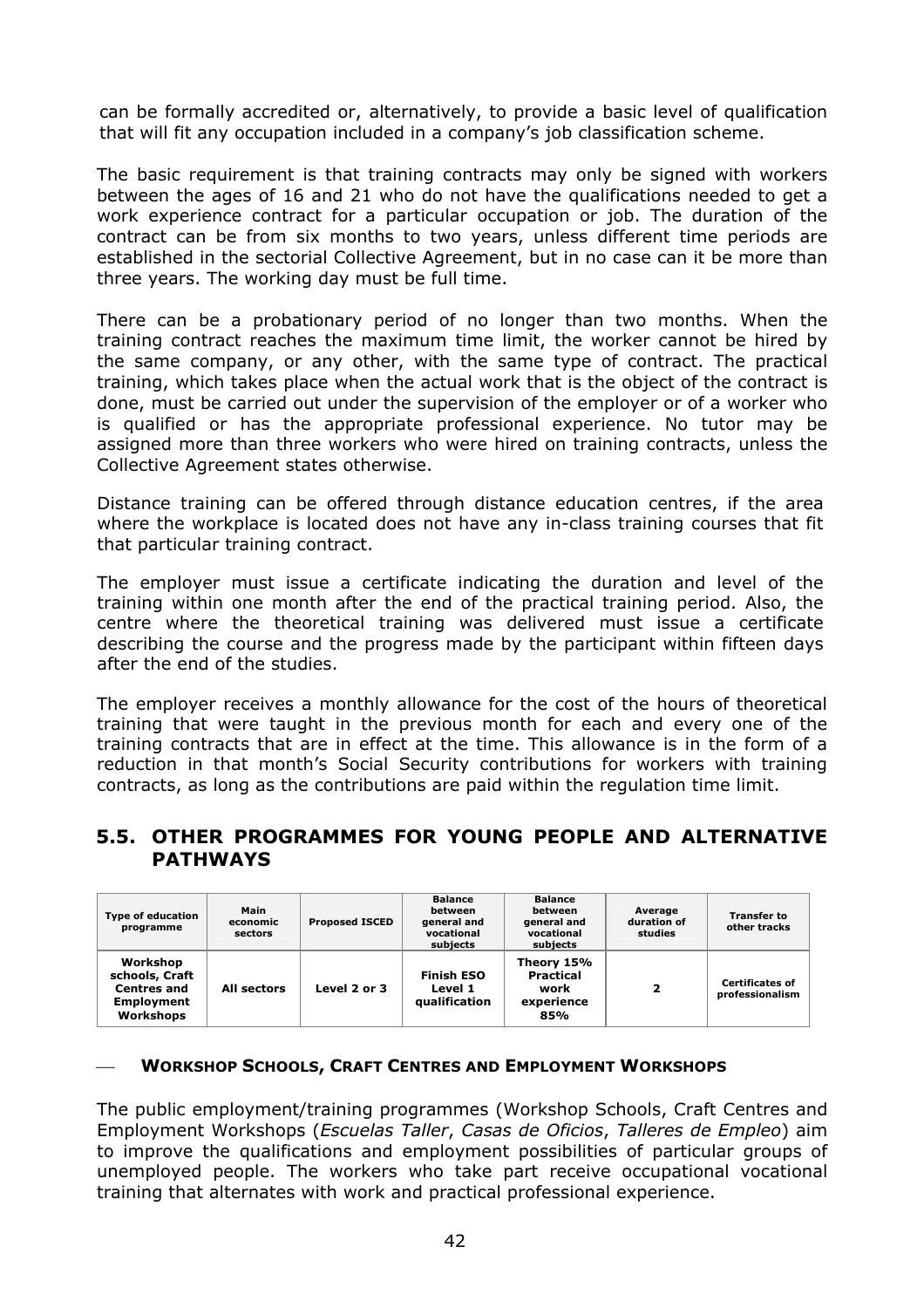The content is linked to the training offered for the units of competency in the certificates of professionalism and, if there are none, those listed in the file of training specialities. The qualification or the professional competency acquired receives accreditation under the established terms. When the participants have not reached the objectives of Compulsory Secondary Education (Spanish initials, ESO), specific programmes are organized so that they can achieve them. They are governed by specific regulations.

In order to meet the challenges created by the realities of the process of modernizing the VET systems, the Workshop School, Craft Centre and Employment Workshop programmes offer alternating training and practical work experience in areas related to the recovery of the natural or cultural environment or of the country's national heritage, and social care.

The Workshop Schools and Craft Centres are designed for unemployed young people between the ages of 16 and 24 and the Employment Workshops for people over the age of 25 with difficulties in finding work and/or the long-term unemployed and special groups. The management of these programmes is the responsibility of the Autonomous Communities that have the authority to implement them. The current number of student-workers on these programmes has increased because of the employment crisis.

Entry into the labour market from these programmes is between 60 and 65% for trainees from Workshop Schools and Craft Centres and 45 to 50% for trainees from Employment Workshops. Although the range of activity is very wide, the following are the most representative areas: *Construction* 45%; E*nvironment-Gardening*  24%; and *Community Services* 16%.

|       | TABLE 27: RESULTS OF THE WORKSHOP SCHOOLS, CRAFT CENTRES AND<br><b>EMPLOYMENT WORKSHOPS (2002-2008)</b> |                                         |                       |                                           |  |  |  |  |  |  |
|-------|---------------------------------------------------------------------------------------------------------|-----------------------------------------|-----------------------|-------------------------------------------|--|--|--|--|--|--|
| Years | No. of WS/CC/EW<br>projects                                                                             | No. of WS, CC and<br><b>EW students</b> | <b>Teaching Staff</b> | <b>Budget used</b><br>(millions of euros) |  |  |  |  |  |  |
| 2002  | 2,393                                                                                                   | 68,871                                  | 14,969                | 472.9                                     |  |  |  |  |  |  |
| 2003  | 2,225                                                                                                   | 63,925                                  | 14,340                | 475.7                                     |  |  |  |  |  |  |
| 2004  | 2,067                                                                                                   | 55,040                                  | 12,434                | 493.8                                     |  |  |  |  |  |  |
| 2005  | 2,500                                                                                                   | 61,037                                  | 14,060                | 494.4                                     |  |  |  |  |  |  |
| 2006  | 2,712                                                                                                   | 63,618                                  | 14,888                | 497.0                                     |  |  |  |  |  |  |
| 2007  | 2,712                                                                                                   | 61,581                                  | 14,831                | 507.1                                     |  |  |  |  |  |  |
| 2008  | 2,957                                                                                                   | 60,253                                  | 14,291                | 524.5                                     |  |  |  |  |  |  |

Source: *National Public Employment Service.*

# **5.6. VOCATIONAL EDUCATION AND TRAINING AT POST-SECONDARY (NON-TERTIARY) LEVEL**

In Spain, this level includes the training for level three certificates of professionalism and training to pass the university entrance test for those over 25 years of age.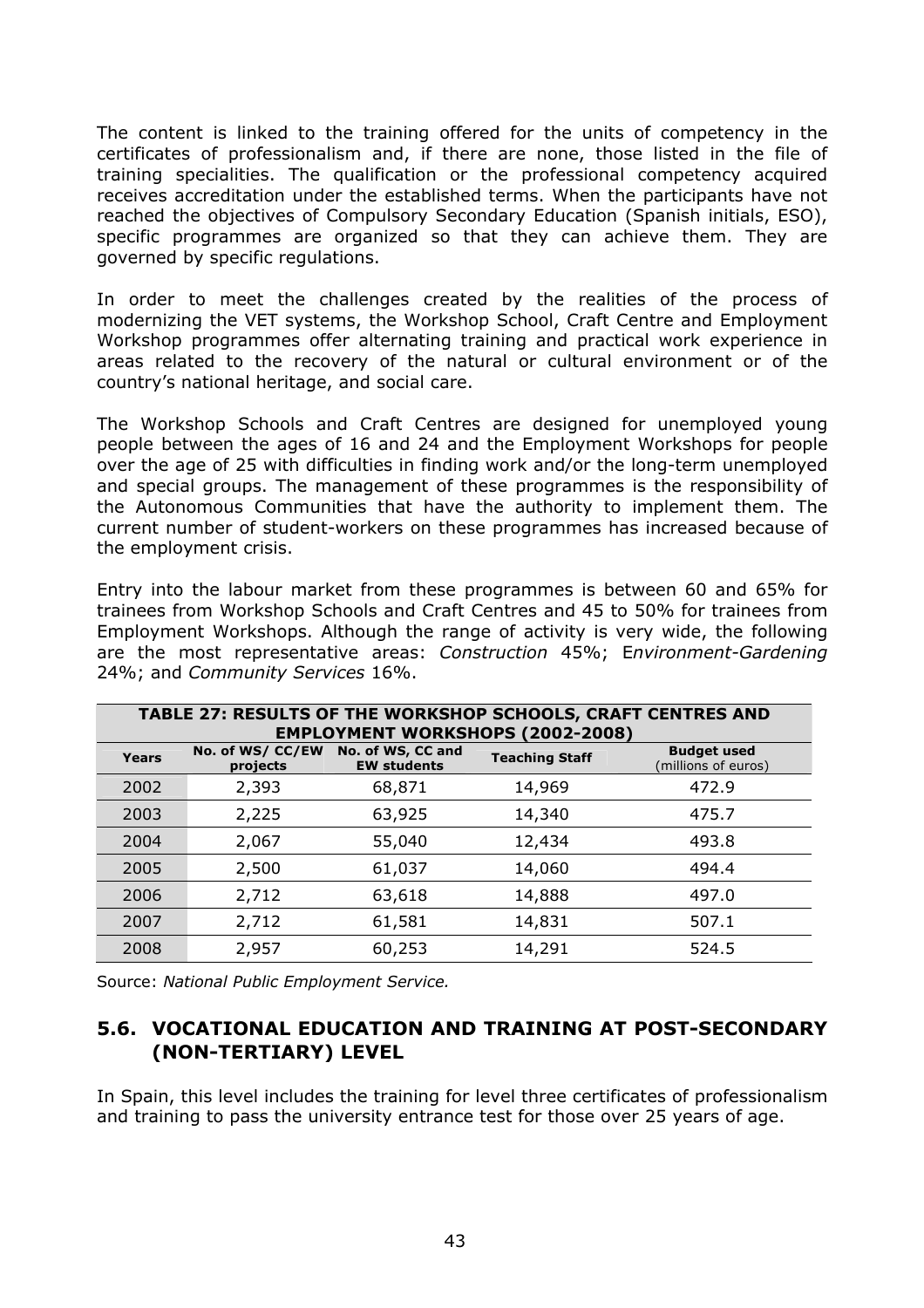| <b>TABLE 28: STUDENTS REGISTERED IN POST-COMPULSORY SECONDARY</b><br><b>EDUCATION 2007</b> |                                |                              |                       |                              |                       |  |  |  |
|--------------------------------------------------------------------------------------------|--------------------------------|------------------------------|-----------------------|------------------------------|-----------------------|--|--|--|
|                                                                                            | <b>TOTAL</b><br><b>ISCED 4</b> | <b>ISCED 4</b><br><b>GEN</b> | <b>ISCED 4</b><br>(%) | <b>ISCED 4</b><br><b>VOC</b> | <b>ISCED 4</b><br>(%) |  |  |  |
| $EU-27$                                                                                    | 1,516,312                      | 174,028                      | <b>11.5%</b>          | 1,342,284                    | 88.5%                 |  |  |  |
| <b>SPAIN</b>                                                                               | O                              | $: (-)$                      |                       |                              |                       |  |  |  |

*Source: EUROSTAT (UOE); Date of query: 30 April 2010.*

# **5.7. EDUCATION AND TRAINING AT THE TERTIARY LEVEL**

The tertiary level education and vocational training that is offered by the Spanish education system can be both university and non-university.

The non-university education can be divided into four categories: A) Advanced level vocational training courses; B) Advanced artistic education (music and dance/dramatic arts/preservation and restoration of cultural artefacts/plastic arts/design); C) Advanced level plastic arts and design and advanced level sports education; and D) Advanced level foreign language education.

| Type of<br>education<br>programme                                                   | Main economic<br>sectors       | <b>Proposed ISCED</b> | <b>Balance</b><br>hetween<br>general and<br>vocational<br>subjects | <b>Balance</b><br>hetween<br>general and<br>vocational<br>subjects          | Average<br>duration of<br>studies | <b>Transfer to</b><br>other tracks                       |
|-------------------------------------------------------------------------------------|--------------------------------|-----------------------|--------------------------------------------------------------------|-----------------------------------------------------------------------------|-----------------------------------|----------------------------------------------------------|
| <b>Advanced</b><br>level training<br>courses                                        | 26<br>professional<br>families | <b>5B</b>             | <b>Theoretical</b><br>and practical<br>studies                     | 25%<br>practical<br>work<br>experience<br><b>75%</b><br>theory/practi<br>ce | 2 YEARS                           | <b>Undergraduat</b><br>e degree<br>(Grado)               |
| <b>Advanced</b><br>artistic<br>education                                            | <b>Speciality</b>              | <b>5B</b>             | <b>Theoretical</b><br>and practical<br>studies                     | 100%<br>theory/practi<br>ce                                                 | 2 YEARS                           | University:<br><b>Speciality</b><br>World of<br>work     |
| <b>Advanced</b><br>level plastic<br>arts and<br>designer and<br>sports<br>education | <b>Specialization</b>          | 5B                    | <b>Theoretical</b><br>and practical<br>studies                     | 25%<br>practical<br>work<br>experience<br><b>75%</b><br>theory/practi<br>ce | 2 YEARS                           | <b>Undergraduat</b><br>e degree<br>(Grado)               |
| Foreign<br>language<br>education<br><b>Advanced</b><br>level                        | <b>Specialization</b>          | <b>5B</b>             | <b>Theoretical</b><br>and practical<br>studies                     | 100%<br>theory/practi<br>ce                                                 | 2 YEARS                           | University:<br><b>Specialization</b><br>World of<br>work |
| <b>University</b><br>education                                                      | <b>All sectors</b>             | 5A or 6               | <b>Theoretical</b><br>and practical<br>studies                     | 100%<br>theory/practi<br>ce                                                 | <b>4 YEARS</b>                    | University:<br><b>Specialization</b><br>World of<br>work |

### ⎯ **ADVANCED LEVEL VOCATIONAL TRAINING COURSES**

Advanced level vocational training courses are included in higher education. They are aimed at students over the age of 17 who have obtained a diploma of graduate of upper secondary education (*Bachiller*), while those who are working will also be able to enter after passing a test. Each of the courses includes general objectives and professional modules. Depending on their nature, some, but not all, of these modules are associated with units of competency that established in the National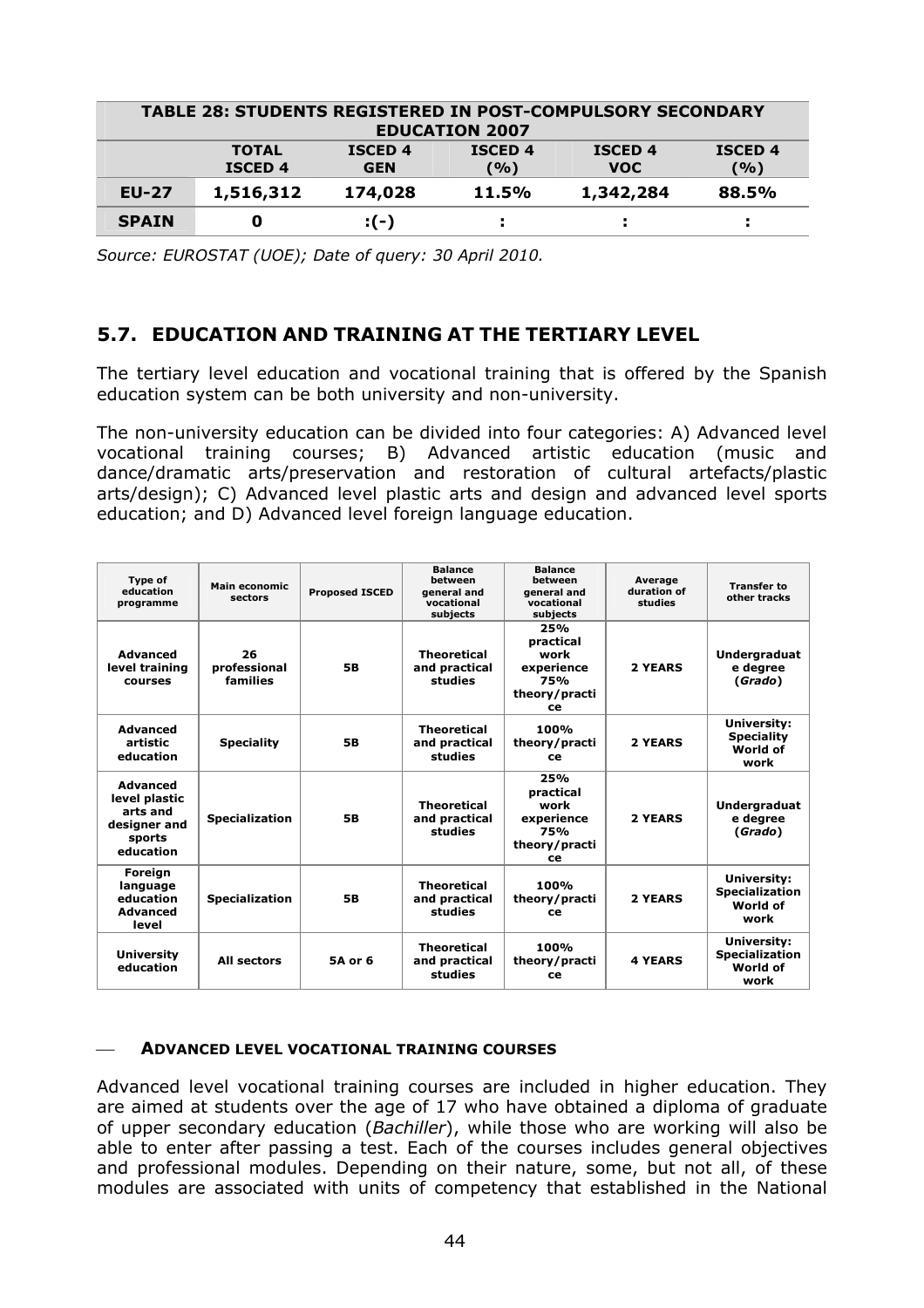Catalogue of Professional Qualifications. The Autonomous Communities can replace the entrance test by a special training course. Those who have passed the university entrance test for those over 25 years of age are not required to take this test.

The curriculum for the training courses includes a module of workplace training (*Formación en Centros de Trabajo, FCT*), which is not employment and those who can prove that they have work experience related to their professional studies can be exempted from it.

The training courses are evaluated by professional module and the objectives and the criteria for evaluation of each of the professional modules and the general objectives of the training course must be taken into account. For the evaluation of the workplace training module, the tutor from the educational centre works in cooperation with the tutor appointed by the company. When the training course has ended, the diploma of *Técnico Superior* (Advanced Technician) is awarded. As stated in Royal Decree 1892/200819, those who have been awarded a vocational training diploma as an Advanced Technician can enter official undergraduate university education directly.

|           | <b>TABLE 29: STUDENTS REGISTERED BY ACADEMIC YEAR</b><br>ADVANCED LEVEL VOCATIONAL TRAINING COURSES |
|-----------|-----------------------------------------------------------------------------------------------------|
| 1993/1994 | 16,187                                                                                              |
| 1995/1996 | 32,285                                                                                              |
| 1997/1998 | 79,900                                                                                              |
| 1998/1999 | 110,516                                                                                             |
| 2000/2001 | 185,051                                                                                             |
| 2002/2003 | 230,889                                                                                             |
| 2004/2005 | 226,826                                                                                             |
| 2005/2006 | 217,160                                                                                             |
| 2006/2007 | 218,319                                                                                             |
| 2007/2008 | 222,933                                                                                             |
| 2008/2009 | 233,377                                                                                             |
| 2009/2010 | 257,838                                                                                             |

*Source: Ministry of Education. Statistics on non-university education.*

### ⎯ **ADVANCED ARTISTIC EDUCATION**

 $\overline{a}$ 

The aim of advanced artistic education is to provide students with high-quality artistic training and to guarantee that they are qualified to be future professionals in music, dance, the dramatic arts (acting, set design, directing and playwriting), the plastic arts (ceramics and glass; the preservation and restoration of cultural artefacts, with specializations in archaeology, illustrated documents, sculpture, painting and textiles) and design (with specializations in product design, graphics, interior design and fashion).

After passing these courses, students are awarded an advanced diploma in their specialization that is the equivalent for all purposes of an undergraduate degree (*Grado).*

 $19$  Real Decreto 1892/2008, de 14 de noviembre, por el que se regulan las condiciones para el acceso a las enseñanzas universitarias oficiales de grado y los procedimientos de admisión en las universidades públicas españolas (Royal Decreee 1892/2008 of 14 November regulating the conditions for entry to official undergraduate university education and the procedures for admission to Spanish public universities).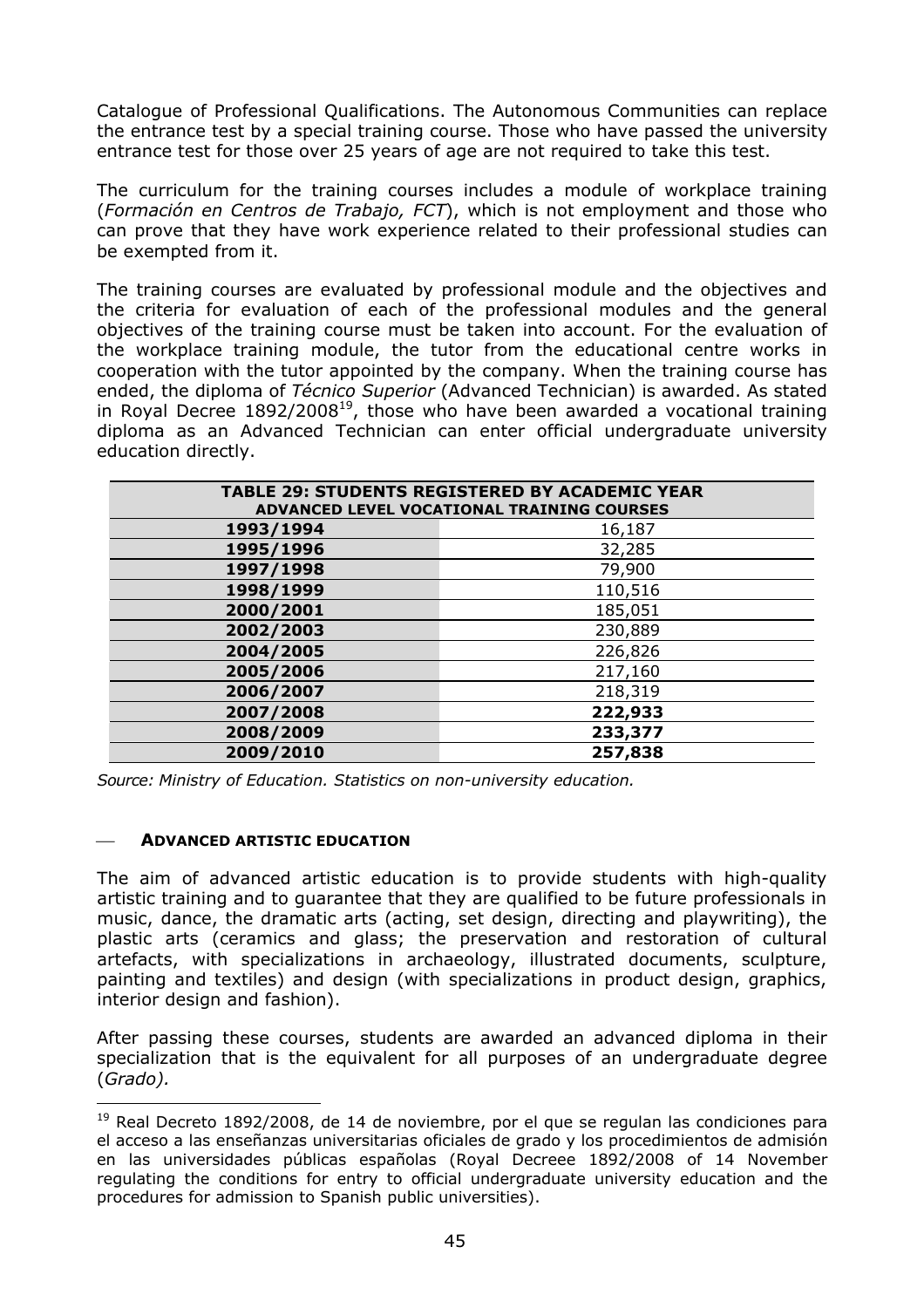### ⎯ **ADVANCED LEVEL PLASTIC ARTS AND DESIGN AND ADVANCED LEVEL SPORTS EDUCATION**

This type of education includes in-company practical experience that is not employment. To enter it is necessary to hold the diploma of Graduate in Compulsory Secondary Education (ESO) and to pass an entrance test. Alternatively, those without the necessary academic certification only need to take an entrance test. The diploma awarded is as a technician (*Técnico*) in the speciality chosen.

#### **UNIVERSITY EDUCATION**

University Education is organized into three stages or academic levels: Studies for a *Grado* (undergraduate degree) with a diploma of *Grado*; studies for a *Posgrado* (post-graduate degree) with a diploma of *Máster* (Master); and studies for a *Doctorado* (doctorate degree) with a diploma of *Doctor*.

The courses are offered by the universities. There are currently 50 officially recognized public universities and 19 private universities in Spain. The *Ley Orgánica de Universidades, LOU* (Organic Law on Universities)<sup>20</sup>, which regulates the Spanish university system, responds to the present-day challenges shared by the European Higher Education Space: a) the use of information and communication technologies; b) opportunities for lifelong learning; c) the need for Spanish universities to become competitive within the European university space; and d) the mobility of students and teachers. The law extended the powers of the Autonomous Communities for higher education and the degree of independence of the universities. It also promoted assessment by the creation of the *Agencia Nacional de Evaluación de la Calidad y Acreditación* (National Agency for the Evaluation of Quality and Accreditation). Most universities have counselling, training and employment centres.

| TABLE 30: STUDENTS AT LEVELS 5 AND 6 (2007) |                                |                           |                         |                               |                          |                                |  |  |
|---------------------------------------------|--------------------------------|---------------------------|-------------------------|-------------------------------|--------------------------|--------------------------------|--|--|
|                                             | <b>TOTAL</b><br><b>ISCED 5</b> | (ISCED 5A).<br><b>GEN</b> | <b>ISCED 5A</b><br>( %) | <b>ISCED 5B</b><br><b>VOC</b> | <b>ISCED 5B</b><br>(9/0) | <b>TOTAL</b><br><b>ISCED 6</b> |  |  |
| <b>EU-27</b>                                | 18,359,029                     | 15,893,156                | 86.6%                   | 2,465,873                     | 13.4%                    | 525,809                        |  |  |
| <b>SPAIN</b>                                | 1,704,757                      | 1,468,942                 | $86.2\%$ :              | 235,815                       | 13.8%                    | 72,741                         |  |  |

*Source: EUROSTAT (UOE); Date of query: 30 April 2010.*

 $\overline{a}$ 

<sup>20</sup> *Ley Orgánica 6/2001, de 21de diciembre, de Universidades* (Organic Law 2/2001 of 3 December on Universities).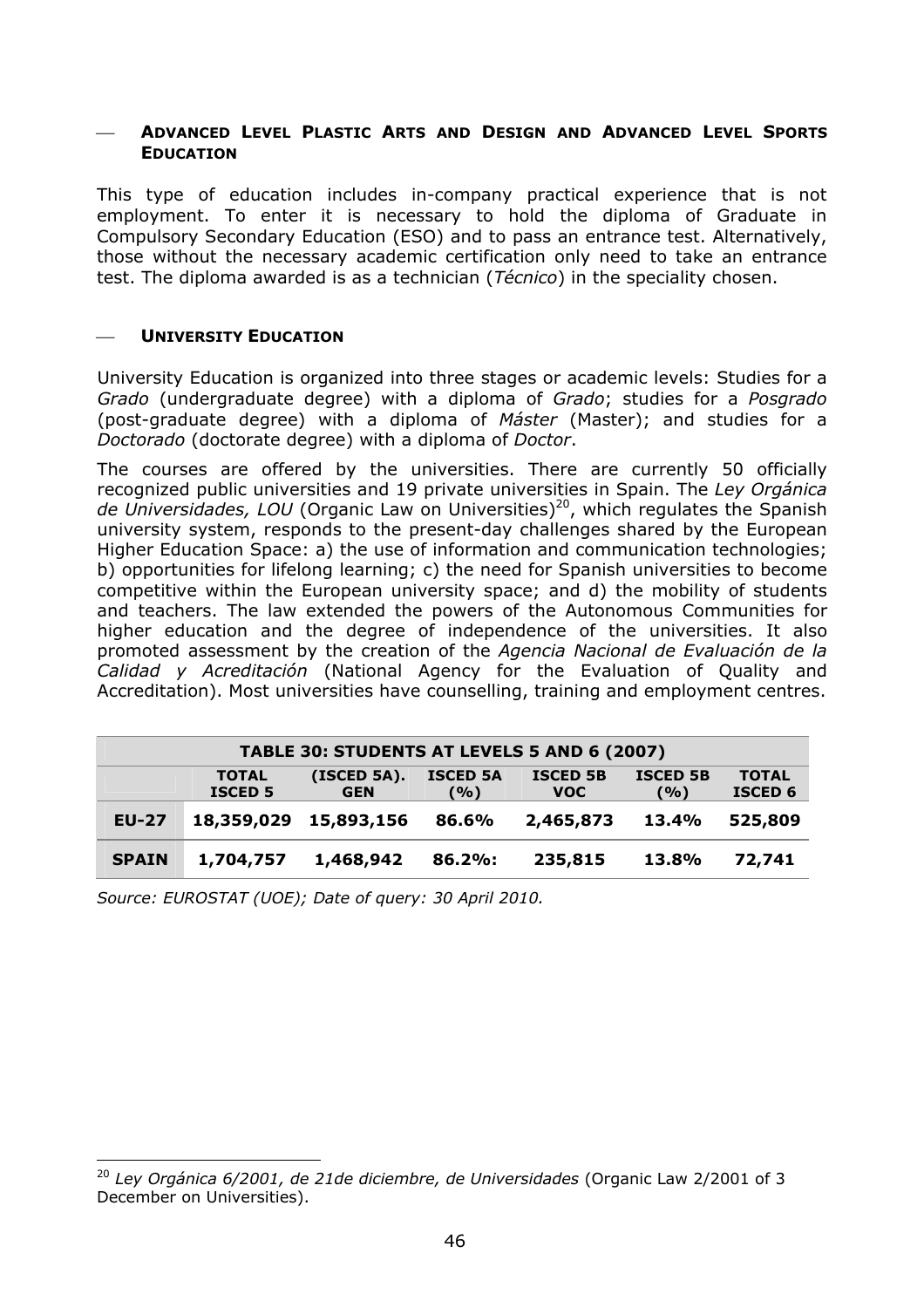# **6. CONTINUING VOCATIONAL TRAINING FOR ADULTS**

# **6.1. FORMAL EDUCATION**

 $\overline{a}$ 

The aim of adult education is to offer all those over the age of eighteen<sup>21</sup> the possibility of acquiring, updating, completing or expanding their knowledge and skills for their personal and professional development.<sup>22</sup> Among the proposed objectives for adult education is improving people's professional qualifications or preparing them to undertake other professions.

The education departments offer courses that meet the needs of adults who wish to acquire the skills and knowledge of basic education. They also promote measures intended to guarantee all adults the opportunity to enter *Bachillerato* or vocational training. In addition, distance public education courses are organized so as to provide a suitable response to the lifelong training needs of adults, including the use of the information and communication technologies.

Within the scope of their powers, the education departments organize periodic tests so that individuals can directly obtain some of the vocational training diplomas, as long as they can show that the objectives defined for this level of training have been reached and are in that particular curriculum. It is necessary to have reached the required age (between 18 and 20 years old, depending on whether the training course is intermediate or advanced level). Those who are over 19 years of age and can prove that they have the maturity, knowledge, skills and aptitudes needed to be successful in this type of education can enter advanced artistic education directly by passing a specific test. Similarly, those who are over the age of 25 and have no diploma can enter the university by passing a specific test.

The organization and methodology of adult education are based on self-teaching and take into account the experience, needs and interests of adults. It can take place through in-class teaching or through distance learning.

It is also necessary to note that adults can acquire knowledge not only from regulated teaching activities but also through work experience or social activities, so that links have been made between these two pathways and measures have been adopted to validate the learning acquired in these different ways<sup>23</sup>.

Because of the importance that distance learning has for adults, it should be noted that in 1992 the Ministry of Education created the *Centro para la Innovación y Desarrollo de la Educación a Distancia, CIDEAD* (Centre for Innovation in and the Development of Distance Education), which is responsible for organizing distance education. CIDEAD offers primary education, compulsory secondary education,

 $21$  In exceptional circumstances, those over 16 years of age may apply to take adult education if they have an employment contract that does not permit them to attend educational centres under the normal timetable or if they are high performance sportsmen or women.

<sup>22</sup> *Ley Orgánica 2/2006, de 3 de mayo, de Educación* (Organic Law 2/2006 of 3 May on Education).

 $^{23}$ Real Decreto 1224/2009, de 17 de julio, de reconocimiento de las competencias profesionales adquiridas por experiencia laboral (Royal Decree 1224/2009 of 17 July recognizing professional competencies acquired through work experience).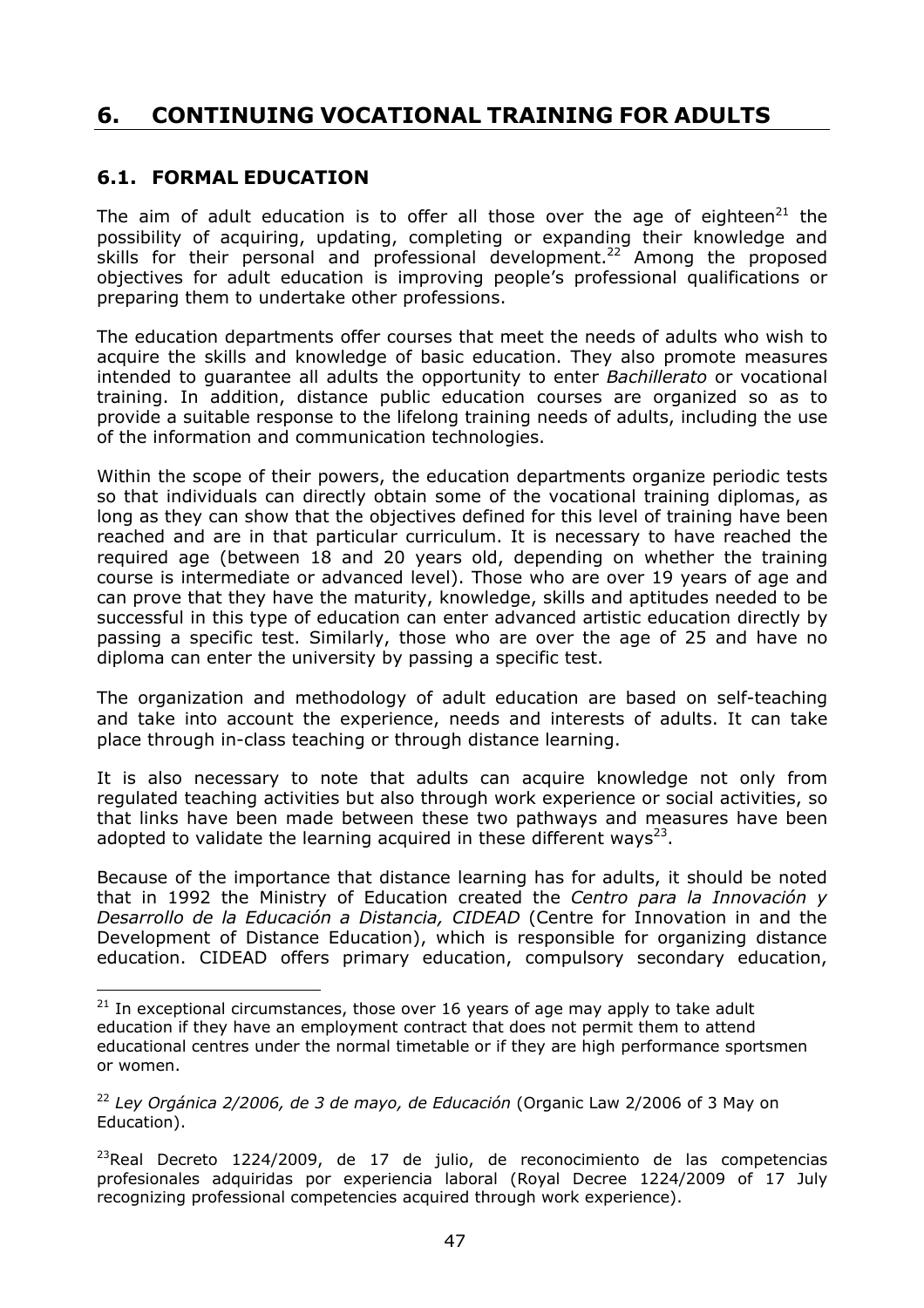*educación secundaria para adultos a distancia*, ESPAD (distance secondary education for adults) and *Bachillerato*, as well as playing a part in vocational training and official foreign language teaching.

A virtual educational platform has also recently been created and is in operation. This unique national platform was proposed by the Ministry of Education, because it holds the authority, and agreed upon with the Autonomous Communities. The site includes various distance training courses and the professional modules that make up the courses can be taken at both the intermediate and advanced levels. This initiative provides greater flexibility in access to training, so that students can complete a training course and obtain the corresponding diploma.

The figures available for the academic year 2009-2010 show that the major part of adult education is concentrated in basic education (primary and compulsory secondary education) and other types of technical vocational education. It is also noteworthy that in recent years the number of students of Spanish as a foreign language has grown due to the increase in immigration.

| TABLE 31: NUMBER TAKING PART IN ADULT EDUCATION, 2008/2009             |           |           |  |  |
|------------------------------------------------------------------------|-----------|-----------|--|--|
|                                                                        | 2008/2009 | 2009/2010 |  |  |
| <b>BASIC PRIMARY EDUCATION (CINE -</b><br>ISCED 1)                     | 127,179   | 124,594   |  |  |
| <b>SECONDARY EDUCATION FOR ADULTS</b><br>(CINE – ISCED 2)              | 140,096   | 161,535   |  |  |
| <b>PREPARATION FOR GRADUATE OF</b><br><b>SECONDARY EDUCATION EXAMS</b> | 17,674    | 31,115    |  |  |
| <b>PREPARATION FOR INTERMEDIATE</b><br><b>LEVEL ENTRANCE TESTS</b>     | 5,460     | 6,104     |  |  |
| <b>PREPARATION FOR ADVANCED LEVEL</b><br><b>ENTRANCE TESTS</b>         | 19,651    | 23,683    |  |  |
| <b>OTHER TECHNICAL VOCATIONAL</b><br><b>EDUCATION</b>                  | 68,475    | 41,815    |  |  |
| <b>PREPARATION FOR OVER 25'S</b><br><b>UNIVERSITY ENTRANCE TEST</b>    | 15,310    | 18,432    |  |  |
| <b>TOTAL</b>                                                           | 461,009   | 454,839   |  |  |

*Source: Statistics on non-university education. Ministry of Education.*

In Spain, 6.3% of adults take part in formal education programmes and courses, which is slightly less than the rate for the European Union countries as a whole. With regard to the highest levels of educational achievement by adults, it can be seen that Spain has a higher rate at the advanced and intermediate levels of training but that this situation does not occur at lower levels.

| TABLE 32: PARTICIPATION IN FORMAL EDUCATION BY HIGHEST LEVEL OF<br><b>EDUCATIONAL ACHIEVEMENT (%) 2007</b> |         |         |          |              |
|------------------------------------------------------------------------------------------------------------|---------|---------|----------|--------------|
| <b>ISCED 97</b>                                                                                            | $0 - 2$ | $3 - 4$ | $5 - 6$  | <b>TOTAL</b> |
| <b>EU-27</b>                                                                                               | $2.5\%$ | 5.7%    | $12.2\%$ | $6.3\%$      |
| <b>SPAIN</b>                                                                                               | 1.7%    | 6.6%    | 12.7%    | 6%           |

*Source: EUROSTAT (AES); Date of query: 30 April 2010.*

The participation of adults in formal education in Spain by employment status shows similar figures to the European Union countries as a whole. There is slightly less participation overall in Spain, with the inactive and employed population below the EU-27 and the unemployed slightly above.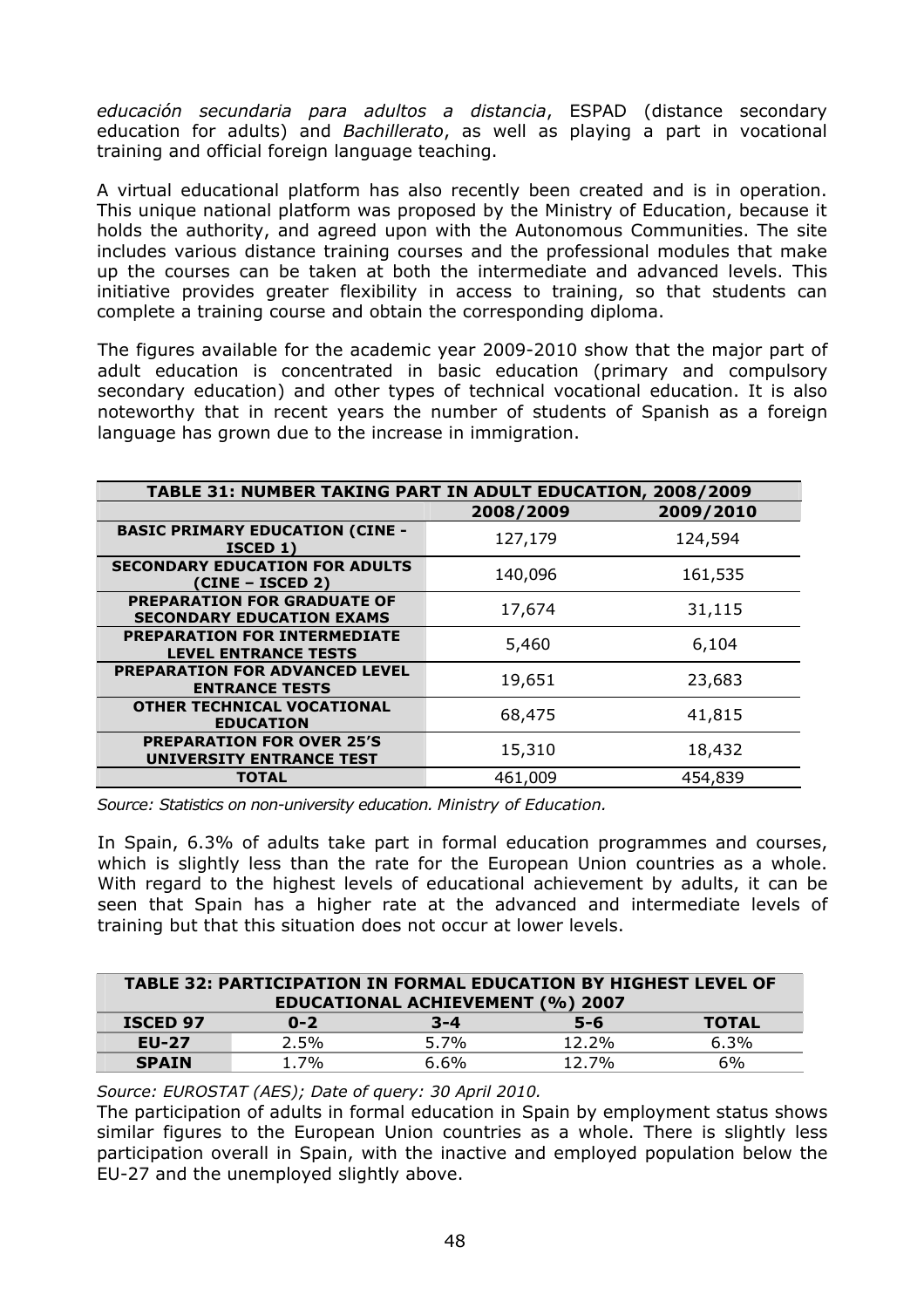| <b>TABLE 33: PARTICIPATION IN FORMAL EDUCATION BY EMPLOYMENT STATUS</b><br>(%), 2007 |                 |                 |              |                   |  |
|--------------------------------------------------------------------------------------|-----------------|-----------------|--------------|-------------------|--|
|                                                                                      | <b>EMPLOYED</b> | <b>INACTIVE</b> | <b>TOTAL</b> | <b>UNEMPLOYED</b> |  |
| <b>EU-27</b>                                                                         | $6.2\%$         | 6.4%            | $6.3\%$      | $6.3\%$           |  |
| <b>SPAIN</b>                                                                         | $6.1\%$         | $5.1\%$         | 6%           | $6.4\%$           |  |

*Source: EUROSTAT (AES); Date of query: 30 April 2010.*

# **VOCATIONAL TRAINING FOR EMPLOYMENT (CVET)**

The vocational training for employment (CVET) is made up of instruments and actions that aim to promote and offer companies and employed and unemployed workers training that fits their needs and contributes to the development of a knowledge based economy $^{24}$ .

The subsystem comprises the following training initiatives:

- a) *Formación de demanda* (training on demand), which includes *acciones formativas de las empresas* (company training actions) and *permisos individuales de formación, PIF* (individual leaves of absence for training), financed wholly or partially by public funds, to meet the specific training needs of companies and their workers;
- b) *formación de oferta* (training on offer) which includes the training plans intended mainly for employed workers and the training actions intended mainly for the unemployed, to offer them training that will qualify them for their professions and give them access to employment;
- c) *formación en alternancia con el empleo* (training alternating with employment), which comprises training actions for training contracts and public employment/training programmes, to permit workers to combine it training with practical on-the-job work experience (cf 5.4); and
- d) *acciones de apoyo y acompañamiento a la formación* (support and mentoring actions during training), which help to increase the effectiveness of the vocational training for employment sub-system (CVET).

### **a) ON DEMAND TRAINING**

 $\overline{a}$ 

With the organization in 2007 of the vocational training for employment subsystem, which established a common framework of training for both the employed and the unemployed, various training initiatives were developed. Among them was *on demand training* which includes company training actions and individual leaves of absence for training, which are authorized by a company in order for an employee to take officially accredited training.

*Company training actions* receive a credit in the form of allowances on Social Security contributions that are calculated by applying the percentage set in the Law on the General State Budgets to the amount paid in by the company for vocational training. Companies that give individual leaves of absence also receive an additional credit. The companies also provide funding out of their own resources, except for

<sup>&</sup>lt;sup>24</sup> Real Decreto 395/2007, de 23 de marzo, por el que se regula el subsistema de formación profesional para el empleo (Royal Decree 395/2007 of 23 March regulating the vocational training for employment subsystem).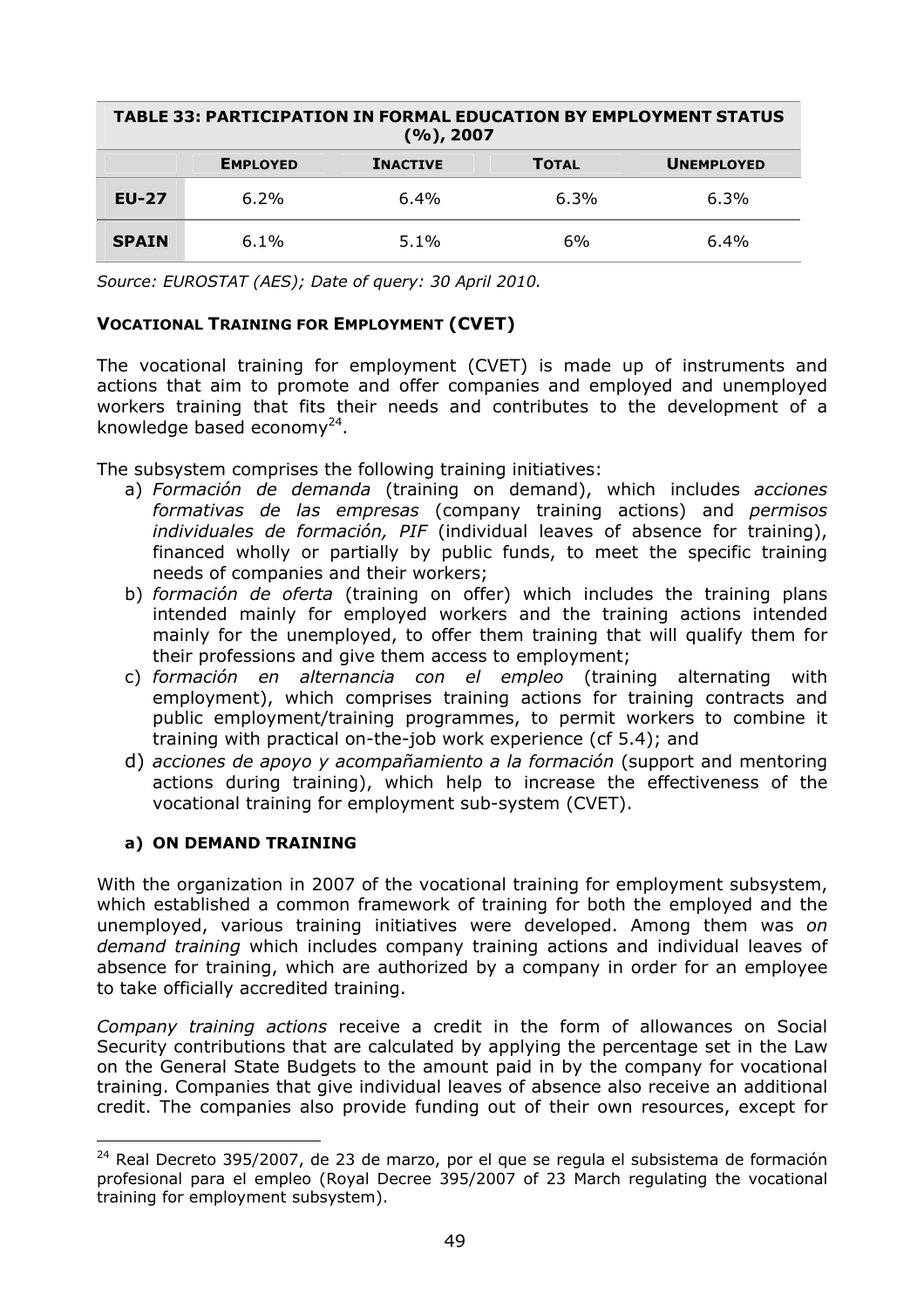those with less than 10 workers. The workers' legal representatives are informed of these training actions and individual leaves of absence and failing to carry them out prevents the allowance from being granted. Also, if there are any disagreements, a joint commission or the competent civil service department will mediate.

The training actions are carried out by the company or by a specialized body hired for this purpose. Companies can form groups and appoint an organizing body to manage their training programmes. Reports are sent in at the beginning and end of the actions by electronic means. The allowances are applied annually in the manner determined by the General Treasury of the Social Security. Any unduly collected amounts will be the object of an administrative claim. The costs of training actions and leaves of absence must be itemized in the company accounts and made available to the auditors.

Individual leaves of absence for training (*permisos individuales de formación, PIF*) are designed to make it easier for workers who wish to improve their personal and professional abilities to take training that is recognized by an official diploma, at no cost to the company where they work. The companies can finance the cost of the wages during a leave of absence with the annual credit received as training allowances and any additional credit that they receive. Leaves of absence can be given for training for: a) official diplomas issued by the competent education departments; b) official accreditations listed in national regulations and issued by the competent department; c) certificates of professionalism; d) training actions that form part of the support plans for sectors in crisis. In-class training can be carried out as tele-training but distance training and leaves of absence to take exams are excluded. Leaves of absence can also be granted to go through the evaluation and accreditation processes for professional competencies acquired through work experience or non-formal education<sup>25</sup>.

The bodies with the authority to programme, manage and monitor this initiative are the National Public Employment Service, with technical support from the Tripartite Foundation for Training in Employment, and authorized Autonomous Community bodies. They are coordinated through the Sectorial Conference on Labour Affairs and the Coordination and Monitoring Commissions.

In recent years there has been an increase in both the number of training companies, (46% more than the previous year) and the number of workers trained (20.98% more than in 2008). Table 34 shows the increase in the company training action initiative, with significant increases both in the number of workers trained and in the number of training actions carried out. There also has been a considerable increase in the funds made available by companies to expand this initiative.

 $\overline{a}$ 

<sup>25</sup> *Real Decreto 1224/2009, de 17 de julio, de reconocimiento de las competencias profesionales adquiridas por experiencia laboral* (Royal Decree 1224/2009 of 17 July recognizing professional competencies acquired through work experience).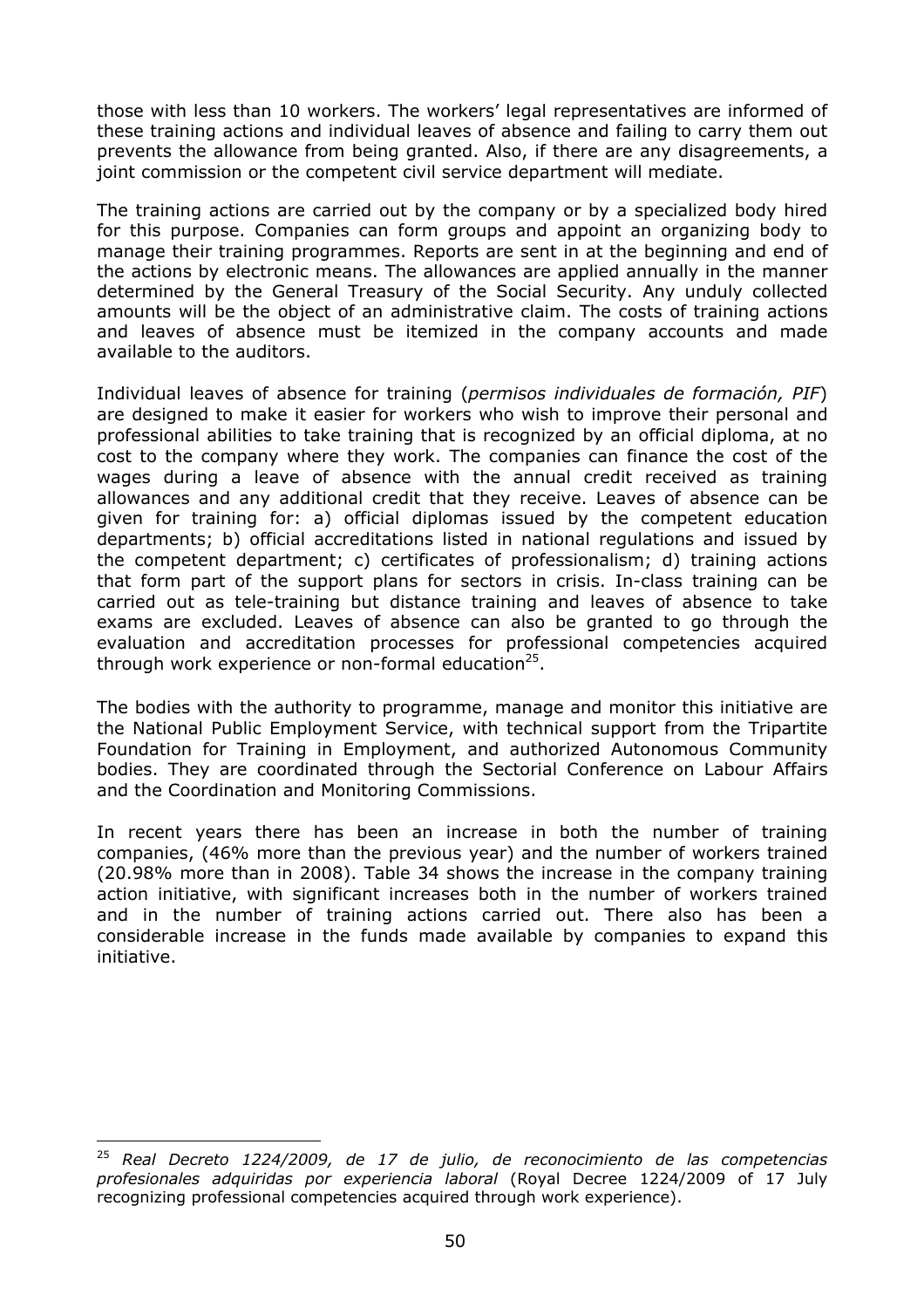| <b>TABLE 34: COMPANY TRAINING ACTIONS</b> |             |             |             |  |  |
|-------------------------------------------|-------------|-------------|-------------|--|--|
| 2008<br>2007<br>2009                      |             |             |             |  |  |
| No. of workers trained                    | 1,247,220   | 1,588,102   | 1,863,031   |  |  |
| No. of training companies                 | 137,048     | 201,030     | 293,464     |  |  |
| No. of training actions carried out       | 124,154     | 155,948     | 197,500     |  |  |
| Credit available                          | 315,814,799 | 390,036,809 | 463,601,131 |  |  |

Source: *Fundación Tripartita para la Formación en el Empleo (Tripartite Foundation for Training in Employment).*

Table 35 shows that the number of individual leaves of absence for training has increased each year and the level of education most often chosen by those who participated in this initiative was higher education, both at the university level and for advanced training courses.

| TABLE 35: LEAVES OF ABSENCE COMPLETED AND LEVEL OF ENTRY          |       |          |       |  |
|-------------------------------------------------------------------|-------|----------|-------|--|
| <b>LEVEL OF ENTRY</b>                                             | 2007  | 2008     | 2009  |  |
| <b>PRIMARY EDUCATION</b>                                          | 2     | 9        | 8     |  |
| <b>COMPULSORY SECONDARY EDUCATION</b>                             | 12    | 10       | 7     |  |
| <b>BACHILLERATO</b>                                               | 75    | 133      | 55    |  |
| <b>INTERMEDIATE LEVEL VOCATIONAL TRAINING</b>                     | 37    | 51       | 76    |  |
| ADVANCED LEVEL VOCATIONAL TRAINING                                | 113   | 140      | 169   |  |
| <b>OFFICIAL LANGUAGE SCHOOL</b>                                   | 58    | 101      | 153   |  |
| <b>ENTRANCE TO UNIVERSITY FOR THE OVER 25'S</b>                   | 37    | 46       | 24    |  |
| UNIVERSITY - 1 <sup>ST</sup> STAGE DIPLOMA/ENGINEERING TECHNICIAN | 435   | 528      | 557   |  |
| UNIVERSITY - 2 <sup>ND</sup> STAGE DEGREE/ADVANCED ENGINEERING    | 185   | 292      | 417   |  |
| <b>UNIVERSITY - 3RD STAGE DOCTORATE COURSES</b>                   | 43    | 53       | 70    |  |
| UNIVERSITY'S OWN DIPLOMAS                                         | 229   | 276      | 485   |  |
| OTHER OFFICIAL QUALIFICATIONS (SPECIFY)                           | 13    | $\Omega$ | 0     |  |
| <b>OTHER TYPES OF ACCREDITATION</b>                               | 55    | 50       | 116   |  |
| <b>CERTIFICATES OF PROFESSIONALISM</b>                            | 1     | 1        | 1     |  |
| <b>TOTAL</b>                                                      | 1,295 | 1,690    | 2,138 |  |

*Source: Fundación Tripartita para la Formación en el Empleo. (Tripartite Foundation for Training in Employment)* 

### **b) TRAINING ON OFFER**

The aim of *formación de oferta* (i.e., training courses offered by the government) is to provide training that meets the needs of the labour market, requirements for company productivity and competitiveness and the professional promotion and personal development of workers that will qualify them for their professions and give them access to employment. This training is intended for employed and unemployed workers. It includes a broad range of permanent, accessible training that is offered in a modular format since it is intended to lead to certificates of professionalism through partial, accumulable accreditation.

The Ministry of Labour draws up multi-annual plans to determine the priorities, general objectives and recommendations for the courses offered by the entire vocational training for employment subsystem. These plans are supplemented by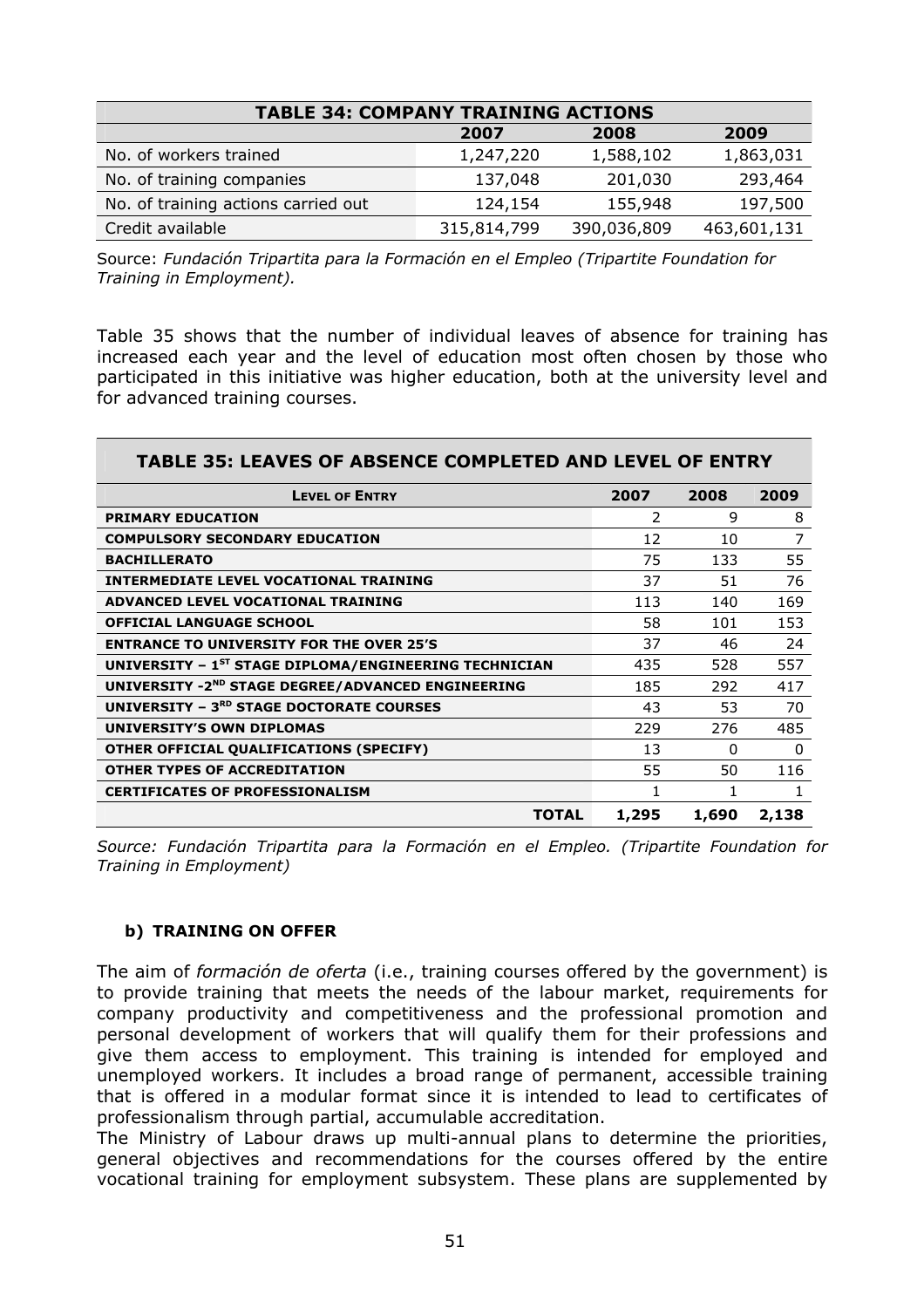the Sectorial Reference Plans that are drawn up by the Joint Sectorial Committees as part of the vocational training for employment intended mainly for the employed. The training offered includes various forms of subsidized training:

- training plans intended primarily for employed workers;
- training plans intended primarily for the unemployed;
- specific programmes for those with special training needs or difficulties in finding employment; training for those who have been deprived of their freedom and professional soldiers in the army and navy (cf 6.3); and
- training actions intended mainly for the unemployed that include an undertaking to hire the trainees after the course (cf 6.3).

### ⎯ *Training intended primarily for employed workers Agreements to carry out training plans.*

*Training actions intended primarily for employed workers* can include inter-sectorial training plans (training actions in which competencies common to various economic sectors are acquired) and sectorial training plans (training actions for workers in one particular sector), as well as training plans for workers in the social economy and self-employed workers. They are implemented by means of agreements signed by the employers organizations and trade unions and the national or Autonomous Community civil service. They can be annual or multi-annual.

The bodies with the authority to programme, manage and monitor this initiative are the National Public Employment Service, with the assistance and technical support of the Tripartite Foundation for Training in Employment, and authorized Autonomous Community bodies. The National Public Employment Service and the Autonomous Communities collaborate and cooperate through and are coordinated by the Sectorial Conference on Labour Affairs and the Coordination and Monitoring Committees.

Between 2006 and 2009, nationwide announcements calling for bids paved the way for sectorial training plans (93.65%), inter-sectorial training plans (1.56%), training plans for the social economy (2.00%) and training plans for self-employed workers (2.79%). The announcements for 2007-2008 were biennial and all others were annual.

For national level vocational training for employment (CVET), the Joint Sectorial Committees set up reference plans with the annual training actions that have priority for their particular sectors.

| <b>TABLE 36: TRAINING PLANS UNDERWRITTEN (nationwide announcements)</b> |              |     |     |     |  |
|-------------------------------------------------------------------------|--------------|-----|-----|-----|--|
| <b>TRAINING PLANS</b><br>2007/2008<br>2009<br>2006                      |              |     |     |     |  |
| Sectorial training plans                                                |              | 320 | 258 | 263 |  |
| Inter-sectorial training plans                                          |              |     |     |     |  |
| Social economy training plans                                           |              |     |     |     |  |
| Self-employed workers training plans                                    |              |     |     |     |  |
|                                                                         | <b>TOTAL</b> | 339 | フフフ | 282 |  |

Source: *Fundación Tripartita para la Formación en el Empleo. (Tripartite Foundation for Training in Employment)*

Table 37 shows that there has been an increase in the number of participants in all types of plan, especially in sectorial plans.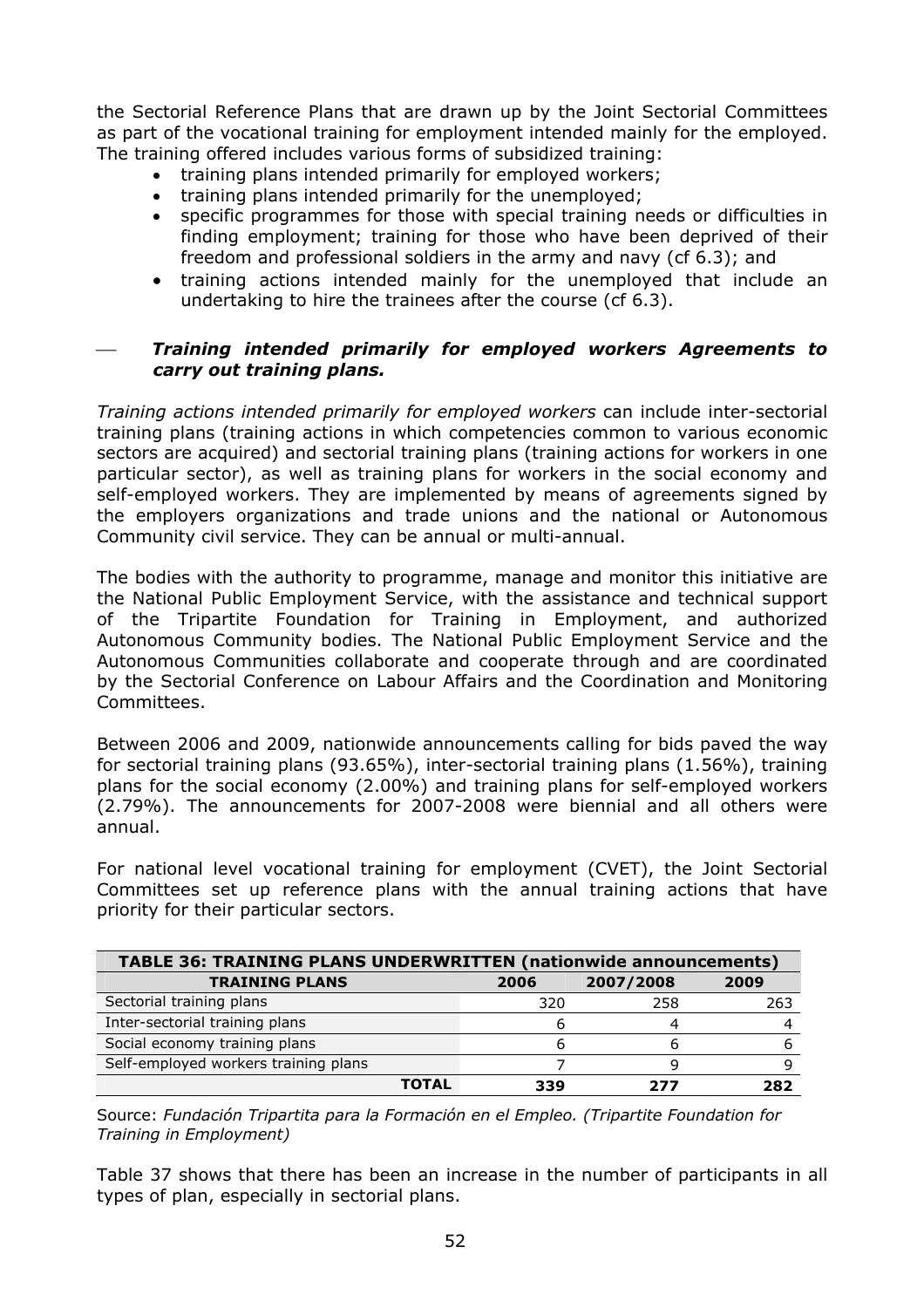| <b>TABLE 37: PARTICIPANTS TRAINED (National announcements)</b> |         |           |         |  |  |
|----------------------------------------------------------------|---------|-----------|---------|--|--|
| <b>TRAINING PLANS (participants)</b>                           | 2006    | 2007/2008 | $2009*$ |  |  |
| Sectorial training plans                                       | 553,147 | 959,811   | 657,545 |  |  |
| Inter-sectorial training plans                                 | 65,577  | 119,048   | 68,763  |  |  |
| Social economy training plans                                  | 22,393  | 45,272    | 24,348  |  |  |
| Self-employed workers training plans                           | 18,843  | 31,703    | 19,401  |  |  |
| <b>TOTAL</b>                                                   | 659,960 | 1,155,834 | 770,057 |  |  |

Source: *Fundación Tripartita para la Formación en el Empleo. (Tripartite Foundation for Training in Employment) Participants contacted.*

### ⎯ *Training actions intended primarily for unemployed workers*

The main objective of training actions intended primarily for unemployed workers is finding them employment or reemployment. These actions are programmed taking into account the needs for qualifications and the job vacancies found. Training on offer tends to include actions that lead to the certificates of professionalism listed in the National Catalogue of Professional Qualifications and to promote professional work experience that is not employment. Unemployed workers who take part can receive aid and scholarships.

The bodies responsible for programming, managing and evaluating this type of training are the National Public Employment Service (Spanish initials, SPEE) and the corresponding Autonomous Community departments with similar powers. SPEE and the Autonomous Communities collaborate and cooperate through and are coordinated by the Sectorial Conference on Labour Affairs and the Coordination and Monitoring Committees.

The main consultative and participatory body in the vocational training for employment sub-system for the civil service and the social interlocutors is the National Employment System's General Council (*Consejo General del Sistema Nacional de Empleo*), through the National Vocational Training for Employment Commission (*Comisión Estatal de Formación para el Empleo*). Among the duties of this National Commission is to coordinate with the General Vocational Training Council on developing the essential actions and instruments for the National Qualifications and Vocational Training System.

According to the information collected on participation in training actions intended primarily for the unemployed, the total number of participants has decreased in recent years. Table 38 shows the results by sex, age, education level, sector and professional family.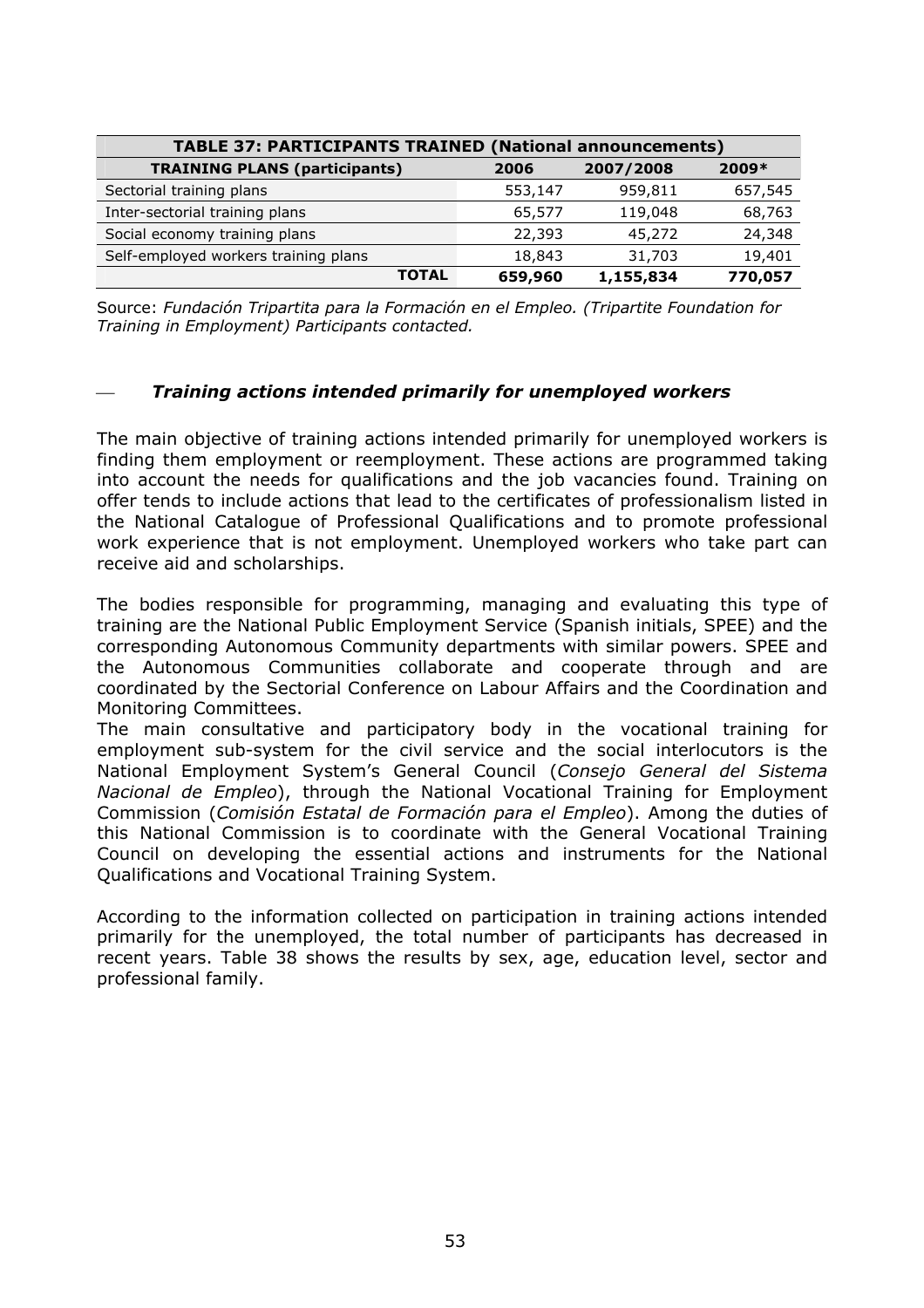| <b>SECTOR</b>       | <b>PROFESSIONAL FAMILY</b>                | 2006    | 2007    | 2008    | <b>Advance</b><br>on 2009 |
|---------------------|-------------------------------------------|---------|---------|---------|---------------------------|
| <b>AGRICULTURE</b>  | <b>AGRICULTURE</b>                        | 6,043   | 5,543   | 4,159   | 3,122                     |
| <b>AND FISHING</b>  | <b>MARITIME AND FISHING</b>               | 196     | 147     | 78      | 25                        |
|                     | Total                                     | 6,239   | 5,690   | 4,237   | 3,147                     |
| <b>CONSTRUCTION</b> | <b>CONSTRUCTION AND CIVIL ENGINEERING</b> | 15,630  | 15,640  | 12,919  | 11,158                    |
|                     | Total                                     | 15,630  | 15,640  | 12,919  | 11,158                    |
|                     | <b>GRAPHIC ARTS</b>                       | 18,431  | 16,092  | 14,342  | 11,209                    |
|                     | <b>ARTS AND HANDICRAFTS</b>               | 2,920   | 2,517   | 1,737   | 1,092                     |
|                     | <b>ELECTRICITY AND ELECTRONICS</b>        | 10,459  | 10,724  | 10,089  | 9,677                     |
|                     | <b>ENERGY AND WATER</b>                   | 2,710   | 3,400   | 3,722   | 5,229                     |
|                     | <b>MECHANICAL MANUFACTURING</b>           | 11,547  | 11,395  | 9,500   | 10,770                    |
|                     | <b>FOOD INDUSTRIES</b>                    | 4,758   | 4,566   | 3,962   | 2,996                     |
|                     | <b>EXTRACTIVE INDUSTRIES</b>              | 59      | 81      | 303     | 313                       |
| <b>INDUSTRY</b>     | <b>INSTALLATION AND MAINTENANCE</b>       | 3,893   | 4,122   | 3,980   | 3,755                     |
|                     | <b>WOOD, FURNITURE AND CORK</b>           | 3,348   | 2,812   | 2,214   | 2,090                     |
|                     | <b>CHEMICALS</b>                          | 1,323   | 1,137   | 1,049   | 1,276                     |
|                     | <b>TEXTILES, CLOTHING AND LEATHER</b>     | 1,526   | 1,200   | 939     | 657                       |
|                     | <b>TRANSPORT AND VEHICLE MAINTENANCE</b>  | 24,289  | 27,225  | 22,708  | 17,448                    |
|                     | <b>GLASS AND CERAMICS</b>                 | 85      | 91      | 51      | 141                       |
|                     | Total                                     | 85,348  | 85,362  | 74,596  | 66,653                    |
|                     | PHYSICAL AND SPORTING ACTIVITIES          | 2,963   | 2,650   | 2,472   | 2,031                     |
|                     | <b>ADMINISTRATION AND MANAGEMENT</b>      | 99,680  | 87,875  | 73,295  | 55,283                    |
|                     | <b>SALES AND MARKETING</b>                | 15,694  | 13,242  | 9,742   | 8,414                     |
|                     | <b>SUPPLEMENTARY TRAINING</b>             | 1,737   | 454     | 217     | 221                       |
|                     | <b>HOTELS AND TOURISM</b>                 | 16,175  | 17,147  | 15,011  | 13,293                    |
| <b>SERVICES</b>     | <b>PERSONAL IMAGE</b>                     | 7,520   | 8,081   | 6,062   | 4,236                     |
|                     | <b>IMAGE AND SOUND</b>                    | 4,119   | 3,985   | 3,587   | 3,605                     |
|                     | <b>COMPUTING AND COMMUNICATIONS</b>       | 78,544  | 65,853  | 51,925  | 43,914                    |
|                     | <b>HEALTH</b>                             | 23,656  | 21,088  | 19,347  | 18,656                    |
|                     | <b>SAFETY AND THE ENVIRONMENT</b>         | 1,708   | 2,470   | 2,348   | 1,836                     |
|                     | SOCIOCULTURAL AND COMMUNITY SERVICES      | 26,088  | 26,365  | 22,758  | 18,597                    |
|                     | Total                                     | 277,884 | 249,210 | 206,764 | 170,086                   |
|                     | <b>TOTAL</b>                              | 385.101 | 355,902 | 298,516 | 251,044                   |

#### **TABLE 38: UNEMPLOYED WORKERS. PARTICIPANTS BY SECTOR AND PROFESSIONAL FAMILY**

*Source: National Public Employment Service.* 

### **CERTIFICATES OF PROFESSIONALISM**

 $\overline{a}$ 

Certificates of Professionalism<sup>26</sup> are the way in which official accreditation is given to the professional qualifications in the National Catalogue of Professional Qualifications (Spanish initials, CNCP) in the area of employment. They have an official character and are valid all over the country, although they do not regulate the exercise of a profession. They are issued by the National Public Employment Service (Spanish initials, SPEE) and the competent Autonomous Community

<sup>26</sup> REAL DECRETO 34/2008, de 18 de enero, por el que se regulan los certificados de profesionalidad (ROYAL DECREE 34/2008 of 18 January, regulating certificates of professionalism). The Royal Decrees that establish the various certificates of professionalism can be found on the web pages of the different professional families at: **<https://www.redtrabaja.es/es/redtrabaja/static/Redirect.do?page=cf05>**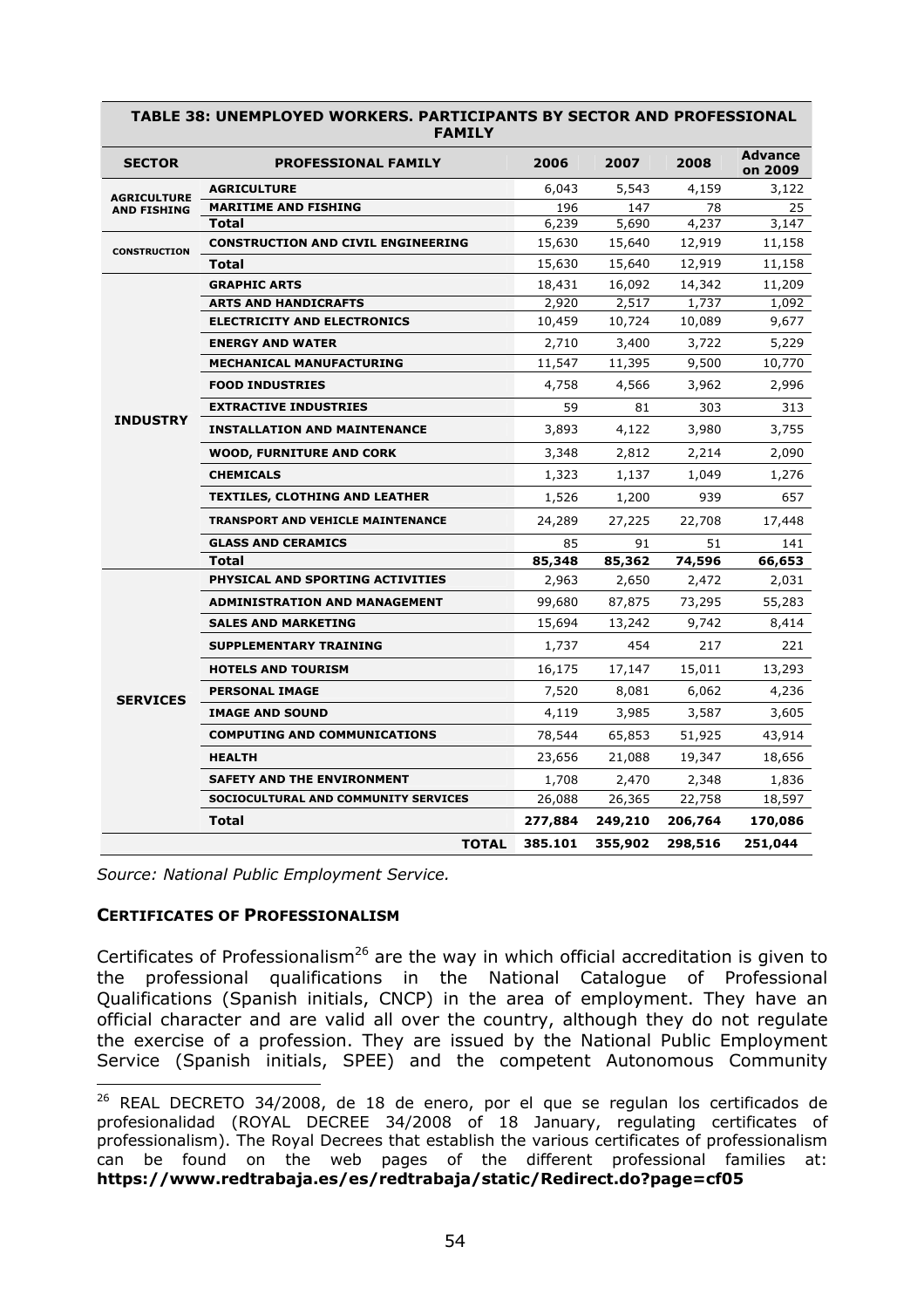departments. Their aim is to: a) Give accreditation to qualifications and units of competency regardless of how they were acquired; b) Facilitate lifelong learning through open, flexible and accessible training, organized into modules that are associated with the certificate; c) Increase the transparency of the job market, at both the national and European levels, for both employers and workers; d) Organize the training courses offered by the vocational training for employment subsystem that are linked to the CNCP; and e) Contribute to offering high quality vocational training for employment and to the integration, transparency and recognition of the different vocational training courses on offer.

A Certificate of Professionalism represents a professional profile that is identifiable in the productive system and recognized and valued in the labour market, and ensures the training needed to acquire this profile. Each Certificate of Professionalism accredits a professional qualification, although, exceptionally, when the professional profile requires it, it can include fewer units of competency than those defined for that particular qualification. In both cases, a unit of competency constitutes the minimum accreditable unit. El *Repertorio Nacional de Certificados de Profesionalidad* (National Repertory of Certificates of Professionalism) lists the Certificates of Professionalism by sector in the 26 professional families in accordance with the levels of qualification established**27.** 

The National Public Employment Service, with the cooperation of the National Reference Centres, creates and updates the Certificates of Professionalism, a report is issued by the General Vocational Training Council and the General Council of the National Employment System and finally the certificates are approved in a Royal Decree. The Autonomous Communities, the social partners and the productive sectors are all involved in creating the certificates of professionalism. They are drawn up and updated based on the professional qualifications in the CNCP. For this reason, whenever a professional qualification or a unit of competency is modified or updated, the corresponding Certificate of Professionalism is also reviewed and changed.

As of April 2010, 98 certificates of professionalism had been published in the Official State Gazette and 144 more were awaiting publication.

It is forecast that by the end of the year 130 new certificates of professionalism will have been created. This means that by the end of 2010 the National Repertory of Certificates of Professionalism will include a total of 372 certificates, i.e., 58% of the 640 professional qualifications that the National Institute of Professional Qualifications intends to have approved by that date.

 $\overline{a}$ 

 $27$  Annexos I y II de Real Decreto 1128/2003, de 5 de septiembre, por el que se aprueba el Catálogo Nacional de las Cualificaciones profesionales (Appendices I and II of Royal Decree 1128/2003 of 5 September approving the National Catalogue of Professional Qualifications).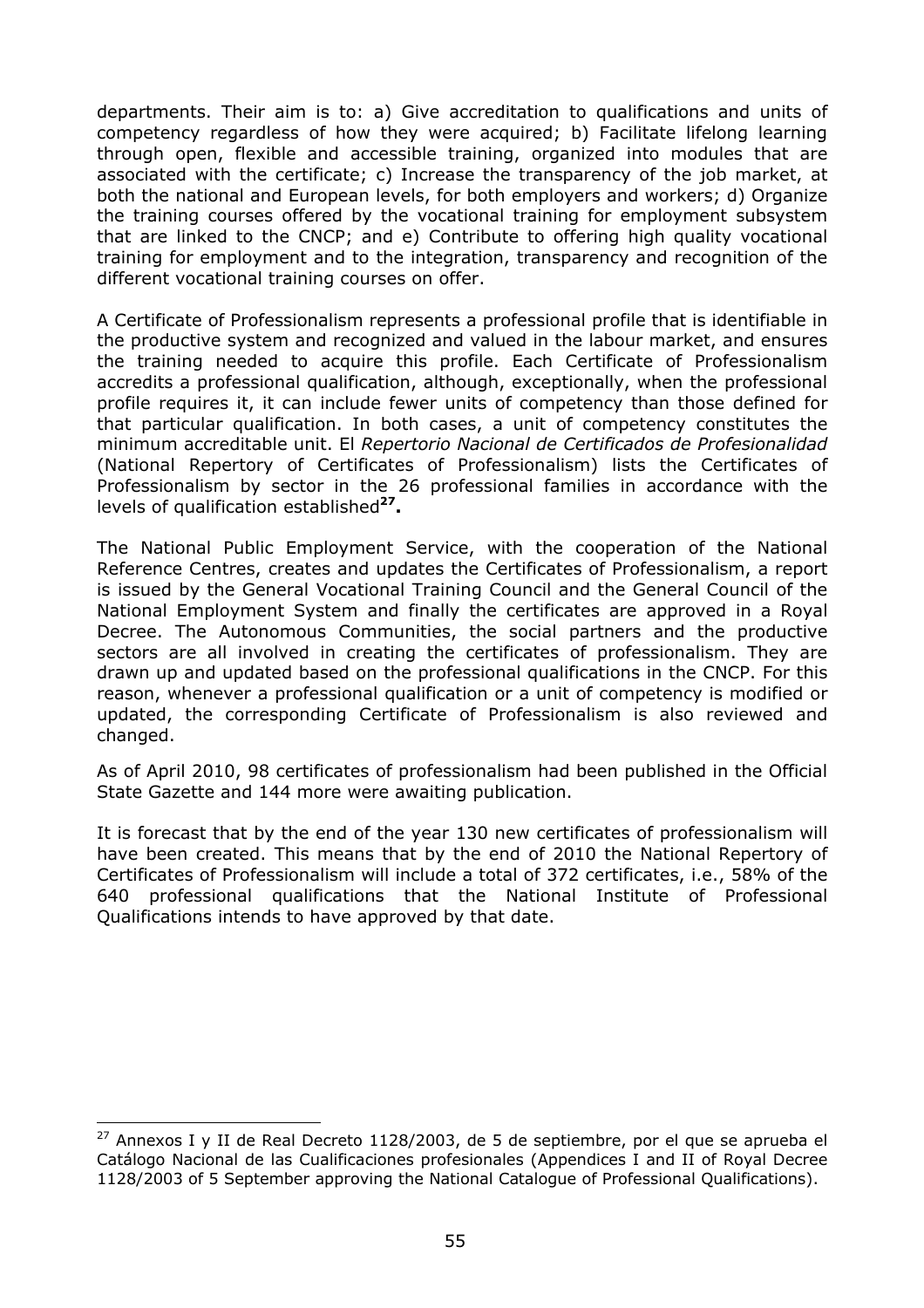| AI LY VI                                  |                |                         |                  |                         |  |
|-------------------------------------------|----------------|-------------------------|------------------|-------------------------|--|
| <b>PROFESSIONAL FAMILY</b>                | <b>LEVEL I</b> | <b>LEVEL II</b>         | <b>LEVEL III</b> | <b>TOTAL</b>            |  |
| PHYSICAL AND SPORTING ACTIVITIES          | -              |                         | -                | 1                       |  |
| <b>ADMINISTRATION AND MANAGEMENT</b>      |                |                         | 4                | 5                       |  |
| <b>AGRICULTURE</b>                        | 4              | 11                      | 4                | 19                      |  |
| <b>GRAPHIC ARTS</b>                       |                |                         |                  | $\overline{\mathbf{2}}$ |  |
| <b>COMMERCE</b>                           |                |                         | 1                | $\overline{2}$          |  |
| <b>CONSTRUCTION AND CIVIL ENGINEERING</b> |                |                         | 2                | $\overline{\mathbf{4}}$ |  |
| <b>ELECTRICITY AND ELECTRONICS</b>        | 1              | $\overline{2}$          | -                | $\overline{\mathbf{3}}$ |  |
| <b>ENERGY AND WATER</b>                   |                | 4                       | 3                | $\overline{\mathbf{z}}$ |  |
| <b>MECHANICAL MANUFACTURING</b>           |                | 4                       | 2                | $\overline{\mathbf{z}}$ |  |
| <b>HOTELS AND TOURISM</b>                 | 4              | 3                       | 5                | 12                      |  |
| <b>PERSONAL IMAGE</b>                     | 2              | $\overline{\mathbf{z}}$ | 1                | 5                       |  |
| <b>IMAGE AND SOUND</b>                    |                |                         | 3                | $\overline{\mathbf{3}}$ |  |
| <b>FOOD INDUSTRIES</b>                    |                | 2                       | -                | $\overline{\mathbf{3}}$ |  |
| <b>EXTRACTIVE INDUSTRIES</b>              |                | 2                       | -                | $\overline{\mathbf{3}}$ |  |
| <b>COMPUTING</b>                          |                |                         |                  | 1                       |  |
| <b>INSTALLATION AND MAINTENANCE</b>       |                | 2                       | 1                | 4                       |  |
| <b>WOOD, FURNITURE AND CORK</b>           |                | 5                       |                  | 5                       |  |
| <b>MARITIME AND FISHING</b>               |                | $\overline{2}$          |                  | $\overline{\mathbf{2}}$ |  |
| <b>CHEMICALS</b>                          |                | 2                       | 4                | 6                       |  |
| <b>SAFETY AND THE ENVIRONMENT</b>         |                |                         |                  | 1                       |  |
| SOCIOCULTURAL AND COMMUNITY SERVICES      |                | 2                       |                  | 3                       |  |
| <b>TOTAL</b>                              | 18             | 49                      | 31               | 98                      |  |

### **TABLE 39: CERTIFICATES OF PROFESSIONALISM PUBLISHED**

Source: *Ministry of Labour. National Public Employment Service.*

All the professional families have new certificates of professionalism, especially *Agriculture* and *Hotels and Tourism*, which have the largest number of certificates published to date.

# **6.2 NON-FORMAL EDUCATION**

In Spain, non-formal education essentially comprises all training actions that are not directly linked to obtaining a vocational training diploma, certificate of professionalism or a unit with credits that can be accumulated in order to obtain a diploma or certificate.

When the training actions are not directly linked to obtaining a certificate of professionalism, each participant is given a certificate of attendance or a diploma of achievement. The competencies acquired through this type of training and those acquired through job experience can both be given total or partial accreditation for certificates of professionalism (cf 6.1) or vocational training diplomas. The process that permits recognition and accreditation was approved in 2009 and is currently being implemented $^{28}$ .

The level of participation of adults in non-formal initiatives and programs is 27.2% in Spain, more than 5 points less than for the EU countries as a whole. There is an even greater difference when a comparison is made of the participation of those who have the highest levels of education, as Spain lags by 9 points.

 $\overline{a}$ <sup>28</sup> *Real Decreto 1224/2009, de 17 de julio, de reconocimiento de las competencias profesionales adquiridas por experiencia laboral* (Royal Decree 1224/2009 of 17 July recognizing professional competencies acquired through work experience).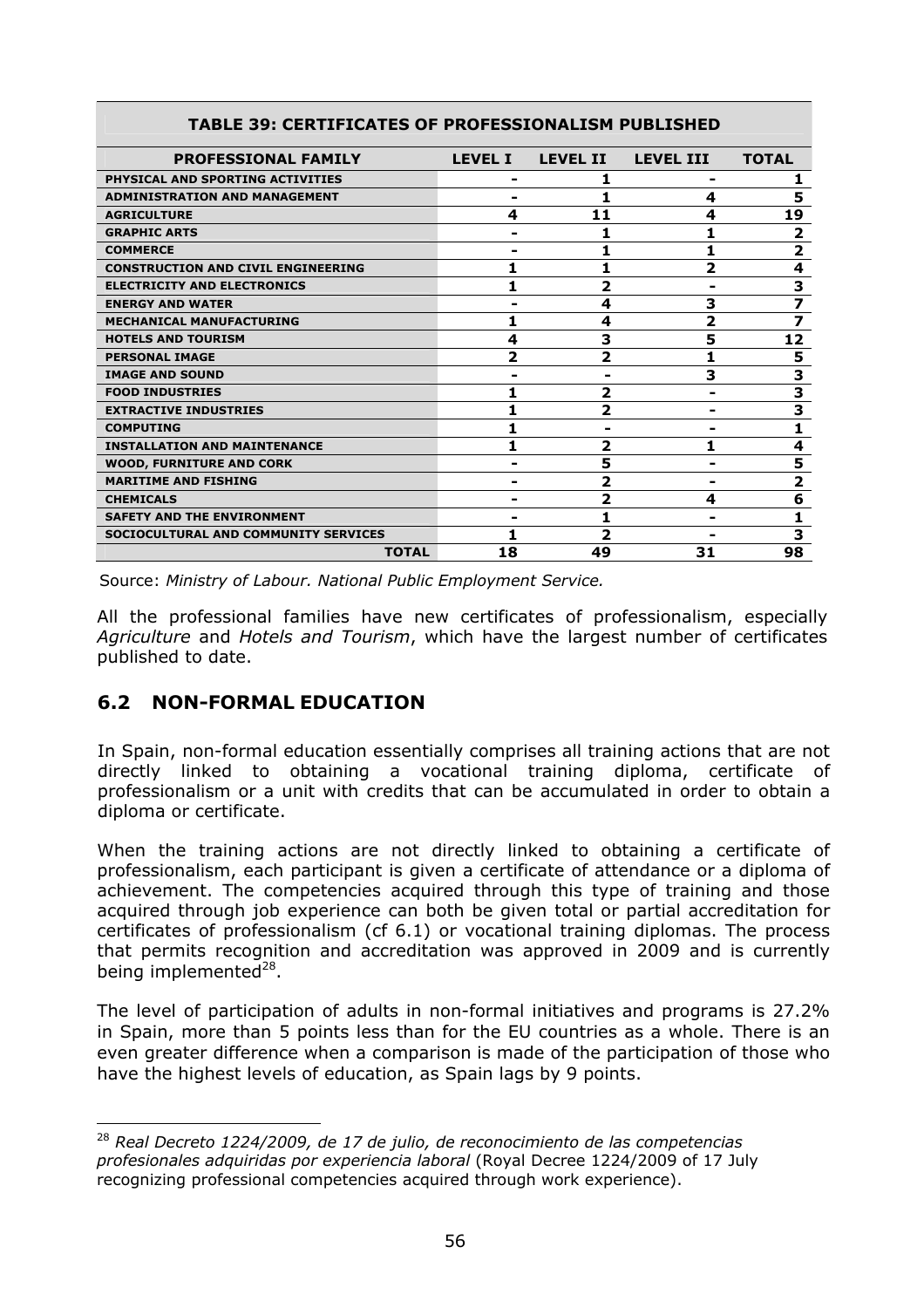| TABLE 40 -PARTICIPATION IN NON-FORMAL EDUCATION BY HIGHEST LEVEL OF<br><b>EDUCATIONAL ACHIEVEMENT (%) 2007</b> |         |         |         |              |  |
|----------------------------------------------------------------------------------------------------------------|---------|---------|---------|--------------|--|
| <b>ISCED:</b>                                                                                                  | $0 - 2$ | $3 - 4$ | $5 - 6$ | <b>TOTAL</b> |  |
| <b>EU-27</b>                                                                                                   | 16.3%   | 33.3%   | 52.8%   | 32.7%        |  |
| <b>SPAIN</b>                                                                                                   | 15.8%   | 30.9%   | 43.9%   | 27.2%        |  |

*Source: EUROSTAT (AES); Date of query: 3 May 2010.* 

If we look at the employment status of adults taking part in non-formal education, the greatest difference between Spain and the European Union countries as a whole can be found among employed workers, with an 8 point difference, while there are similar rates for inactive and unemployed workers.

| <b>TABLE 41 - PARTICIPATION IN FORMAL EDUCATION BY EMPLOYMENT STATUS</b><br>(%), 2007 |                 |                 |              |                   |
|---------------------------------------------------------------------------------------|-----------------|-----------------|--------------|-------------------|
|                                                                                       | <b>EMPLOYED</b> | <b>INACTIVE</b> | <b>TOTAL</b> | <b>UNEMPLOYED</b> |
| <b>EU-27</b>                                                                          | 40.5%           | $13.2\%$        | 32.7%        | 20.4%             |
| <b>SPAIN</b>                                                                          | 32.3%           | 12.9%           | 27.2%        | 20.7%             |

*Source: EUROSTAT (AES); Date of query: 3 May 2010.*

# **6.3. MEASURES TO HELP JOB SEEKERS AND PEOPLE VULNERABLE TO EXCLUSION FROM THE LABOUR MARKET**

### ⎯ **ADULT EDUCATION**

 $\overline{a}$ 

One of the aims of adult education is the development of programmes to correct the risks of social exclusion, especially for the less favoured sectors $^{29}$ .

In adult education, suitable attention is paid to those who have a specific need for educational support. The education departments provide language and culture programmes for Spanish and the other official languages in order to facilitate the integration of immigrants. Also, in penal institutions, the prison population is guaranteed access to this type of education.

### ⎯ **TRAINING PLANS INTENDED PRIMARILY FOR THE UNEMPLOYED (CF 6.1)**

### ⎯ **VOCATIONAL TRAINING FOR EMPLOYMENT FOR SPECIFIC GROUPS**

Both at the national and Autonomous Community levels, the public employment services with the appropriate powers have established specific programmes to train people with special training needs or who have difficulties in finding employment or being retrained. These training actions include:

a) specific programmes for those with special training needs or difficulties in finding employment;

<sup>29</sup> *Ley Orgánica 2/2006, de 3 de mayo, de Educación* (Organic Law 2/2006 of 3 May on Education).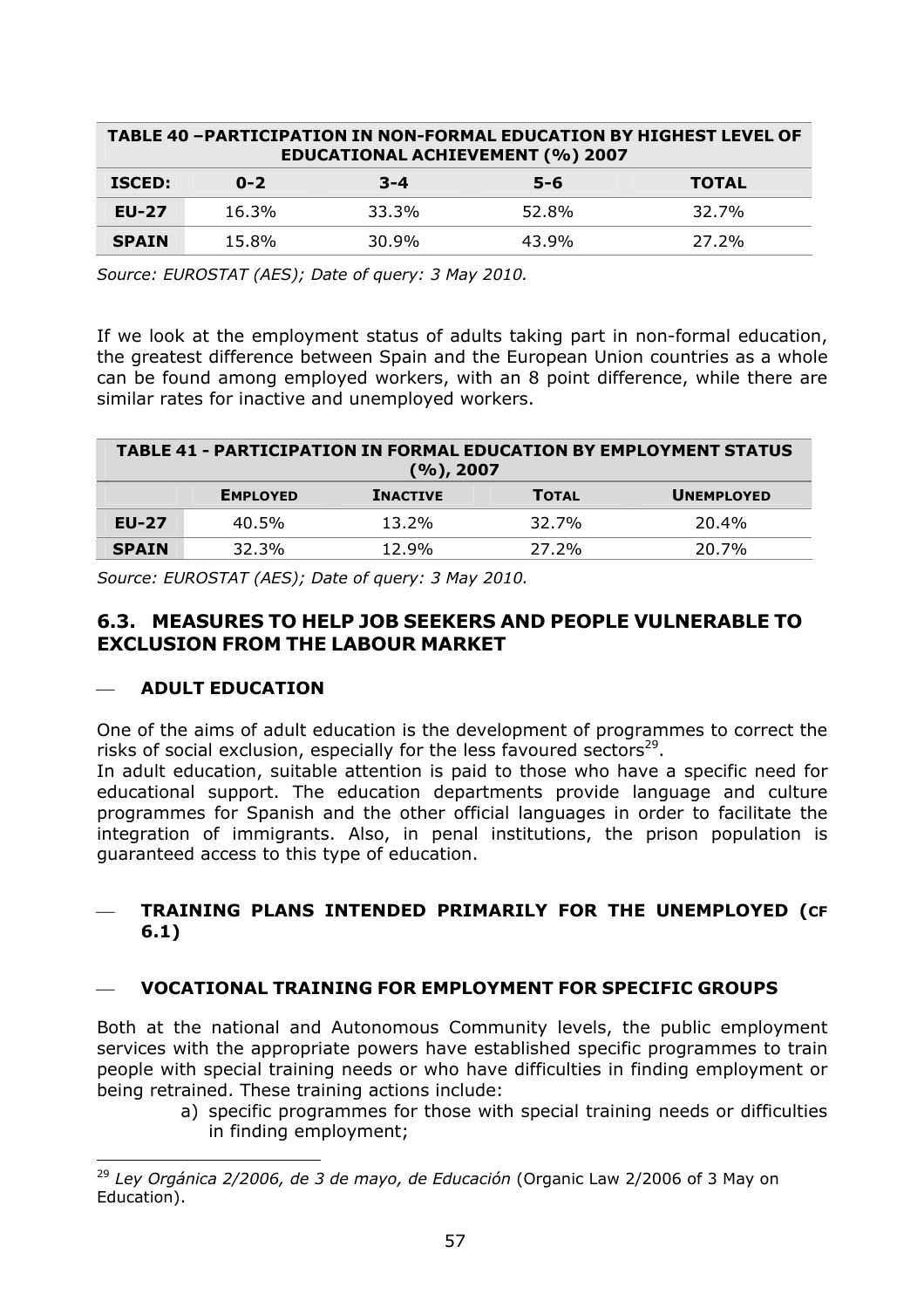- b) training for those who have been deprived of their freedom and professional soldiers in the army and navy who have a temporary employment relationship with the armed forces; and
- c) training actions that include an undertaking to hire the trainees after the course has ended that are intended mainly for the unemployed and immigrant workers in their country of origin.

The body authorized to announce, programme, manage, control and monitor these actions is the National Public Employment Service through its Provincial Directorates. The training includes the following groups: a) training for professional soldiers in the army and navy; b) training for those who have been deprived of their freedom; c) training for the unemployed (agreements with companies with an undertaking to hire) and d) specific programmes: Training for groups with special difficulties in finding employment or being retrained. Table 42 shows the number of participants in these specific actions:

| <b>TABLE 42: PARTICIPANTS IN ACTIONS FOR SPECIFIC GROUPS</b> |                |                |                                      |  |  |
|--------------------------------------------------------------|----------------|----------------|--------------------------------------|--|--|
| <b>YEAR</b>                                                  | <b>DEFENCE</b> | <b>PRISONS</b> | <b>UNDERTAKING TO</b><br><b>HIRE</b> |  |  |
| 2003                                                         | 711            | 468            | 2,840                                |  |  |
| 2004                                                         | 1,350          | 476            | 2,104                                |  |  |
| 2005                                                         | 1,290          | 486            | 2,099                                |  |  |
| 2006                                                         | 1,875          | 972            | 1,469                                |  |  |
| 2007                                                         | 1,050          | 1,020          | 1,398                                |  |  |
| 2008                                                         | 1,010          | 855            | 871                                  |  |  |
| 2009                                                         | 1,300          | 2,175          | 629                                  |  |  |

Source: *General Sub-Directorate for Active Employment Policies*

With regard to the implementation of specific programmes: the training for groups with special difficulties in finding employment or being retrained was only started in 2009/2010 and it will be necessary for some time to pass before its effects and results can be evaluated. Self-teaching training actions have been designed for unemployed women in rural areas, and unemployed young people in a situation of or at risk of social exclusion and unemployed young people with difficulties finding employment or being retrained.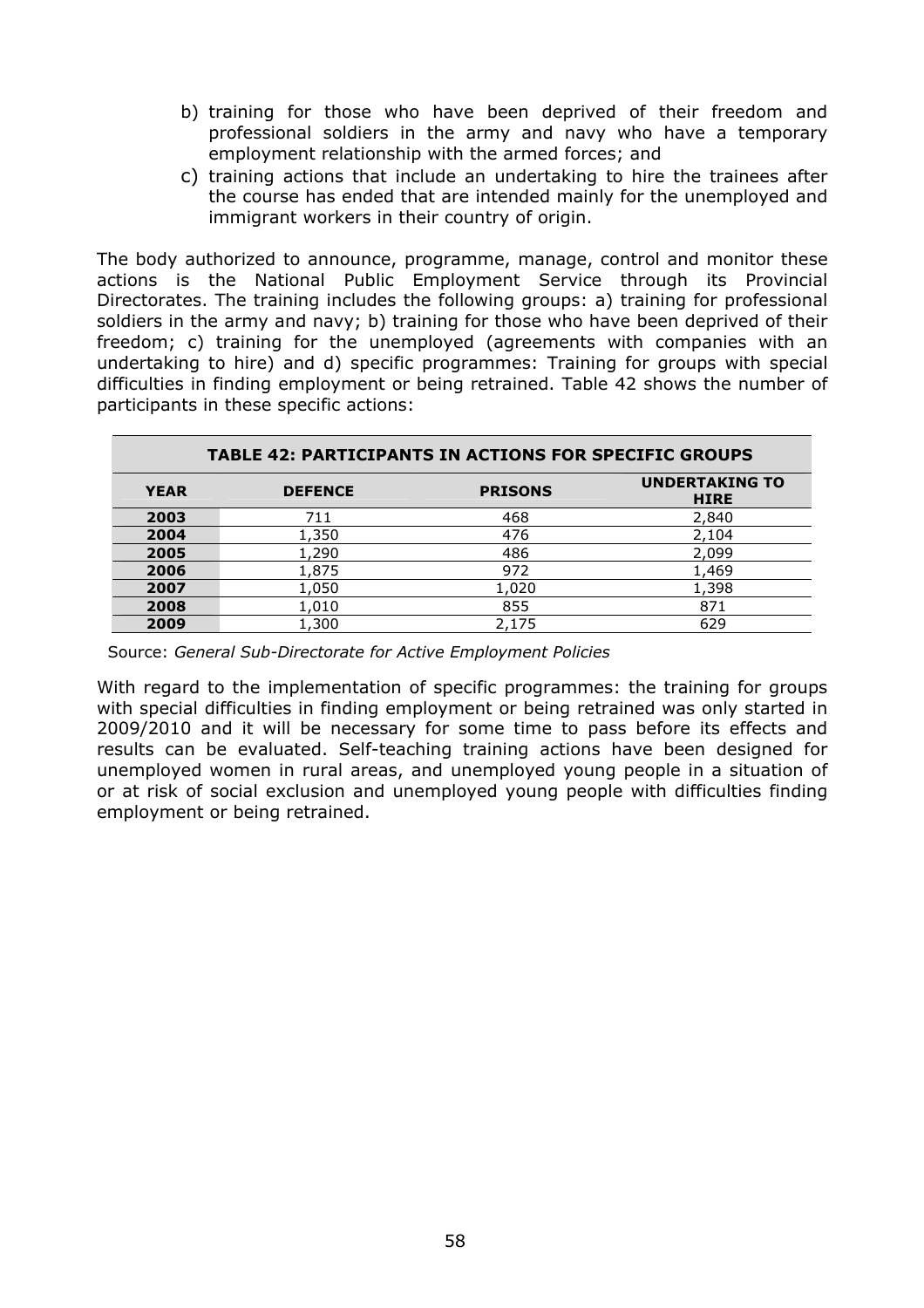# **7 TRAINING VET TEACHERS AND TRAINERS**

# **7.1. TYPES OF TEACHERS AND TRAINERS IN VET**

In Spain, a number of different types of professionals work and carry out their teaching activities in *Formación Profesional Inicial*, FPI (initial vocational training): a) secondary school teachers; b) technical teachers in vocational training; c) experts from different professional sectors; and d) trainers/tutors (for the implementation of workplace training modules).

There are also different types of trainers taking part in vocational training for employment (CVET) initiatives: a) instructor-trainers, who teach technical content at a theoretical level, and b) technician-teachers, who teach the technical/practical content of vocational training in situations that are closer to real employment.

In Spain, vocational training is the responsibility of two different ministries: the Ministry of Education for *Formación Profesional Inicial*, FPI (Initial Vocational Training) and the Ministry of Labour for *Formación Profesional para el Empleo*, FPE (CVET). However, both ministries have transferred a large part of their management powers in this area to the Autonomous Communities. The management and delivery of vocational training initiatives is carried out by the Autonomous Community local education departments for initial vocational training and by the local labour departments for training for employment. One of the strategic challenges is to achieve an integrated vocational training system as a framework for all the different initiatives that have been approved.

One of the chapters of *the Ley Orgánica de Educación*, LOE (Organic Law on Education) establishes the training that must be given to the teaching staff: a) initial training, which must meet the needs for diplomas and qualifications required under the general organization of the education system; and b) lifelong training, which is a right and an obligation for all teachers and the responsibility of the education departments and the education centres.

One of the key elements in the VET system is its teachers and trainers. Many of the results in this field depend on the quality of their competences. At the present time, efforts are being made to increase the quality of teaching to the maximum by providing training that meets current needs, has more appropriate selection processes, invests in better prepared professionals who receive good, ongoing training and to create a system of evaluation and a teaching career that offer greater motivation.

The new configuration of teacher training at the master's level, which will now qualify teachers to teach in compulsory secondary education, *bachillerato* and VET, calls for education and training to be demanding and of high quality.

The LOE views lifelong training for teachers as a right and an obligation. In-service training programmes are designed to match the knowledge and methods to the changes that are occurring, both in specific educational methods and in ways of improving the quality of education and the operation of training centres. Based on these principles, the education departments encourage all teachers to use information and communication technologies and to learn other languages regardless of their speciality and offer in-service training programmes designed for teachers of all the subjects regulated by the LOE.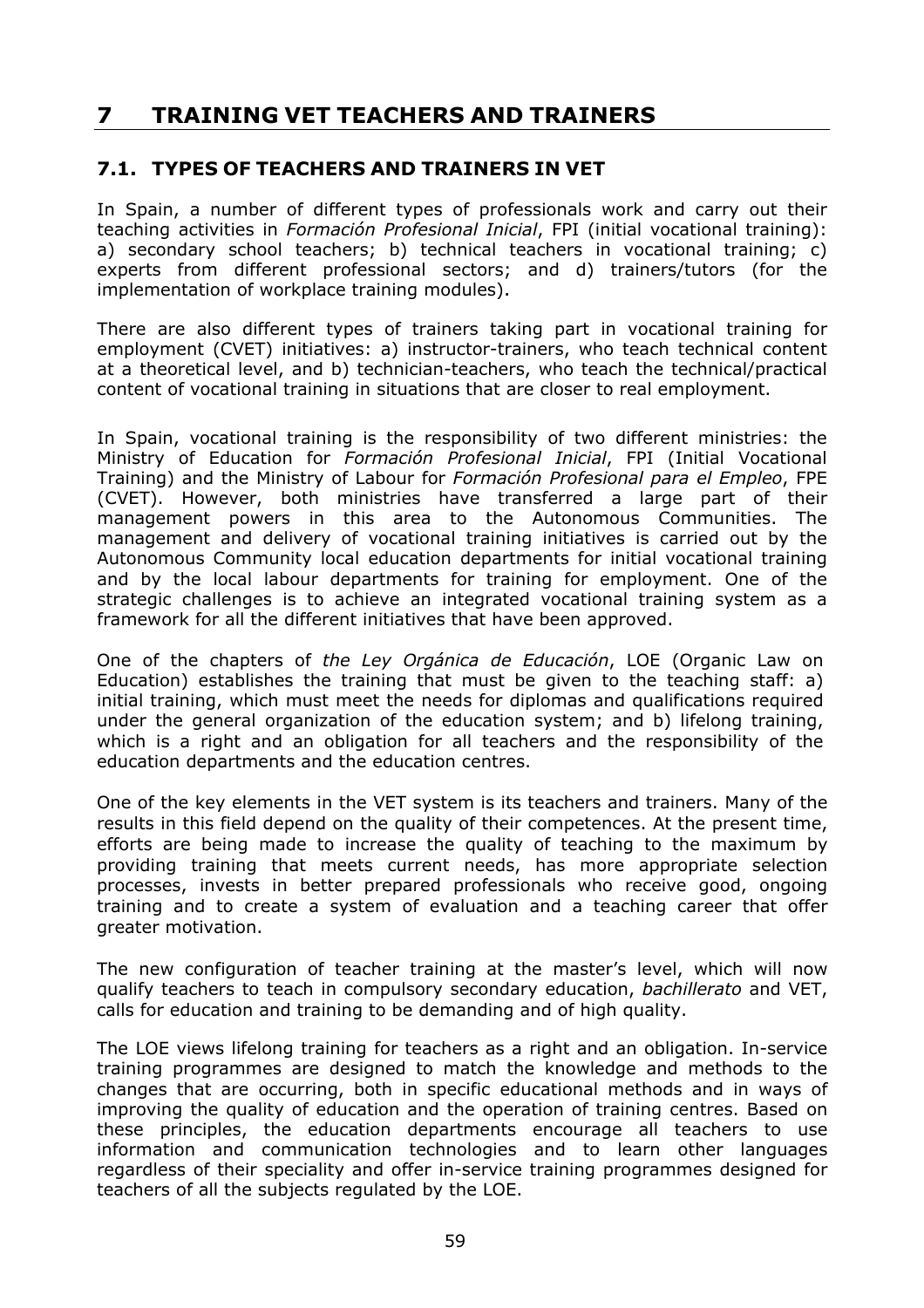The National Public Employment Service draws up an annual advanced technical training plan for vocational training for employment (CVET) teachers in cooperation with the Autonomous Communities, the National Employment Centres and the Provincial Directorates of the Public Employment Service. The aim is to respond to their needs and bring their technical and pedagogical competencies up to date. The plan includes theoretical and practical content in a variety of training actions that update technical and pedagogical competencies by promoting the use of new techniques or innovative processes.

# **7.2. TYPES OF TEACHERS AND TRAINERS IN IVET**

### **7.2.1 TYPES OF TEACHERS, TRAINERS AND TRAINING FACILITATORS IN IVET**

There are different types of professionals teaching in *Formación Profesional Inicial,* FPI (Initial Vocational Training), who are responsible for delivering the professional modules that make up the specific vocational training courses. All of them must have a higher education diploma corresponding to a university, professional or artistic education:

- Teachers of compulsory set of education or teaches of general education ĥ. subjects.
- Teachers (instructors) of professional theoretical modules. ĥ.
- Teachers (technicians) of vocational practical modules. Þ

When there is no secondary education teacher or technical vocational training teacher to teach vocational training, professionals who have vocational training qualifications as technicians or advanced technicians may serve as vocational training instructors.

|                                     |                  |                         | TABLE 43: VOCATIONAL TRAINING TEACHERS IN SECONDARY EDUCATION                                                          |
|-------------------------------------|------------------|-------------------------|------------------------------------------------------------------------------------------------------------------------|
| <b>TYPE OF</b><br><b>INSTRUCTOR</b> | <b>WORKPLACE</b> | <b>INITIAL TRAINING</b> | <b>IN-SERVICE TRAINING</b>                                                                                             |
| INSTRUCTORS/<br><b>TRAINERS</b>     |                  | .<br>$1 - 2 - 1$        | Research programmes; language learning;<br>programmes to update specific ICT<br>competencies: Company training program |

#### **7.2.2 PRE-SERVICE AND IN-SERVICE TRAINING OF IVET TEACHERS AND TRAINERS**

| <b>TYPE OF</b><br><b>INSTRUCTOR</b>                                                             | <b>WORKPLACE</b>           | <b>INITIAL TRAINING</b>                                            | <b>IN-SERVICE TRAINING</b>                                                                                                                                                                                                                                                                                                      |
|-------------------------------------------------------------------------------------------------|----------------------------|--------------------------------------------------------------------|---------------------------------------------------------------------------------------------------------------------------------------------------------------------------------------------------------------------------------------------------------------------------------------------------------------------------------|
| INSTRUCTORS/<br><b>TRAINERS</b><br><b>GENERAL</b><br><b>EDUCATION</b><br><b>SUBJECTS</b>        | Secondary<br>schools (IES) | University degree (ISCED 5A).<br>Special teacher training courses. | Research programmes; language learning;<br>programmes to update specific ICT<br>competencies; Company training programmes<br>for instructors in the vocational training system;<br>courses to update scientific and pedagogical<br>knowledge; training for teachers and students<br>were special educational needs; assessment. |
| <b>TEACHERS</b><br>(INSTRUCTORS)<br>OF<br><b>PROFESSIONAL</b><br><b>THEORETICAL</b><br>MODULES. | Secondary<br>schools (IES) | University degree (ISCED 5A).<br>Special teacher training courses. | Programmes to update specific ICT<br>competencies; company training for instructors<br>in the vocational training system; courses to<br>update scientific and pedagogical knowledge.                                                                                                                                            |
| "TECHNICIAN"<br><b>TEACHERS</b>                                                                 | Secondary<br>schools (IES) | University degree (ISCED 5A).<br>Special teacher training courses. | Programmes to update specific ICT<br>competencies; company training for instructors<br>in the vocational training system; courses to<br>update scientific and pedagogical knowledge.                                                                                                                                            |

*Source: Ministry of Education.*

The national body for promoting permanent teacher training is the *Instituto Superior de Formación y Recursos en Red para el Profesorado*, ISFTIC (Higher Institute of Training and Networked Resources for Teachers), which offers in-class and online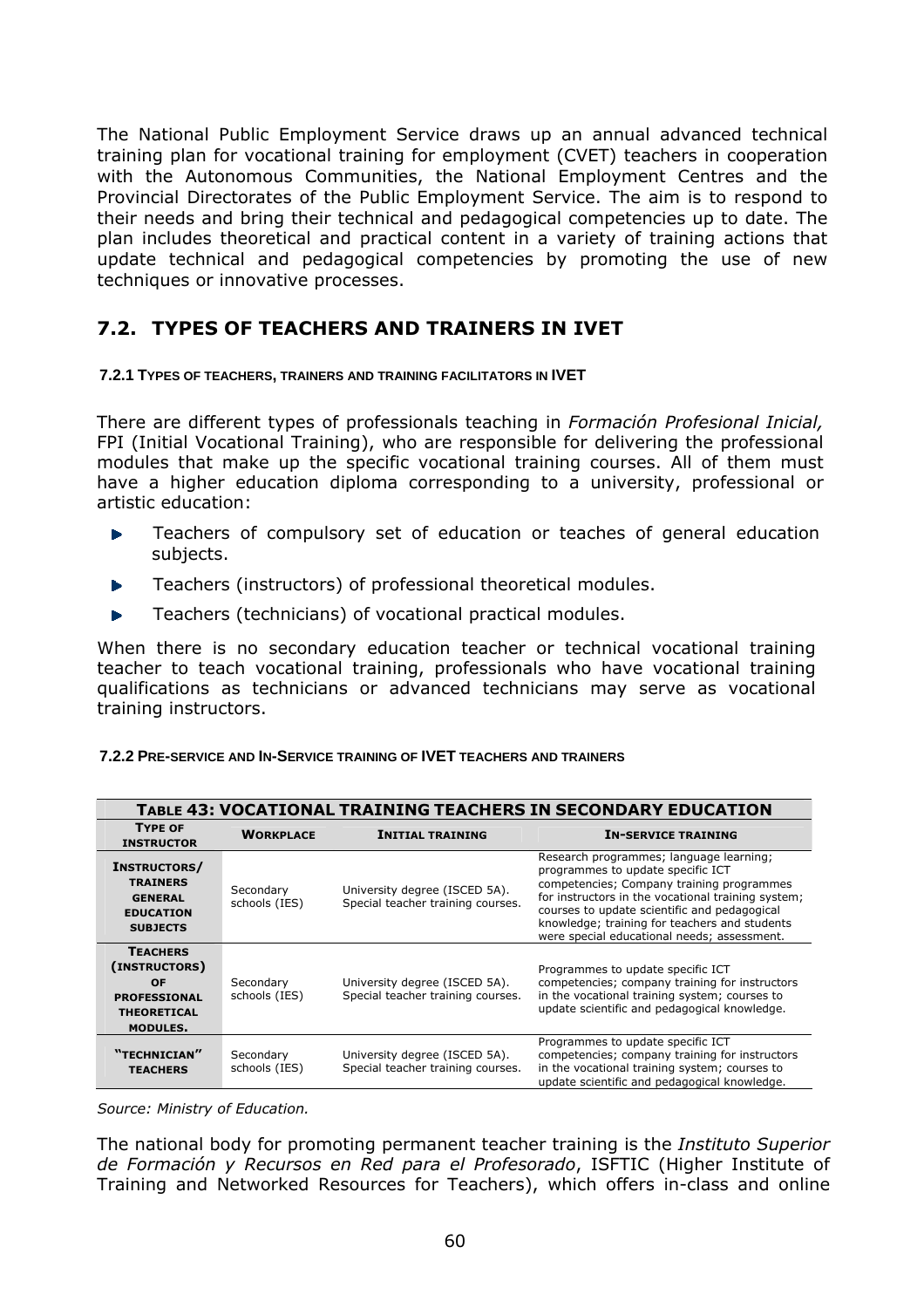training through the website *Formación del Profesorado* (Teacher Training) which is maintained by the *Centro de Información y Comunicación Educativa*, CNICE (Centre for Educational Information and Communication). This web site is designed to integrate the new information and communications technologies into education. The aims of these plans, projects and programmes focus on: providing technical support and adequate training in the use of the computer as a teaching resource and as a way of updating educational methodology and improving the quality of teaching by giving it theoretical and operational tools for analyzing and selecting the computerized methods that best suit this environment and the specific task.

#### **TRAINERS INWORKSHOP SCHOOLS, CRAFT CENTRES AND EMPLOYMENT WORKSHOPS**

Trainers in Workshops Schools, Craft Centres and Employment Workshops must hold an academic certificate compatible with the project. Regarding in-service training, the following programmes are available: programmes to update specific ICT competencies; company training programmes for trainers in the vocational education system; and advanced technical training for vocational training for employment (CVET) trainers.

# **7.3. TYPES OF TEACHERS AND TRAINERS IN CVET**

#### **7.3.1 TYPES OF TEACHERS, TRAINERS AND TRAINING FACILITATORS IN CVET**

Table 44 shows the different types of teachers and trainers who work in vocational training for employment centres and the make-up of their initial and in-service training.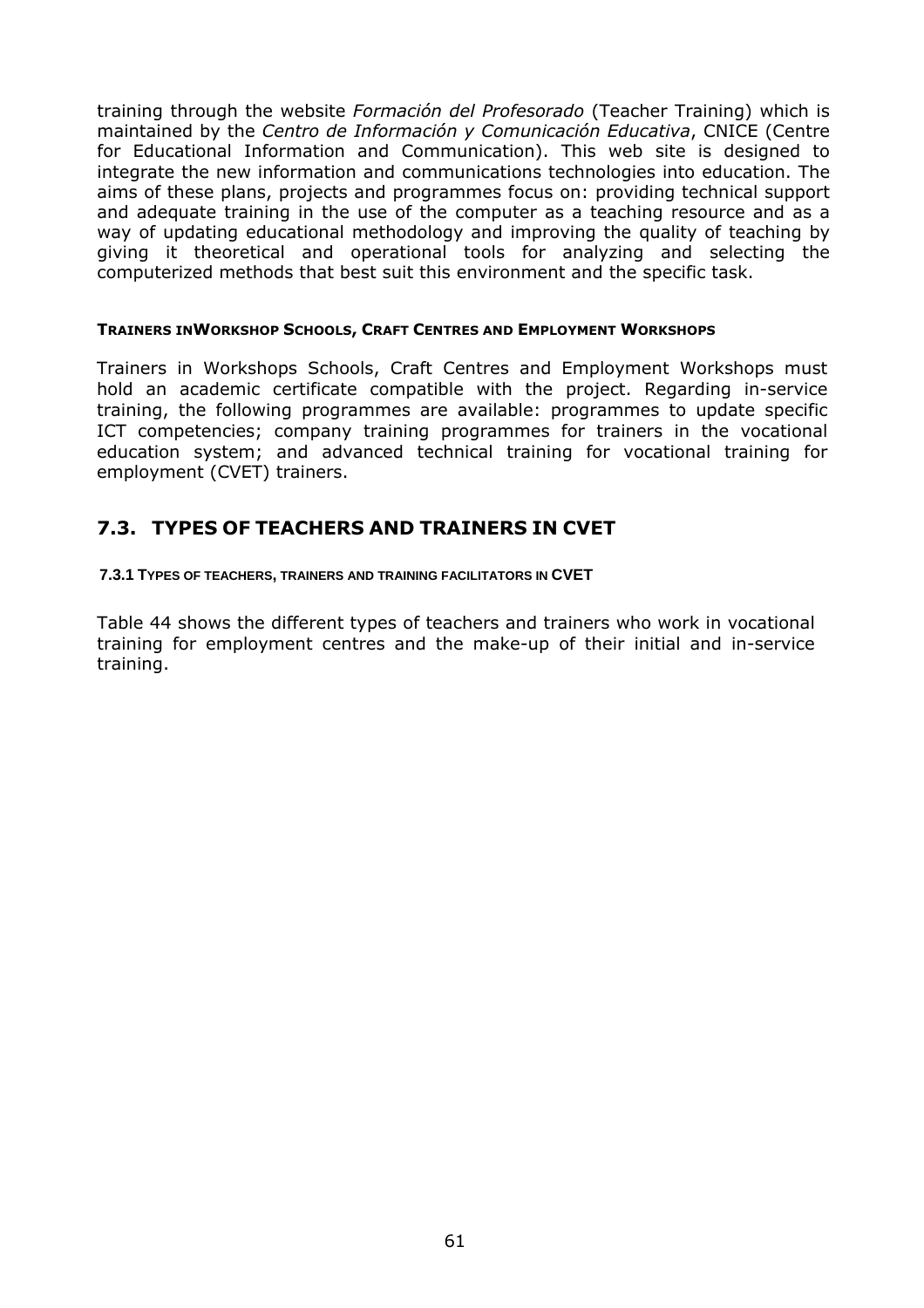| $\sim$                                                                                                                    |                                                                                                                                   |                                                                                                               |                                                                         |                                                                                                                                                                                          |  |  |
|---------------------------------------------------------------------------------------------------------------------------|-----------------------------------------------------------------------------------------------------------------------------------|---------------------------------------------------------------------------------------------------------------|-------------------------------------------------------------------------|------------------------------------------------------------------------------------------------------------------------------------------------------------------------------------------|--|--|
| <b>TYPE OF</b><br><b>TEACHER</b>                                                                                          | <b>DUTIES</b>                                                                                                                     | <b>WORKPLACE</b>                                                                                              | <b>INITIAL</b><br><b>TRAINING</b>                                       | <b>IN-SERVICE</b><br><b>TRAINING</b>                                                                                                                                                     |  |  |
| <b>TEACHERS (STATE</b><br><b>TEACHING STAFF)</b><br><b>INSTRUCTOR-</b><br><b>TEACHER</b><br>TECHNICIAN-<br><b>TEACHER</b> | Carryout training<br>activities in various<br>areas or specialities of<br>vocational training                                     | SPEE and<br>Autonomous<br>Community<br>training centres                                                       | Diploma,<br>engineering<br>technician or<br>draftsman<br>$(ISCED 5B)$ . | Programmes to<br>update specific ICT<br>competencies;<br>company training<br>for vocational<br>training instructors.<br>Advanced<br>technician training<br>plan for CVET<br>instructors. |  |  |
| <b>HIRED EXPERTS</b>                                                                                                      | Implement most<br>activities in vocational<br>training centres.                                                                   | SPEE and<br>Autonomous<br>Community<br>training centres                                                       | Professional<br>experience in the<br>sector                             | Advanced<br>technician<br>training plan for<br>CVET instructors.                                                                                                                         |  |  |
| <b>TEACHERS IN</b><br><b>NON-OFFICIAL</b><br><b>TRAINING</b><br><b>CENTRES</b>                                            | Implementar vocational<br>training activities in<br>accordance with<br>employment plans and<br>their direction and<br>priorities. | SPEE and<br>Autonomous<br>Community<br>training centres<br>cooperating on<br>applying CVET<br>training plans. | Academic<br>certificates<br>compatible with<br>the project.             | Advanced<br>technician<br>training plan for<br>CVET instructors.                                                                                                                         |  |  |

# **TABLE 44: TEACHERS IN TRAINING (EMPLOYMENT) CENTRES**

Source: *National Public Employment Service.*

Table 45 below presents information on teachers who are trained in centres run by partner bodies and organizations.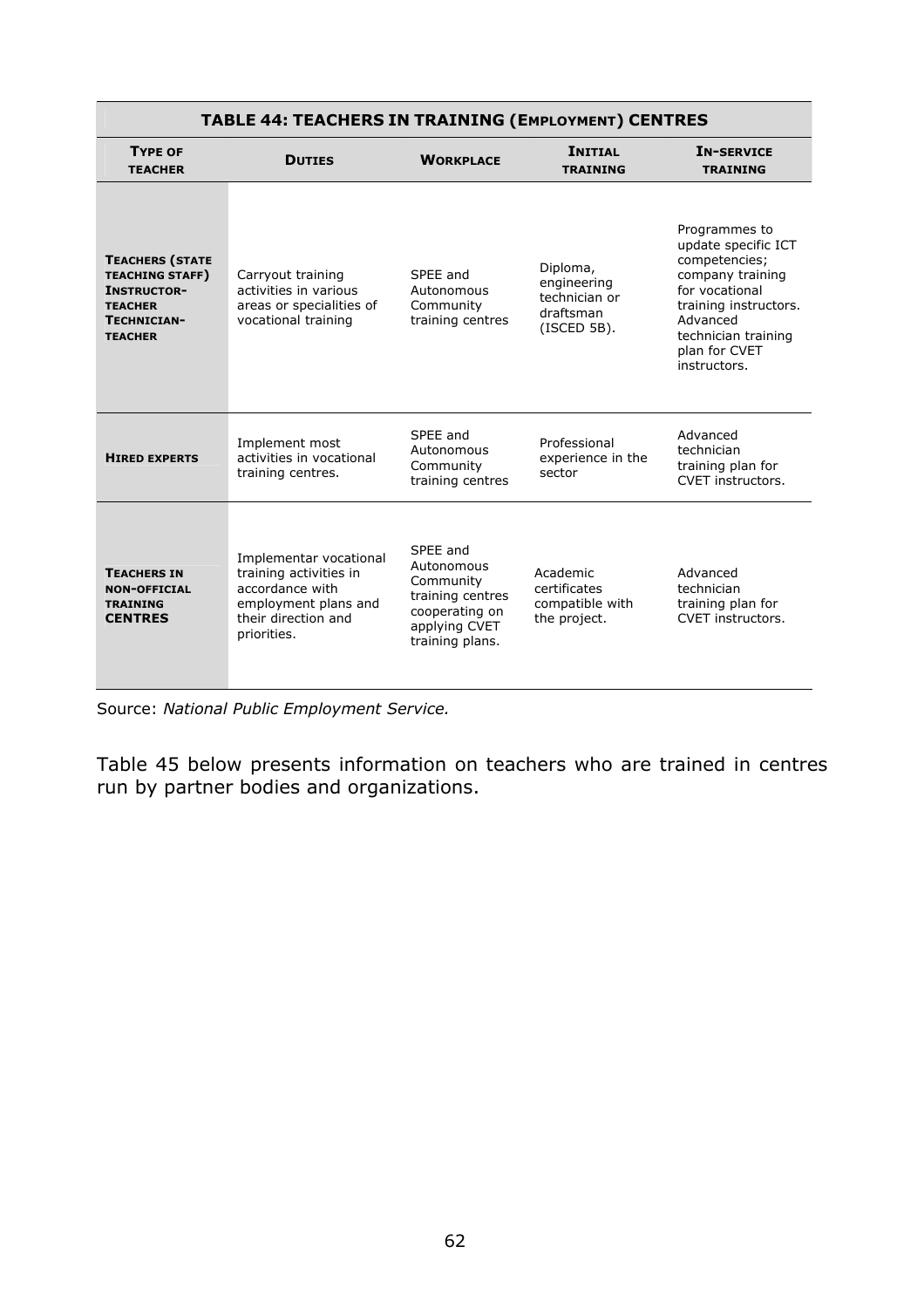| <b>TYPE OF TEACHER</b>                                                                                                                      | <b>DUTIES</b>                                                                                                                                                                                                  | <b>WORKPLACE</b>                                                               | <b>INITIAL</b><br><b>TRAINING</b>                                     | <b>IN-SERVICE</b><br><b>TRAINING</b>                             |  |  |  |
|---------------------------------------------------------------------------------------------------------------------------------------------|----------------------------------------------------------------------------------------------------------------------------------------------------------------------------------------------------------------|--------------------------------------------------------------------------------|-----------------------------------------------------------------------|------------------------------------------------------------------|--|--|--|
| <b>IN-COMPANY</b><br><b>INSTRUCTORS AND</b><br><b>TRAINERS</b><br><b>PERMANENT AND</b><br><b>OCCASIONAL</b><br><b>TRAINERS</b>              | Implement specific internal<br>training inside the organization.                                                                                                                                               | In companies,<br>organizations,<br>departments or<br>training services         | Proven knowledge<br>and experience of<br>the subject or<br>speciality | Advanced<br>technician training<br>plan for CVET<br>instructors. |  |  |  |
| <b>IN-COMPANY</b><br><b>INSTRUCTORS AND</b><br><b>TRAINERS</b><br><b>WORKPLACE AND</b><br><b>PRACTICAL WORK</b><br><b>EXPERIENCE TUTORS</b> | Implement the "workplace<br>vocational training" module                                                                                                                                                        | Company work places                                                            | Proven knowledge<br>and experience of<br>the subject or<br>speciality | Advanced<br>technician training<br>plan for CVET<br>instructors. |  |  |  |
| <b>TRAINERS FOR</b><br><b>CVET AND</b><br><b>PRACTICAL WORK</b><br><b>EXPERIENCE</b>                                                        | Implement training plans and<br>programme contracts in<br>transverse areas.<br>Implement training activities of<br>general interest for a productive<br>sector or designed to meet<br>specific training needs. | Training centres of<br>appropriate<br>organizations (social<br>interlocutors). | Proven knowledge<br>and experience of<br>the subject or<br>speciality | Advanced<br>technician training<br>plan for CVET<br>instructors. |  |  |  |
| <b>EMPLOYERS'</b><br><b>ORGANIZATIONS</b><br><b>AND TRADE UNIONS.</b>                                                                       | Implement training plans and<br>programme contracts to train<br>workers in various fields.                                                                                                                     | Own training centres.                                                          | Proven knowledge<br>and experience of<br>the subject or<br>speciality | Advanced<br>technician training<br>plan for CVET<br>instructors. |  |  |  |
| <b>TRAINERS IN</b><br><b>PRIVATE</b><br><b>ORGANIZATIONS</b>                                                                                | Improve the competitiveness of<br>companies and increase the<br>employability of their workers                                                                                                                 | Own training centres.                                                          | Proven knowledge<br>and experience of<br>the subject or<br>speciality | Advanced<br>technician training<br>plan for CVET<br>instructors. |  |  |  |

#### **TABLE 45: TEACHERS IN OTHER TRAINING INSTITUTIONS**

Source: *National Public Employment Service.* 

#### **7.3.2 PRE-SERVICE AND IN-SERVICE TRAINING OF CVET TEACHERS AND TRAINERS**

### **TEACHERS IN TRAINING (EMPLOYMENT) CENTRES**

The National Public Employment Service sets up an annual advanced technical training plan for teachers of vocational training for employment in cooperation with the Autonomous Communities, the National Vocational Training Centres and its Provincial Directorates. The aim of this plan is to respond to the teachers' needs to bring their technical and pedagogical knowledge up to date, to develop their technical abilities, to improve their teaching skills and increase their professionalism and, in this way, to contribute to improving the quality of vocational training for employment.

The advanced technical training plan has the following objectives: a) To update the professional knowledge of the trainers in specialities or competencies that form part of their teaching duties; b) To give the teachers theoretical and practical training in new technologies and those that involve innovation; and c) To supplement the theoretical and practical training needed for new occupations or specialities.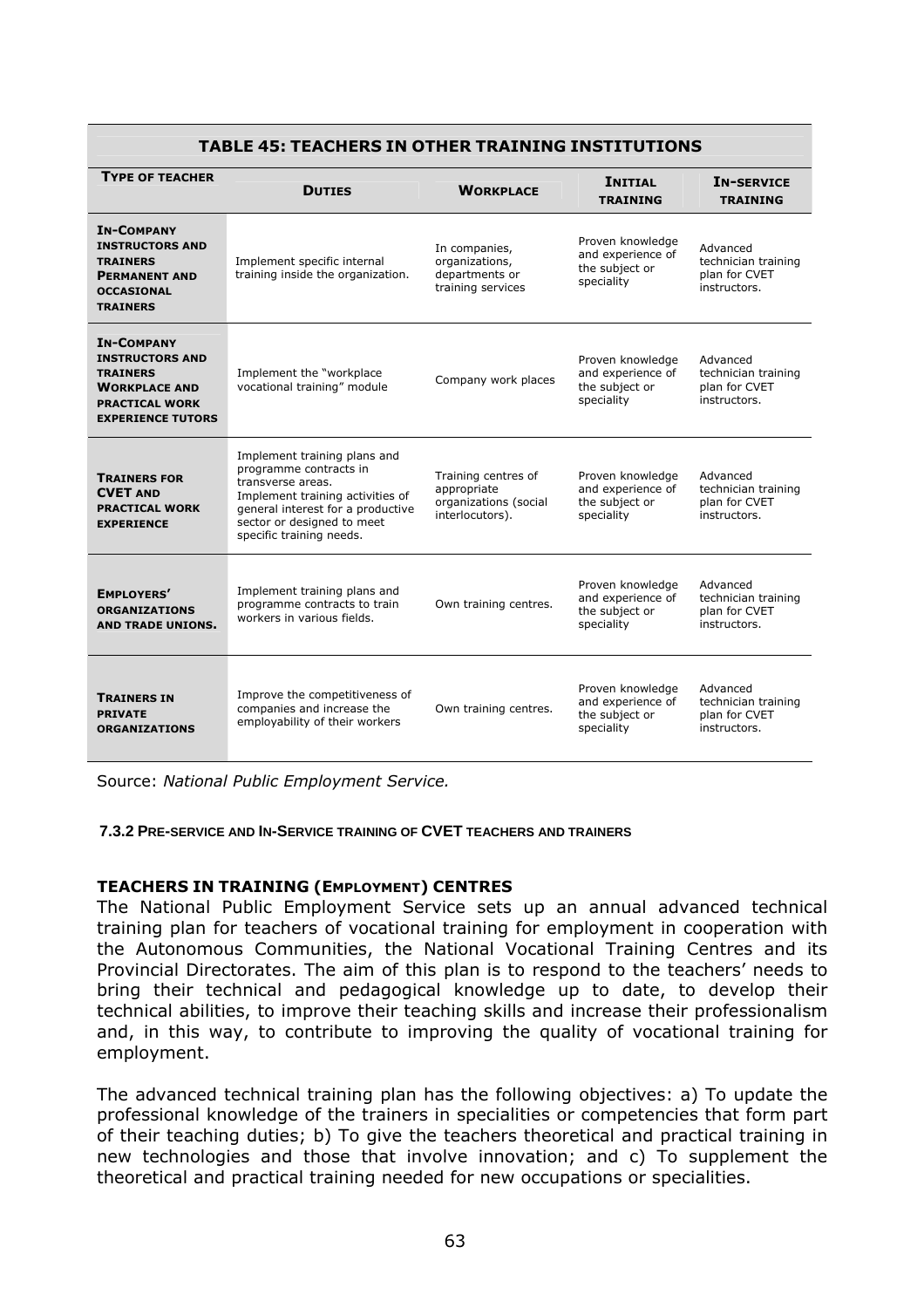The advanced technical training courses taught by the network of *Centros Nacionales de Formación Profesional* (National Vocational Training Centres) include theoretical and practical content, teaching skills and updating technical and pedagogical skills and competencies. The annual programme of courses is technical and specifically refers to the National Centre's area of competence or it can be transversal and apply to all trainers from the different areas of expertise.

#### *TEACHERS IN OTHER TRAINING INSTITUTIONS*

Instructors or trainers from other vocational training centres, such as workshop schools, craft centres and employment workshops, are responsible for managing the project tasks and delivering training, as well as helping the student workers with job searches or on becoming self employed or entrepreneurs. This type of teaching staff varies according to the occupation for which they are qualified and the characteristics of the work to be done. For this reason, training personnel can be found who have a low education level but considerable professional experience and high qualifications as far as work is concerned, as happens in some of the occupations in the construction sector. The theoretical part of the training is provided by diplomaed educational personnel, while trainers with more qualifications in the area of production, although with low or intermediate levels of education, are responsible for the practical part.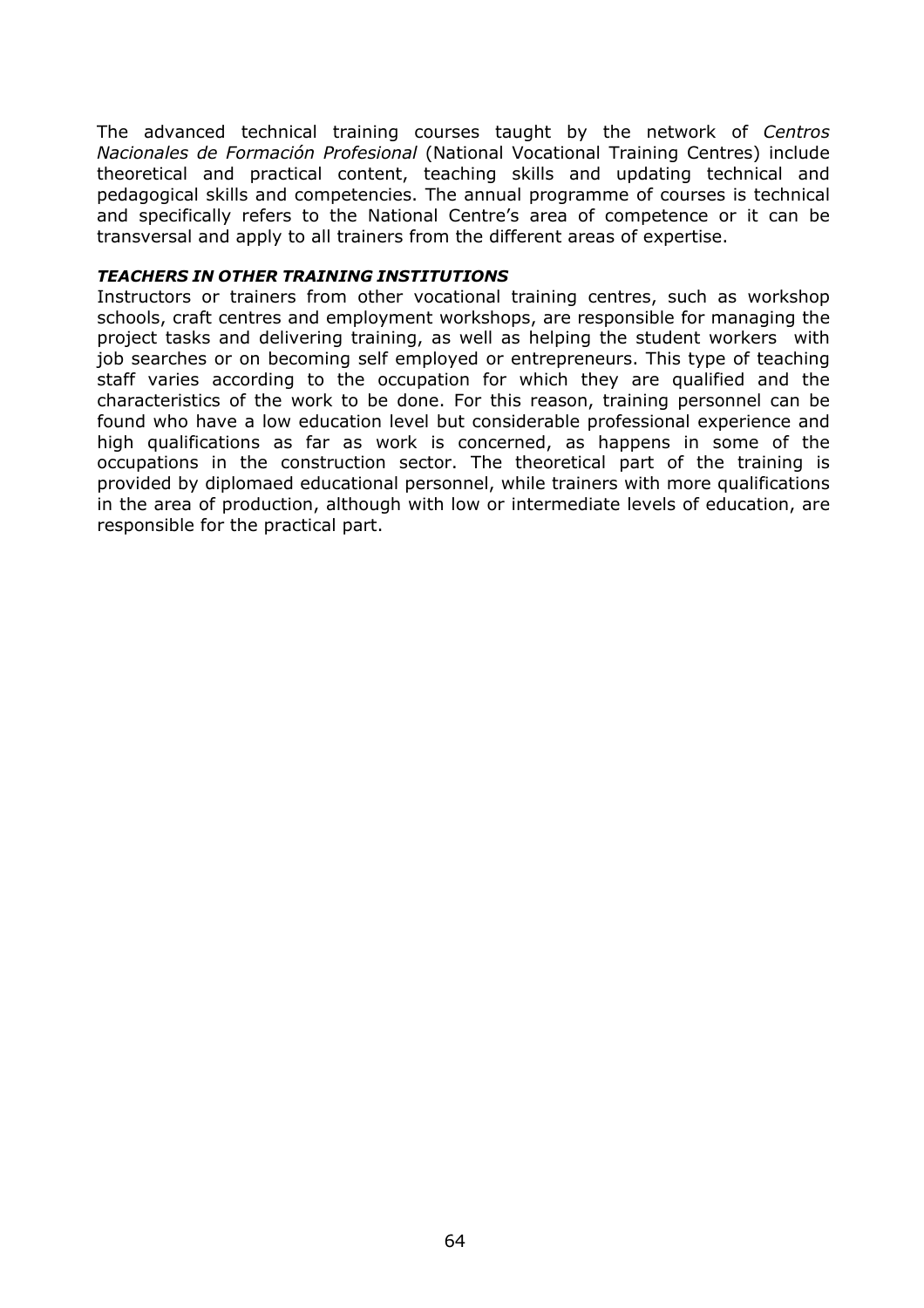# **8. MATCHING VET PROVISION (SKILLS) WITH LABOUR MARKET NEEDS (JOBS)**

## **8.1. SYSTEMS AND MECHANISMS FOR THE ANTICIPATION OF SKILL NEEDS – INSTITUTIONAL FRAMEWORK**

In the Spanish education and training system, there are various institutions within the education and labour authorities that are responsible for the anticipation of needs for training and professional qualifications:

- The *Consejo General de Formación Profesional*, CGFP (General Council on Vocational Training) is a consultative, tripartite body (workers' organisations, trade unions and public bodies) for vocational training. Its duties and responsibilities are to create and propose measures and priorities for vocational training policies that meet the needs and requirements of the labour market.
- The National Public Employment Service which manages the *Observatorio de las Ocupaciones* (Occupational Observatory). The Observatory is intended to identify the employment trends of the different economic activities, draw up statistics and reports that reflect the job market information for each of the occupations and report on the job market for specific groups, mobility and hard to fill occupations**.** It provides information on the evolution of the supply and demand of professions, activities and professional profiles in the labour market, as well as being involved in the definition, elaboration and updating of the *Catálogo Nacional de Cualificaciones Profesionales*, CNCP (National Catalogue of Professional Qualifications) – see below. This Observatory studies and creates reports on the evolution (from an economic and vocational standpoint) of the 26 professional families from reliable, official sources from the different productive sectors.
- The *Instituto Nacional de las Cualificaciones,* INCUAL (National Qualifications Institute) promotes the identification and updating of training and professional qualification needs in cooperation with the social and economic interlocutors.

The *National Reference Centres* (*Centros de Referencia Nacional*)30. The following are some of its objectives: To observe the changes in the productive system and the needs for qualifications to contribute to updating and developing professional training so that it fits these needs; to apply and experiment with innovative projects in the area of vocational training, providing information and vocational counselling, evaluating and accrediting professional competencies and others that have value for the National System of Qualifications and Vocational Training; to serve as a link between training institutions and innovation and the productive sector by promoting communication and the distribution of knowledge; and to provide the National System of Qualifications and Vocational Training with the information that it requires to operate and improve.

The *Comisiones Paritarias* (Joint Committees), which are made up of the most representative employers' organizations and trade unions in a particular sector, work through collective agreements or specific agreements on training.At this time,

 $\overline{a}$ 

<sup>30</sup> *REAL DECRETO 229/2008, de 15 de febrero, por el que se regulan los Centros de Referencia Nacional en el ámbito de la formación profesional* (ROYAL DECREE 229/2008 of 15 Febuary, regulating the National Reference Centres in the field of vocational training).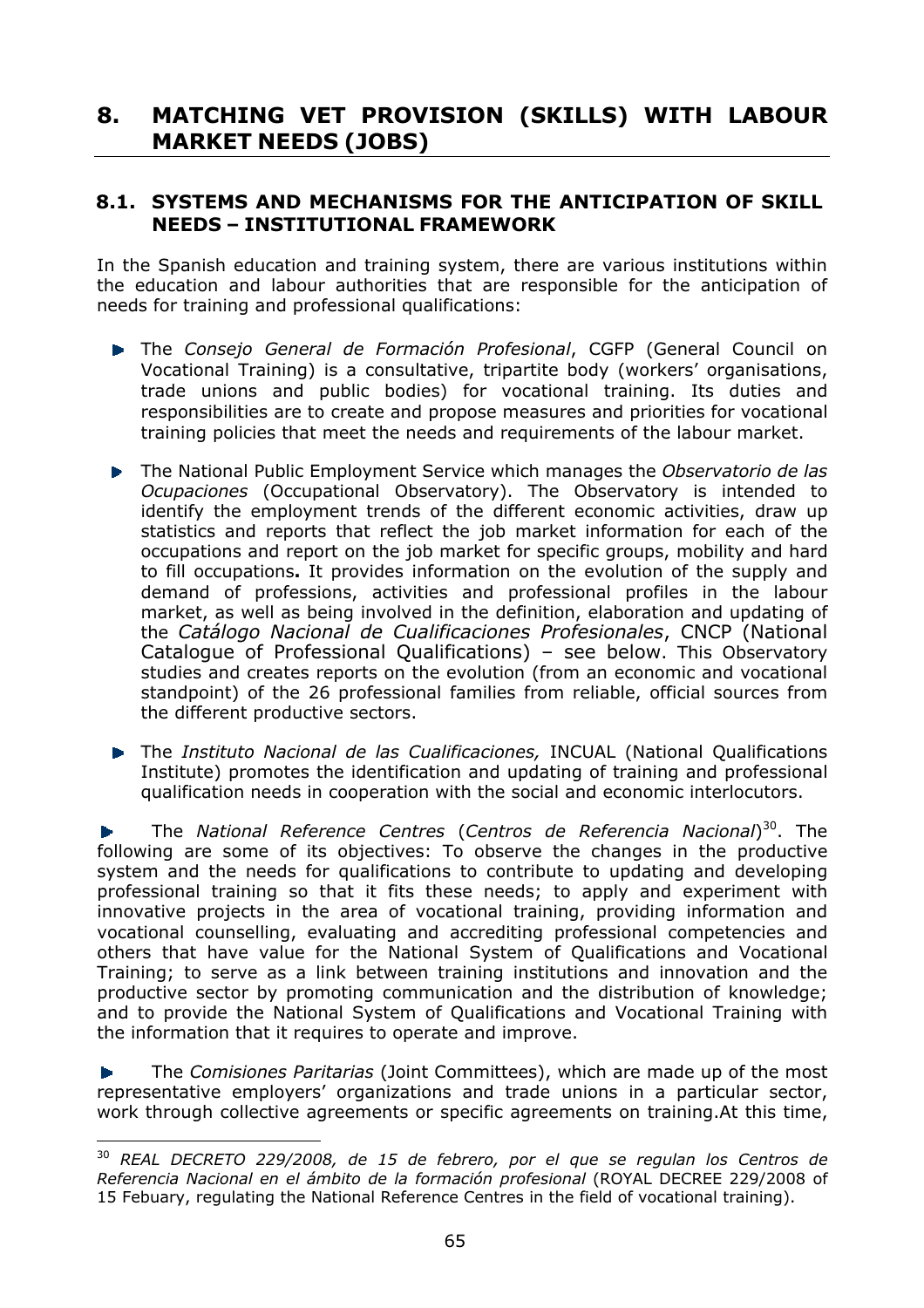there are 78 joint committees in the different productive sectors. Among their duties are the following: a) to take part in mediation when there are disagreements; b) to set the criteria and general priorities for the training offered to workers in different sectors; c) to cooperate in sector-based activities, studies or research and to make proposals for the National Qualifications and Vocational Training System and for the National Reference Centres in their particular area; and d) to know about the CVET that is being carried out in their particular field.

### **Catálogo Nacional de Cualificaciones Profesionales, CNCP (National Catalogue of Professional Qualifications)**

INCUAL is also responsible for the *Catálogo Nacional de Cualificaciones Profesionales*, CNCP (National Catalogue of Professional Qualifications), the instrument that systematizes the qualifications identified in the productive system. It will be flexible, anticipate changes and be constantly updated and set up a framework for defining, evaluating, recognizing and accrediting professional competencies. It constitutes a set of standards for skills that have significance for employment and is complemented by the modular catalogue of associated training, which constitutes the set of training modules that defines the training courses that may be offered and that already exist, in the interest of attaining definitive standards. Among its goals are the following: a) to help fit the training to the productive system; b) to create an integrated range of training courses; c) to promote lifelong training by accrediting what has been learned; d) to contribute to transparency, market unity and the mobility of workers.

The Catalogue identifies the qualifications, sets the content of the training and evaluates and recognizes competencies acquired through work experience or nonformal methods of training. It also helps with vocational guidance and the processes to improve the quality of the National System of Qualifications and sets up appropriate training courses for groups with specific needs. It contains the professional qualifications and the associated training, both of which are organized by level and grouped into the 26 professional families.

The CNCP is compiled jointly by the Labour and Education Departments, in consultation with the General Vocational Training Council (*Consejo General de la Formación Profesional*). There must also be consultation and cooperation with the Autonomous Communities, the social interlocutors and the productive sectors, while other agents may propose new qualifications or the updating of existing ones. It must be kept up to date and each qualification revised not more than five years after its inclusion in the Catalogue so that it serves as the reference when drafting professional diplomas, which is the responsibility of the education departments, and certificates of professionalism, which is the responsibility of the labour department.

# **8.2. PRACTICES TO MATCH VOCATIONAL EDUCATION AND TRAINING PROVISION WITH SKILL NEEDS**

*IVET* 

*Formación Profesional Inicial*, FPI (Initial Vocational Training) is organized into intermediate and advanced training courses that are made up of modules, last for varying amounts of time and have the theoretical and practical content that fits the different professional sectors. The curriculum that is taught meets the requirements of the National System of Qualifications and Vocational Training and is updated very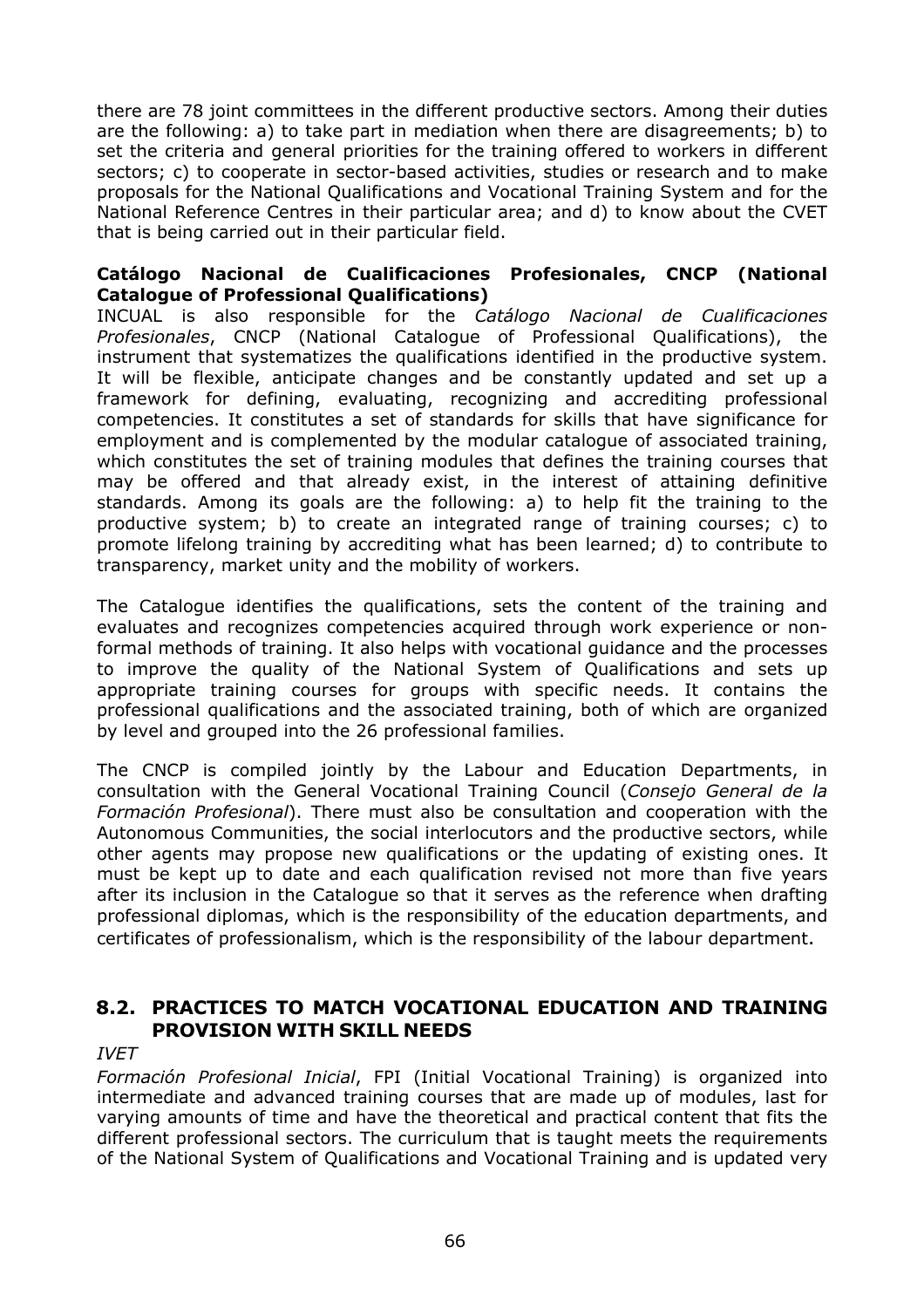five years. These courses lead to the diploma of *Técnico* (Technician) or *Técnico Superior* (Advanced Technician) in the various specializations.

With the aim of ensuring generalized training and guaranteeing the validity of the qualifications, the education authorities set up the basic aspects of the teaching, the objectives, the basic competencies, the content and the criteria for assessment. Teaching centres have the autonomy to develop and complete the curriculum for the different stages, so that at the beginning of each school year they must draw up an annual programme that includes all the aspects that have to do with organizing and operating the centre. The education departments of the Autonomous Communities must supplement the basic curriculum for each qualification.

The anticipation of competencies and abilities in initial vocational training is organized into a number of phases: a) an analysis of the sector, the quantification of resources and needs, the growth of technology and a functional analysis of the duties of Human Resources in the productive processes; b) determining the ideal models for qualifications; c) determining the competencies and skills, using an external contrast of the models designed, joint work by external experts and expert teachers to draft the features of the training; and d) the issuing of appropriate regulations. Outside experts from companies participate to a greater or lesser extent in all these phases. Short-term and medium-term studies are made since it is intended to update the competencies listed every five years, according to the changes in the sectors concerned.

### CVET

Vocational training for employment (CVET) initiatives offer workers, both the employed and the unemployed, training that fits the needs of the job market and leads to partial or full completion of a certificate of professionalism. Like the initial training courses, the structure of CVET is modular, so that the workers can progress along their vocational training path regardless of their employment situation.

The structure of the training courses offered is based on a common point of reference: the units of competency in the National Catalogue of Professional Qualifications. The Ministry of Labour produces plans that set the priorities, general objectives and recommendations for the training courses provided by the CVET subsystem.

The *Consejo General del Sistema Nacional de Empleo* (General Council of the National Employment System) is attached to the Ministry of Labour and is the consultative body where the Autonomous Communities and social interlocutors participate in the formulation of proposals for employment policies. There are a number of mechanisms for updating training within the framework of CVET: a) a study of training needs; b) experimental training and employment plans; c) requests for the recognition of new qualifications by professional organizations from the different sectors of the economy; and d) constantly updating the list of specialities.

The studies of training needs must be preceded by a sector-by-sector analysis of the job market, which takes into consideration an analysis of economic and productive activity; the content and structure of the occupations; identifying new jobs that appear in each sector; an analysis based on changes in production as regards techniques, organization and technology.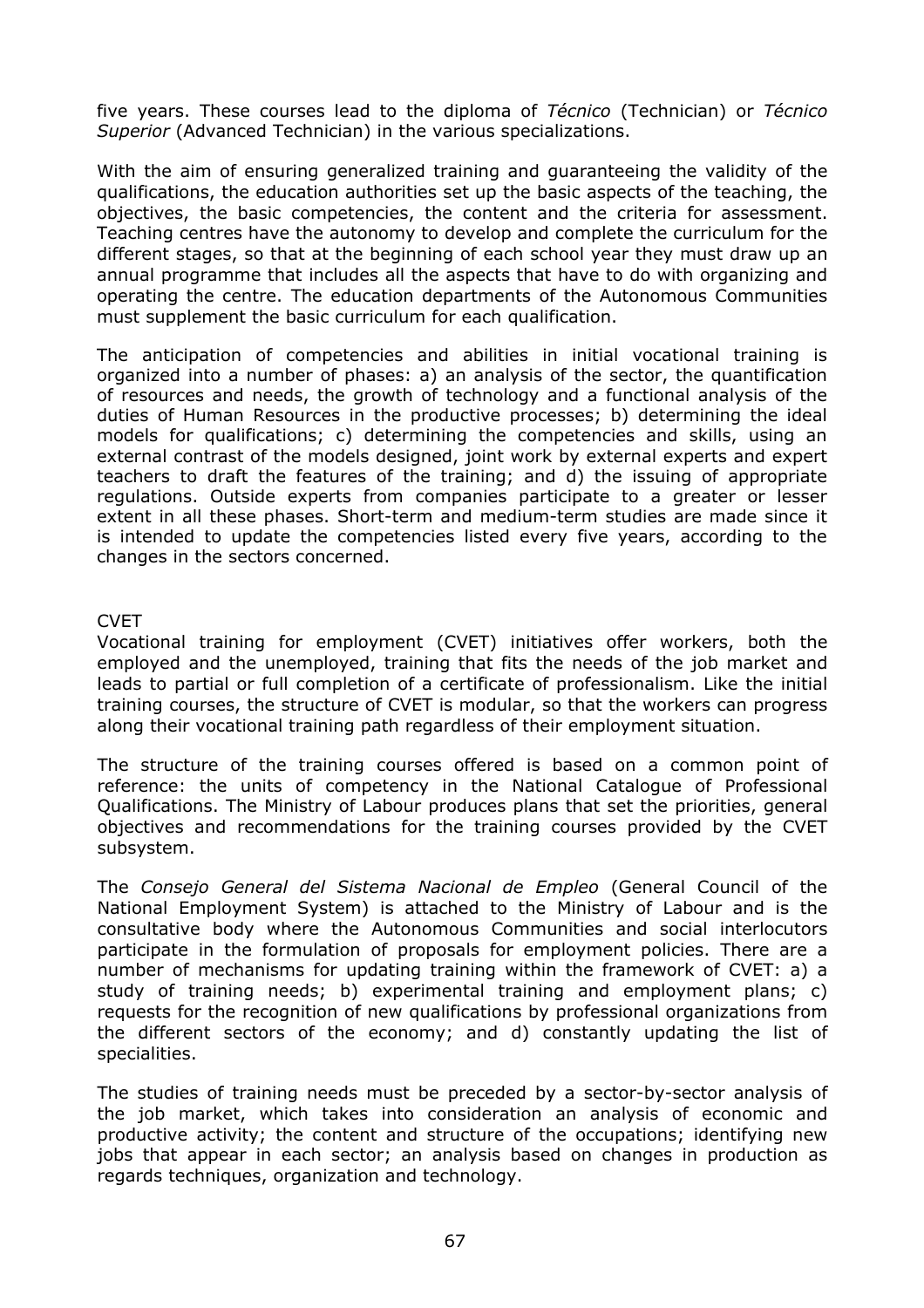The creation and updating of the certificates of professionalism is based on the qualifications in the National Catalogue of Professional Qualifications. Whenever a professional qualification or unit of competency is updated or changed, the corresponding certificates of professionalism are reviewed and updated. The inclusion of new qualifications and certificates of professionalism can be started by a request from outside, from organizations and other bodies linked to those specific occupations. This requires the presentation of a convincing report and proof of the need to carry out the corresponding certification process. Among the criteria used to decide whether to certify an occupation on not are: the number of people in the working population affected by this occupation; the occupation that requires its skills to be recognized, etc. This proposal is also analyzed by a team of experts who can be from: a) the *Centro Nacional de Formación Profesional* (National Vocational Training Centre); b) the public bodies affected; c) the social interlocutors; and d) contracted experts.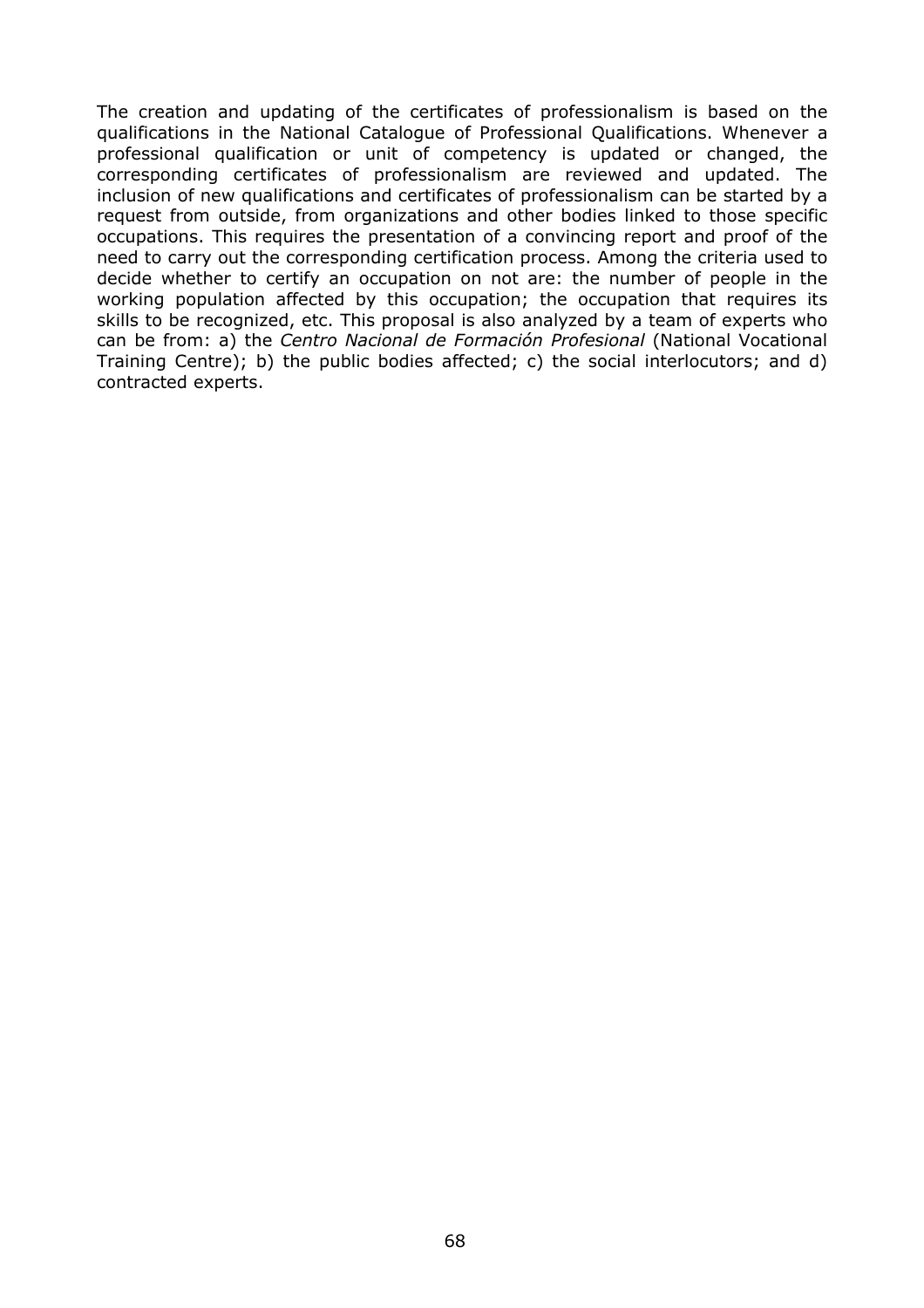# **9. COUNSELLING AND GUIDANCE FOR LEARNING, CAREERS AND EMPLOYMENT**

In Spain, educational and vocational information and counselling is done by several institutional bodies: the education departments through activities in their education centres; the labour department through its network of employment services; other institutions linked to labour market entry and integration programmes for a variety of groups; and other agents who cooperate in the development and application of training, employment and counselling initiatives and programmes.

# **9.1. STRATEGY AND PROVISION**

### Education sector

One of the motivating principles of the *Ley Orgánica de Educación*, LOE (Organic Law on Education) is that educational and vocational counselling for students is a necessary means for achieving success in personalized training and providing an all round education in knowledge, skills and values. It therefore states that the education authorities must give priority to the factors that will promote quality in education, among which are educational and vocational counselling. Within the framework of lifelong learning, the civil service in the education sector is responsible for providing access to information and counselling on the different lifelong learning courses on offer and access requirements.

In compulsory secondary education, special attention is paid to giving the students educational and vocational counselling. The education departments are responsible for promoting the measures needed in order for students to have personal tutoring and educational, psycho-pedagogical and vocational counselling, which are a basic element in the organization of this stage of education.

The duties of the teaching staff in the education system include tutoring students, directing their learning and counselling them and giving them support in the teaching-learning process, with the cooperation of their families. The duties include as well educational, academic and vocational counselling in cooperation, if appropriate, with specialized services or departments.

All over Spain, there are specialized educational and vocational counselling services or departments that provide support for teachers and educational and psychopedagogical counselling teams. These services operate all over the country under different names, in both the public and private sector: in secondary education, including IVET: *Equipos de Orientación Educativa y Psicopedagógica* (Educational and Psycho-Pedagogical Counselling Teams); *Departamentos de Orientación*; (Counselling Departments; and in vocational training: *Departamentos de Formación y Orientación Laboral* (Occupational Training and Counselling Departments).

Also, in many of the Autonomous Communities there are other specific, specialized teams that provide counselling and educational support to students with specific problems or disabilities.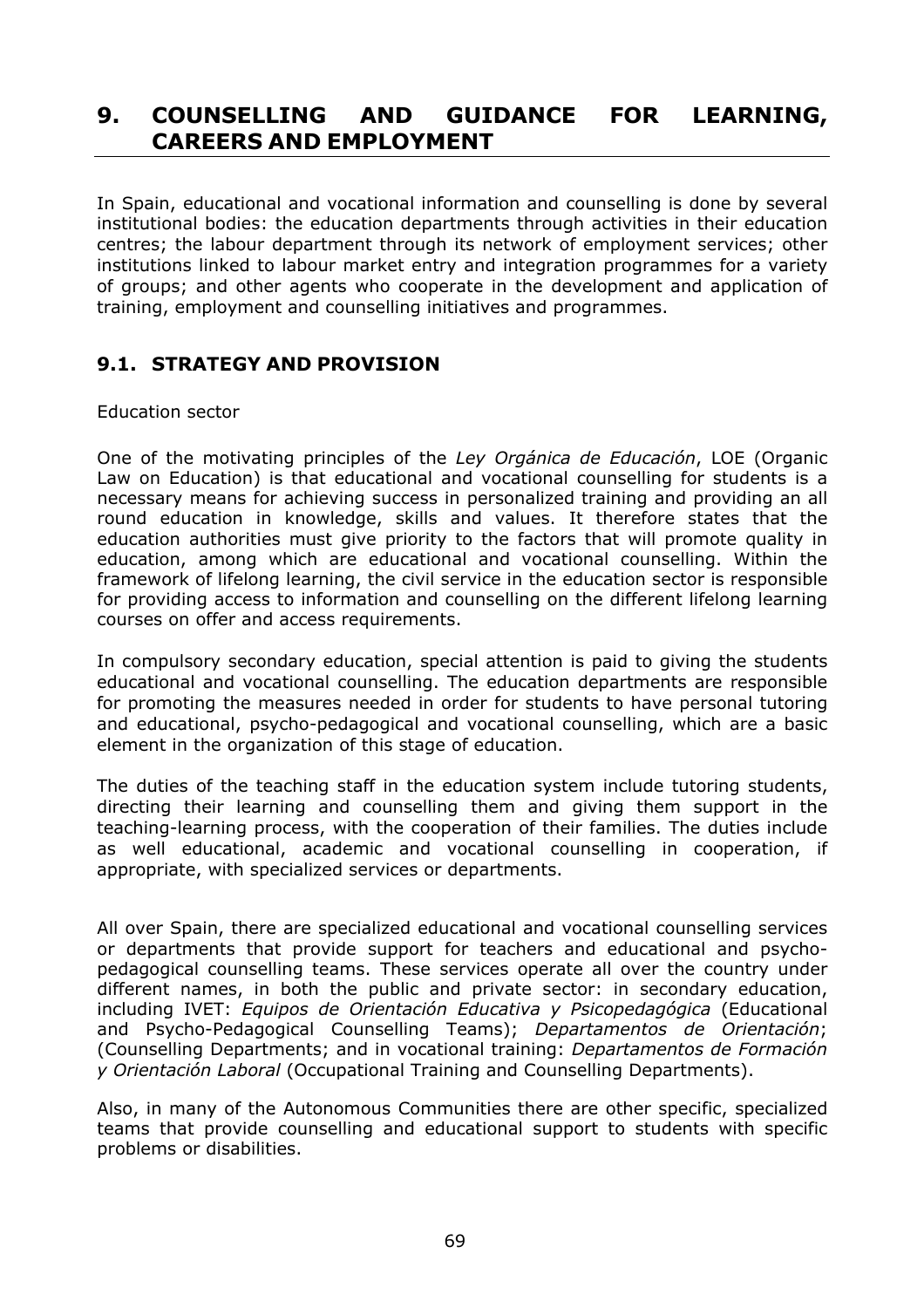The scope of action of the specialized counselling services includes all the centres in their particular geographical area that provide different types of education. They are multidisciplinary and their duties include: advising centres and teachers on curriculum design and taking part in its development, especially from the point of view of counselling and attention to diversity; carrying out psycho-pedagogical assessments of students who require them and proposing a suitable educational response; cooperating with teachers' centres, other educational institutions and the health and social services within their scope of action; and advising students and their families.

### Employment sector

The labour authorities and their network of employment services also provide counselling on vocational training, job searches and developing self-employment initiatives. The common instrument promoted by the Public Employment Service and developed by the Autonomous Communities is the *Programa de orientación Profesional para el Empleo y asistencia para el Autoempleo*, OPEAS (Vocational Counselling for Employment and Assistance with Self-Employment Programme), which has the aim of helping job seekers to find work through diagnostics, consciousness raising and seeking alternatives along their professional and employment path. The programme includes a variety of types of activity: a) individualized tutoring; b) search groups; c) the development of the personal aspects of an occupation; d) information and motivation to self-employment; and e) advice on entrepreneurship.

Cooperation between the education and employment sectors

In order to make the services and resources dedicated to vocational information and counselling more effective and to comply with the terms of the law on qualifications and vocational training, the education and labour authorities have set up protocols for cooperation on defining the services, the role of each department and of other public and private bodies, especially the social partners, and the measures and tools that will permit them to share relevant information. The cooperation protocols are backed by a workgroup from the *Consejo General de Formación Profesional*  (General Vocational Training Council).

### Other bodies

Non-profit institutions, including local authorities, associated bodies and other organizations may take part in the implementation of guidance and counselling services if they provide specific counselling that assists job seekers with improving their position in the labour market and in their search for paid employment. They especially apply measures that promote the identification and promotion of selfemployment initiatives among job seekers and increase their personal resources so that they can handle job interviews with greater possibilities of success.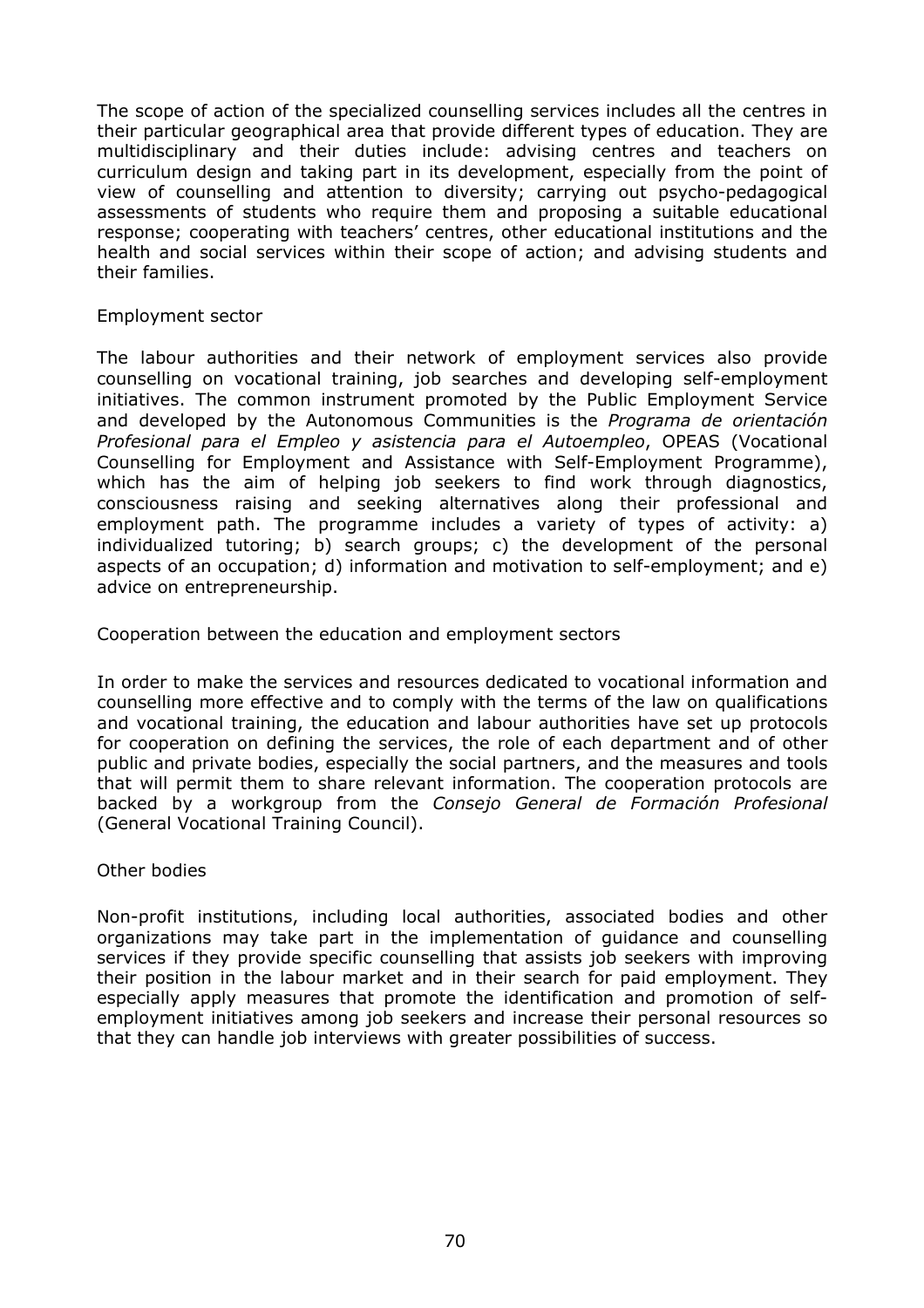# **9.2. TARGET GROUPS AND MODES OF DELIVERY**

# IVET

The education authorities offer counselling services to students who are in the education system, their families and society in general, within the scope of their powers. They also establish the measures and instruments needed to support and reinforce the provision of information, counselling and consultancy to groups at risk of exclusion, especially drop-outs and early school leavers.

Counselling departments (*Departamentos de Orientación*) have been created in all secondary education centres in order to provide teachers and students in the education system with support. Their actions focus on four areas: a) support for the teaching-learning process, b) academic and professional consulting, c) assistance with special educational needs; and d) tutorial counselling.

In those education centres providing vocational training within the education system, there is a specific training and counselling department, called in Spanish, *Formación y Orientación Laboral*. In addition, students on vocational training courses have to attend a module of the same name (*Formación y Orientación Laboral*) which has the following aims: a) to inform people about educational possibilities, academic requirements and the access requirements; b) to provide counselling on the different opportunities for learning and training paths, in order to facilitate both entry and re-entry into the labour market and improve professional mobility; c) to provide information on academic qualifications and the possibilities for acquiring, evaluating and accrediting the professional competencies and qualifications required by the world of work; d) to guide students toward training paths that fit their personal interests and abilities.

The vocational information and counselling web site of the Ministry of Education, Orient@, gives access to a complete range of information on educational, training and professional opportunities and provides guidance to help all types of user to construct their own training and labour market entry plan. User interaction is provided through a question service, permitting cooperation between education and labour departments at the European, national, Autonomous Community and local levels.

All training courses include aspects related to opportunities for learning and employment, creating and managing companies and self employment, and organizing work and in-company relations, basic labour legislation on equal opportunities and non-discrimination against people with disabilities and the rights and obligations arising from labour relations, all of which aim to make access to employment or re-entry into the labour market easier. This training is included in one or several specific professional modules, depending on the specific characteristics of each professional family or productive sector.

# CVET

The vocational counselling for employment and assistance with self-employment services, which have been developed by the labour departments for the unemployed, organize actions centering around: information, counselling, and mentoring to help the unemployed with job searches and integration into the job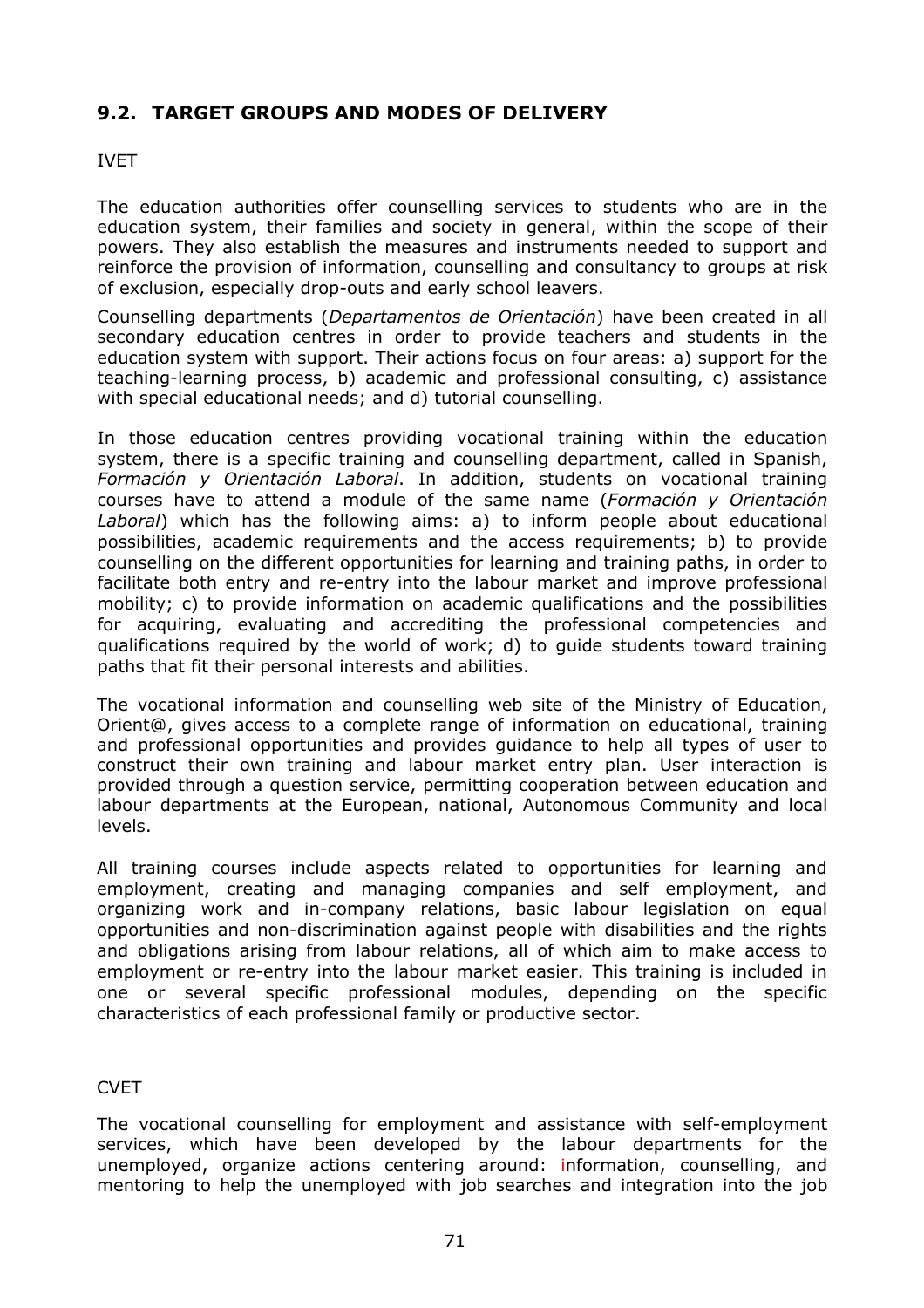market and the promotion of self-employment initiatives and advice on entrepreneurship. The priority groups are young people under the age of 25, job seekers over the age of 25 who have been registered for more than 12 months and the long-term unemployed. The initiatives promoted by the labour authorities include a variety of actions and priorities: The most widespread and best implemented are the following;

- ⎯ The *Programa de Orientación Profesional para el Empleo y Asistencia para el Autoempleo*, OPEAS (Vocational Counselling for Employment and Assistance with Self-Employment Programme), implemented in all the Autonomous Communities.
- ⎯ Vocational counselling services for employment and self employment. Implemented by the Autonomous Communities, trade unions, institutions and cooperating bodies and the Chambers of Commerce.
- ⎯ Integrated employment services: implemented by the Autonomous Communities, foundations, employers' organizations and trade unions.
- ⎯ Promotion and development departments for the Workshop School and Craft Centre programmes.
- ⎯ Experimental employment programmes: implemented by the Autonomous Communities.
- ⎯ Labour market entry activities, through the active insertion income: implemented by the Public Employment Service and the Autonomous **Communities**
- ⎯ Information and counselling actions for specific groups (especially young people and women): implemented by the Autonomous Communities, local bodies, universities, foundations, employers' organizations and trade unions.
- ⎯ Information and counselling actions for people at risk of social exclusion (people with disabilities, immigrants and ethnic minorities): implemented by Autonomous Communities, foundations and associations.
- ⎯ *Plan extraordinario de medidas de orientación, formación profesional e inserción laboral* (Extraordinary Guidance, Vocational Training and Labour Insertion Measures Plan), implemented by the Ministry of Labour through the National Public Employment Service.

It should also be noted that the CVET support and mentoring actions initiative includes an action intended to promote experimentation in integrated CVET information and counselling services, with the aim of providing information, mentoring and counselling to workers on the possibilities for training and professional mobility, as well as the different ways of entering training for employment actions that lead to professional competencies. Counselling will also be offered to workers on the possibilities of having their experience recognized and their professional qualifications accredited.

# **9.3. GUIDANCE AND COUNSELLING PERSONNEL**

In the area of education, the professionals involved in educational and vocational counselling are secondary school teachers who are specialized in psychology and teaching. There is also a team of teachers who teach the *Formación y Orientación Laboral*, FOL (vocational training and counselling) module of intermediate and advanced level vocational training courses.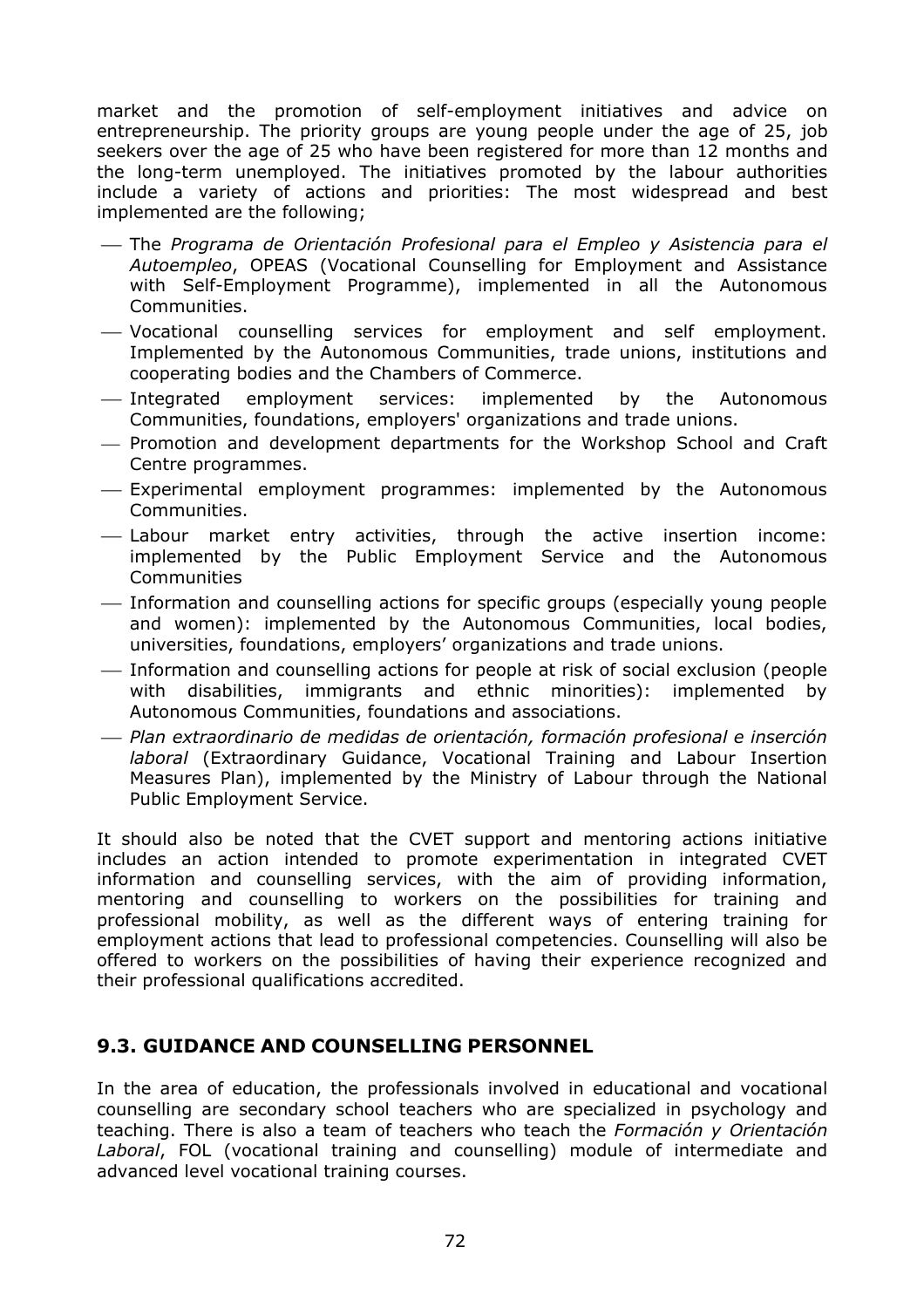The professionals involved in the vocational counselling for employment and assistance with self-employment services have a university education, preferably in psychology, teaching or sociology.

The Public Employment Service offers professionals from cooperating organizations a training course whose content includes methodology and the operation of counselling services. Its aim is to help all professionals from these bodies to carry out these tasks.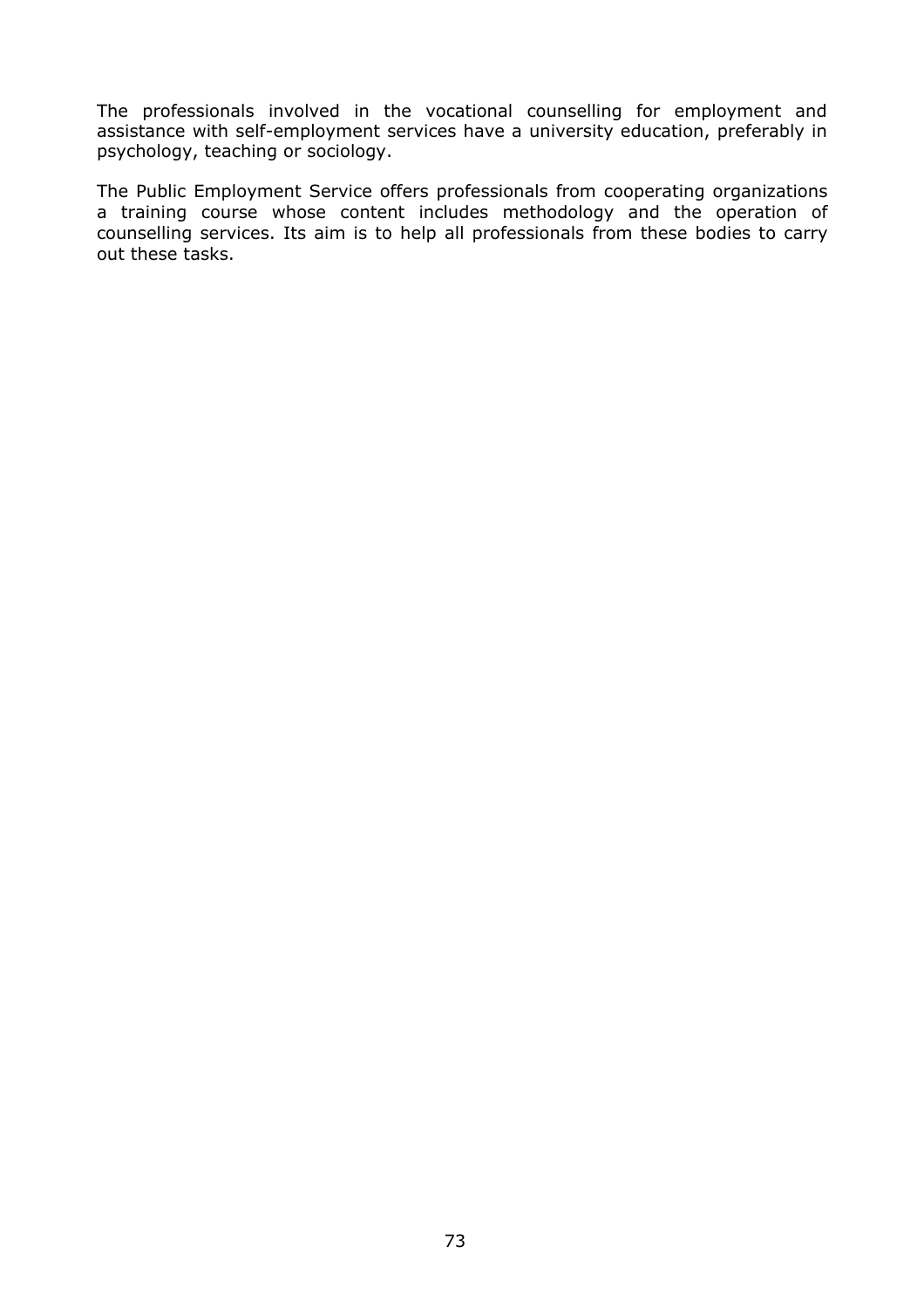# **10. FINANCING. INVESTMENT IN HUMAN RESOURCES**

In Spain, the financing for VET comes mainly from budget items in the *Presupuestos Generales del Estado* (General State Budgets) for the Ministry of Education and Ministry of Labour. The budget of the Ministry of Education funds initial vocational training and other initiatives that are part of lifelong learning, such as training adults. The budget of the Ministry of Labour and Immigration funds initiatives in the vocational training for employment subsystem (CVET).

## **10.1. FUNDING FOR INITIAL VOCATIONAL EDUCATION AND TRAINING**

The total spending on education in Spain is defined as being the sum of the funds allocated to both public and private education that come from public sources, mainly from the Ministry of Education and the Autonomous Communities or from private sources (companies, families, etc.) and EU funds.

The last two decades have seen a spectacular increase in spending on education. According to INE forecasts, in 2008, spending on education in Spain was 49,887.2 million euros from public spending and 8,936 million euros from family spending, the latter including only payments for educational services to schools, academies and private classes $^{31}$ .

The public funding is direct, coming from the General State Budgets and the Autonomous Community budgets. The funds are not only assigned to public education institutions but they can also be assigned to private centres in the form of subsidies or scholarships and financial aid for students. Private centres that receive subsidies are called "*centros concertados*" (state-funded centres) and the public funds earmarked for them are also included in the annual General State Budgets.

The fact that there is this diversity of superimposed sources of financing makes it difficult to calculate the resources destined for vocational training in general, and specifically IVET, so that in the end it is the number of students that determines the amount of funding made available.

The provisional results of total public spending on education for 2008 show that there was an increase of 9.2% over 2007, of which 8.1% went to non-university education and 11.2% to university education. As a proportion of GDP, public spending on education accounted for 4.66%, 0.26% more than in 2007. The distribution of public spending among the different areas of education was as follows: a) Pre-school and Primary Education, including Special Education, 33.4%; b) Secondary Education and Vocational Training, 29%; c) University Education, 20.4%; and d) scholarships and aid, 3.6%.

The financing for educational initiatives includes contributions from the European Social Fund, in accordance with the Community Support Framework and the conditions imposed by the competent authority.

 $\overline{a}$ 

<sup>&</sup>lt;sup>31</sup> Statistics on non-university education. Ministry of Education.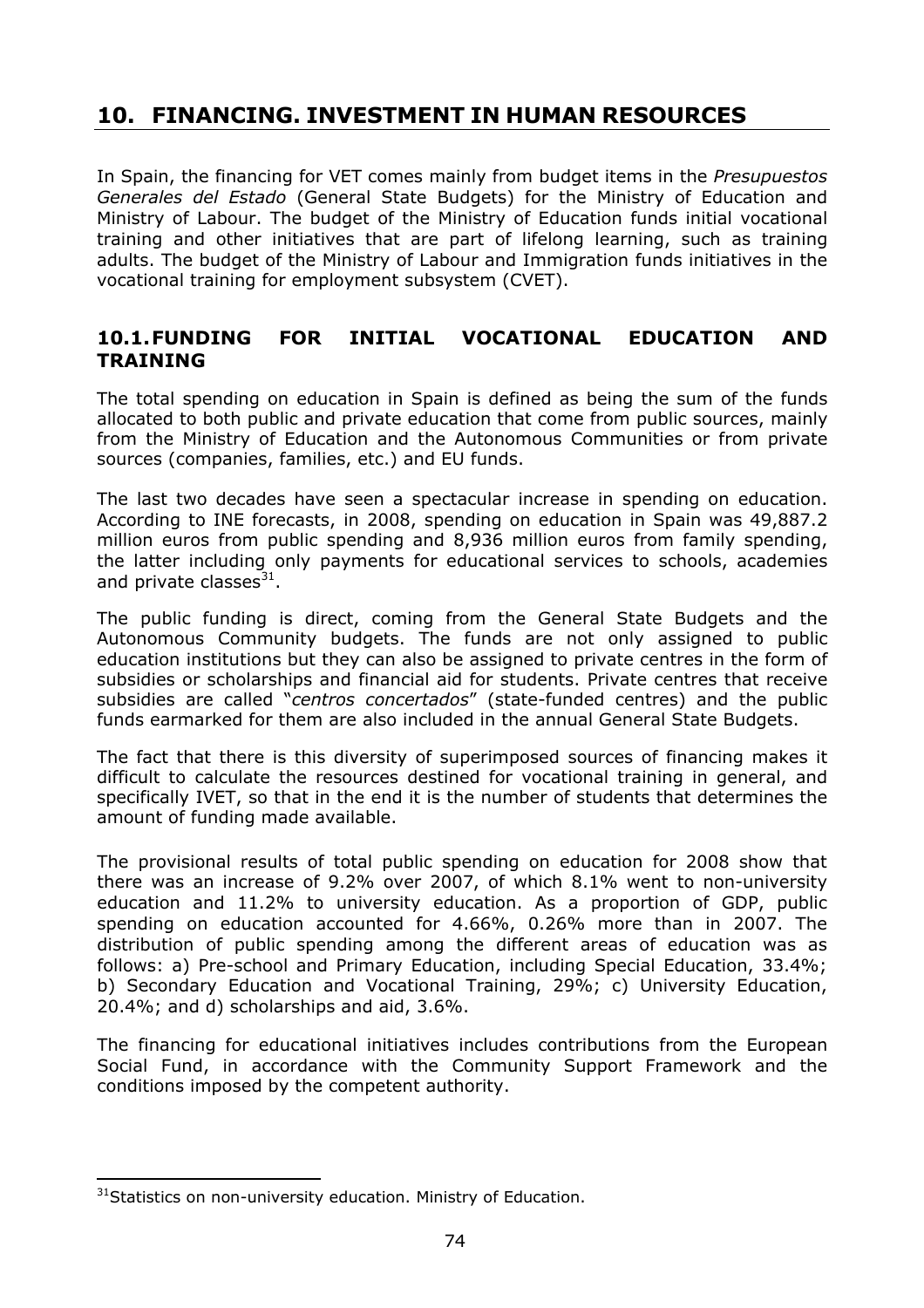## **10.2 FUNDING FOR CONTINUING VOCATIONAL EDUCATION, AND ADULT EDUCATION**

The training for employment subsystem is financed with funds from the vocational training contributions (0.7%) paid by companies and workers, aid from the European Social Fund and specific allocations in the National Public Employment Service budget. Its aim is to promote and offer companies and employed and unemployed workers training that fits their needs and contributes to the development of a knowledge-based economy.

The budget allocated to VET policies has changed in recent years but financing for vocational training for employment activities has remained stable for the last three years at around 2,800 million euros per annum, with only slight variations. The following actions and initiatives are financed out of this budget:

- ⎯ VT courses offered primarily to unemployed workers, which are managed by the Autonomous Communities.
- ⎯ VT courses offered primarily to employed workers, which are managed by the Autonomous Communities.
- $-$  VT courses offered primarily to employed workers, which are managed by the National Public Employment Service and the Tripartite Foundation for Training in Employment.
- ⎯ VT courses offered to specific groups.
- ⎯ In-company, on-demand VT courses and individual leaves of absence for training.
- ⎯ Training for the civil service.
- ⎯ Workshop schools, craft centres and employment workshops.
- ⎯ Training actions for training contracts.
- ⎯ Vocational information and counselling services.
- ⎯ Support and mentoring actions during training.
- ⎯ The operating costs of and investment in the *Fundación Tripartita para la Formación en el Empleo* (Tripartite Foundation for Training in Employment).

The *Acuerdo de Formación Profesional para el Empleo* (Agreement on Vocational Training for Employment) of 7 February 2006 established that the financing for vocational training for employment (CVET) would be flexible and depend on the type of initiative developed and the type of recipient, in order to maximize the use of the resources. In this sense, the financing can be rationalized by taking into consideration at least the following criteria: a) the real weight in the job market of the employed and unemployed; b) the progressive inclusion of training for groups that do not have to pay contributions; c) the development of particular actions designed specifically for the unemployed; and d) the implementation of initiatives that correspond to vocational training as a whole.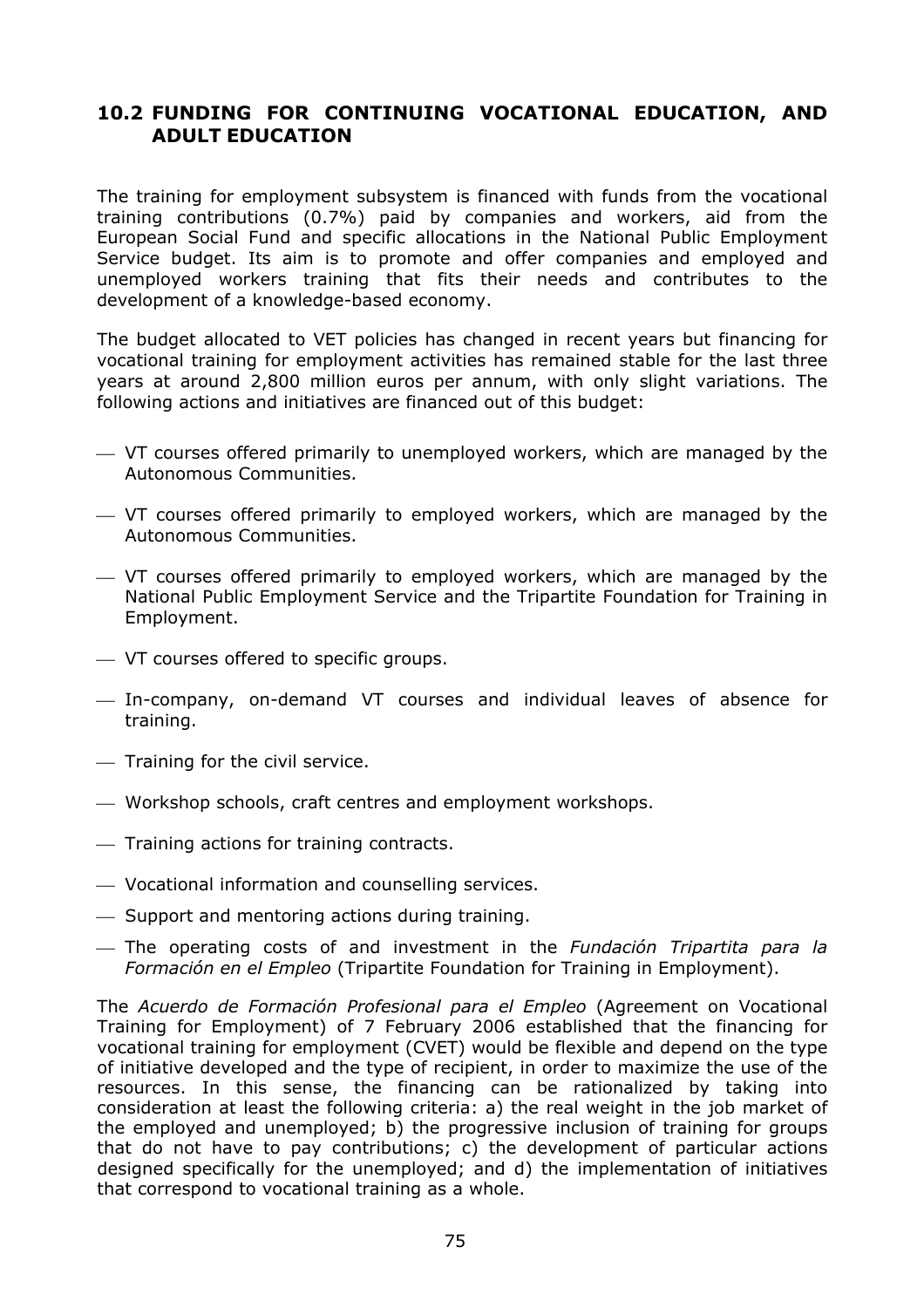Under the training on demand initiative, companies use their own resources to finance the training of their workers, in accordance with the minimum percentages applied to the total cost of training, plus the set allowances that they receive. These percentages are set by the Ministry of Labour and depend on the size of the company. Companies receive this allowance to train their workers. The amount is obtained by applying the percentage that is established annually in the *Ley de Presupuestos Generales del Estado* (Law on the General State Budgets) to the amount paid in by each company in the previous year as its vocational training contribution. The allowance is applied as a reduction in the Social Security contributions paid by the company.

In 2009, companies had a credit available to train their workers that resulted from applying the following percentages to their contributions according to the size of the company: a) Companies with 6 to 9 workers: 100%; b) from 10 to 49 workers: 75%; c) from 50 to 249 workers: 60%; d) 250 or more workers: 50%. Companies with between 1 and 5 workers had a per company credit of 420 euros, instead of a percentage.

An application has been developed that allows companies that implement training actions and individual leaves of absence for training to report the beginning and end of the training and leaves of absence to the Foundation, as ordered by the Ministerial Order regulating them.

This initiative is managed through a computerized application that has a series of interactive help screens that assist users to understand how it works before registering: a) a credit simulator that allows the user to calculate the amount assigned to the company for implementing training actions; b) video tutorials showing the steps needed to access the application and report training actions, the participants and individual leaves of absence for training; and c) a file in XML format that describes the new format for uploading files and listing the participants and the start and the end of groups.

According to EUROSTAT, in Spain, the cost of CVET training courses as compared to the total labour cost is less than the average cost for the EU-27 countries as a whole. This difference is even greater for small and medium sized companies.

| <b>TABLE 46: COST OF CONTINUING TRAINING COURSES AS A PERCENTAGE</b><br>OF TOTAL EMPLOYMENT COSTS (ALL COMPANIES) 1999 AND 2005 |           |         |         |            |        |         |              |              |
|---------------------------------------------------------------------------------------------------------------------------------|-----------|---------|---------|------------|--------|---------|--------------|--------------|
| <b>WORKFORCE</b>                                                                                                                | $10 - 49$ | $10-49$ | 50-249  | $50 - 249$ | $250+$ | $250+$  | <b>TOTAL</b> | <b>TOTAL</b> |
| <b>DATE</b>                                                                                                                     | 2005      | 1999    | 2005    | 1999       | 2005   | 1999    | 2005         | 1999         |
| <b>EU-27</b>                                                                                                                    | $1.1\%$   | ÷       | $1.4\%$ | ÷          | 1.9%   | ÷       | 1.6%         | ÷            |
| <b>SPAIN</b>                                                                                                                    | 0.7%      | 0.7%    | 1%      | $1.1\%$    | 1.8%   | $2.1\%$ | 1.2%         | 1.5%         |

*Source: EUROSTAT (CVTS2 and CVTS3); Date of Query: 30 April 2010.*

#### **10.3. FUNDING TRAINING FOR UNEMPLOYED PEOPLE AND OTHER GROUPS EXCLUDED FROM THE LABOUR MARKET**

The financing of training initiatives intended to train unemployed workers and other groups at risk of exclusion from the labour market comes under the framework for funding the entire vocational training for employment subsystem.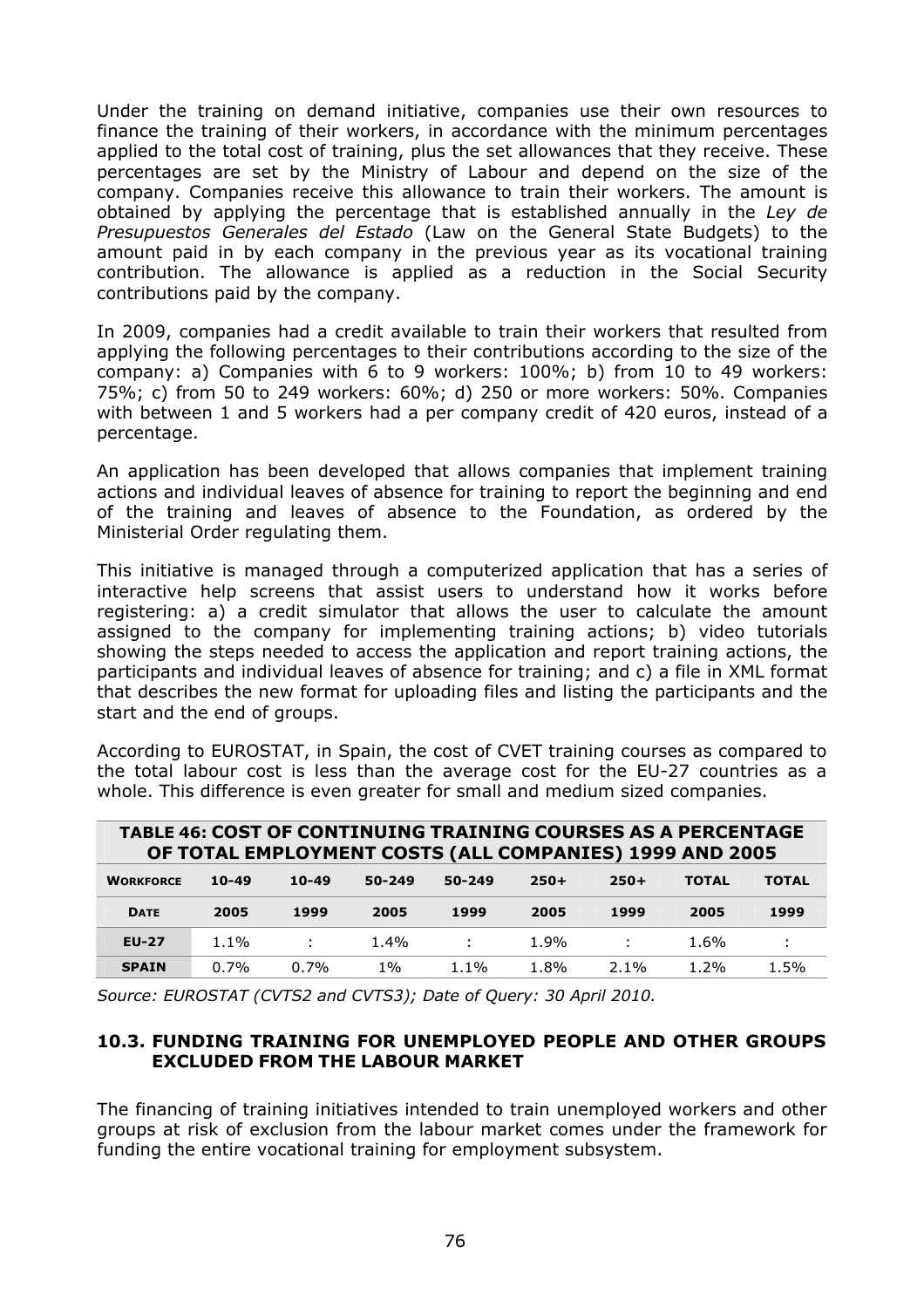The criteria used for distributing the funds that come from the 0.7% contribution are based on the proportion of unemployed workers in each Autonomous Community as compared to the country as a whole. These funds are approved by the *Conferencia Sectorial de Asuntos Laborales* (Sectorial Conference on Labour Affairs) and promulgated as a Council of Ministers' decision. The subsidies granted to partner training centres that implement these training courses are calculated as modules, which take into account the cost per student/number of hours, the content taught, the level of the course and the difficulty of the techniques used, as well as the manner in which the course is delivered.

The financing for Workshop School, Craft Centre and Employment Workshop programmes comes mainly from public funding, specifically the budget of the Ministry of Labour, which grants subsidies through the National Public Employment Service to various organizations, including town and city councils, which also allocate their own budgets to financing these programmes, and to private, socially oriented bodies. The Autonomous Communities also have a budget for these programmes.

The procedure for the adjudication of workshop school, craft centre and employment workshop projects is specified in the regulations for these programmes. The organizations present their projects and the National Public Employment Service grants subsidies in accordance with the established criteria: number of people unemployed, possibilities of finding a job after the project, the innovative character of the project and the quality of the training plan. The amount of the subsidy depends on the rates established per hour/number of people being trained.

The Public Employment Service subsidizes the spending on vocational training and the operating costs for the whole training project and compensates, specifically: a) the wages and salaries and the Social Security contributions for which the employer of the management, teaching and support personnel is responsible; b) the teaching materials and resources and consumables; c) accident insurance for the students; and d) the wages, salaries and Social Security contributions, based on the contract signed with the student-workers. The other amounts that are not provided by the SPEE are the responsibility of the body sponsoring the programme (such as purchasing machinery, equipment goods or investments, other materials, etc.).

Spending on training and maintenance may be co-financed by the European Social Fund through the 2007-2013 Pluriregional Operational Programme for Adaptability and Employment. Table 47 shows the annual total amount of financing provided and the ESF's contribution. The State's contribution is therefore the difference between the total spending and the ESF's contribution.

| TABLE 47: PUBLIC SPENDING ON WORKSHOP SCHOOLS AND CRAFT CENTRES,<br>INCLUDING ESF PARTICIPATION (AMOUNT IN $\epsilon$ ) |                              |                         |  |  |
|-------------------------------------------------------------------------------------------------------------------------|------------------------------|-------------------------|--|--|
| <b>YEAR</b>                                                                                                             | <b>TOTAL PUBLIC SPENDING</b> | <b>ESF CONTRIBUTION</b> |  |  |
| 1999                                                                                                                    | 353,620,000                  | 137,326,521 (38.83%)    |  |  |
| 2001                                                                                                                    | 452,900,000                  | 121,009,499 (26.72%)    |  |  |
| 2003                                                                                                                    | 475,720,000                  | 144,388,617 (30.35%)    |  |  |
| 2004                                                                                                                    | 493,760,000                  | 99,705,300 (20.19%)     |  |  |
| 2005                                                                                                                    | 494,910,000                  | 225,823,141 (45.63%)    |  |  |
| 2006                                                                                                                    | 497,037,000                  | 274,459,146 (55.22%)    |  |  |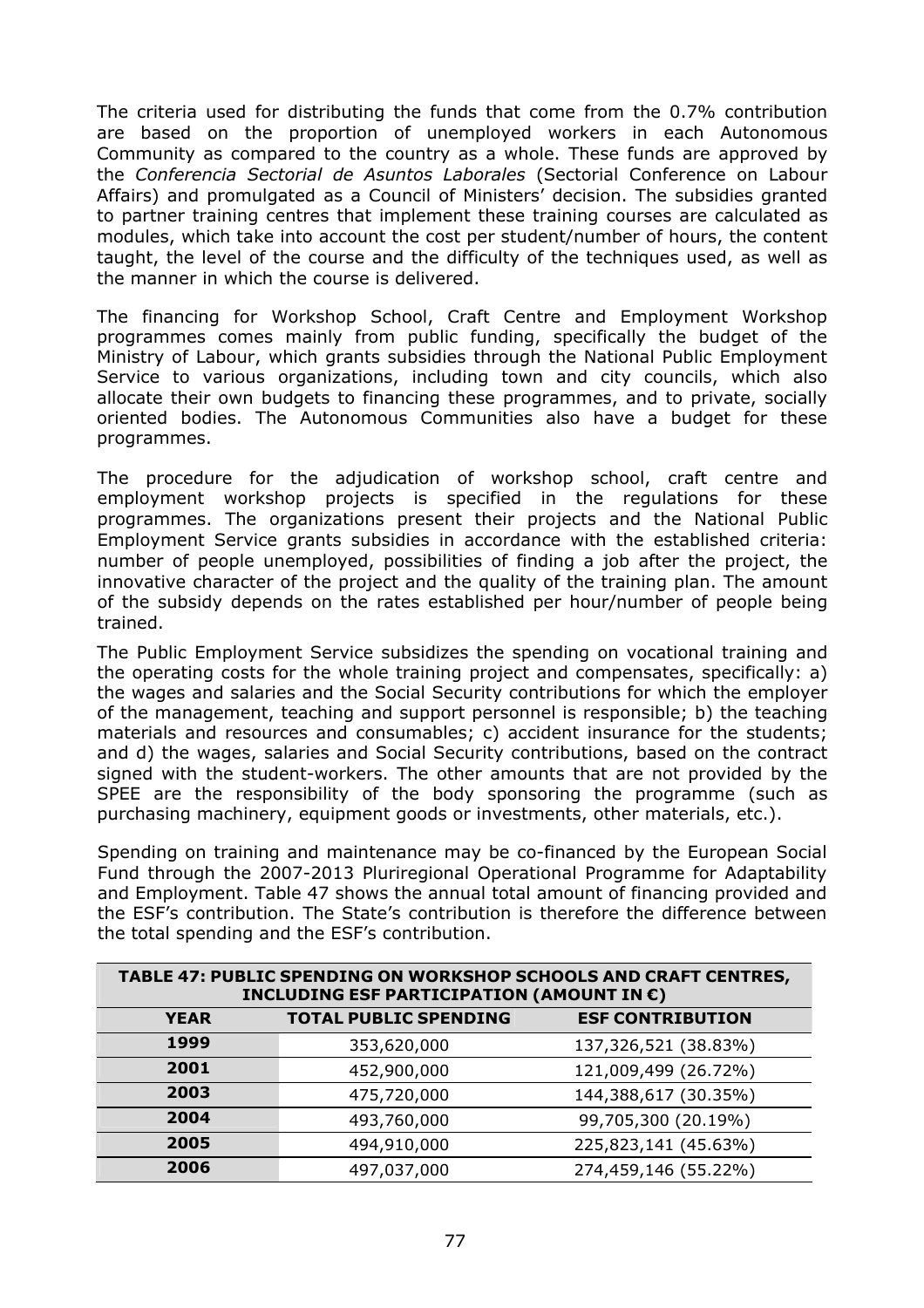*Source: Departamento de Escuela Taller y Casas de Oficios del SPEE-INEM (SPEE-INEM , Workshop School and Craft Centre Department ), 2007.*

The aim of training contracts is to offer the theoretical and practical training needed to properly perform an occupation or position that requires a particular level of qualification. The financing for the cost of theoretical training comes from allowances on the employers' Social Security contributions and is charged to that line item in the Public Employment Service budget.

Since 2007, the *Plan de Formación e Inserción Laboral*, *Plan FIP* (National Programme for Vocational Training and Entry into the Job Market), which was managed by the Public Employment Service and was intended for unemployed workers, has been replaced by Training for Employment Plans, which are included in the training courses on offer initiative regulated by Royal Decree 395/2007. The actions carried out under the strain for employment plans are included in Objectives 1 and 3 of the European Social Fund and, as a result, these activities are cofinanced by the Fund in the following manner: a) in Objective 1 regions, the co financing is 65% of the total cost; and b) in Objective 3 regions, 35%. This initiative is therefore funded by the vocational training levy on companies and workers that is collected as 0.7% of the Social Security contributions and by the above-mentioned ESF contributions.

Table 48 shows the sources of financing for the training actions included in the FIP Plan up to 2006 and in the training for employment plans (training on demand iniciative) starting in 2007. It also includes the amounts transferred to the Autonomous Communities that have taken over these powers. Although, as has already been mentioned, the FIP Plan was replaced by the training on demand iniciative in 2007, the statistical sources (the Ministry of Labour and the National Public Employment Service) continued to use the FIP Plan for the 2006 data, when this plan was still in force.

| I KAINING FOK EMPLOYMEN I |                        |                           |  |  |
|---------------------------|------------------------|---------------------------|--|--|
| <b>YEAR</b>               | <b>PLAN FIP BUDGET</b> | ESF AID $(1)$             |  |  |
| 1999                      | 604,448,000,43         | 173,824,388.30 (28.76%)   |  |  |
| 2001                      | 680,351,814,45         | 210,340,056.00 (30.92%)   |  |  |
| 2003                      | 695,876,880,00         | 218,107,203.00 (31.34%)   |  |  |
| 2004                      | 692,413,100,00         | 2,345,269,802.36 (49.86%) |  |  |
| 2005                      | 842,848,070,00         | 194,704,835.49 (23.10%)   |  |  |
| 2006                      | 913,970,470,00         | 210,229,711.88 (23%)      |  |  |
| 2007                      | 921,878,920,00         | 189,485,257 (21%)         |  |  |
| 2008                      | 932,000,478,00         | 149,000,000 (16%)         |  |  |

| TABLE 48: FINANCING FOR TRAINING UNDER THE PLAN FIP (UP TO 2006) AND |
|----------------------------------------------------------------------|
| <b>TRAINING FOR EMPLOYMENT</b>                                       |

*Source: Servicio Público de Empleo Estatal (National Public Employment Service). 1) Included in the Plan FIP budget.*

#### **10.4. GENERAL FUNDING ARRANGEMENTS AND MECHANISMS**

The 2005 *Programa Nacional de Reformas* (National Reform Programme) set the general objectives for vocational training in Spain and the priorities for its funding. This programme emphasized the fact that it is essential to the proper functioning and quality of the Spanish vocational training system to increase and improve the human capital.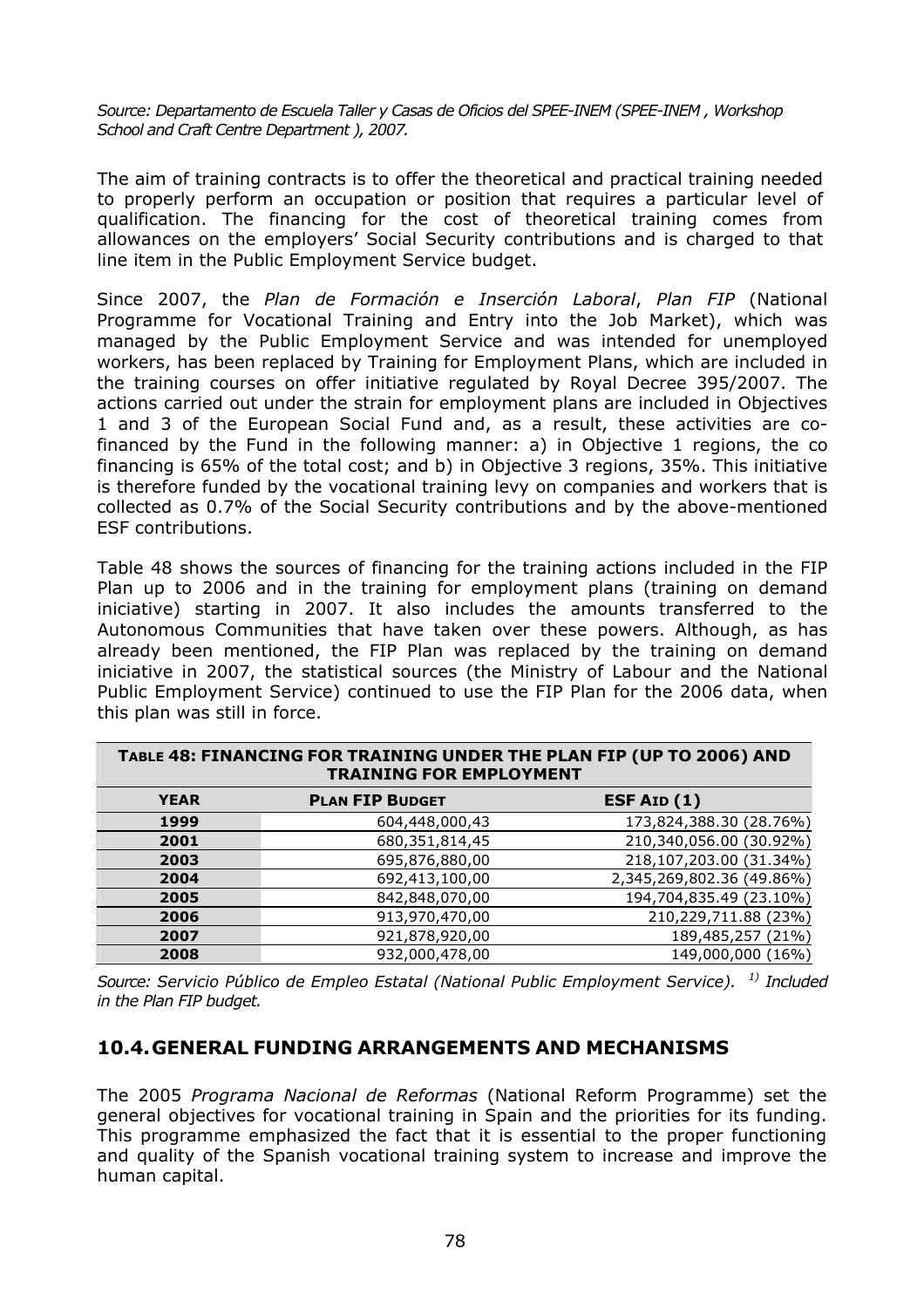The General State Budgets for 2007 appointed the National Public Employment Service to directly manage the credits intended for active employment policies, as well as the financial contribution set aside to fund integrated employment plans in the Autonomous Communities. These employment plans are intended to raise the level of employment in the respective areas by carrying out actions and measures to promote employment that are part of the Active Employment Policies. The details of the financing for vocational training for employment (CVET) are listed in these policies. In the period between 2002 and 2008, the budget for active employment policies has increased by more than 40%.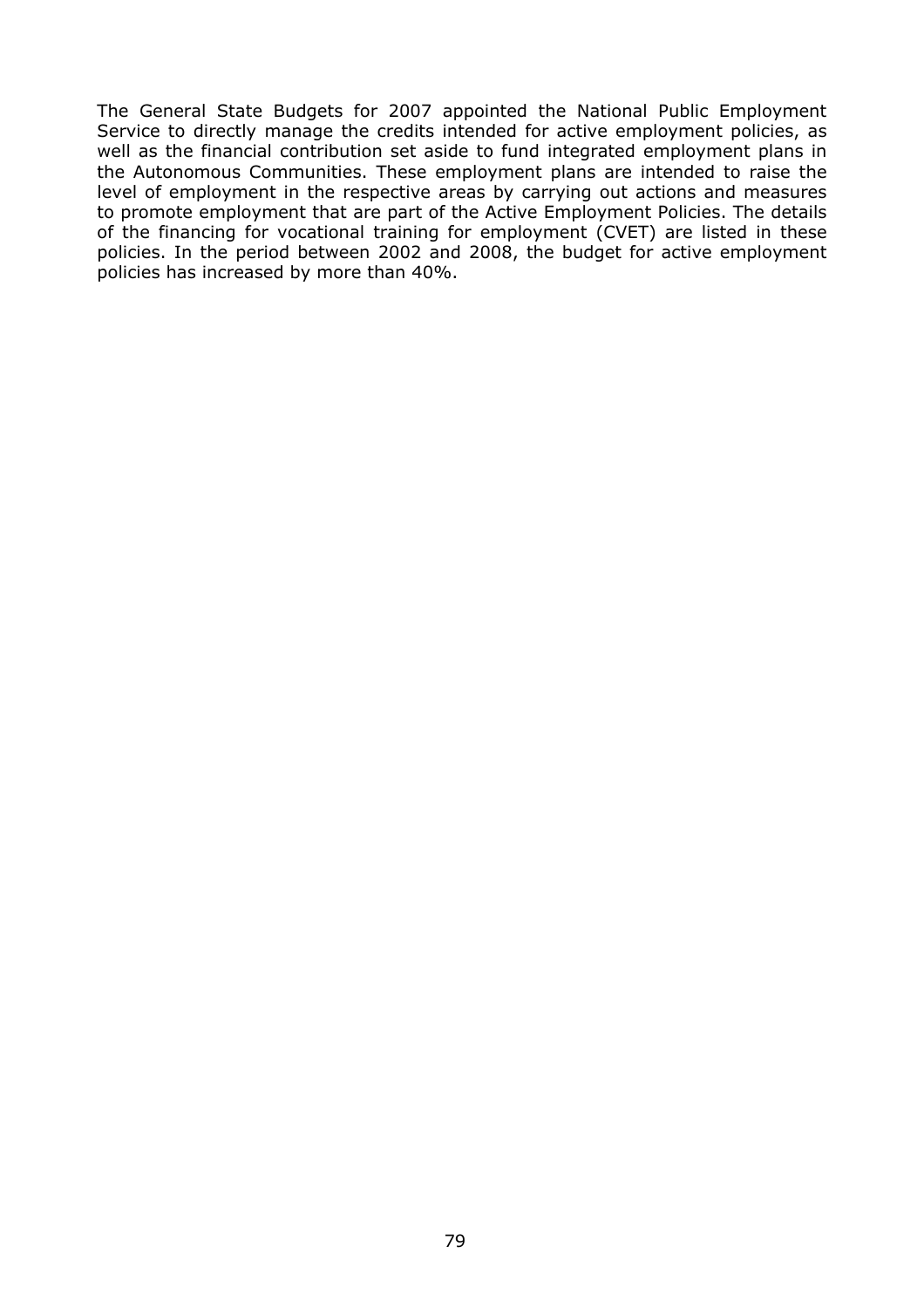# **11. NATIONAL VET STATISTICS. ALLOCATION OF PROGRAMMES**

### **11.1. CLASSIFICATION OF NATIONAL VET PROGRAMMES**

The *Clasificación Nacional de Educación* (National Classification of Education) or CNED-2000 is an ideal tool for collecting, processing and analyzing data on education as it helps to standardize the data for the whole country. In addition, CNED-2000 was based on CINE-97 (UNESCO's International Standard Education Classification) to make it internationally comparable.

CNED-2000 uses the education programme as its statistical unit. Since an education programme can be classified according to different criteria, and these are independent criteria, three different structures have been created:

- *Classification of education programmes by educational level:* This is used to classify the programmes that are currently being taught (primary education, secondaryeducation,etc.; vocational training, etc.).
- *Classification of education programmes by study sector:* This includes all the areas of knowledge or economic sectors that a programme may be assigned to. It is based on the EUROSTAT and CEDEFOP classification (sciences, humanities, etc.).
- Classification of education programmes by level of training: The third structure in CNED-2000 is used to determine the training acquired by an individual throughout his or her life. In this case, all education programmes that have existed at any time have been taken into account, including individuals who did not take any programme (illiterate, primary education, etc.; university education, etc.).

|                                                                  |                                        |                          |                          | 1778881                   |                                                            |
|------------------------------------------------------------------|----------------------------------------|--------------------------|--------------------------|---------------------------|------------------------------------------------------------|
| <b>LEVEL</b>                                                     | <b>CINE ISCED</b><br><b>EQUIVALENT</b> | <b>DURATION</b><br>(MIN) | <b>DURATION</b><br>(MAX) | <b>DURATION</b><br>(AVER) | <b>NORMAL AGE OF</b><br><b>STUDENTS AT</b><br><b>START</b> |
| <b>COMPULSORY SECONDARY EDUCATION</b><br>(SPANISH INITIALS, ESO) | 2A                                     | 4 years                  | 6 years                  | 5 years                   | 12                                                         |
| <b>BACHILLERATO (COMPULSORY</b><br><b>SECONDARY EDUCATION)</b>   | 3A                                     | 2 years                  | 4 years                  | 3 years                   | 16                                                         |
| <b>INTERMEDIATE LEVEL</b><br><b>VOCATIONAL TRAINING</b>          | 3В                                     | 2 years                  | 2 years                  | 2 years                   | 16                                                         |
| <b>PROFESSIONAL EDUCATION IN</b><br><b>MUSIC AND DANCE</b>       | 3 <sup>C</sup>                         | 6 years                  | 8 years                  | 7 years                   | 12                                                         |
| <b>INTERMEDIATE LEVEL PLASTIC</b><br><b>ARTS AND DESIGN</b>      | 3B                                     | 2 years                  | 2 years                  | 2 years                   | 16                                                         |
| <b>INTERMEDIATE LEVEL SPORTS</b><br><b>EDUCATION</b>             | 3В                                     | 2 years                  | 2 years                  | 2 years                   | 16                                                         |
| <b>ADVANCED LEVEL VOCATIONAL</b><br><b>TRAINING</b>              | <b>5B</b>                              | 2 years                  | 2 years                  | 2 years                   | 18                                                         |
| <b>ADVANCED LEVEL PLASTIC ARTS</b><br><b>AND DESIGN</b>          | <b>5B</b>                              | 2 years                  | 2 years                  | 2 years                   | 18                                                         |
| <b>ADVANCED LEVEL SPORTS</b><br><b>EDUCATION</b>                 | 5B                                     | 2 years                  | 2 years                  | 2 years                   | 18                                                         |

*Source: Ministerio de Educación (Ministry of Education). Instituto Nacional de Estadística, INE (National Institute of Statistics).*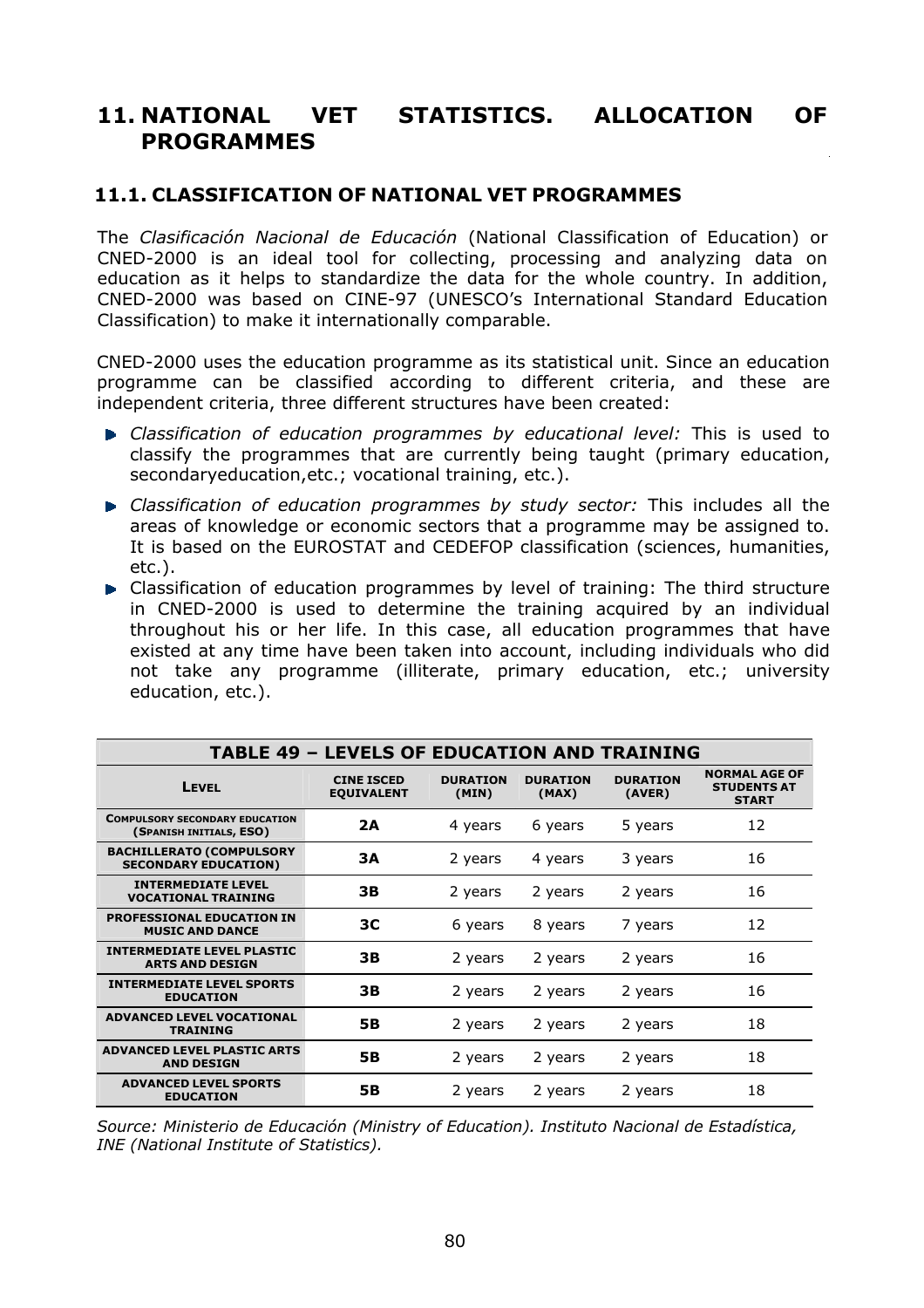The current CINE-97 educational levels are the following:

| 0 | Pre-school education. // Educación Infantil (Pre-school education).                                                                           |
|---|-----------------------------------------------------------------------------------------------------------------------------------------------|
|   | Primary education (first stage of basic education). // Educación Primaria<br>(Primary Education).                                             |
|   | First stage of secondary education (second stage of basic education) //<br>Educación Secundaria Obligatoria (Compulsory Secondary Education). |
|   | Second stage of Secondary Education. // Educación Secundaria<br>postobligatoria (Post-Compulsory Secondary Education).                        |
|   | Post-secondary, non-tertiary education. // Formación Profesional para el<br>Empleo (Vocational Training for Employment)                       |
|   | First stage of higher education (does not lead directly to a diploma in<br>advanced studies). // Educación Superior (Higher education).       |
| 6 | Second stage of higher education (leads to an advanced diploma)<br>(Educación Superior (Higher education)).                                   |

- ⎯ **CINE 0 - ISCED 0: PRE-SCHOOL EDUCATION:** This initial stage of education aims to familiarize children with the school environment and serve as a transition between the home and school. This level includes education for children with special needs, which is taught in hospitals, special schools and training centres. At the end of these programmes, the children's education continues in CINE 1/ISCED 1.
- ⎯ **CINE 1 ISCED 1: PRIMARY EDUCATION:** Primary education forms a part of basic education and starts at the age of six. This stage lasts between five and seven years. The programmes for this level, which are organized as units or projects, are designed to provide the children with a solid, basic education in reading, writing and arithmetic, plus an elementary knowledge of subjects such as history, geography, the natural sciences, social sciences, art and music. This level includes: programmes for children with special educational needs (special education, levels 1 and 2); in-class and distance literacy programs; and basic adult education (levels 1, 2 and 3).
- ⎯ **CINE 2 ISCED 2: FIRST STAGE OF SECONDARY EDUCATION:** The content of this level are designed to complete the basic education begun in CINE 1. The programmes tend to follow a model that is based more on subjects and the teachers are more specialized. The students come to fully master the basic skills. The end of the stage tends to coincide with the end of compulsory education. This level includes the lifelong education programme. Intermediate special education scheme (years 1, 2 and 3).
- ⎯ **CINE 3 ISCED 3: FIRST STAGE OF SECONDARY EDUCATION:** At this level there is more specialization than at the previous level and the teachers are more qualified or specialized. The normal starting age is 15 or 16, as the programmes at this level require students to have taken nine years of fulltime education. Programmes for young people and adults are included: Intermediate special education scheme (years 4, 5 and 6).

This level includes sub-classifications: **a)** *CINE 3C:* Programmes offered by the *Ministerio de Salud Pública y Bienestar Social* (Ministry of Public Health and Social Welfare) (courses at assistant and general services levels) and by the Ministry of the Interior (courses for non-commissioned officers); and b) **CINE 3A:** Scientific *Bachillerato* and Technical *Bachillerato.*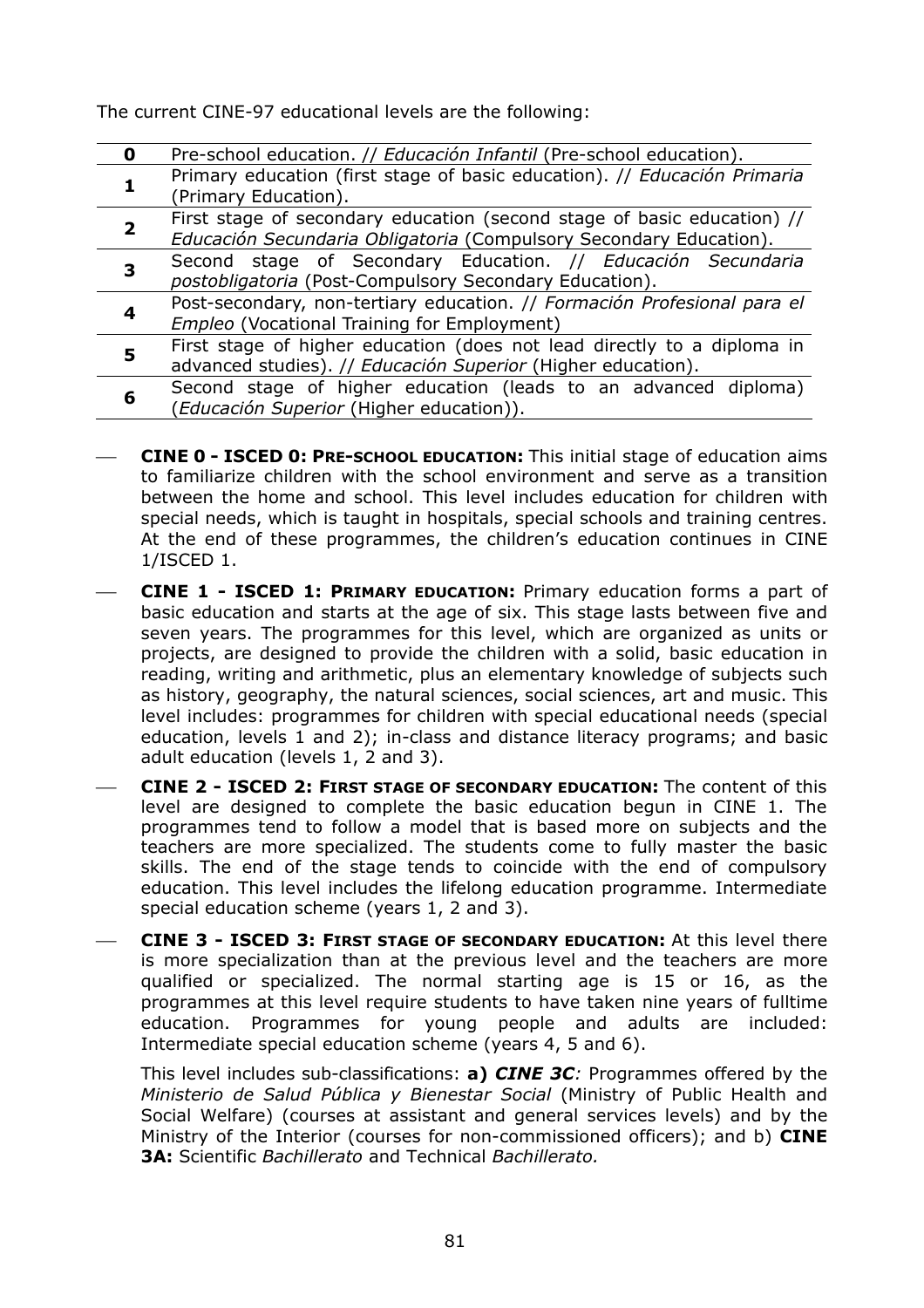- ⎯ **CINE 4 ISCED 4: Post-Secondary, Non-Tertiary Education:** This level includes short professional courses that are not considered tertiary level programmes. The content of these programmes must be specialized or have a more complex application than CINE 3 programmes. It is a requirement to have passed CINE 3. The students in this category are older than those in CINE 3. Courses last between six months and two years. Programmes offered by the Ministry of Health (technical level courses).
- ⎯ **CINE 5 ISCED 5: FIRST LEVEL OF TERTIARY/HIGHER EDUCATION:** This level includes tertiary level programmes with a more advanced educational content than levels 3 and 4. The entry requirement is to have passed level 3A. In theory, these programmes must last for a minimum of two years. This level includes research programmes that do not form part of a doctorate. This level includes sub-classifications: **a)** *CINE 5A:* Tertiary level university programmes, which are partly theoretical (lasting 3, 4 or more years) and are designed to offer sufficient qualifications to be able to enter advanced research programmes and professions that require a high level of training, for example, medicine, dentistry, architecture, etc. They can include completing a research project or thesis; and b) **CINE 5B:** Tertiary level non-university programmes that are shorter than those for CINE 5A. These focus on the specific skills required to exercise a profession and to enter the world of work, although the programme may include a theoretical basis. They do not provide direct access to advanced research programmes.
- ⎯ **CINE 6 ISCED 6: POSTGRADUATE:** Tertiary education programmes that lead to an advanced level research qualification; therefore, they are dedicated to advanced studies or original research and are not based only on coursework.

| <b>TABLE 50: FIELDS OF EDUCATION AND TRAINING</b>     |                                      |  |
|-------------------------------------------------------|--------------------------------------|--|
| LEVEL                                                 | GENERAL/ARTISTIC/SPORTS/PROFESSIONAL |  |
| <b>COMPULSORY SECONDARY EDUCATION</b>                 | General studies                      |  |
| <b>BACHILLERATO</b>                                   | General studies                      |  |
| <b>INTERMEDIATE LEVEL VOCATIONAL TRAINING COURSES</b> | Sectorial studies                    |  |
| <b>PROFESSIONAL EDUCATION IN MUSIC AND DANCE</b>      | Artistic studies                     |  |
| <b>INTERMEDIATE LEVEL PLASTIC ARTS AND DESIGN</b>     | Artistic studies                     |  |
| <b>INTERMEDIATE LEVEL SPORTS EDUCACIÓN</b>            | Sports studies                       |  |
| <b>ADVANCED LEVEL VOCATIONAL TRAINING</b>             | Sectorial studies                    |  |
| <b>ADVANCED ARTISTIC EDUCATION</b>                    | Artistic studies                     |  |
| <b>ADVANCED LEVEL PLASTIC ARTS AND DESIGN</b>         | Artistic studies                     |  |
| <b>ADVANCED LEVEL SPORTS EDUCATION</b>                | Sports studies                       |  |

## **11.2.FIELDS OF EDUCATION AND TRAINING**

*Source: Ministerio de Educación (Ministry of Education).*

### **11.3.LINKS BETWEEN NATIONAL QUALIFICATIONS AND INTERNATIONAL QUALIFICATIONS OR CLASSIFICATIONS**

The completion of a system of similarities between the National Qualifications and Vocational Training System and EU tools and instruments is currently being developed, although references to the European Qualifications Framework are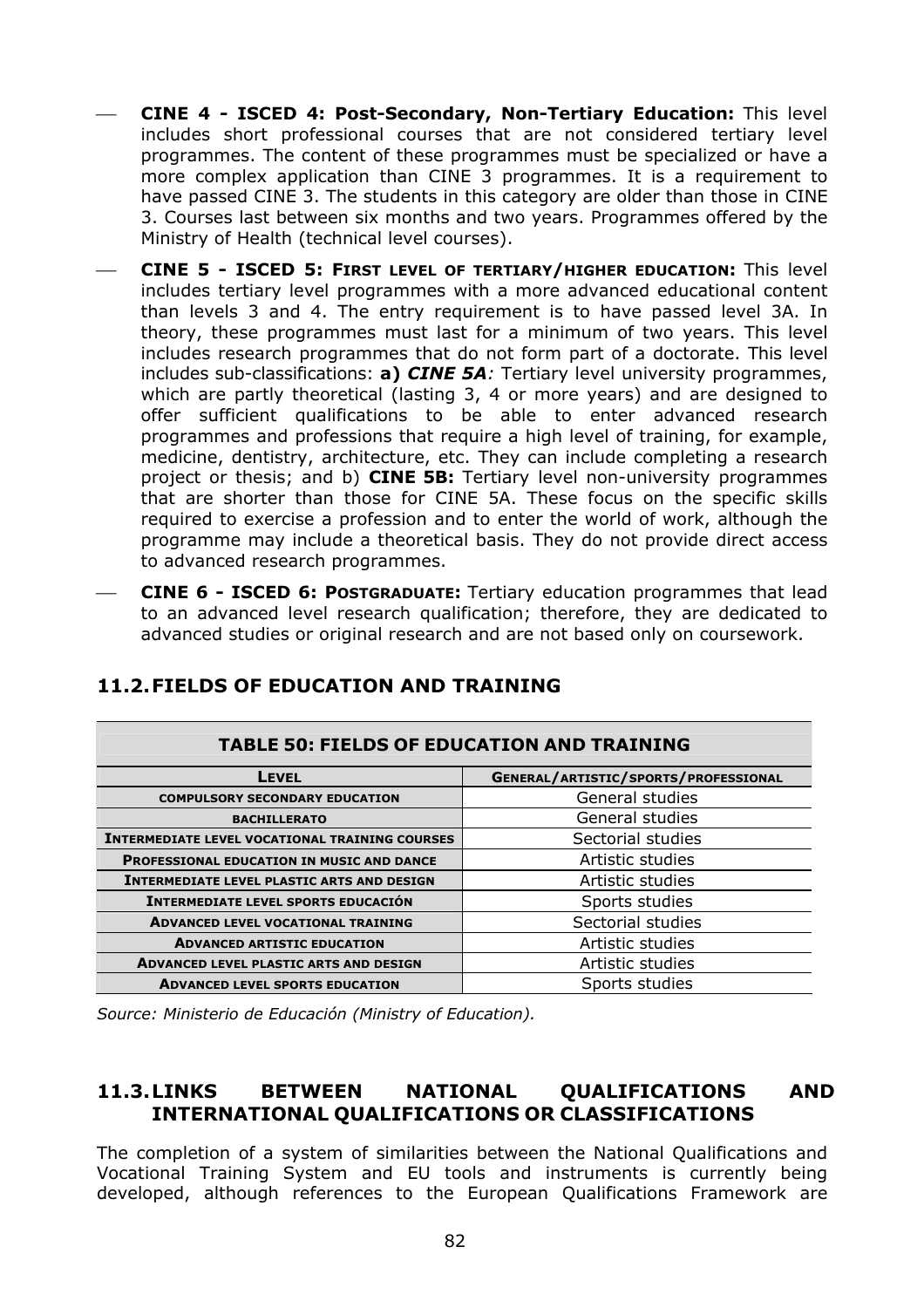already being included when new vocational training diplomas and certificates of professionalism are being defined for this country.

Currently work has begun on defining the national qualification framework under the European framework and on defining the Spanish higher education qualification framework (Spanish initials, MECES), which includes a new definition of university degrees and levels in line with the Bologna process.

The *Catálogo Nacional de Cualificaciones Profesionales* (National Catalogue of Professional Qualifications) is the instrument for developing the *Sistema Nacional de Cualificaciones y de Formación Profesional* (National System of Qualifications and Vocational Training). The CNCP is the reference for defining vocational training diplomas and certificates of professionalism so as to bring about greater transparency and mobility, both nationally and within Europe.

At the international level, the link between the CNED-2000 levels and ISCED CINE-97 has been established in the following way:

| <b>TABLE 51: COMPARISON OF TRAINING LEVELS</b> |                |                         |                    |  |
|------------------------------------------------|----------------|-------------------------|--------------------|--|
|                                                |                | <b>ISCED 97</b>         |                    |  |
| <b>CNED 2000</b>                               | <b>LEVELS</b>  | <b>AIM</b>              | <b>ORIENTATION</b> |  |
| 01                                             | 0              |                         | Not applicable.    |  |
| 02                                             | 0              |                         | Not applicable.    |  |
| 11                                             |                | --                      | General            |  |
| 12                                             |                | --                      | General            |  |
| 13                                             |                | --                      | Pre-profesional    |  |
| 21                                             | $\overline{2}$ | C                       | Pre-profesional    |  |
| 22                                             | 2              | A                       | General            |  |
| 23                                             | $\overline{2}$ | A                       | General            |  |
| 31                                             | 3              | Ċ                       | Professional       |  |
| 32                                             | 3              | A                       | General            |  |
| 33                                             | 3              | B                       | Professional       |  |
| 34                                             | 3              | C                       | Professional       |  |
| 35                                             | 3              | C                       | Pre-professional   |  |
| 41                                             | 4              | C                       | Professional       |  |
| 51                                             | 5              | B                       | Professional       |  |
| 52                                             | 5              | A                       | General            |  |
| 53                                             | 5              | B                       | Professional       |  |
| 54                                             | 5              | Α                       | General            |  |
| 55                                             | 5              | A                       | General            |  |
| 56                                             | 5              | B                       | Professional       |  |
| 57                                             | 5              | B                       | Professional       |  |
| 58                                             | 5              | B                       | Professional       |  |
| 61                                             | 60             | --                      | General            |  |
| 91                                             | 2,3,4,5        | C                       | Professional       |  |
| 92                                             | 2,3,4,5        | C                       | Professional       |  |
| 93                                             | 2,3,4,5        | $\overline{\mathsf{C}}$ | Not applicable.    |  |

*Source: Ministerio de Educación (Ministry of Education). Instituto Nacional de Estadística, INE (National Institute of Statistics).*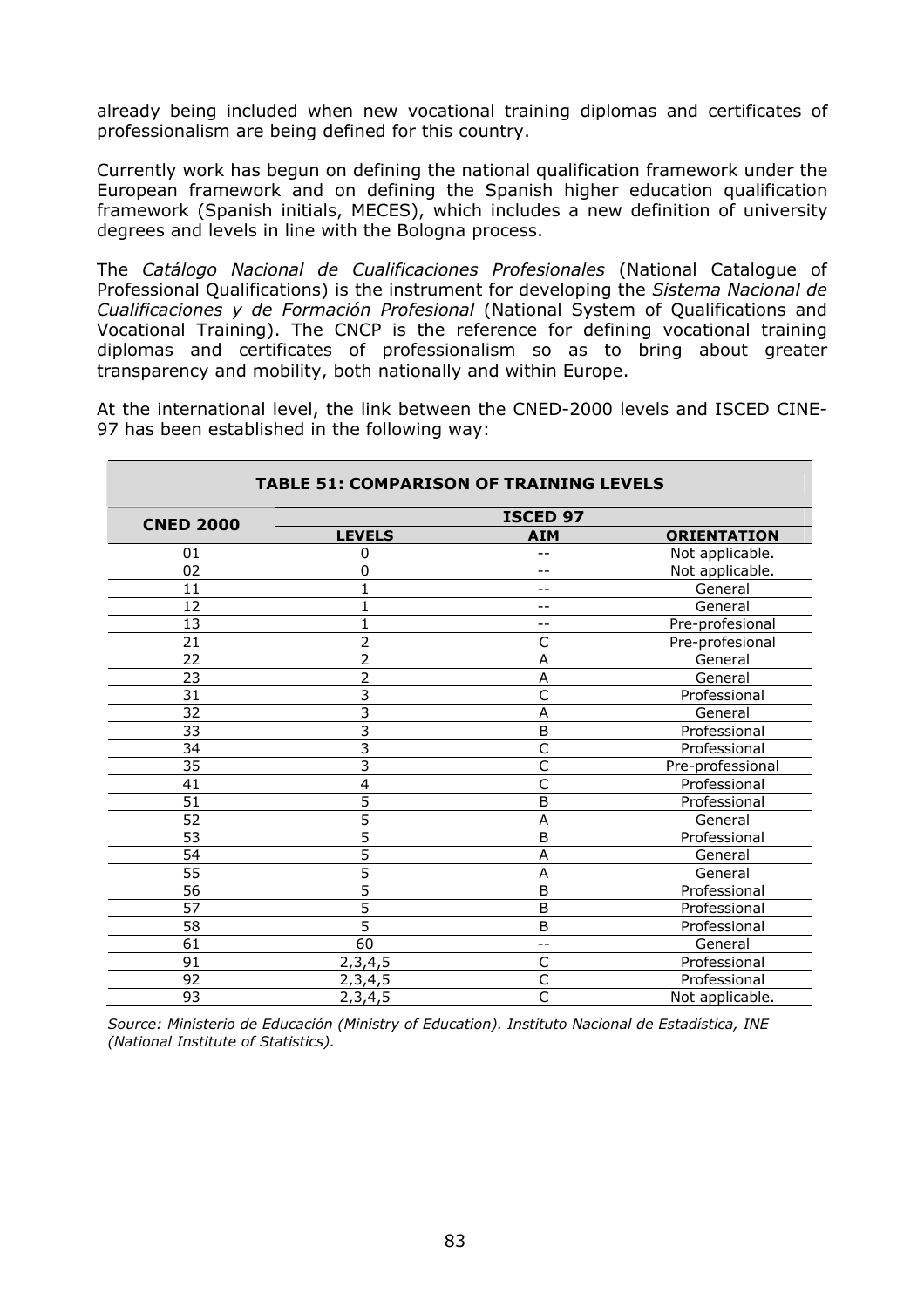# **12. AUTHORS, SOURCES, BIBLIOGRAPHY, ACRONYMS AND ABBREVIATIONS**

## **12.1 AUTHORS**

This report was prepared by the ReferNet Spain Network team and coordinated by the National Public Employment Service in cooperation with the institutions listed below:

- ⎯ Servicio Público de Empleo Estatal (National Public Employment Service). *Ministerio de Trabajo e Inmigración* (Ministry of Labour and Immigration). *www.sepe.es www.redtrabaja.es*
- ⎯ Ministerio de Educación (Ministry of Education). Dirección General de Educación, Formación Profesional e Innovación Educativa (Directorate General for Education, Vocational Training and Educational Innovation). *[www.educacion.es](http://www.educacion.es/)*
- ⎯ - *Instituto Nacional de las Cualificaciones (National Institute of Qualifications)*. *www.educacion.es/.../incual/ice\_incual.html*
- ⎯ Fundación Tripartita para la Formación en el Empleo. (Tripartite Foundation for Training in Employment) *[www.fundaciontripartita.org](http://www.fundaciontripartita.org/)*

## **12.2. SOURCES, REFERENCES AND WEB SITES**

- REAL DECRETO 1224/2009, de 17 de Julio, de reconocimiento de las competencias profesionales adquiridas por la experiencia laboral (ROYAL DECREE 1224/2009 of 17 July on recognizing professional competencies acquired though work experience) (BOE no. 205 of 25 August 2009).
- RESOLUCIÓN de 22 de septiembre de 2009**,** del Servicio Público de Empleo Estatal, por la que se convocan subvenciones para la realización de un programa específico de formación e inserción laboral a favor de jóvenes desempleados en situación o con riesgo de exclusión social (National Public Employment Service DECISION of 22 September 2009 calling for applications for implementing a specific training and labour market entry programme for young unemployed people who are in a situation of or at risk of social exclusion) (BOE no. 256 of 23 October 2009).
- RESOLUCIÓN de 7 de julio de 2009, del Servicio Público de Empleo Estatal, por la que se convocan subvenciones en el año 2009 para la realización de un programa específico de formación e inserción laboral a favor de jóvenes desempleados con dificultades para su inserción o recualificación profesional (National Public Employment Service DECISION of 7 July 2009 calling for applications for subsidies for 2009 for implementing a specific training and labour market entry programme for young unemployed people who have difficulties in finding employment or being retrained) (BOE no. 210 of 31 August 2009).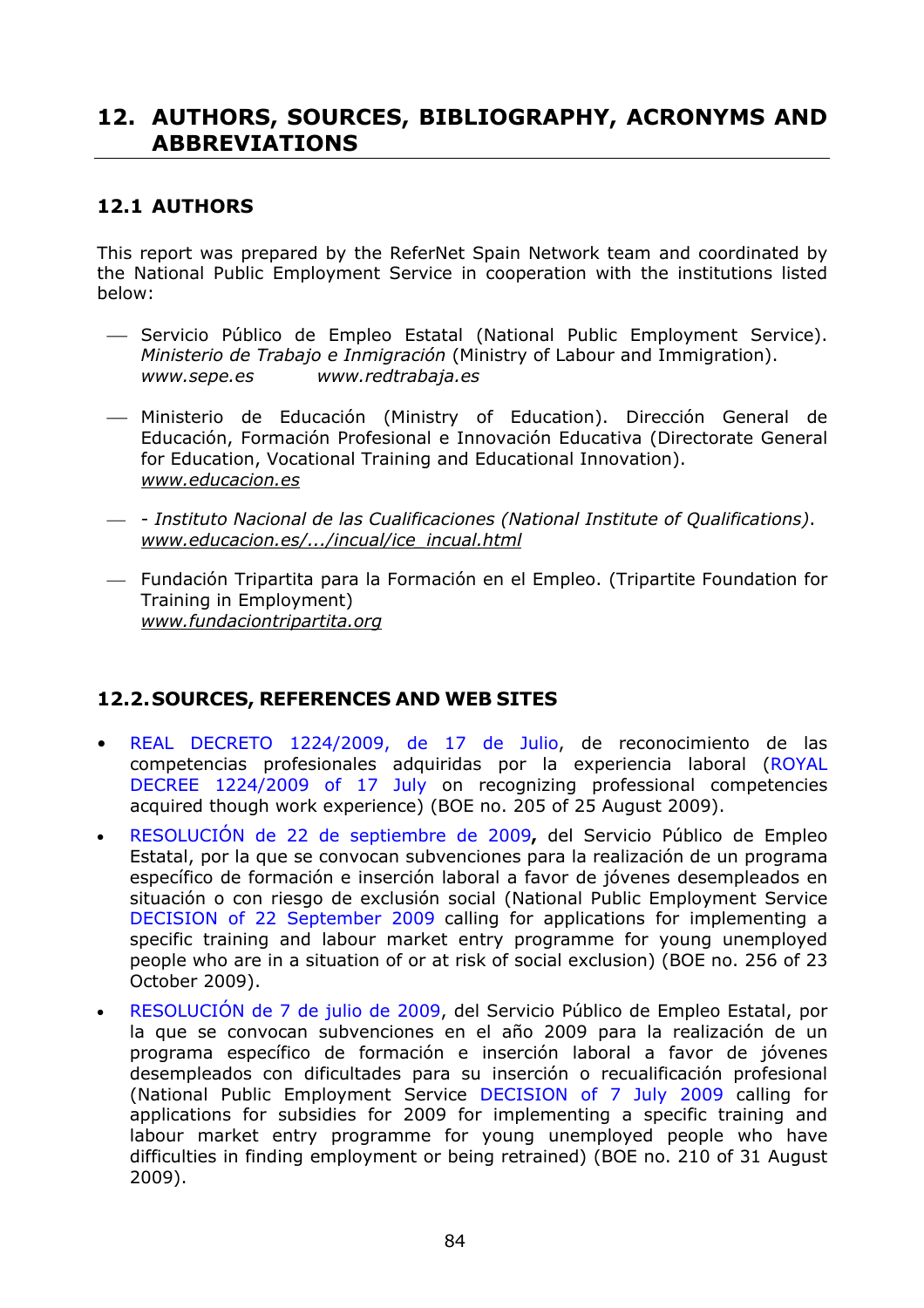- RESOLUCIÓN de 18 de junio de 2009**,** del Servicio Público de Empleo Estatal, por la que se convocan subvenciones en el año 2009 para la realización de un programa específico de formación e inserción laboral a favor de mujeres desempleadas del medio rural con necesidades formativas especiales y con dificultades para su inserción o recualificación profesional (National Public Employment Service DECISION of 18 June 2009 calling for applications for subsidies for 2009 for implementing a specific training and labour market entry programme for unemployed women in rural areas with special training needs and who have difficulties in finding employment or being retrained) (BOE no. 214 of 4 September 2009).
- RESOLUCIÓN de 27 de abril de 2009**,** del Servicio Público de Empleo Estatal, por la que se publica los cuestionarios de evaluación de calidad de las acciones formativas para el empleo (National Public Employment Service DECISION of 27 April 2009 publishing the quality assessment questionnaires for training for employment actions )(BOE no. 141, de 11 de junio de 2009).
- REAL DECRETO-LEY 2/2008, de 21 de abril, de medidas de impulso a la actividad económica (ROYAL DECREE-LAW 2/2008 of 21 April on measures to promote economic activity) (BOE no. 97 of 22 2008).
- REAL DECRETO 229/2008, de 15 de febrero, por el que se regulan los Centros de Referencia Nacional en el ámbito de la formación profesional (ROYAL DECREE 229/2208 of 15 February regulating the National Reference Centres in the field of vocational training). (BOE no. 48 of 25.02.08).
- REAL DECRETO 34/2008, de 18 de enero, por el que se regulan los certificados de profesionalidad (ROYAL DECREE 34/2008 of 18 January regulating the certificates of professionalism). (BOE no. 27 of 31.01.08).
- ORDEN TIN/2805/2008, de 26 de septiembre*,* por la que se desarrolla el Real Decreto 395/2007, de 23 de marzo, por el que se regula el subsistema de formación profesional para el empleo, en materia de acciones de apoyo y acompañamiento a la formación y se establecen las bases reguladoras para la concesión de subvenciones públicas destinadas a su financiación (ORDER TIN/2805/2008 of 26 September developing Royal Decree 395/2007 of 23 March regulating the training courses offered in the vocational training for employment sub-system and establishing the regulatory bases for granting the public subsidies to finance them) (BOE no. 242 of 7 October 2008).
- ORDEN TIN/1940/2008 de 4 julio*,* por la que se distribuyen territorialmente para el ejercicio 2008 la financiación por parte del SPEE del coste del Plan Extraordinario de Orientación para su gestión por las Comunidades Autónomas (ORDER TIN/1940/2008 of 4 July on the distribution by region for the 2008 financial year of the financing by SPEE of the cost of the Extraordinary Guidance Plan that will be managed by the Autonomous Communities). Orden TIN/381/2009, de 18 febrero (Prórroga de la OM anterior, hasta agosto 2009) Orden TIN/835/2010 de 26 de marzo (Prórroga para el año 2010) (ORDER TIN/381/2009 of 18 February (extending the previous Ministerial Order until August 2009) Order TIN/835/2010 of 26 March (Extending it for 2010).
- ORDEN TAS/718/2008, de 7 de marzo, por la que se desarrolla el Real Decreto 395/2007, de 23 de marzo, por el que se regula el subsistema de formación profesional para el empleo en materia de formación de oferta y se establecen las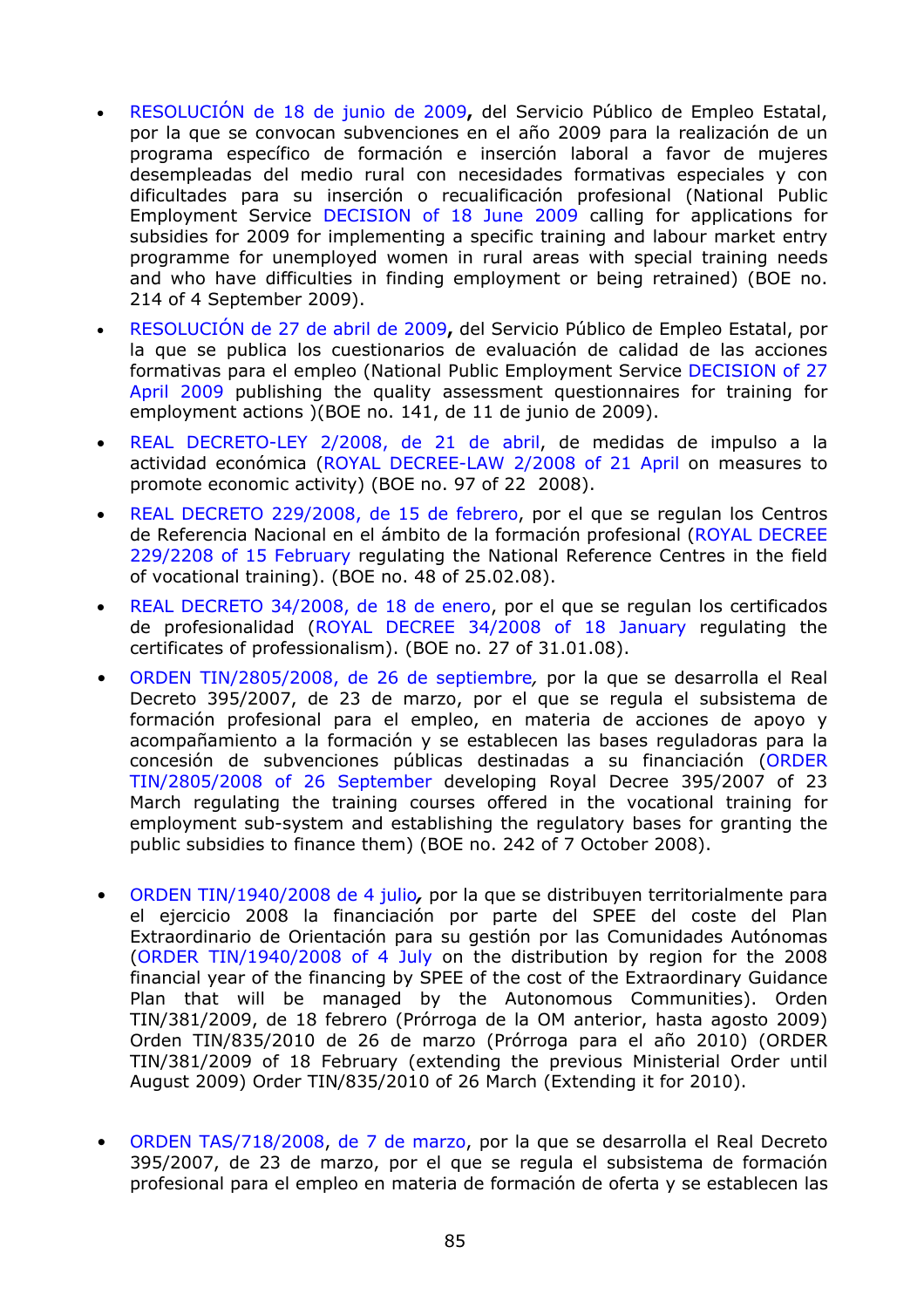bases reguladoras para la concesión de subvenciones públicas destinadas a su financiación (ORDER TAS/718/2008 of 7 March, developing Royal Decree 395/2007 of 23 March, regulating the training courses on offer and establishing the regulatory bases for granting the public subsidies to finance them) (BOE no. 67 of 18 March 2008).

- RESOLUCIÓN de 17 de diciembre de 2008, del Servicio Público de Empleo Estatal, por la que se determinan los colectivos y áreas prioritarias, así como las cuantías cofinanciadas por el Fondo Social Europeo, en las acciones de formación de demanda correspondientes al ejercicio 2009 (National Public Employment Service (DECISION of 17 December 2008 determining the groups and areas with priority, and the amounts co financed by the European Social Fund, for on-demand training actions for the financial year 2009) (BOE no. 4 of 5 January 2009).
- REAL DECRETO 1722/2007, de 21 de diciembre, por el que se desarrolla la Ley 56/2003, de 16 de diciembre, de Empleo, en materia de órganos, instrumentos de coordinación y evaluación del Sistema Nacional de Empleo (ROYAL DECREE 1722/2007 of 21 December expanding on Law 56/2003 of 16 December on Employment, on the subject of bodies, coordination and assessment instruments for the National Employment System). (BOE no. 20 of 23.01.08).
- REAL DECRETO 395/2007, de 23 de marzo, por el que se regula el subsistema de formación profesional para el empleo (ROYAL DECREE 395/2007 of 23 March regulating the vocational training for employment subsystem) (BOE no. 87 of 11 April 2007).
- ORDEN ECI/3858/2007, de 27 de diciembre, por la que se establecen los requisitos para la verificación de los títulos universitarios oficiales que habiliten para el ejercicio de las profesiones de Profesor de Educación Secundaria Obligatoria y Bachillerato, Formación Profesional y Enseñanzas de Idiomas (ORDER ECI/3658/2007 of 27 December establishing the requirements for verifying the official university degrees that qualify teachers to work in Compulsory Secondary Education, *Bachillerato*, Vocational Training and Language Education). (BOE no. 312 of 29.12.07).
- ORDEN TAS/2388/2007, de 2 de agosto, por la que se desarrolla parcialmente el Real Decreto 395/2007, de 23 de marzo, por el que se regula el subsistema de formación profesional para el empleo en materia de formación de oferta y se establecen las bases reguladoras para la concesión de subvenciones públicas destinadas a su financiación, en el ámbito de la Administración General del Estado (ORDER TAS/2388/2007 of 2 August partially expanding on Royal Decree 395/2007 of 23 March regulating the training courses offered in the vocational training for employment sub-system and establishing the regulatory bases for granting the public subsidies financing them that fall within the scope of the National Civil Service (BOE no. 186 of 4 August 2007).
- ORDEN TAS/2307/2007, de 27 de julio, por la que se desarrolla parcialmente el Real Decreto 395/2007, de 23 de marzo, por el que se regula el subsistema de formación profesional para el empleo en materia de formación de demanda y su financiación, y se crea el correspondiente sistema telemático, así como los ficheros de datos personales de titularidad del Servicio Público de Empleo Estatal (ORDER TAS/2307/2007 of 27 July partially expanding on Royal Decree 395/2007 of 23 March regulating the training courses offered in the vocational training for employment sub-system and its financing, and creating the corresponding telematic system, as well as the files containing personal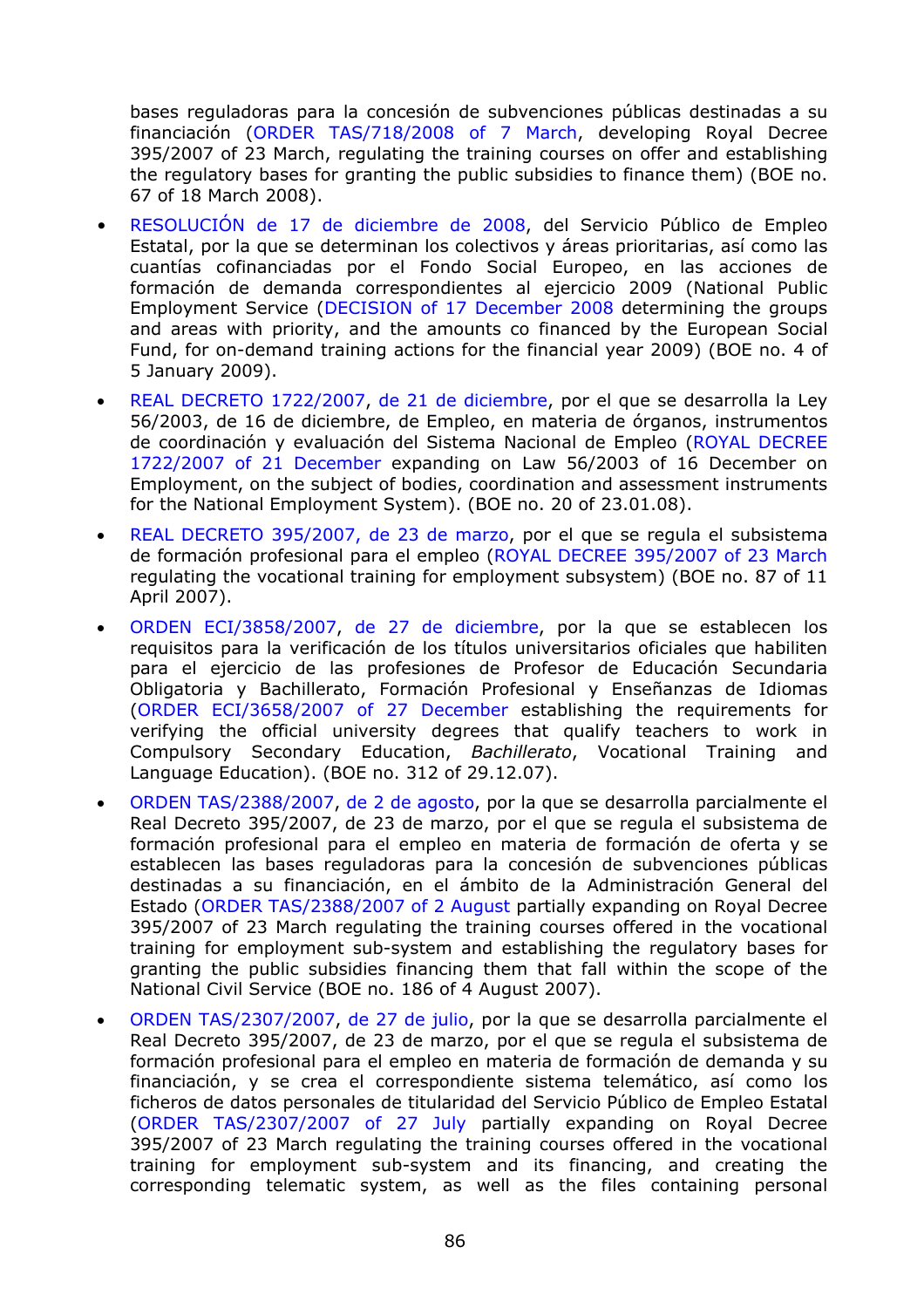information that are owned by the National Public Employment Service) (BOE no. 182 of 31 July 2007).

- RESOLUCIÓN de 4 de octubre de 2007, del Servicio Público de Empleo Estatal, por la que se publica el cuestionario de evaluación de calidad a que se refiere el artículo 36.3 de la Orden , de 2 de agosto, por la que se desarrolla parcialmente el Real Decreto 395/2007, de 23 de marzo, por el que se regula el subsistema de formación profesional para el empleo, en materia de formación de oferta y se establecen las bases reguladoras para la concesión de subvenciones públicas destinadas a su financiación, en el ámbito de la Administración General del Estado (National Public Employment Service DECISION of 4 October 2007 publishing the quality assessment questionnaire referred to in article 36.3 of Order TAS/2388/2007 of 23 March regulating the vocational training for employment subsystem in the area of training courses on offer and establishing the regulating bases for the granting of public subsidies for its funding, under the General State Administration). (BOE no. 284 of 27.11.07).
- LEY ORGÁNICA 2/2006, de 3 de mayo, de Educación (ORGANIC LAW 2/2006 of 3 May on Education) (BOE no 106 of 4 May 2006).
- LEY 43/2006, de 29 de diciembre*, para la mejora del crecimiento y del empleo*  (LAW 43/2006 of 29 December on improving growth and employment) (BOE no. 312 of 30 December 2006).
- REAL DECRETO 1631/2006, de 29 de diciembre, por el que se establecen las enseñanzas mínimas correspondientes a la Educación Secundaria Obligatoria (ROYAL DECREE 1631/2006 of 29 December establishing the minimum education for Compulsory Secondary Education). Article 14: Programas de Cualificación Profesional Inicial (Initial Professional Qualification Programmes )(BOE no. 5 of 5 January 2007).
- REAL DECRETO 1538/2006, de 15 de diciembre, por el que se establece la ordenación general de la formación profesional del sistema educativo (ROYAL DECREE 1538/2006 of 15 December establishing the general organization of vocational training in the education system) (BOE no. 3 of 3 January 2007).
- REAL DECRETO 357/2006, de 24 de marzo**,** por el que se regula la concesión directa de determinadas subvenciones en los ámbitos del empleo y de la formación profesional ocupacional (ROYAL DECREE 357/2006 of 24 March regulating the direct granting of particular subsidies in the areas of employment and occupational vocational training (BOE no. 83 of 7 April 2006).
- ORDEN TAS/2965/2006, de 26 de septiembre, por la que se establecen las bases reguladoras de la concesión de subvenciones públicas para el desarrollo de un programa de formación e inserción laboral de demandantes de empleo en tecnologías de la información y de las comunicaciones y en actividades emergentes que utilicen nuevas tecnologías (ORDER TAS-2965/2006 of 26 September setting the regulatory bases for granting public subsidies for developing a labour training and insertion programme for job seekers in information and communications technologies and emerging activities that use new technologies) (BOE no. 232 of 28 September 2006).
- RESOLUCIÓN de 3 de marzo de 2006, de la Dirección General de Trabajo, por la que se dispone la inscripción en el registro y publicación del IV Acuerdo Nacional de Formación (General Directorate of Labour DECISION of 3 March 2006 regulating registration in the register and publishing the 4th National Agreement on Training) (BOE no. 73 of 27 March 2006).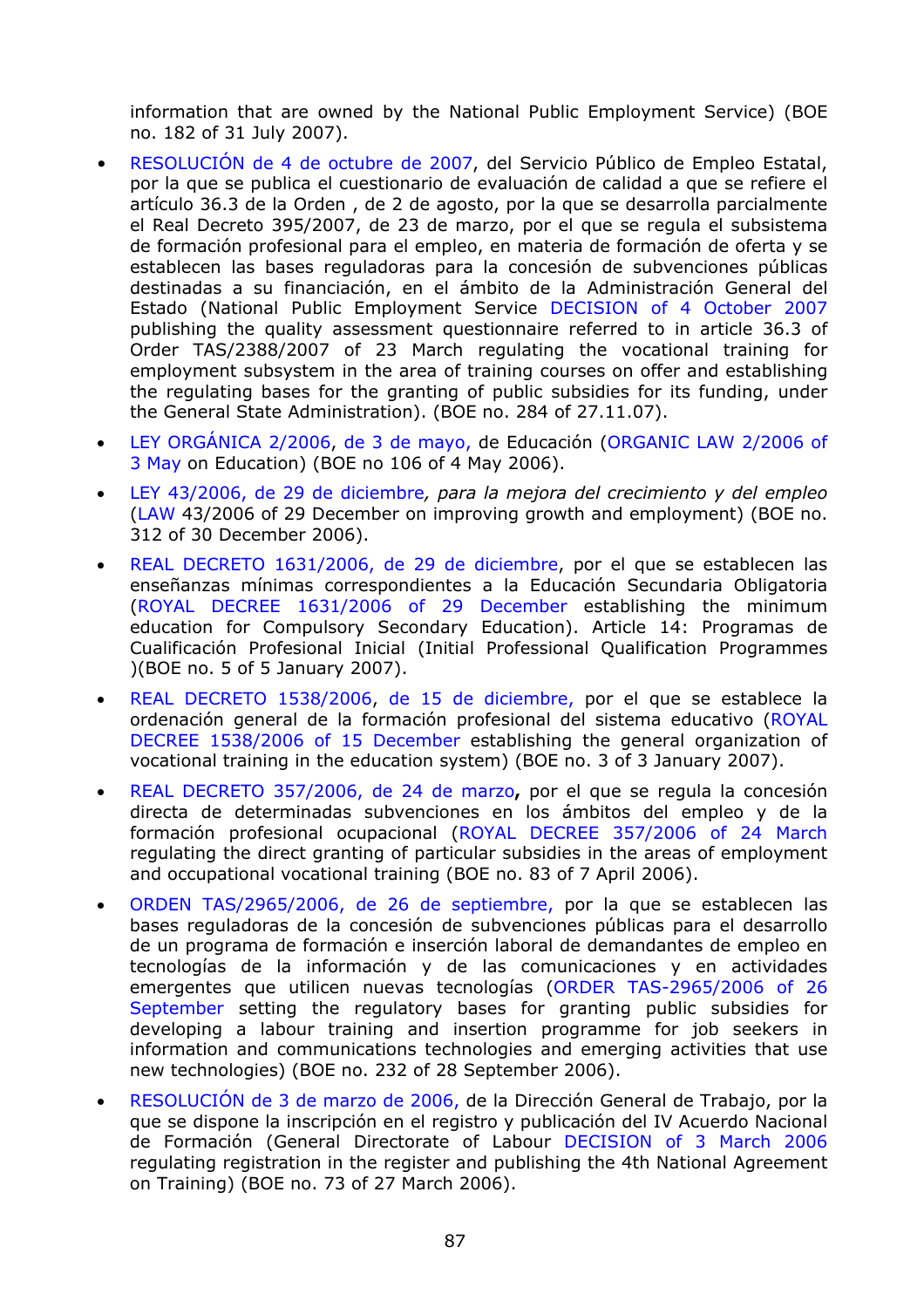- REAL DECRETO 1558/2005, de 23 de diciembre, por el que se regulan los requisitos básicos de los Centros integrados de formación profesional (ROYAL DECREE 1558/2205 of 23 December regulating the basic requirements for integrated vocational training centres). (BOE no. 312 of 30 December 2005).
- REAL DECRETO 1416/2005, de 25 de noviembre, por el que se modifica el Real Decreto 1128/2003, de 5 de septiembre, por el que se regula el Catálogo Nacional de las Cualificaciones Profesionales (ROYAL DECREE 1416/2005 of 25 November, modifying Royal Decree 1128/2003 of 5 September regulating the National Catalogue of Professional Qualifications). (BOE no. 289 of 03.12.05).
- LEY 56/2003, de 16 de diciembre, de Empleo (LAW 56/2003 of 13 December on Employment. (BOE no. 301 of 17.12.03).
- REAL DECRETO 1128/2003, de 5 de septiembre, por el que se regula el Catálogo Nacional de Cualificaciones Profesionales (ROYAL DECREE 1128/2003 of 5 September regulating the National Catalogue of Professional Qualifications). (BOE no. 223 of 17.09.03).
- LEY ORGÁNICA 5/2002, de 19 de junio, de las Cualificaciones y de Formación Profesional (ORGANIC LAW 5/2002 of 19 June on Qualifications and Vocational Training). (BOE no. 147 of 20.06.02).
- REAL DECRETO 1326/2002, de 13 de diciembre, por el que se modifica el Real Decreto 375/1999, de 5 de marzo, por el que se crea el Instituto Nacional de las Cualificaciones (ROYAL DECREE 1326/2002 of 13 December, modifying Royal Decree 375/1999 of 5 March, creating the National Qualifications Institute). (BOE no. 299 of 14.12.02).
- ORDEN de 14 de noviembre de 2001, del Ministerio de Trabajo y Asuntos sociales por la que se regulan el programa de Escuelas Taller y Casa de Oficio (Ministry of Labour and Social Affairs ORDER of 14 November 2001 regulating the Workshop School and Craft Centre Programme). (BOE no. 279 of 21.11.01).
- REAL DECRETO 375/1999, de 5 de marzo, por el que se crea el Instituto Nacional de las Cualificaciones (ROYAL DECREE 375/1999 of 5 March, creating the National Qualifications Institute) (BOE no 64 of 16 March 1999).
- REAL DECRETO 282/1999 del 22 de febrero, por el que se establece el programa de talleres de empleo (ROYAL DECREE 282/1999 of 22 February, establishing the Employment Workshop programme) (BOE no. 46 of 23 February 1999).
- LEY 19/1997, de 9 de junio, por la que se modifica la LEY 1/1986 de 7 de enero, por la que se crea el Consejo General de Formación Profesional (LAW 19/1997 of 9 June modifying LAW 1/1986 of 7 January creating the General Vocational Training Council). (BOE no. 138 of 10.06.97).
- REAL DECRETO 488/1988, de 27 de marzo, por el que se desarrolla el artículo 11 del Estatuto de los Trabajadores en materia de contratos formativos (ROYAL DECREE 488/2007 of 23 March expanding article 11 of the Workers' Statute on the subject of training contracts).
- LEY 1/1986, de 7 de enero, por la que se crea el Consejo General de Formación Profesional (LAW 1/1986 of 7 January creating the General Vocational Training Council). (BOE no. 9 of 10 January 1986).
- LEYES ANUALES, de Presupuestos Generales del Estado (ANNUAL LAWS on the General State Budgets).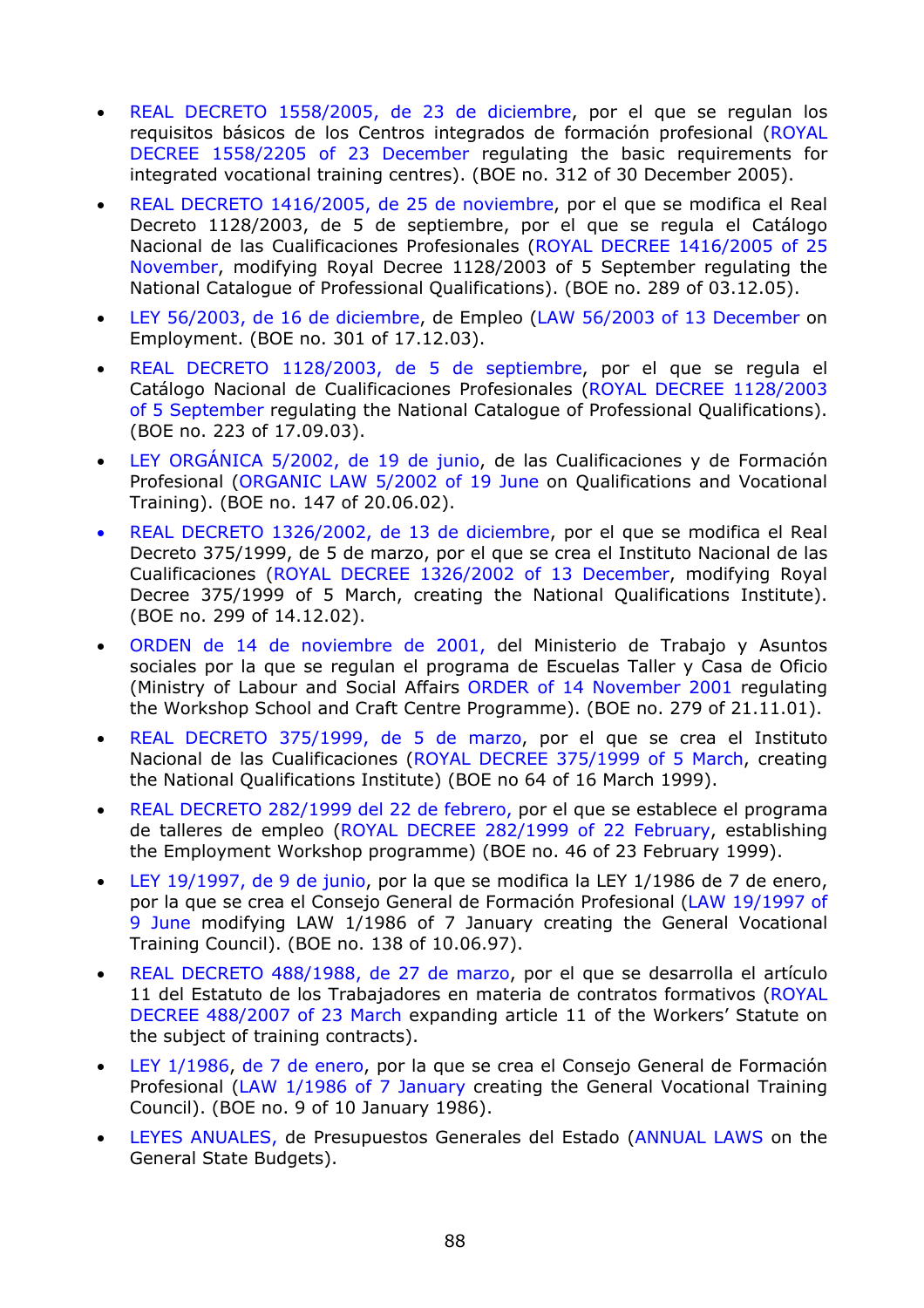#### **Bibliographical sources:**

The following bibliography is not intended to be exhaustive. It contains sources referred to in the text.

- ACUERDO PARA LA MEJORA DEL CRECIMIENTO Y DEL EMPLEO, firmado el 9 de mayo de 2006: [http://www.la-moncloa.es](http://www.la-moncloa.es/)
- ACUERDO INTERCONFEDERAL PARA LA NEGOCIACIÓN COLECTIVA. (Spanish initials, ANC) 2007: <http://www.ccoo.es/comunes/temp/recursos/1/27907.pdf>
- ACUMULACIÓN, TRANSMISIÓN Y CONVALIDACIÓN DEL APRENDIZAJE. ACUMULACIÓN, TRANSMISIÓN Y CONVALIDACIÓN DEL APRENDIZAJE. Madrid: SPEE-INEM, 2006, in Spanish: [http://www.inem.es/inem/relint/referNet/pdfs/TEMA8COMPLETOESdic2006.pdf,](http://www.inem.es/inem/relint/referNet/pdfs/TEMA8COMPLETOESdic2006.pdf) in English: http://www.inem.es/inem/relint/referNet/pdfs/teMA8CompletoENdic2006.pdf
- ANUARIO DE ESTADÍSTICAS LABORALES Y DE ASUNTOS SOCIALES. Ministerio de Trabajo y Asuntos Sociales. Madrid: MTAS, 2007. http://www.mtin.es/estadisticas/anuario2006/welcome.htm
- BASES METODOLÓGICAS PARA LA ELABORACIÓN DEL CATÁLOGO NACIONAL DE LAS CUALIFICACIONES PROFESIONALES. Ministerio de Educación, Cultura y Deporte. INCUAL. Madrid: Ministerio de Educación, Cultura y Deporte, 2003. http://www.mepsyd.es/educa/incual/pdf/1/04\_003.pdf
- CONVERGENCIA Y EMPLEO: SPANISH NATIONAL REFORM PROGRAMME. [Ministerio de la](http://www.la-moncloa.es/) Presidencia. Madrid: Ministerio de la Presidencia, 2005:<br>[http://www.la-moncloa.es](http://www.la-moncloa.es/)
- DATOS Y CIFRAS. Curso escolar 2009/2010. Ministerio de Educación, secretaría General Técnica, Oficina de Estadística. NIPO (Official Publication No.): 820-09- 114-0.2009.
- DECLARACIÓN PARA EL IMPULSO DE LA ECONOMÍA, EL EMPLEO, LA COMPETITIVIDAD Y EL PROGRESO SOCIAL. Acta de firma de la declaración para el Diálogo Social 2008, en Madrid el 29 de julio de 2008: [http://www.la-moncloa.es](http://www.la-moncloa.es/)
- ECONOMÍA, TRABAJO Y SOCIEDAD. MEMORIA SOBRE LA SITUACIÓN SOCIOECONÓMICA Y LABORAL. ESPAÑA 2008. Consejo Económico y Social de España. Junio 2009. ISBN: 978-84-8188-307-7.
- Survey of the Active Population (Spanish initials EPA). Encuesta de Población Activa: [http://www.ine.es/prensa/epa\\_prensa.htm](http://www.ine.es/prensa/epa_prensa.htm)
- ENCUESTA DE TRANSICIÓN EDUCATIVO-FORMATIVO E INSERCIÓN LABORAL. Ministerio de Educación y Ciencia, Instituto Nacional de Estadística, Ministerio de Trabajo y Asuntos Sociales.[Madrid]: INE, 2005: [http://www.ine.es/jaxi/menu.do?type=pcaxis&path=%2Ft13%2Fp451&fi](http://www.ine.es/jaxi/menu.do?type=pcaxis&path=%2Ft13%2Fp451&)le=inebase& L=0
- ESTATUTO DE LOS TRABAJADORES.
- FSE GUÍA SECTORIAL DE LA FORMACIÓN PROFESIONAL EN ESPAÑA. Ministerio de Trabajo y Asuntos Sociales, Ministerio de Educación, Cultura y Deporte, Consejo General de Formación Profesional. Madrid: Instituto Nacional de las Cualificaciones, Consejo General de la Formación Profesional, 2002. Colección Informes: http://www.mepsyd.es/educa/incual/files/guiasectorial.pdf
- GUIA 2010 DEL PROGRAMA DE APRENDIZAJE PERMANENTE EN ESPAÑA: [http://www.oapee.es/documentum/MECPRO/Web/weboapee/documentacion/llp-guide-2010-part-i--](http://www.oapee.es/documentum/MECPRO/Web/weboapee/documentacion/llp-guide-2010-part-i---esfinal.pdf?documentId=0901e72b8009dea1) [esfinal.pdf?documentId=0901e72b8009dea1](http://www.oapee.es/documentum/MECPRO/Web/weboapee/documentacion/llp-guide-2010-part-i---esfinal.pdf?documentId=0901e72b8009dea1)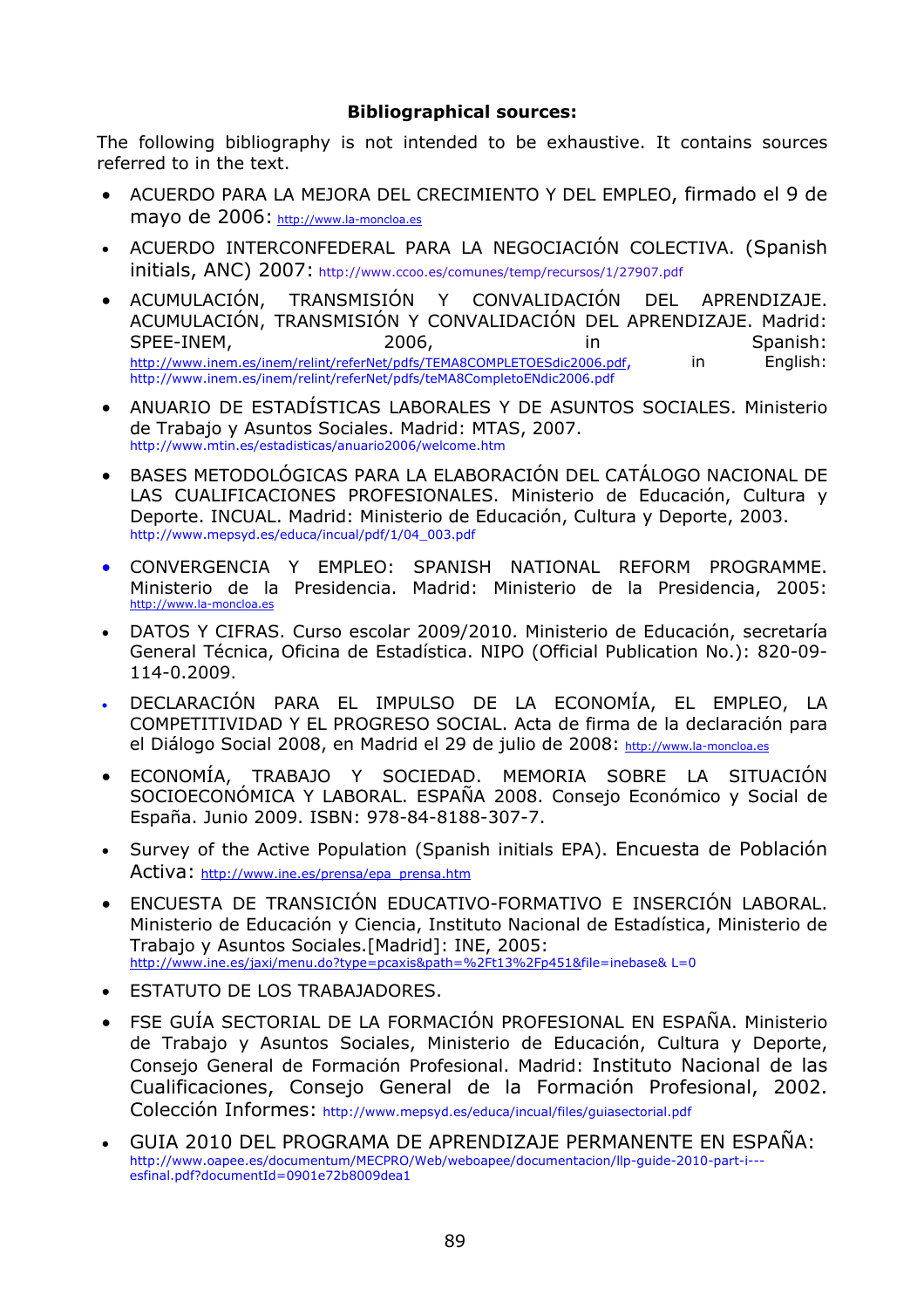- IDENTIFICACIÓN DE LOS FACTORES QUE INCIDEN EN LA DETERMINACIÓN DE LAS CUALIFICACIONES PROFESIONALES. Ministerio de Trabajo y Asuntos Sociales, INEM, CIREM (var. Vol.). [Madrid]: INEM, 2002.
- INFORME SISTEMA EDUCATIVO Y CAPITAL HUMANO. Consejo Económico y Social España. Marzo 2009. ISBN: 978-84-8188-304-6.
- INFORME SOBRE LA FORMACIÓN PROFESIONAL INICIAL EN ESPAÑA. Servicio Público de Empleo Estatal – INEM. Madrid: SPEE-INEM, 2005, in Spanish: https://www.redtrabaja.es/es/portaltrabaja/resources/pdf/referNet/tema4.pdf. In English: https://www.redtrabaja.es/es/portaltrabaja/resources/pdf/referNet/TEMA4ENINGLES.pdf.
- INFORME SOBRE LA FORMACIÓN PROFESIONAL CONTINUA EN ESPAÑA. Servicio Público de Empleo Estatal – INEM. Madrid: SPEE-INEM, 2006, in Spanish: https://www.redtrabaja.es/es/portaltrabaja/resources/pdf/referNet/tema5.pdf In English:https://www.redtrabaja.es/es/portaltrabaja/resources/pdf/referNet/tema5ingles.pdf.
- INFORME SOBRE LA FINANCIACIÓN DE LA FORMACIÓN PROFESIONAL EN ESPAÑA. Servicio Público de Empleo Estatal – INEM. Madrid: SPEE-INEM, 2006,in Spanish:https://www.redtrabaja.es/es/portaltrabaja/resources/pdf/referNet/tema10.pdf In English: https://www.redtrabaja.es/es/portaltrabaja/resources/pdf/referNet/tema10ingles.pdf.
- INFORME 2008: OBJETIVOS EDUCATIVOS Y PUNTOS DE REFERENCIA 2010. Ministerio de Educación y Formación Profesional, Instituto de Evaluación. ISBN: 978-84-369-4757-1. Madrid, 2009.
- INSTITUTO NACIONAL DE LAS CUALIFICACIONES. CATÁLOGO NACIONAL DE LAS CUALIFICACIONES PROFESIONALES. Madrid: Ministerio de Educación y Ciencia, INCUAL. Marzo 2008. ISBN: 651-08-039-7. http://www.mepsyd.es/educa/incual/pdf/CNCP\_03\_08\_esp\_ing.pdf
- LA FORMACIÓN PROFESIONAL EN ESPAÑA: Marco institucional oferta formativa. Servicio Público de Empleo Estatal – INEM. Madrid: SPEE-INEM, 2006,inSpanish: https://www.redtrabaja.es/es/portaltrabaja/resources/pdf/referNet/form\_profesional\_espana.pdf.

*In English*<sub>*:*</sub> [https://www.redtrabaja.es/es/portaltrabaja/resources/pdf/referNet/instit\\_framework.pdf](https://www.redtrabaja.es/es/portaltrabaja/resources/pdf/referNet/instit_framework.pdf)

- LAS CIFRAS DE LA EDUCACIÓN EN ESPAÑA: ESTADÍSTICA E INDICADORES. Ministerio de Educación y Ciencia. Madrid: secretaría General Técnica, Oficina de Estadística, 2007. ISBN: 978-84-396-4409-9.
- UNA EDUCACIÓN DE CALIDAD PARA TODOS Y ENTRE TODOS. Informe del debate 2005. Ministerio de Educación y Ciencia. Secretaría General de Educación: http://debateeducativo.mec.es/documentos/informe\_debate.pdf
- OECD. Education and Training Policy Qualification Systems: Bridges to Lifelong Learning. [S.L.]: OECD, 2007. ISBN: 9264013679.
- PANORAMA DE LA EDUCACIÓN. Indicadores de la OCDE 2009. Informe Español: Ministerio de Educación. Secretaría de Estado de Educación y Formación Profesional. Dirección General de Evaluación y Cooperación Territorial. Instituto de Evaluación. Madrid, 2009.
- PÉREZ Díaz, Víctor; Rodríguez, Juan Carlos, La educación profesional en España. Madrid: Fundación Santillana, 2002. ISBN: 84-88295-52-9.
- PÉREZ INFANTE, Ignacio. Estadísticas del Mercado de Trabajo en España. Madrid: Informes y Estudios de Empleo. Madrid: Ministerio de Trabajo y Asuntos Sociales, 2006. ISBN: 84-8417-207-4.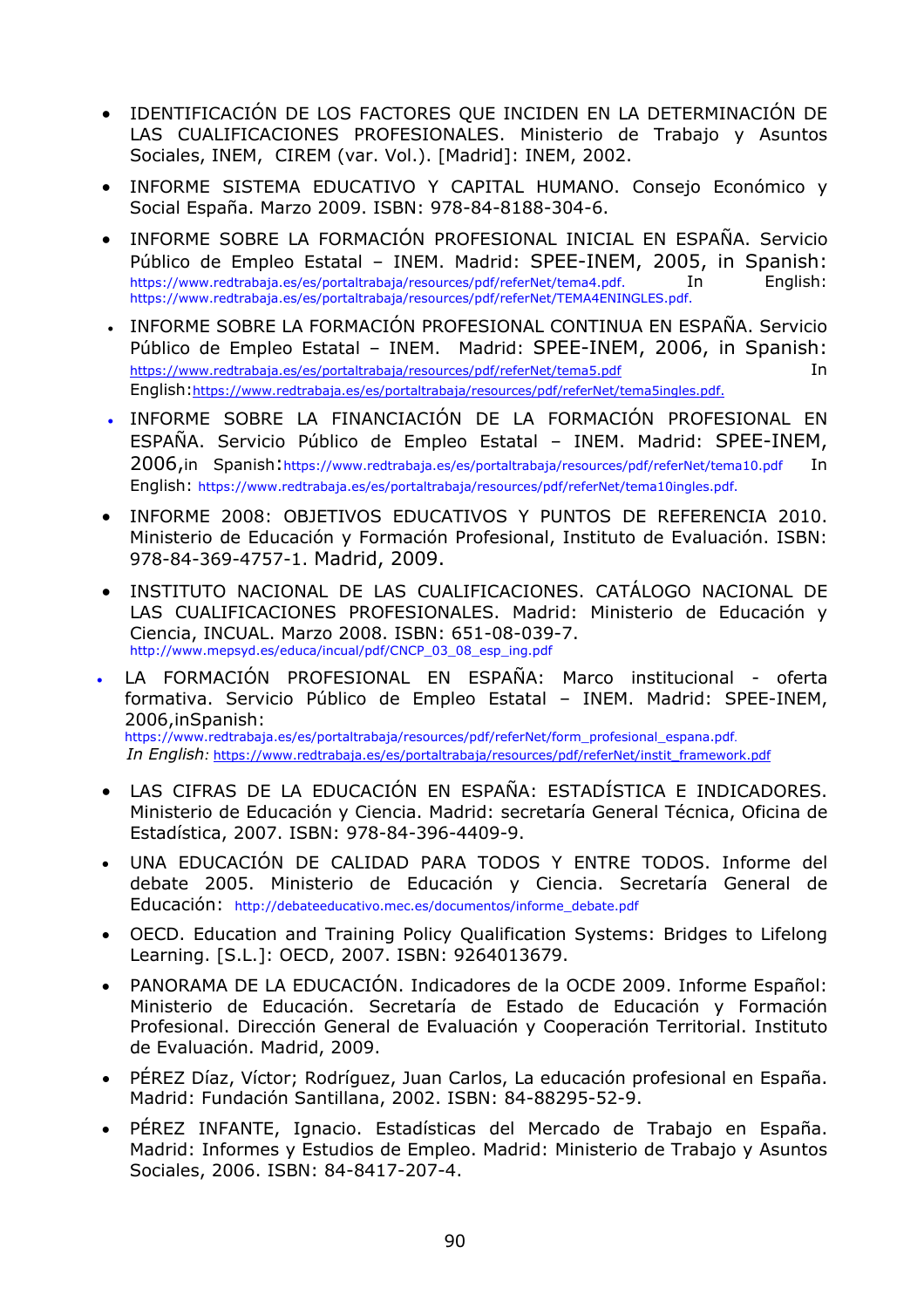- PLAN ESPAÑOL PARA EL ESTÍMULO DE LA ECONOMÍA Y EL EMPLEO (PlanE): http://www.plane.gob.es/
- PLAN PARA LA REDUCCIÓN DEL ABANDONO ESCOLAR. Ministerio de Educación, Política Social y Deporte, 10 de noviembre de 2008.
- PROPUESTA DE RECOMENDACIONES DEL PARLAMENTO EUROPEO Y DEL CONSEJO RELATIVA A LA CREACIÓN DEL MARCO EUROPEO DE CUALIFICACIONES PARA EL APRENDIZAJE PERMANENTE. COM (2006) 479 final. Bruselas 05/09/2006.
- PROPUESTA DE RECOMENDACIÓN DEL PARLAMENTO EUROPEO Y DEL CONSEJO RELATIVA A LA CREACIÓN DEL SISTEMA EUROPEO DE CRÉDITOS PARA LA EDUCACIÓN Y LA FORMAICÓN PROFESIONAL (ECVET). COM (2008) 179 y 180 final. Bruselas 09/04/2008.
- PROYECTO DE LEY COMPLEMENTARIA DE LA ECONOMÍA SOSTENIBLE: http://www.meh.es/Documentacion/Publico/GabineteMinistro/Varios/29-03-10%20PROYECTO%20LEY.pdf
- RECONOCIMIENTO DE LOS PARENDIZAJES NO FORMALES E INFORMALES. Informe Nacional: Ministerio de Educación, Política Social y Deporte. Subdirección General de Orientación y Formación Profesional, Instituto Nacional de las Cualificaciones el Instituto de Evaluación, Octubre 2008.
- RESUMEN PANORÁMICO DE LOS SISTEMAS DE FORMACIÓN PROFESIONAL EN ESPAÑA/ CUARTA ACTUALIZACIÓN. Servicio Público de Empleo Estatal – INEM. Madrid: Servicio Público de Empelo Estatal, 2006. Versión en castellano: [https://www.redtrabaja.es/es/redtrabaja/contenidos/empleo\\_formacion.do](https://www.redtrabaja.es/es/redtrabaja/contenidos/empleo_formacion.do)
- SISTEMA DE INDICADORES DE LA EDUCACIÓN. Edición 2009. Ministerio de Educación, Secretaría del Estado de Educación y Formación Profesional, Dirección General de Evaluación y cooperación territorial. ISBN: 978-84-369- 4772-4. Madrid, 2009.
- SPANISH ReferNet REPORT BY THE DIRECTORIS GENERAL FOR VOCATIONAL TRANING, (DGVT). Madrid, 2008.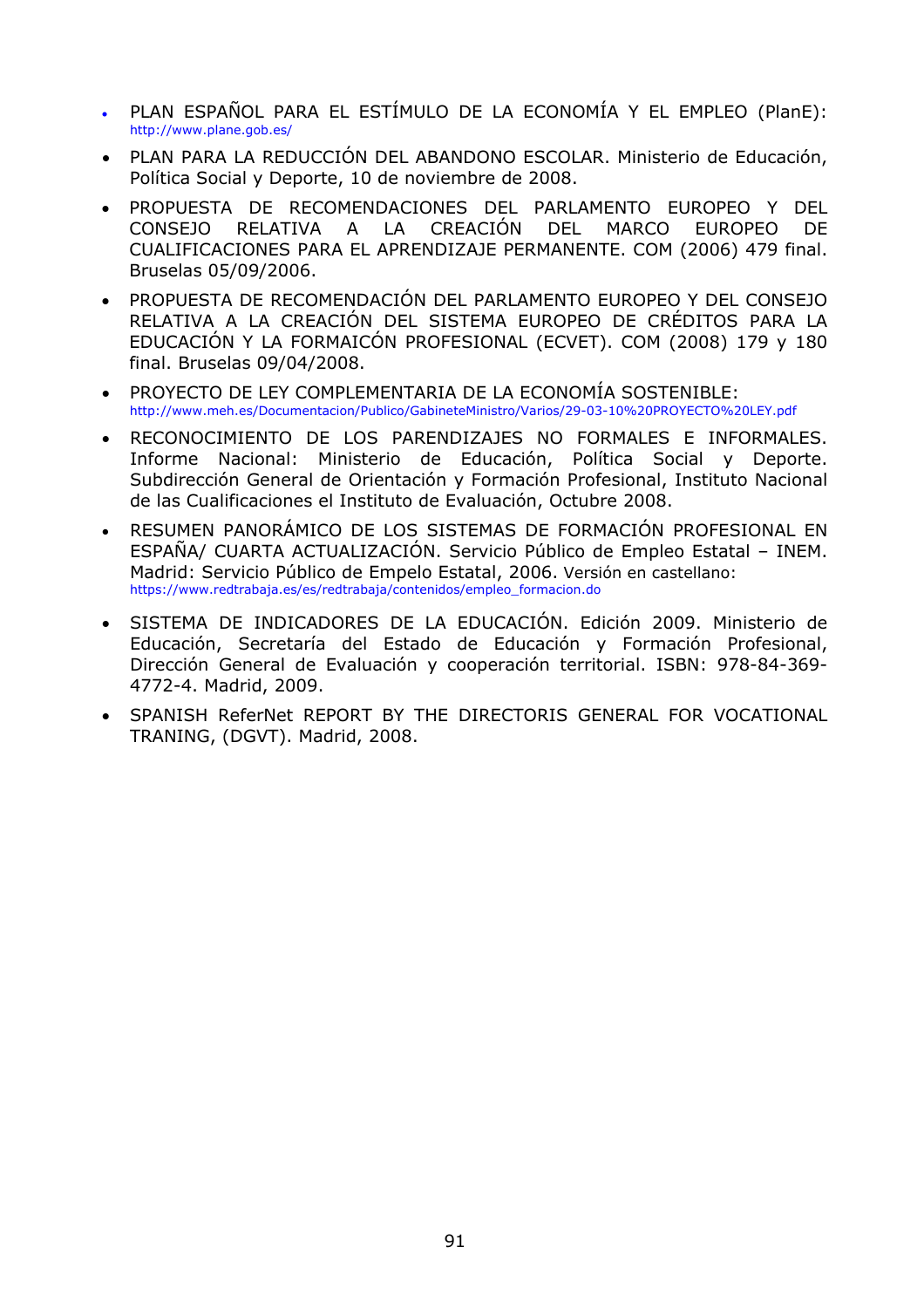### **Web Sites**

| SCHOLARSHIPS AND AID                                                                                           | http://www.educacion.es/educacion/becas-y-ayudas                                                                                                                                                                    |  |
|----------------------------------------------------------------------------------------------------------------|---------------------------------------------------------------------------------------------------------------------------------------------------------------------------------------------------------------------|--|
| <b>IDEAD</b>                                                                                                   | http://cidead.cnice.mec.es/                                                                                                                                                                                         |  |
| <b>ROADMAP</b><br>PRESIDENCY CONCLUSIONS. European Council.<br>Brussels, 13-14 March 2008                      | http://www.la-<br>moncloa.es/ConsejodeMinistros/Referencias<br>www.europa.eu                                                                                                                                        |  |
| <b>EUROPASS</b>                                                                                                | http://www.educacion.es/europass/                                                                                                                                                                                   |  |
| FTFE (Tripartite Foundation)                                                                                   | www.fundaciontripartita.org                                                                                                                                                                                         |  |
| Instituto<br>Nacional<br>de<br>las<br>Cualificaciones<br>(National Institute of Qualifications).               | http://www.mepsyd.es/educa/incual/ice_incual.html                                                                                                                                                                   |  |
| Instituto Nacional de Administraciones Públicas<br>(National Institute of Public Administrations)              | www.inap.map.es                                                                                                                                                                                                     |  |
| <b>ITE</b>                                                                                                     | http://www.ite.educacion.es/                                                                                                                                                                                        |  |
| <b>IFIIE</b>                                                                                                   | http://www.educacion.es/cide/                                                                                                                                                                                       |  |
| <b>INE</b>                                                                                                     | www.ine.es                                                                                                                                                                                                          |  |
| <b>MEC</b>                                                                                                     | http://www.educacion.es/                                                                                                                                                                                            |  |
| MTIN                                                                                                           | http://www.mtin.es/                                                                                                                                                                                                 |  |
| Regulations for Certificates of Professionalism                                                                | https://www.redtrabaja.es/redtrabaja/static/Redirect.do?pa<br>$qe = cf05$                                                                                                                                           |  |
| Argos Observatory                                                                                              | http://www.juntadeandalucia.es/servicioandaluzdeempleo/o                                                                                                                                                            |  |
| Observatorio de Mercado de Trabajo (Job Market<br>Observatory)                                                 | ficinavirtual/web/es/ARGOS<br>http://inaem.aragon.es/portal/page/portal/INA/Observatori<br>0%20Mercado%20de%20Trabajo%20Laboral                                                                                     |  |
| <b>OBECAN</b>                                                                                                  | http://www.gobcan.es/empleo/observatorio/portada.php                                                                                                                                                                |  |
| Observatorio<br>de<br>Empleo<br>Formación<br>y<br>(Employment<br>and<br>Training<br>Observatory),<br>Cantabria | http://www.empleacantabria.com/es/portal.do?IDM=23&N<br>$M=2$                                                                                                                                                       |  |
| (Occupational<br>Observatorio<br>Ocupacional<br>Observatory) Castilla La-Mancha                                | http://www.sepecam.jccm.es/otras-secciones/observatorio-<br>ocupacional/                                                                                                                                            |  |
| Observatorio Regional de Empleo Regional<br>(Employment Observatory), Castilla-Leon                            | http://www.jcyl.es/web/jcyl?cid=1164899396117&idioma=<br>es&pagename=Portal Empleo%2FPage%2FEmpleoPlantillaP<br>aginaObservatorioRegional&paginaId=1164899396820                                                    |  |
| Observatori del Treball, Catalonia                                                                             | http://www20.gencat.cat/portal/site/observatoritreball                                                                                                                                                              |  |
| Gabinete Técnico (Technical Office), Valencia                                                                  | http://www.portalento.es/Empleo/AyudaSubvencion/Pagina<br>s/Ayudassubvencion Valencia.aspx                                                                                                                          |  |
| Área de Estudios de Intermediación (Mediation<br>studies department), Extremadura                              | <u>http://www.juntaex.es/consejerias/iqualdad-</u><br>empleo/sexpe/observatorio-ides-idweb.html                                                                                                                     |  |
| Observatorio<br>Ocupacional<br>(Occupational<br>Observatory), Galicia                                          | http://traballo.xunta.es/contenidos/gl/menu_transversal/fo<br>rmacion cualificaciones/sec formacion cualificaciones/sec<br>observatorio ocupacional                                                                 |  |
| Centro de Estudios y Programas Laborales<br>(Labour Studies and Programmes Centre),<br><b>Balearic Islands</b> | http://www.caib.es/govern/organigrama/area.do?lang=es&<br>$coduo=1464$                                                                                                                                              |  |
| Observatorio<br>de<br>Empleo<br>Formación<br>У<br>(Employment and Training Observatory), La<br>Rioja           | http://www.larioja.org/npRioja/default/defaultpage.jsp?idta<br>$b = 423403$                                                                                                                                         |  |
| Observatorio Regional de Empleo, Madrid                                                                        | http://www.madrid.org/cs/Satellite?c=CM Agrupador FP&ci<br>d=1132041401844&idConsejeria=1109266187284&idListCo<br>nsj=1109265444710&idOrganismo=1132041401844&langu<br>age=es&pagename=ComunidadMadrid%2FEstructura |  |
| Formación<br>Observatorio<br>de<br>Empleo<br>y<br>(Employment<br>Training<br>Observatory),<br>and<br>Navarre   | http://www.navarra.es/home_es/Temas/Empleo+y+Econo<br>mia/Empleo/Informacion/Observatorio/                                                                                                                          |  |
| Profesional<br>(Professional<br>Observatorio<br>Observatory), INCUAL                                           | http://www.educacion.es/educa/incual/ice_obsProfesional.h<br><u>tml</u>                                                                                                                                             |  |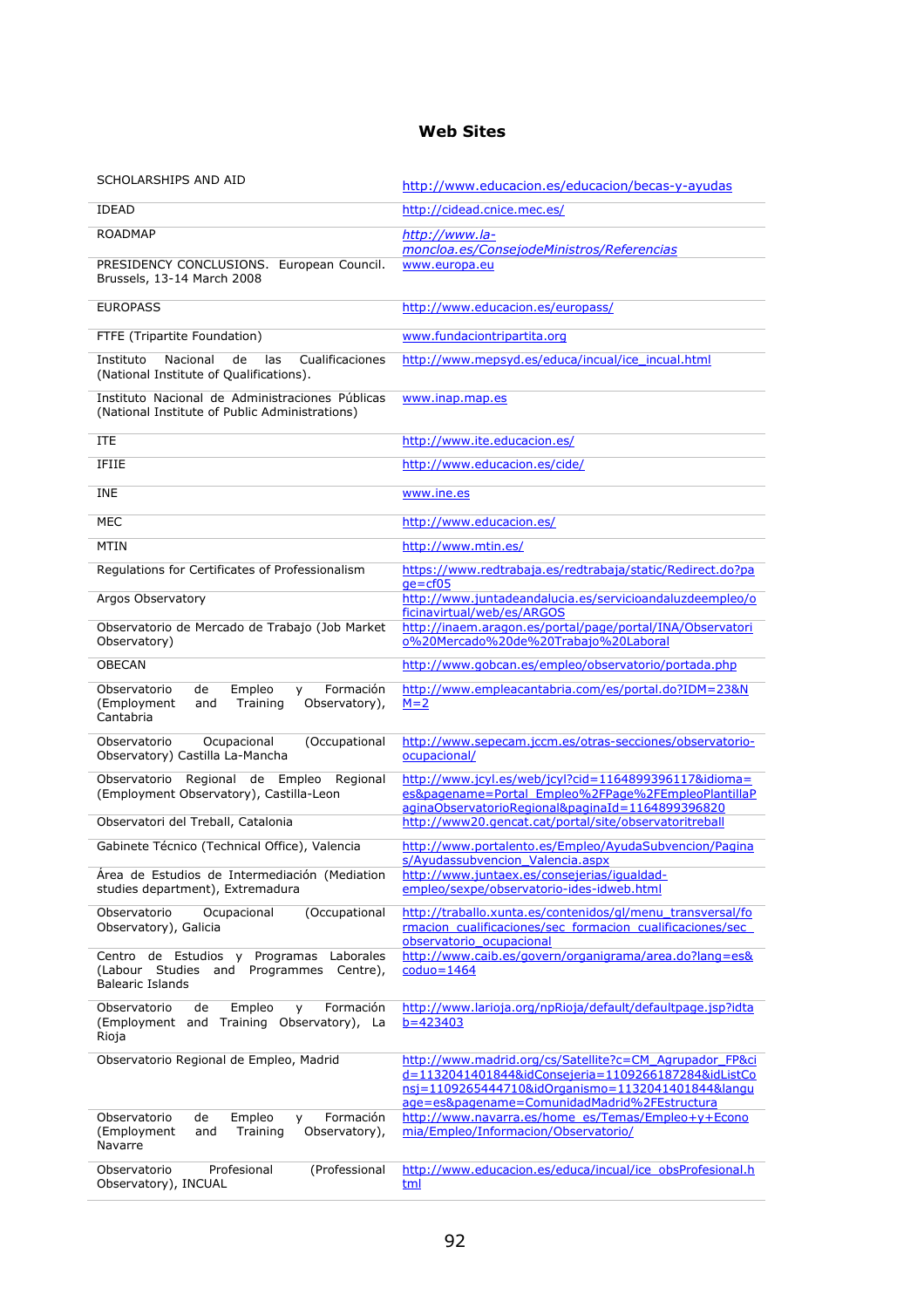| Observatorio Ocupacional Estatal                                                  | https://www.redtrabaja.es/es/redtrabaja/static/Redirect.do<br>?page=introObservatorio |
|-----------------------------------------------------------------------------------|---------------------------------------------------------------------------------------|
| <b>OAPFF</b>                                                                      | http://www.oapee.es/oapee/inicio.html                                                 |
| Plan Escuela 2.0                                                                  | http://www.plane.gob.es/escuela-20/                                                   |
| Plan Proa                                                                         | http://www.madrid.org/dat este/upe/c prior proa.htm                                   |
| Counselling web portals                                                           | www.todofp.es                                                                         |
| various<br>the<br>Decrees approved<br>for<br>Royal<br>Professional Qualifications | http://www.educacion.es/educa/incual                                                  |
| <b>SPEE</b>                                                                       | www.sepe.es                                                                           |

# **Autonomous Community Web Sites**

| <b>ANDALUSIA</b>          | http://www.juntadeandalucia.es/educacion/scripts/iacp/indice.asp?vismenu=0,<br>0,1,1,1,1,1                             |
|---------------------------|------------------------------------------------------------------------------------------------------------------------|
| <b>ARAGON</b>             | http://www.educaragon.org/noticias/noticias.asp?idNoticia=29                                                           |
| <b>ASTURIAS</b>           | http://trabajastur.com/trabajastur/                                                                                    |
| <b>BALEARIC ISLANDS</b>   | http://www.caib.es/govern/organigrama/area.do?coduo=8⟨=ca/m7dml.ca<br>.htm                                             |
| <b>CANARY ISLANDS:</b>    | http://www2.gobiernodecanarias.org/empleo/portal/portalInicio2.html                                                    |
| <b>CANTABRIA</b>          | http://www.empleacantabria.com/es/portal.do                                                                            |
| <b>CASTILLA LA MANCHA</b> | http://www.sepecam.jccm.es                                                                                             |
| <b>CASTILLA-LEÓN</b>      | http://www.jcyl.es/                                                                                                    |
| <b>CATALONIA</b>          | http://www.gencat.net/educacio/icqp/                                                                                   |
| <b>VALENCIA</b>           | http://www.gva.es/servef/portalv.htm                                                                                   |
| <b>EXTREMADURA</b>        | http://www.extremaduratrabaja.es/                                                                                      |
| <b>GALICIA</b>            | http://traballo.xunta.es/index.jsp?menu=em0&entry=&item=&content=4054                                                  |
| <b>LA RIOJA</b>           | http://www.larioja.org/npRioja/default/defaultpage.jsp?idtab=423403                                                    |
| <b>MADRID</b>             | http://www.madrid.org/servicio regional empleo/html/04 02.html                                                         |
| <b>NAVARRE</b>            | http://www.pnte.cfnavarra.es/cualificaciones/                                                                          |
| <b>BASQUE COUNTRY</b>     | http://www.hezkuntza.ejqv.euskadi.net/r432639/es/contenidos/informacion/si<br>s_cualif_prof_p v/es_2020/inicio_c.shtml |
| <b>MURCIA</b>             | http://www.sefcarm.es/neweb2/servlet/integra.servlets.ControlPublico?IDCON<br>TENIDO=8&IDTIPO=180                      |
| <b>CEUTA</b>              | http://www.ceuta.es                                                                                                    |
| <b>MELILLA</b>            | http://www.opcionempleo.com/ofertas empleo melilla 34850.html                                                          |